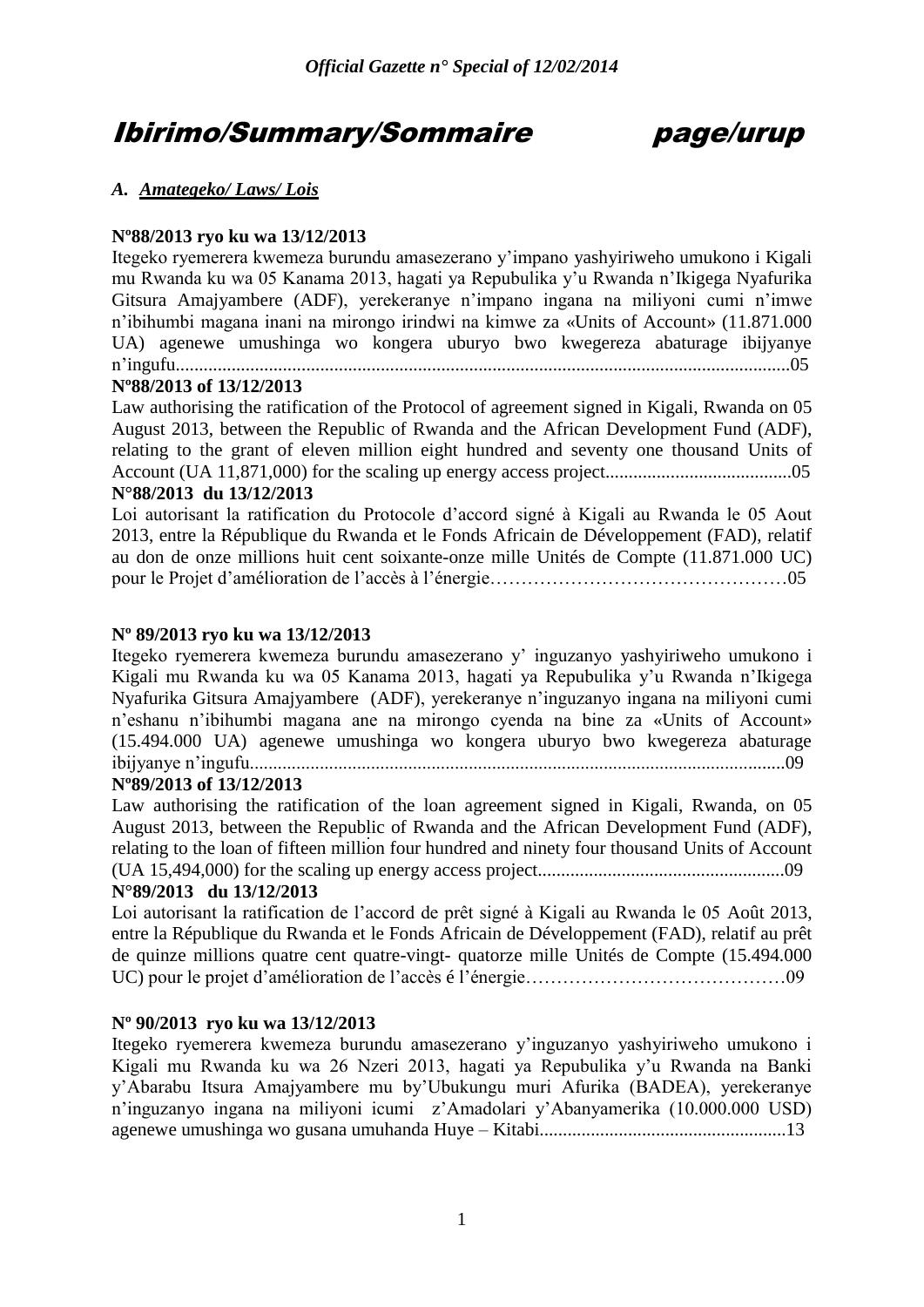# **Nº90/2013 of 13/12/2013**

Law authorising the ratication of the loan agreement signed in Kigali, Rwanda on 26 September 2013, between the Republic of Rwanda and the Arab Bank for Economic Development in Africa (BADEA), relating to the loan of ten million American Dollars (USD 10,000,000) for the rehabilitation of Huye - Kitabi road project.............................................13

# **N° 90/2013 du 13/12/2013**

Loi autorisant la ratification de l'accord de prêt signé à Kigali au Rwanda le 26 Septembre 2013, entre la République du Rwanda et la Banque Arabe pour le Développement Economique en Afrique (BADEA), relatif au prêt de dix millions de Dollars Américains (10.000.000 USD) pour le projet de réhabilitation de la route Huye – Kitabi………………13

# **Nº 91/2013 ryo ku wa 13/12/2013**

Itegeko ryemerera kwemeza burundu amasezerano yashyiriweho umukono i Washingitoni DC muri Leta Zunze Ubumwe za Amerika ku wa 11 Ukwakira 2013, hagati ya Repubulika y'u Rwanda n'Ikigega Mpuzamahanga Gitsura Amajyambere (IDA), yerekeranye n'inguzanyo ingana na miliyoni mirongo itatu na zirindwi n'ibihumbi magana inani z'Amadetesi (37.800.000 DTS), n'impano ingana na miliyoni mirongo itatu na zirindwi n'ibihumbi magana inani z'Amadetesi (37.800.000 DTS) agenewe umushinga mpuzabihugu w'urugomero rw'amashanyarazi rwa Rusumo.........................................................................17

# **N°91/2013 of 13/12/2013**

Law authorising the ratification of the financing fgreement signed in Washington DC, United States of America, on 11 October 2013, between the Republic of Rwanda and the International Development Association (IDA), relating to the loan of thirty seven million eight hundred thousand Special Drawing Rights (SDR 37,800,000) and the grant of thirty seven million eight hundred thousand Special Drawing Rights (SDR 37,800,000) for the regional Rusumo falls hydroelectric project...........................................................................17

# **N°91/2013 du 13/12/2013**

Loi autorisant la ratification de l'accord de financement signé à Washington DC aux Etats-Unis d'Amérique, le 11 Octobre 2013, entre la République du Rwanda et l'Association Internationale de Développement (IDA), relatif au prêt de trente sept millions huit cent mille Droits de Tirage Spéciaux (37.800.000 DTS) et au don de trente sept millions huit cent mille Droits de Tirage Spéciaux (37.800.000 DTS) pour le projet hydroélectrique régional des chutes de Rusumo…………………………………………………………………………….17

# **N°97/2013 ryo ku wa 30/01/2014**

Itegeko rikuraho Itegeko n°43/2010 ryo ku wa 07/12/2010 rishyiraho Ikigo cy'Igihugu gishinzwe guteza imbere ingufu, amazi n'isukura (EWSA) rikanagena inshingano, imiterere n'imikorere byacyo…………………………………………………………………………...21 **N°97/2013 of 30/01/2014** Law repealing Law n°43/2010 of 07/12/2010 establishing Rwanda Energy, Water and Sanitation Authority (EWSA) and determining its responsibilities, organization and functioning.......……………………………………………………………………………….21 **N°97/2013 du 30/01/2014**

Loi portant abrogation la loi n°43/2010 du 07/12/2010 portant création de l'Office Rwandais pour le Développement de l'Energie, de l'Eau et de l'Assainissement (EWSA) et déterminant ses attributions, son organisation et son fonctionnement.....................................21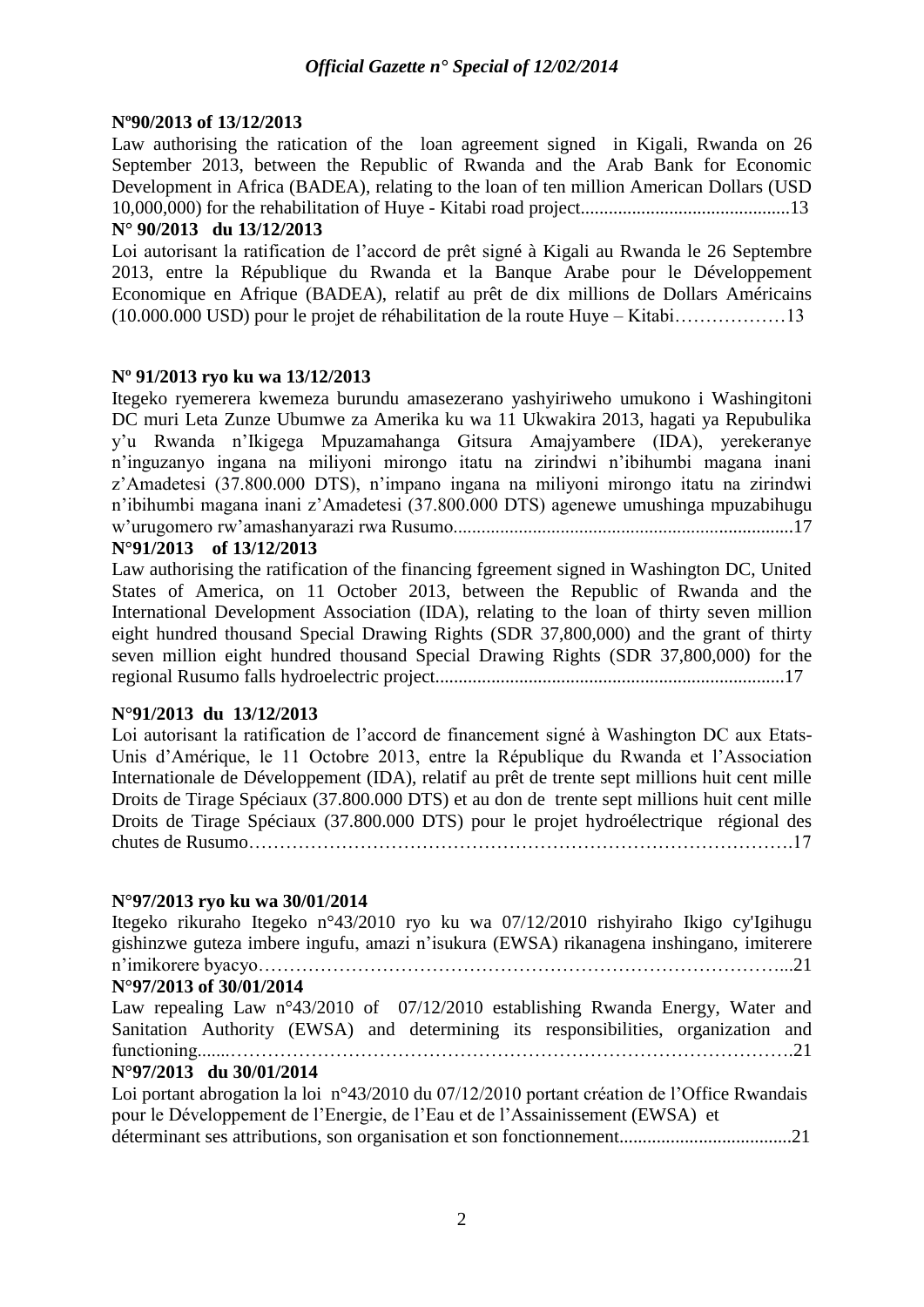# *B. Amateka ya Perezida / Presidential Orders /Arrêtés Présidentiels*

# **Nº14/01 ryo ku wa 27/01/2014**

Iteka rya Perezida ryemeza burundu amasezerano yashyiriweho umukono i Gasenyi I - Nemba ku wa 13 Gashyantare 2012, hagati ya Repubulika y'u Rwanda na Repubulika y'u Burundi agamije gushyiraho no gushyira mu bikorwa uburyo bwo guhagarara inshuro imwe ku mupaka i Gasenyi I – Nemba..............................................................................................26

# **Nº14/01 of 27/01/2014**

Presidential Order on the ratification of the agreement signed at Gasenyi I - Nemba on 13 February 2012 between the Republic of Rwanda and the Republic of Burundi for the establishment and implementation of a One-Stop Border Post at Gasenyi I – Nemba………26 **N°14/01 du 27/01/2014** 

Arrêté Présidentiel portant ratification de l'accord signé à Gasenyi I - Nemba le 13 Février 2012 entre la Républiques du Rwanda et la République du Burundi pour la création et l'exploitation d'un poste frontière à arrêt unique à Gasenyi I – Nemba..................................26

# **Nº 15/01 ryo ku wa 27/01/2014**

| Iteka rya Perezida ryemeza burundu ibyemezo ndakuka by'Inama Nkuru y'Umuryango                                                                                                                                                                        |
|-------------------------------------------------------------------------------------------------------------------------------------------------------------------------------------------------------------------------------------------------------|
| Mpuzamahanga w'Itumanaho byashyiriweho umukono i Guadalajara muri Mexique ku wa 22                                                                                                                                                                    |
|                                                                                                                                                                                                                                                       |
| $N^{\circ}15/01$ of 27/01/2014                                                                                                                                                                                                                        |
| Presidential Order on the Ratification of the Final Acts of the Plenipotentiary Conference of                                                                                                                                                         |
| the International Telecommunication Union adopted at Guadalajara in Mexico on 22 October                                                                                                                                                              |
|                                                                                                                                                                                                                                                       |
| $N^{\circ}$ 15/01 du 27/01/2014                                                                                                                                                                                                                       |
| Arrêté Présidentiel portant ratification des Actes Finals de la Conférence de Plénipotentiaires                                                                                                                                                       |
| de l'Union Internationale des Télécommunications adoptés à Guadalajara au Mexique le 22                                                                                                                                                               |
|                                                                                                                                                                                                                                                       |
| C. Amateka ya Minisitiri/ Ministerial Orders/ Arrêté Ministériels                                                                                                                                                                                     |
| N° 001/08.11 ryo ku wa 11/02/2014                                                                                                                                                                                                                     |
| $T_1$ 1 $M_1$ $M_2$ $M_3$ $M_4$ $M_5$ $M_7$ $M_8$ $M_9$ $M_9$ $M_9$ $M_9$ $M_9$ $M_9$ $M_9$ $M_9$ $M_9$ $M_9$ $M_9$ $M_9$ $M_9$ $M_9$ $M_9$ $M_9$ $M_9$ $M_9$ $M_9$ $M_9$ $M_9$ $M_9$ $M_9$ $M_9$ $M_9$ $M_9$ $M_9$ $M_9$ $M_$<br>$\bigcap$ $\bigcap$ |

| Iteka rya Minisitiri rigena amafaranga atangwa mu manza z'inshinjabyaha 34 |  |
|----------------------------------------------------------------------------|--|
| $N^{\circ}001/08.11$ of $11/02/2014$                                       |  |
|                                                                            |  |
| $N^{\circ}001/08.11$ du $11/02/2014$                                       |  |
| Arrêté Ministériel fixant les frais de justice dans les affaires pénales34 |  |

# **N° 002/08.11 ryo ku wa 11/02/2014**

| Iteka rya Minisitiri rigena amafaranga atangwa mu manza z'imbonezamubano,                           |
|-----------------------------------------------------------------------------------------------------|
|                                                                                                     |
| $N^{\circ}002/08.11$ of $11/02/2014$                                                                |
| Ministerial Order on court fees in civil, commercial, social and administrative matters44           |
| N°002/08.11 du 11/02/2014                                                                           |
| Arrêté Ministériel fixant les frais de justice dans les affaires civiles, commerciales, sociales et |
|                                                                                                     |
|                                                                                                     |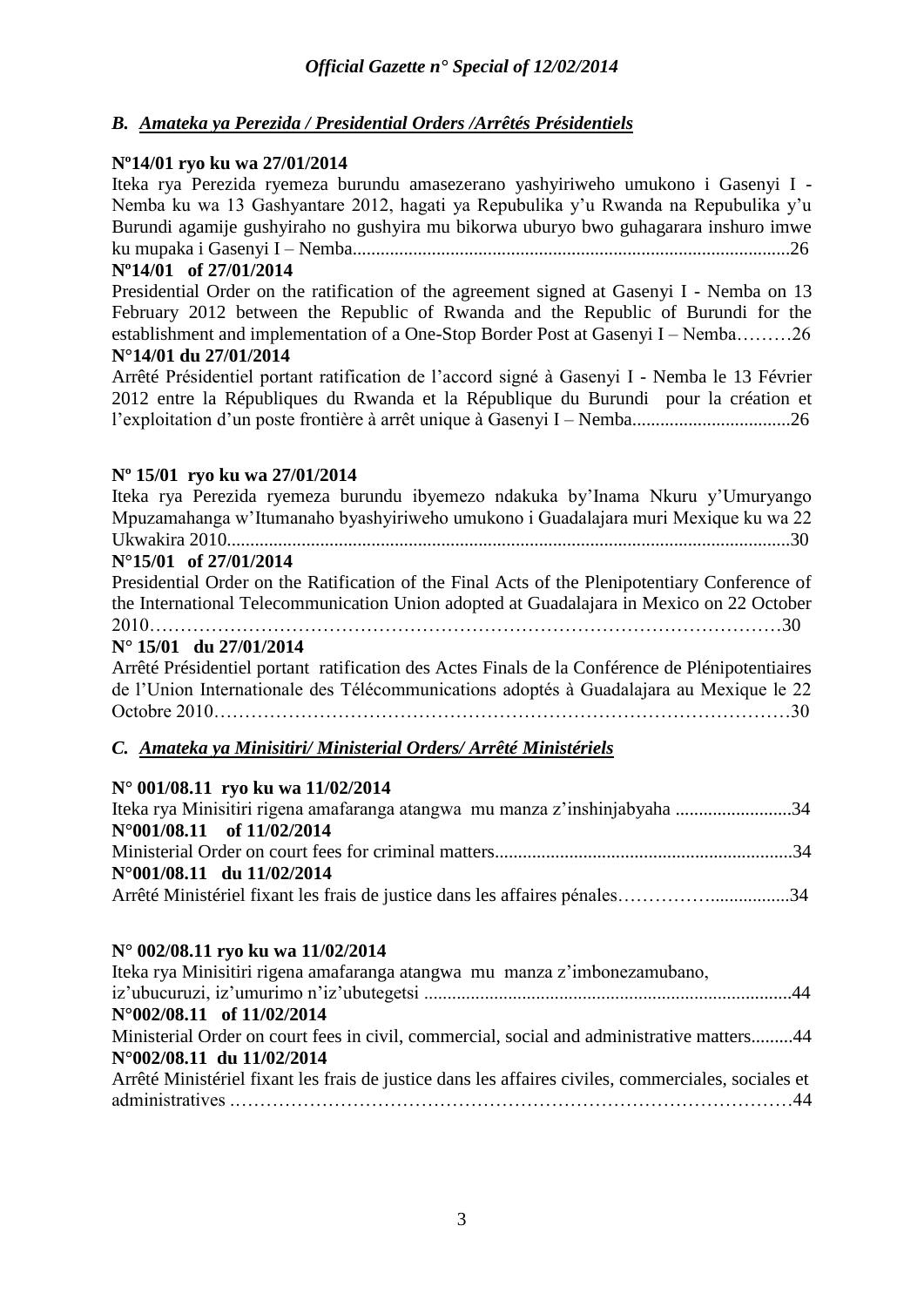| Nº 003/08.11 ryo ku wa 11/02/2014<br>Iteka rya Minisitiri rigena ibiciro fatizo by'imirimo y'abahesha b'inkiko b'umwuga54<br>N°003/08.11 of 11/02/2014 |
|--------------------------------------------------------------------------------------------------------------------------------------------------------|
| Ministerial Order determining the scale of fees for the professional bailiffs54                                                                        |
| N° 003/08.11 du 11/02/2014                                                                                                                             |
| Arrêté Ministériel déterminant le barème des honoraires des huissiers de justice                                                                       |
|                                                                                                                                                        |
| N° 004/08.11 ryo ku wa 11/02/2014                                                                                                                      |
|                                                                                                                                                        |
| N°004/08.11 of 11/02/2014                                                                                                                              |
| Ministerial Order determining the modalities for administration of confiscated property64                                                              |
| Nº 004/08.11 du 11/02/2014                                                                                                                             |
|                                                                                                                                                        |
| N° 005/08.11 ryo ku wa 11/02/2014                                                                                                                      |
| Iteka rya Minisitiri rigena ishyirwa mu bikorwa ry'igihano cyo kubuzwa no gutegekwa kuba                                                               |
| N°005/08.11 of 11/02/2014                                                                                                                              |
| Ministerial Order determining the modalities for the execution of the penalty of ban on entry                                                          |
|                                                                                                                                                        |
| N° 005/08.11 du 11/02/2014                                                                                                                             |
| Arrêté Ministériel portant modalités d'exécution de la peine d'interdiction et d'obligation de                                                         |
|                                                                                                                                                        |
| D. Amakoperative/Cooperatives/Coopératives                                                                                                             |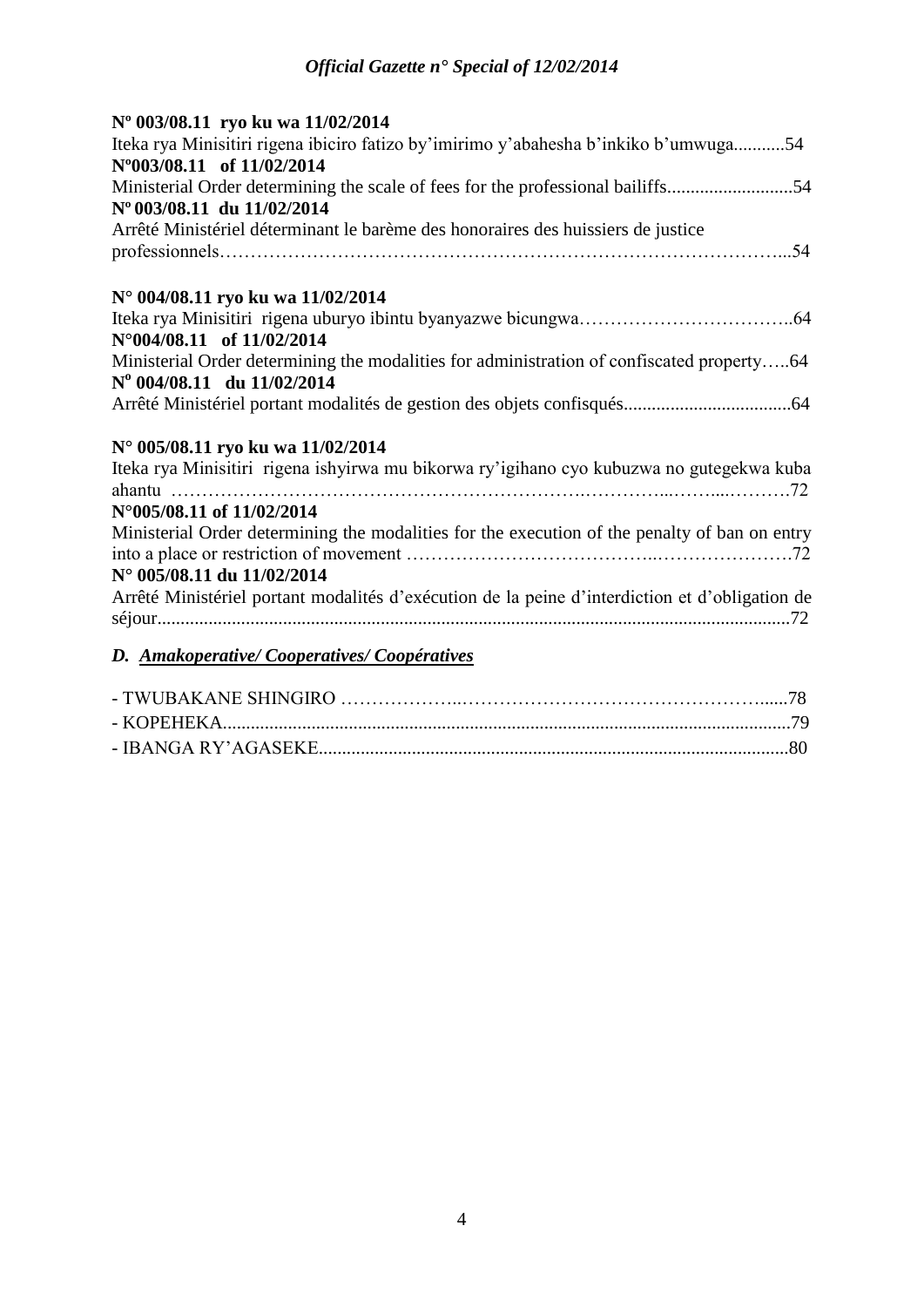**ITEGEKO Nº88/2013 RYO KU WA 13/12/2013**  RYEMERERA KWEMEZA **AMASEZERANO Y'IMPANO YASHYIRIWEHO THE PROTOCOL OF AGREEMENT PROTOCOLE D'ACCORD SIGNE A UMUKONO I KIGALI MU RWANDA KU WA 05 SIGNED IN KIGALI, RWANDA ON 05 KIGALI AU RWANDA LE 05 AOUT 2013, KANAMA 2013, HAGATI YA REPUBULIKA Y'U RWANDA N'IKIGEGA NYAFURIKA GITSURA REPUBLIC OF RWANDA AND THE AMAJYAMBERE (ADF), YEREKERANYE AFRICAN DEVELOPMENT FUND (ADF), DEVELOPEMENT (FAD), RELATIF AU N'IMPANO INGANA NA MILIYONI CUMI RELATING TO THE GRANT OF ELEVEN DON DE ONZE MILLIONS HUIT CENT N'IMWE N'IBIHUMBI MAGANA INANI NA MILLION EIGHT HUNDRED AND SOIXANTE-ONZE MILLE UNITES DE MIRONGO IRINDWI NA KIMWE ZA «UNITS OF SEVENTY ONE THOUSAND UNITS OF COMPTE (11.871.000 UC) POUR LE ACCOUNT» (11.871.000 UA) AGENEWE ACCOUNT (UA 11,871,000) FOR THE PROJET D'AMELIORATION DE L'ACCES UMUSHINGA WO KONGERA UBURYO BWO KWEGEREZA ABATURAGE N'INGUFU LAW Nº88/2013 OF 13/12/2013 AUTHORISING THE RATIFICATION OF AUTORISANT LA RATIFICATION DU 2013. BETWEEN** UP ENERGY **IBIJYANYE PROJECT LOI N°88/2013 DU 13/12/2013 ENTRE LA REPUBLIQUE DU RWANDA ET LE FONDS AFRICAIN DE ACCESS A L'ENERGIE** 

| <b>ISHAKIRO</b> |
|-----------------|
|-----------------|

# **TABLE OF CONTENTS**

### **TABLE DES MATIERES**

| Ingingo ya mbere: Uruhushya rwo kwemeza burundu                                 | <b>Authorisation</b><br>Article<br>One:<br>for<br>ratification | Article premier: Autorisation de ratification                   |
|---------------------------------------------------------------------------------|----------------------------------------------------------------|-----------------------------------------------------------------|
| Ingingo ya 2: Itegurwa, isuzumwa n'itorwa by'iri Article 2: Drafting,<br>tegeko | consideration<br>and<br>adoption of this Law                   | Article 2: Initiation, examen et adoption de la<br>présente loi |
| Ingingo ya 3: Igihe itegeko ritangira gukurikizwa                               | <b>Article 3: Commencement</b>                                 | Article 3: Entrée en vigueur                                    |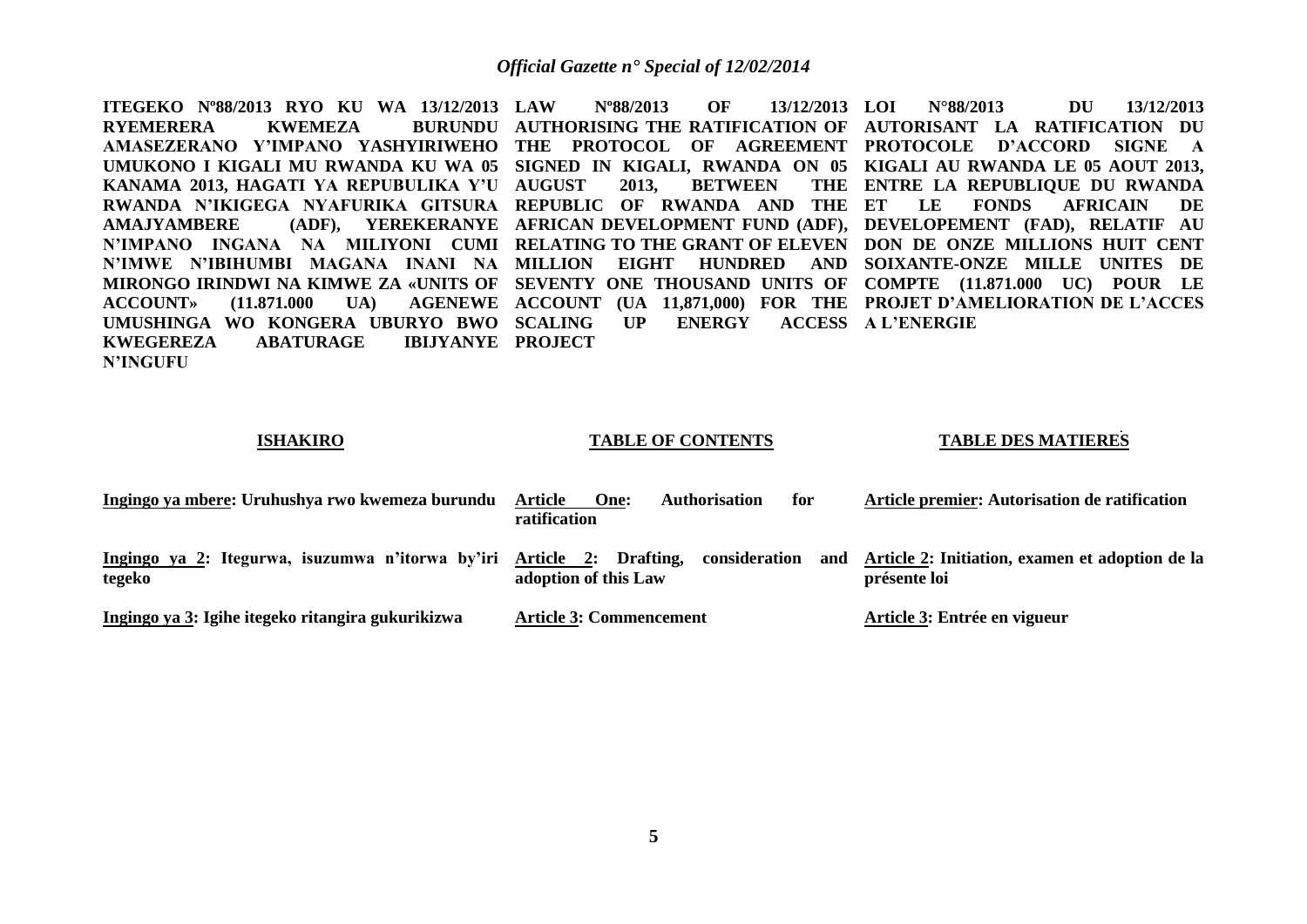**ITEGEKO Nº88/2013 RYO KU WA 13/12/2013 RYEMERERA KWEMEZA AMASEZERANO Y'IMPANO YASHYIRIWEHO THE PROTOCOL OF AGREEMENT PROTOCOLE D'ACCORD SIGNE A UMUKONO I KIGALI MU RWANDA KU WA 05 SIGNED IN KIGALI, RWANDA ON 05 KIGALI AU RWANDA LE 05 AOUT 2013, KANAMA 2013, HAGATI YA REPUBULIKA Y'U RWANDA N'IKIGEGA NYAFURIKA GITSURA REPUBLIC OF RWANDA AND THE AMAJYAMBERE (ADF), YEREKERANYE AFRICAN DEVELOPMENT FUND (ADF), DEVELOPEMENT (FAD), RELATIF AU N'IMPANO INGANA NA MILIYONI CUMI RELATING TO THE GRANT OF ELEVEN DON DE ONZE MILLIONS HUIT CENT N'IMWE N'IBIHUMBI MAGANA INANI NA MILLION EIGHT HUNDRED AND SOIXANTE-ONZE MILLE UNITES DE MIRONGO IRINDWI NA KIMWE ZA «UNITS OF SEVENTY ONE THOUSAND UNITS OF COMPTE (11.871.000 UC) POUR LE ACCOUNT» (11.871.000 UA) AGENEWE ACCOUNT (UA 11,871,000) FOR THE PROJET D'AMELIORATION DE L'ACCES UMUSHINGA WO KONGERA UBURYO BWO SCALING UP ENERGY ACCESS KWEGEREZA ABATURAGE N'INGUFU LAW Nº88/2013 OF 13/12/2013 AUTHORISING THE RATIFICATION OF AUTORISANT LA RATIFICATION DU 2013. BETWEEN IBIJYANYE PROJECT LOI N°88/2013 DU 13/12/2013 ENTRE LA REPUBLIQUE DU RWANDA ET LE FONDS AFRICAIN DE ACCESS A L'ENERGIE** 

| Twebwe, KAGAME Paul,    | We, KAGAME Paul,           | <b>Nous, KAGAME Paul,</b>   |  |  |
|-------------------------|----------------------------|-----------------------------|--|--|
| Perezida wa Repubulika; | President of the Republic; | Président de la République; |  |  |
|                         |                            |                             |  |  |

**INTEKO ISHINGA AMATEGEKO YEMEJE, THE PARLIAMENT HAS ADOPTED AND LE PARLEMENT A ADOPTE ET NOUS NONE NATWE DUHAMIJE, DUTANGAJE WE SANCTION, PROMULGATE THE SANCTIONNONS, PROMULGUONS LA ITEGEKO RITEYE RITYA KANDI DUTEGETSE FOLLOWING LAW AND ORDER IT BE LOI DONT LA TENEUR SUIT ET KO RYANDIKWA MU IGAZETI YA LETA YA PUBLISHED IN THE OFFICIAL REPUBULIKA Y'U RWANDA**

**RWANDA**

**GAZETTE OF THE REPUBLIC OF AU JOURNAL OFFICIEL DE LA ORDONNONS QU'ELLE SOIT PUBLIEE REPUBLIQUE DU RWANDA**

# **INTEKO ISHINGA AMATEGEKO:**

# **THE PARLIAMENT:**

**LE PARLEMENT:**

Umutwe w'Abadepite, mu nama yawo yo ku wa 22 The Chamber of Deputies, in its session of 22 La Chambre des Députés, en sa séance du 22 Ukwakira 2013; October 2013; octobre 2013 ;

Umutwe wa Sena mu nama yawo yo kuwa 05 The Senate, in its session of 05 November 2013; Le Sénat, en sa séance du 05 novembre 2013; Ugushyingo 2013;

Ishingiye ku Itegeko Nshinga rya Repubulika y'u Pursuant to the Constitution of the Republic of Vu la Constitution de la République du Rwanda Rwanda ryo kuwa 04 Kamena 2003, nk'uko Rwanda of June 04, 2003 as amended to date, du 04 juin 2003 telle que révisée à ce jour,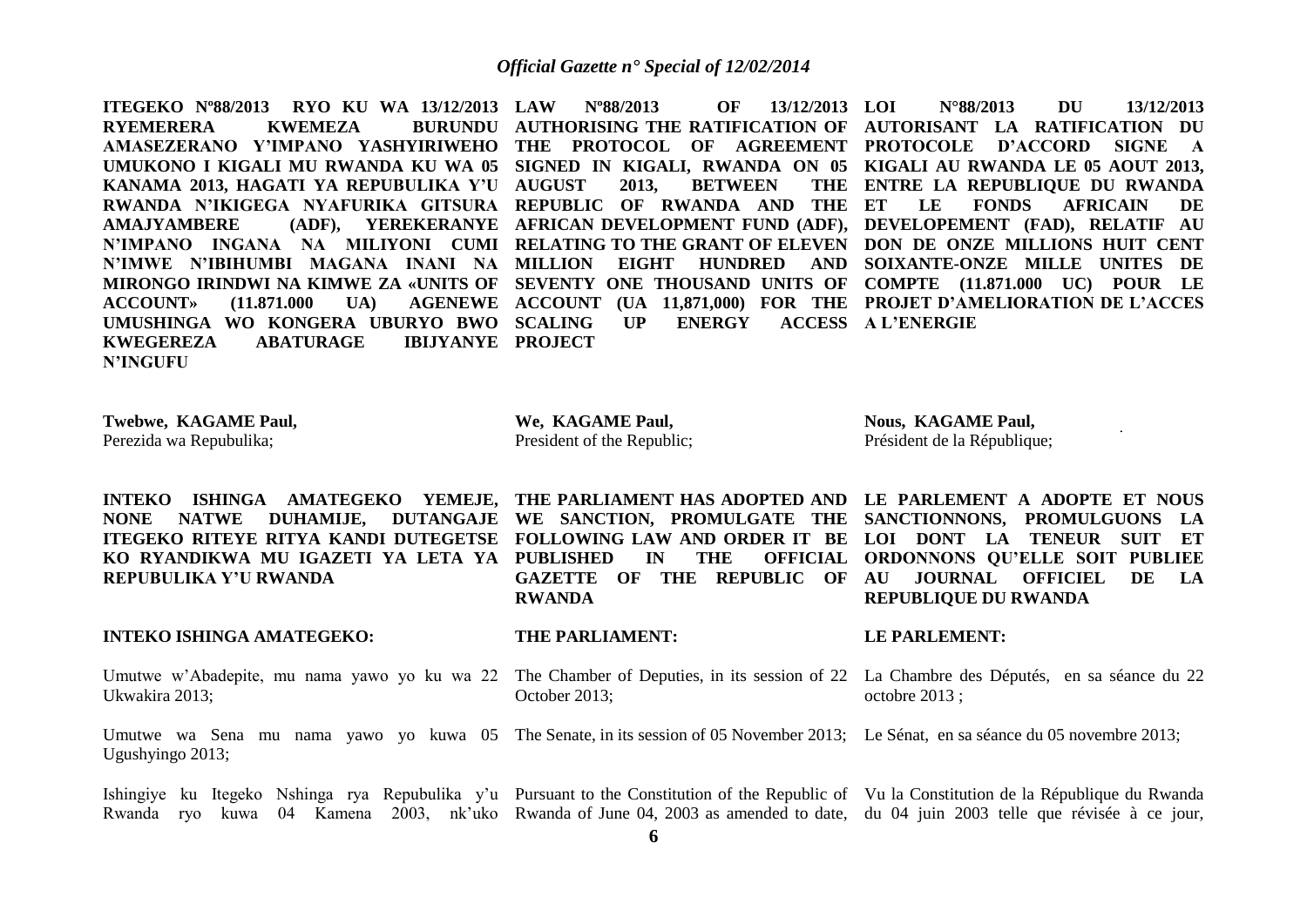# August 2013, between the Republic of Rwanda

and the African Development Fund (ADF), relating to the grant of eleven million eight Account

Agreement signed in Kigali, Rwanda on 05

(UA 11,871,000) for the scaling up energy access project;

# **ADOPTS:**

# spécialement en ses articles 62, 66, 67, 88, 89,

90, 92, 93, 94, 95, 108, 189, 190 et 201;

**ADOPTE:**

**ratification**

hundred and seventy one thousand Units of Compte (11.871.000 UC) pour le projet Après examen du Protocole d'Accord signé à Kigali au Rwanda le 05 août 2013, entre la République du Rwanda et le Fonds Africain de Développement (FAD), relatif au don de onze millions huit cent soixante-onze mille Unités de d'amélioration de l'accès à l'énergie;

**Premier:** Autorisation de

pour le projet d'amélioration de l'accès à

# **YEMEJE:**

n'ingufu;

# **Ingingo ya mbere: Uruhushya rwo kwemeza burundu**

ryavuguruwe kugeza ubu, cyane cyane mu ngingo zaryo,

umukono i Kigali mu Rwanda kuwa 05 Kanama 2013, hagati ya Repubulika y'u Rwanda n'Ikigega Nyafurika Gitsura Amajyambere (ADF), yerekeranye n'impano ingana na miliyoni cumi n'imwe n'ibihumbi magana inani na mirongo irindwi na kimwe za «Units of Account» (11.871.000 UA) agenewe umushinga wo kongera uburyo bwo kwegereza abaturage ibijyanye

93, iya 94, iya 95, iya 108, iya 189, iya 190 n'iya 201;

iya 62, iya 66, iya 67, iya 88, iya 89, iya 90, iya 92, iya 93, 94, 95, 108, 189, 190 and 201;

Imaze gusuzuma amasezerano y'impano yashyiriweho After consideration of the Protocol of

Amasezerano y'impano yashyiriweho umukono i Kigali The Protocol of Agreement signed in Kigali, Le Protocole d'Accord signé à Kigali au Rwanda mu Rwanda ku wa 05 Kanama 2013, hagati ya Repubulika y'u Rwanda n'Ikigega Nyafurika Gitsura Amajyambere (ADF), yerekeranye n'impano ingana na miliyoni cumi n'imwe n'ibihumbi magana inani na mirongo irindwi na kimwe za «Units of Account» (11.871.000 UA) agenewe umushinga wo kongera uburyo bwo kwegereza abaturage ibijyanye n'ingufu, yemerewe kwemezwa burundu.

| isuzumwa n'itorwa<br>Itegurwa,<br><b>2:</b><br>Ingingo ya<br>by'iri tegeko | Article 2: Drafting,<br>consideration<br>adoption of this Law | and Article 2: Initiation, examen et adoption de la<br>présente loi                                                                                             |  |
|----------------------------------------------------------------------------|---------------------------------------------------------------|-----------------------------------------------------------------------------------------------------------------------------------------------------------------|--|
| Iri tegeko<br>risuzumwa kandi ritorwa mu rurimi rw'Ikinyarwanda.           | and adopted in Kinyarwanda.                                   | ryateguwe mu rurimi rw'Icyongereza This Law was drafted in English, considered La présente loi a été initiée en anglais, examinée<br>et adoptée en Kinyarwanda. |  |

*Official Gazette n° Special of 12/02/2014*

especially in Articles 62, 66, 67, 88, 89, 90, 92,

# **Article One: Authorization for ratification**

Rwanda on 05 August 2013, between the le 05 août 2013, entre la République du Rwanda Republic of Rwanda and the African et le Fonds Africain de Développement (FAD), Development Fund (ADF), relating to the grant relatif au don de onze millions huit cent soixanteof eleven million eight hundred and seventy one onze mille Unités de Compte (11.871.000 UC) thousand Units of Account (UA 11,871,000) for the scaling up energy access project, is hereby l'énergie, est autorisé à être ratifié. authorized for ratification.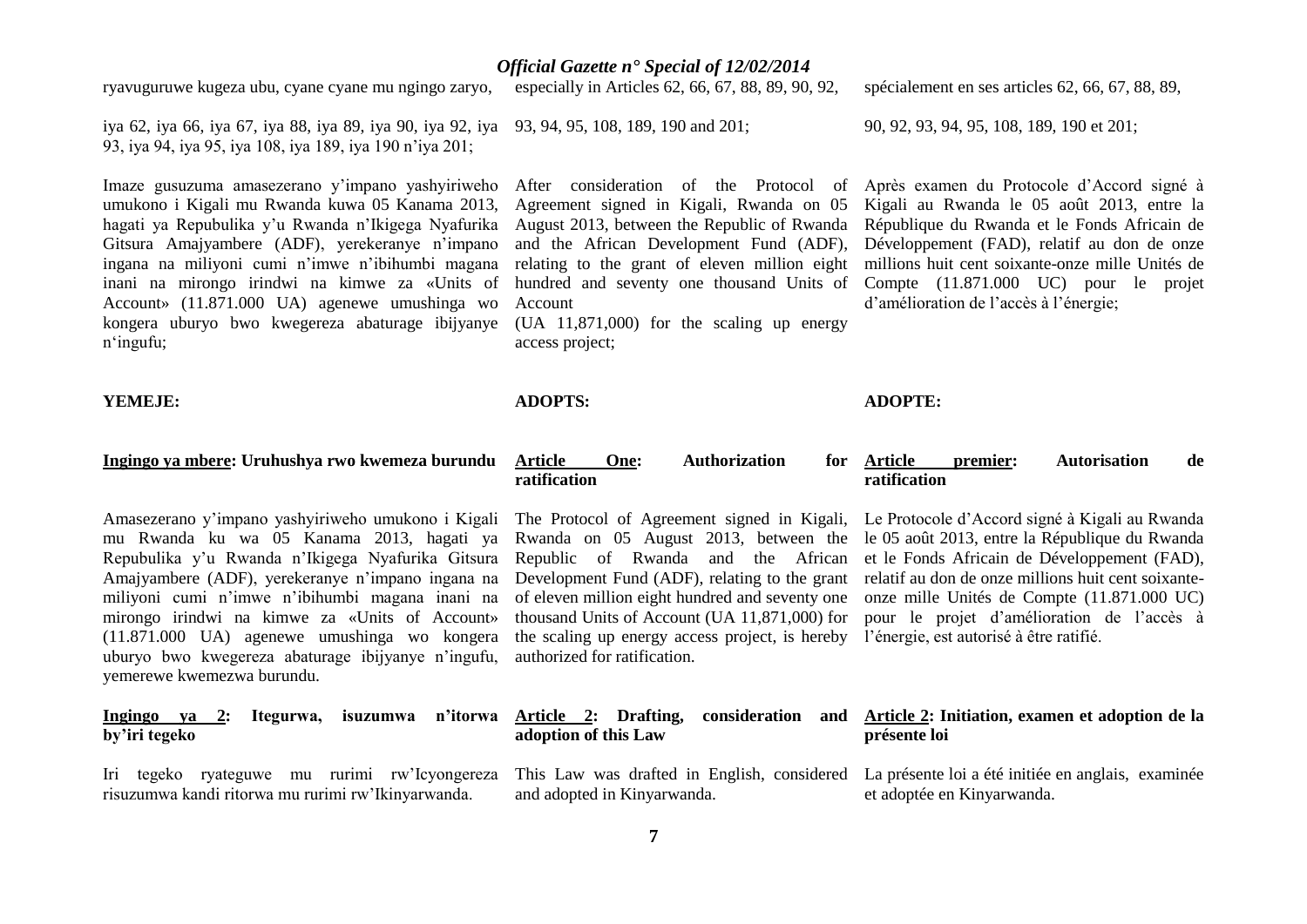| Ingingo<br><b>Igihe</b><br>ritangira<br>itegeko<br>3:<br>va<br>gukurikizwa                               | <b>Article 3: Commencement</b> | Article 3: Entrée en vigueur                                                                                                                                                                                  |
|----------------------------------------------------------------------------------------------------------|--------------------------------|---------------------------------------------------------------------------------------------------------------------------------------------------------------------------------------------------------------|
| Iri tegeko ritangira gukurikizwa ku munsi ritangarijweho<br>mu Igazeti ya Leta ya Repubulika y'u Rwanda. | Republic of Rwanda.            | This Law shall come into force on the date of its La présente loi entre en vigueur le jour de sa<br>publication in the Official Gazette of the publication au Journal Officiel de la République<br>du Rwanda. |
| Kigali, ku wa 13/12/2013                                                                                 | Kigali, on 13/12/2013          | Kigali, le 13/12/2013                                                                                                                                                                                         |

**(sé) KAGAME Paul** Perezida wa Repubulika

**(sé) Dr. HABUMUREMYI Pierre Damien** Minisitiri w'Intebe

**Bibonywe kandi bishyizweho Ikirango cya Repubulika:**

**(sé) BUSINGYE Johnston** Minisitiri w'Ubutabera/Intumwa Nkuru ya Leta President of the Republic **(sé)**

**(sé) KAGAME Paul**

**Dr. HABUMUREMYI Pierre Damien** Prime Minister

**Seen and sealed with the Seal of the Republic:**

**(sé) BUSINGYE Johnston** Minister of Justice**/**Attorney General

**(sé) KAGAME Paul** Président de la République

**(sé) Dr. HABUMUREMYI Pierre Damien** Premier Ministre

**Vu et scellé du Sceau de la République:**

# **(sé) BUSINGYE Johnston**

Ministre de la Justice/Garde des Sceaux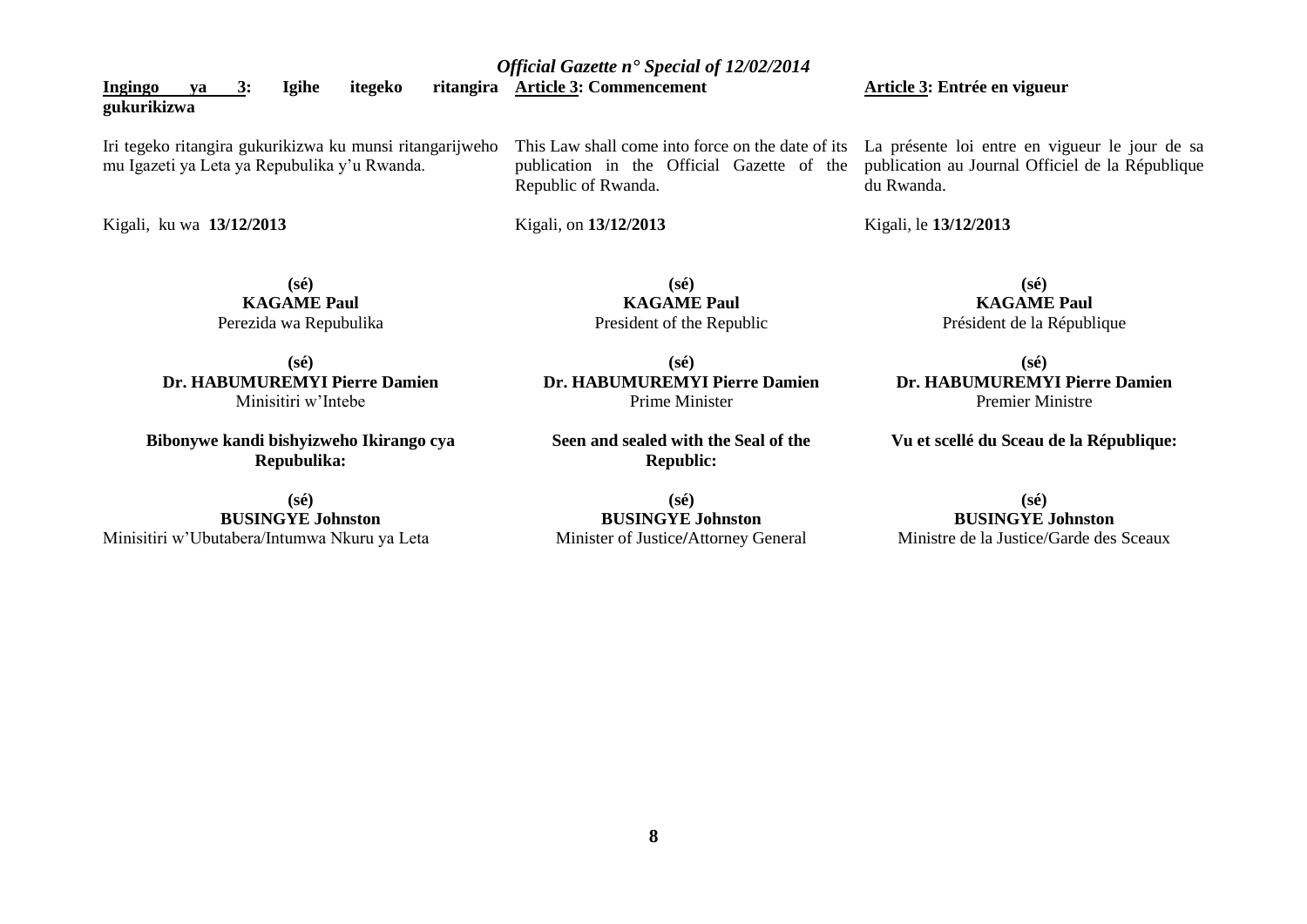**ITEGEKO Nº 89/2013 RYO KU WA 13/12/2013 LAW Nº89/2013 OF 13/12/2013 RYEMERERA KWEMEZA AMASEZERANO** Y' **YASHYIRIWEHO UMUKONO I KIGALI MU KIGALI, RWANDA, ON 05 AUGUST 2013, AU RWANDA LE 05 AOUT 2013, ENTRE RWANDA KU WA 05 KANAMA 2013, HAGATI YA BETWEEN THE REPUBLIC OF RWANDA LA REPUBLIQUE DU RWANDA ET LE REPUBULIKA Y'U RWANDA N'IKIGEGA AND THE AFRICAN DEVELOPMENT FONDS AFRICAIN DE DEVELOPEMENT NYAFURIKA GITSURA AMAJYAMBERE (ADF), FUND (ADF), RELATING TO THE LOAN (FAD), RELATIF AU PRET DE QUINZE YEREKERANYE N'INGUZANYO INGANA NA OF FIFTEEN MILLION FOUR HUNDRED MILLIONS QUATRE CENT QUATRE-MILIYONI CUMI N'ESHANU N'IBIHUMBI AND NINETY FOUR THOUSAND UNITS VINGT- QUATORZE MILLE UNITES DE MAGANA ANE NA MIRONGO CYENDA NA BINE OF ACCOUNT (UA 15,494,000) FOR THE COMPTE (15.494.000 UC) POUR LE ZA «UNITS OF ACCOUNT» (15.494.000 UA) SCALING UP ENERGY ACCESS PROJET D'AMELIORATION DE L'ACCES AGENEWE UMUSHINGA WO KONGERA PROJECT UBURYO BWO KWEGEREZA ABATURAGE IBIJYANYE N'INGUFU AUTHORISING THE RATIFICATION OF AUTORISANT LA RATIFICATION DE THE LOAN AGREEMENT SIGNED IN L'ACCORD DE PRET SIGNE A KIGALI LOI N°89/2013 DU 13/12/2013 A L'ENERGIE**

## **ISHAKIRO**

# **TABLE OF CONTENTS**

### **TABLE DES MATIERES**

| Ingingo ya mbere: Uruhushya rwo kwemeza burundu                                 | Article<br><b>Authorisation</b><br>One:<br>for<br>ratification | Article premier: Autorisation de ratification                       |
|---------------------------------------------------------------------------------|----------------------------------------------------------------|---------------------------------------------------------------------|
| Ingingo ya 2: Itegurwa, isuzumwa n'itorwa by'iri Article 2: Drafting,<br>tegeko | consideration<br>adoption of this Law                          | and Article 2: Initiation, examen et adoption de la<br>présente loi |
| Ingingo ya 3: Igihe itegeko ritangira gukurikizwa                               | <b>Article 3: Commencement</b>                                 | Article 3: Entrée en vigueur                                        |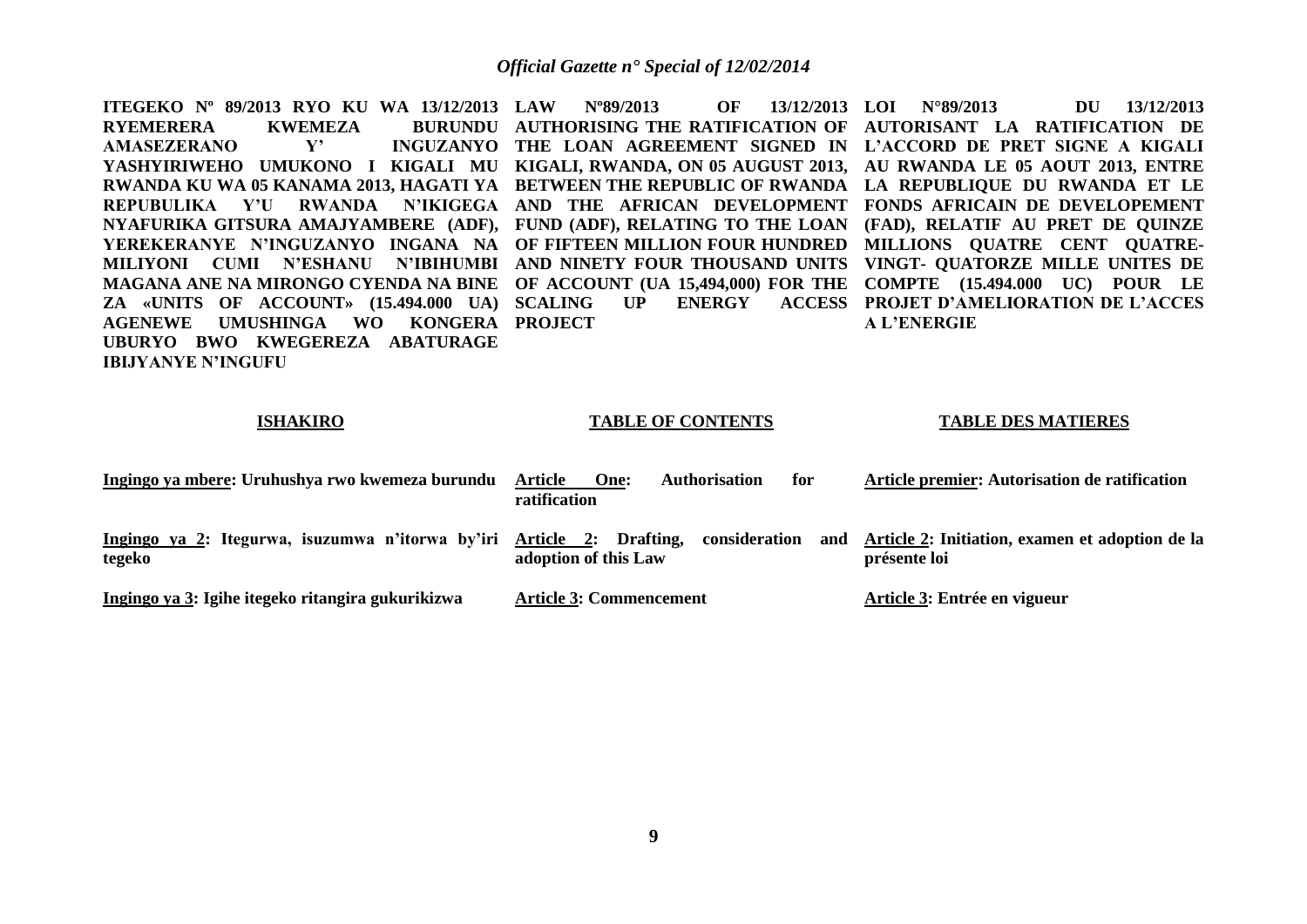**ITEGEKO Nº 89/2013 RYO KU WA 13/12/2013 RYEMERERA KWEMEZA AMASEZERANO** Y' **YASHYIRIWEHO UMUKONO I KIGALI MU KIGALI, RWANDA ON 05 AUGUST 2013, AU RWANDA LE 05 AOUT 2013, ENTRE RWANDA KU WA 05 KANAMA 2013, HAGATI YA BETWEEN THE REPUBLIC OF RWANDA LA REPUBLIQUE DU RWANDA ET LE REPUBULIKA Y'U RWANDA N'IKIGEGA AND THE AFRICAN DEVELOPMENT FONDS AFRICAIN DE DEVELOPEMENT NYAFURIKA GITSURA AMAJYAMBERE (ADF), FUND (ADF), RELATING TO THE LOAN (FAD), RELATIF AU PRET DE QUINZE YEREKERANYE N' INGUZANYO INGANA NA OF FIFTEEN MILLION FOUR HUNDRED MILLIONS QUATRE CENT QUATRE-MILIYONI CUMI N'ESHANU N'IBIHUMBI AND NINETY FOUR THOUSAND UNITS VINGT-QUATORZE MILLE UNITES DE MAGANA ANE NA MIRONGO CYENDA NA BINE OF ACCOUNT (UA 15,494,000) FOR THE COMPTE (15.494.000 UC) POUR LE ZA « UNITS OF ACCOUNT» (15.494.000 UA/UC) SCALING UP ENERGY ACCESS AGENEWE UMUSHINGA WO KONGERA PROJECT UBURYO BWO KWEGEREZA ABATURAGE IBIJYANYE N'INGUFU** 

**LAW Nº89/2013 OF 13/12/2013 LOI N°89/2013 DU 13/12/2013 AUTHORISING THE RATIFICATION OF AUTORISANT LA RATIFICATION DE THE LOAN AGREEMENT SIGNED IN L'ACCORD DE PRET SIGNE A KIGALI PROJET D'AMELIORATION DE L'ACCES A L'ENERGIE**

**Twebwe, KAGAME Paul,** Perezida wa Repubulika;

**We, KAGAME Paul,** President of the Republic; **Nous, KAGAME Paul,** Président de la République;

**INTEKO ISHINGA AMATEGEKO YEMEJE, THE PARLIAMENT HAS ADOPTED AND LE PARLEMENT A ADOPTE, ET NOUS NONE NATWE DUHAMIJE, DUTANGAJE WE SANCTION, PROMULGATE THE SANCTIONNONS, PROMULGUONS LA ITEGEKO RITEYE RITYA KANDI DUTEGETSE FOLLOWING LAW AND ORDER IT BE LOI DONT LA TENEUR SUIT ET KO RYANDIKWA MU IGAZETI YA LETA YA PUBLISHED IN THE OFFICIAL REPUBULIKA Y'U RWANDA**

**RWANDA**

**GAZETTE OF THE REPUBLIC OF AU JOURNAL OFFICIEL DE LA ORDONNONS QU'ELLE SOIT PUBLIEE REPUBLIQUE DU RWANDA**

# **INTEKO ISHINGA AMATEGEKO:**

# **THE PARLIAMENT:**

**LE PARLEMENT:**

Umutwe w'Abadepite, mu nama yawo yo ku wa 22 The Chamber of Deputies, in its session of 22 La Chambre des Députés, en sa séance du 22 Ukwakira 2013; October 2013; octobre 2013;

Umutwe wa Sena, mu nama yawo yo ku wa 05 The Senate, in its session of 05 November 2013; Le Sénat, en sa séance du 05 novembre 2013; Ugushyingo 2013;

Ishingiye ku Itegeko Nshinga rya Repubulika y'u Pursuant to the Constitution of the Republic of Vu la Constitution de la République du Rwanda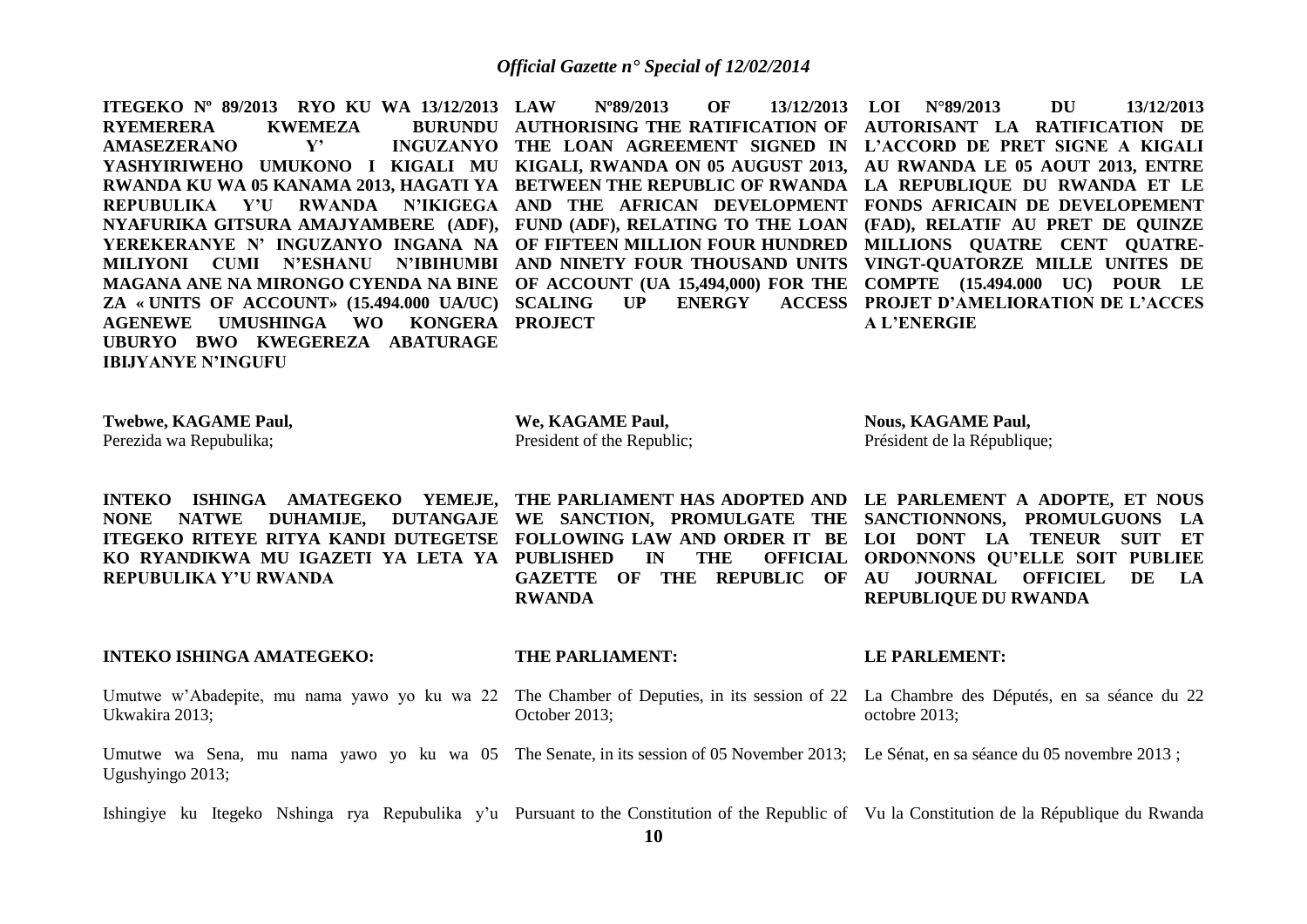Rwanda ryo ku wa 04 Kamena 2003 nk'uko Rwanda of 04 June 2003 as amended to date, ryavuguruwe kugeza ubu, cyane cyane mu ngingo zaryo, especially in Articles 62, 66, 67, 88, 89, 90, 92, iya 62, iya 66, iya 67, iya 88, iya 89, iya 90, iya 92, iya 93, 94, 95, 108, 189, 190 and 201; 93, iya 94, iya 95, iya 108, iya 189, iya 190 n'iya 201 ;

Imaze gusuzuma amasezerano y'inguzanyo yashyiriweho umukono i Kigali mu Rwanda ku wa 05 Kanama 2013, hagati ya Repubulika y'u Rwanda n'Ikigega Nyafurika Gitsura Amajyambere (ADF), yerekeranye n'inguzanyo ingana na miliyoni cumi n'eshanu n'ibihumbi magana ane na mirongo cyenda na bine za «Units of Account» (15.494.000 UA/UC) agenewe umushinga wo kongera uburyo bwo kwegereza abaturage ibijyanye n'ingufu ;

# *Official Gazette n° Special of 12/02/2014*

After consideration of the Loan Agreement signed in Kigali, Rwanda on 05 August 2013, between the Republic of Rwanda and the African Development Fund (ADF), relating to the loan of fifteen million four hundred and ninety four thousand Units of Account (UA 15,494,000) for the scaling up energy access project;

du 04 juin 2003 telle que révisée à ce jour, spécialement en ses articles 62, 66, 67, 88, 89, 90, 92, 93, 94, 95, 108, 189, 190 et 201 ;

Après examen de l'Accord de prêt signé à Kigali au Rwanda le 05 août 2013, entre la République du Rwanda et le Fonds Africain de Développement (FAD), relatif au prêt de quinze millions quatre cent quatre-vingt-quatorze mille Unités de Compte (15.494.000 UC) pour le projet d'amélioration de l'accès à l'énergie;

# **YEMEJE:**

**burundu** 

# **ADOPTS:**

### **Ingingo ya mbere: Uruhushya rwo Kwemeza Article One: Authorization for ratification Article premier: Autorisation de ratification**

**ADOPTE :**

Amasezerano y'inguzanyo yashyiriweho umukono i Kigali mu Rwanda ku wa 05 Kanama 2013, hagati ya Repubulika y'u Rwanda n'Ikigega Nyafurika Gitsura Amajyambere (ADF), yerekeranye n'inguzanyo ingana na miliyoni cumi n'eshanu n'ibihumbi magana ane na mirongo cyenda na bine za «Units of Account» (15.494.000 UA) agenewe umushinga wo kongera energy access project, is hereby authorized for l'accès à l'énergie, est autorisé à être ratifié. uburyo bwo kwegereza abaturage ibijyanye n'ingufu, yemerewe kwemezwa burundu.

risuzumwa kandi ritorwa mu rurimi rw'Ikinyarwanda.

on 05 August 2013, between the Republic of Rwanda and the African Development Fund (ADF), relating to the loan of fifteen million four hundred and ninety four thousand Units of Account (UA 15,494,000) for the scaling up ratification.

The Loan Agreement signed in Kigali, Rwanda L'Accord de prêt signé à Kigali au Rwanda le 05 août 2013, entre la République du Rwanda et le Fonds Africain de Développement (FAD), relatif au prêt de quinze millions quatre cent quatrevingt-quatorze mille Unités de Compte (15.494.000 UC) pour le projet d'amélioration de

et adoptée en Kinyarwanda.

| by'iri tegeko |  | Ingingo ya 2: Itegurwa, |  | adoption of this Law |  |  | isuzumwa n'itorwa Article 2: Drafting, consideration and Article 2: Initiation, examen et adoption de la<br>présente loi           |
|---------------|--|-------------------------|--|----------------------|--|--|------------------------------------------------------------------------------------------------------------------------------------|
| Iri tegeko    |  |                         |  |                      |  |  | ryateguwe mu rurimi rw'lcyongereza, This Law was drafted in English, considered La présente loi a été initiée en Anglais, examinée |

and adopted in Kinyarwanda.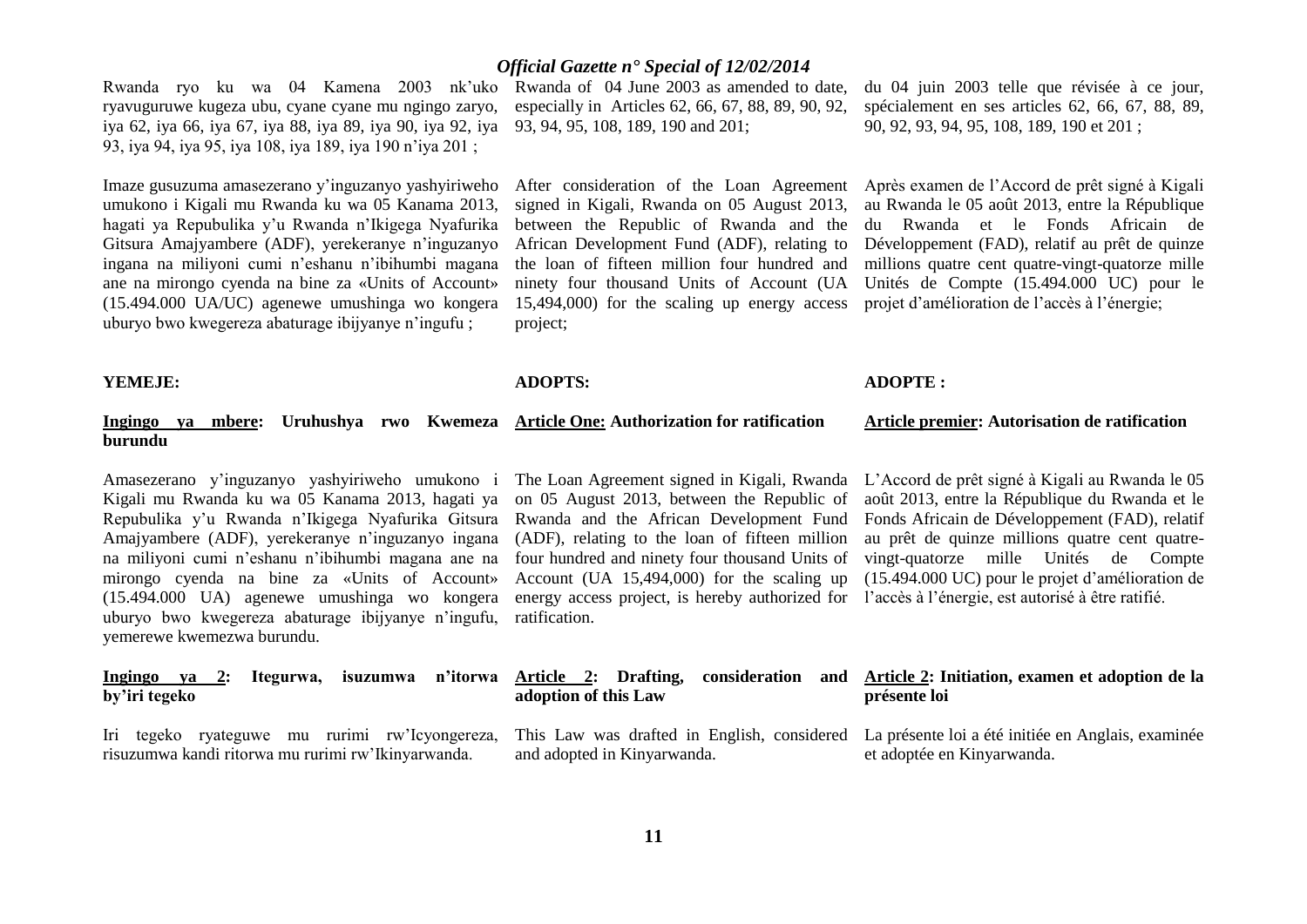**Ingingo** va 3: Igihe itegeko **gukurikizwa** Iri tegeko ritangira gukurikizwa ku munsi ritangarijweho mu Igazeti ya Leta ya Repubulika y'u Rwanda. This Law shall come into force on the date of its publication in the Official Gazette of the **Article 3 : Entrée en vigueur**  La présente loi entre en vigueur le jour de sa

Kigali, ku wa **13/12/2013**

**(sé) KAGAME Paul** Perezida wa Repubulika

**(sé) Dr. HABUMUREMYI Pierre Damien** Minisitiri w'Intebe

**Bibonywe kandi bishyizweho Ikirango cya Repubulika:**

**(sé) BUSINGYE Johnston** Minisitiri w'Ubutabera/Intumwa Nkuru ya Leta Republic of Rwanda.

Kigali, on **13/12/2013** 

**(sé) KAGAME Paul** President of the Republic

**(sé) Dr. HABUMUREMYI Pierre Damien** Prime Minister

**Seen and sealed with the Seal of the Republic:**

**(sé) BUSINGYE Johnston** Minister of Justice**/**Attorney General publication au Journal Officiel de la République du Rwanda.

Kigali, le **13/12/2013** 

**(sé) KAGAME Paul** Président de la République

**(sé) Dr. HABUMUREMYI Pierre Damien** Premier Ministre

**Vu et scellé du Sceau de la République :**

# **(sé) BUSINGYE Johnston**

Ministre de la Justice/Garde des Sceaux

*Official Gazette n° Special of 12/02/2014*

**Article 3 : Commencement**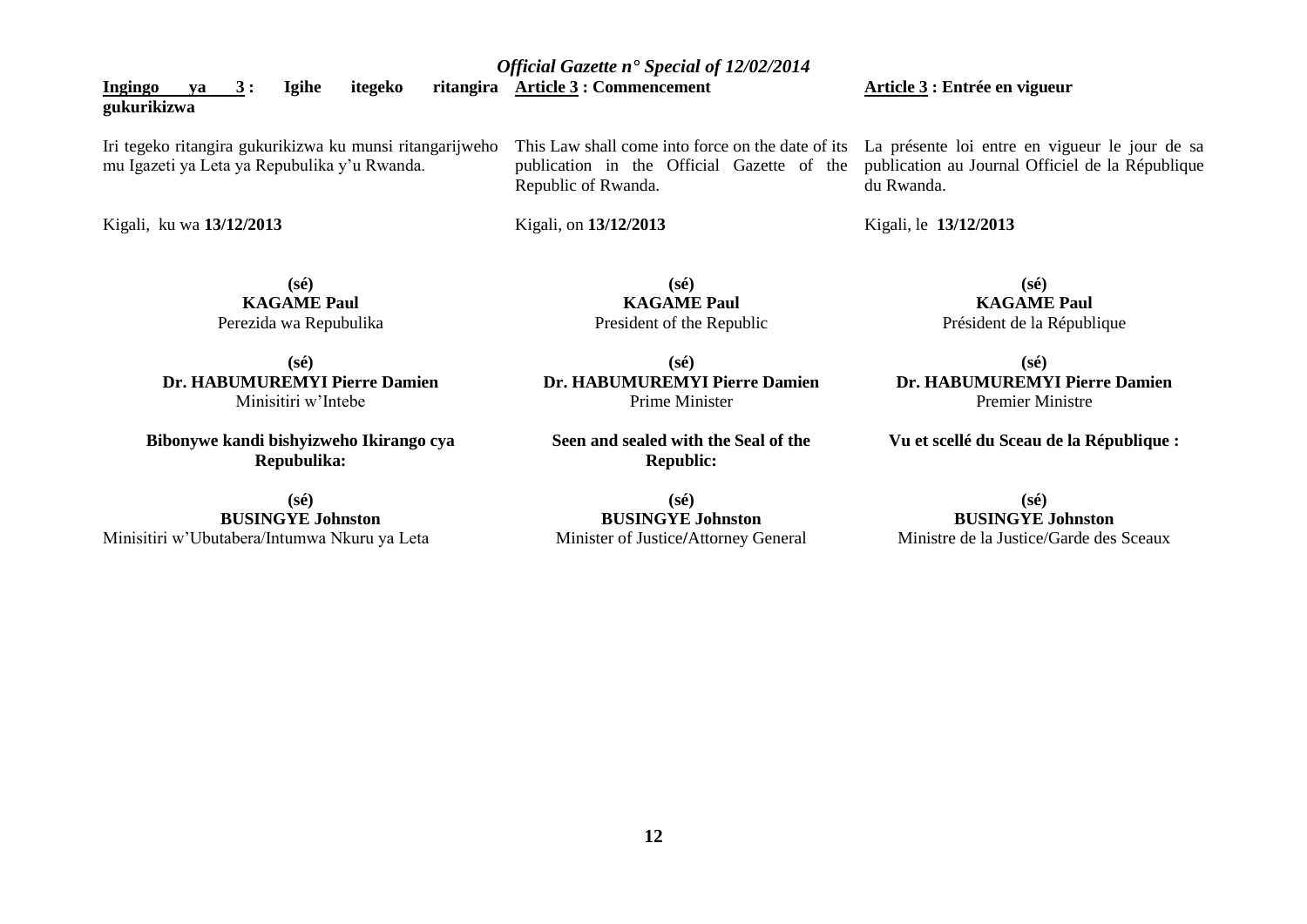|                                                                                                       | <b>Official Gazette n<sup>•</sup> Special of 12/02/2014</b> |                                                                         |
|-------------------------------------------------------------------------------------------------------|-------------------------------------------------------------|-------------------------------------------------------------------------|
| <b>ITEGEKO Nº 90/2013 RYO KU WA 13/12/2013 LAW</b>                                                    | $N^{\circ}90/2013$ OF<br>13/12/2013                         | LOI Nº 90/2013 DU 13/12/2013 AUTORISANT                                 |
| <b>RYEMERERA</b><br><b>BURUNDU</b><br>KWEMEZA                                                         |                                                             | AUTHORISING THE RATICATION OF LA RATIFICATION DE L'ACCORD DE PRET       |
| <b>AMASEZERANO</b>                                                                                    |                                                             | Y'INGUZANYO THE LOAN AGREEMENT SIGNED IN SIGNE A KIGALI AU RWANDA LE 26 |
| YASHYIRIWEHO UMUKONO I KIGALI MU KIGALI, RWANDA ON 26 SEPTEMBER SEPTEMBRE 2013, ENTRE LA REPUBLIQUE   |                                                             |                                                                         |
| RWANDA KU WA 26 NZERI 2013, HAGATI YA 2013, BETWEEN THE REPUBLIC OF DU RWANDA ET LA BANQUE ARABE POUR |                                                             |                                                                         |
| REPUBULIKA Y'U RWANDA NA BANKI RWANDA AND THE ARAB BANK FOR LE DEVELOPPEMENT ECONOMIQUE EN            |                                                             |                                                                         |
| Y'ABARABU ITSURA AMAJYAMBERE MU ECONOMIC DEVELOPMENT IN AFRICA AFRIQUE (BADEA), RELATIF AU PRET DE    |                                                             |                                                                         |
| BY'UBUKUNGU MURI AFURIKA (BADEA), (BADEA), RELATING TO THE LOAN OF DIX MILLIONS DE DOLLARS AMERICAINS |                                                             |                                                                         |
| YEREKERANYE N'INGUZANYO INGANA NA TEN MILLION AMERICAN DOLLARS (10.000.000 USD) POUR LE PROJET DE     |                                                             |                                                                         |
| MILIYONI<br>ICUMI<br>Z'AMADOLARI (USD                                                                 | 10,000,000)<br><b>FOR</b>                                   | THE REHABILITATION DE LA ROUTE HUYE -                                   |
| Y'ABANYAMERIKA                                                                                        | (10.000.000 USD) REHABILITATION OF HUYE - KITABI KITABI     |                                                                         |
| UMUSHINGA WO GUSANA ROAD PROJECT<br><b>AGENEWE</b>                                                    |                                                             |                                                                         |
| UMUHANDA HUYE - KITABI                                                                                |                                                             |                                                                         |
|                                                                                                       |                                                             |                                                                         |
|                                                                                                       |                                                             |                                                                         |

# **ISHAKIRO**

# **TABLE OF CONTENTS**

# **TABLE DES MATIERES**

| mbere: Uruhushya<br>Ingingo<br>rwo kwemeza<br>va<br>burundu | <b>Article One: Authorisation for ratification</b>             | Article premier: Autorisation de ratification                          |
|-------------------------------------------------------------|----------------------------------------------------------------|------------------------------------------------------------------------|
| Ingingo ya 2: Itegurwa, isuzumwa n'itorwa by'iri<br>tegeko  | Article 2: Drafting, consideration and adoption<br>of this Law | Article 2: Initiation, examen et adoption de la<br><b>présente loi</b> |
| Ingingo ya 3: Igihe itegeko ritangira gukurikizwa           | <b>Article 3: Commencement</b>                                 | Article 3: Entrée en vigueur                                           |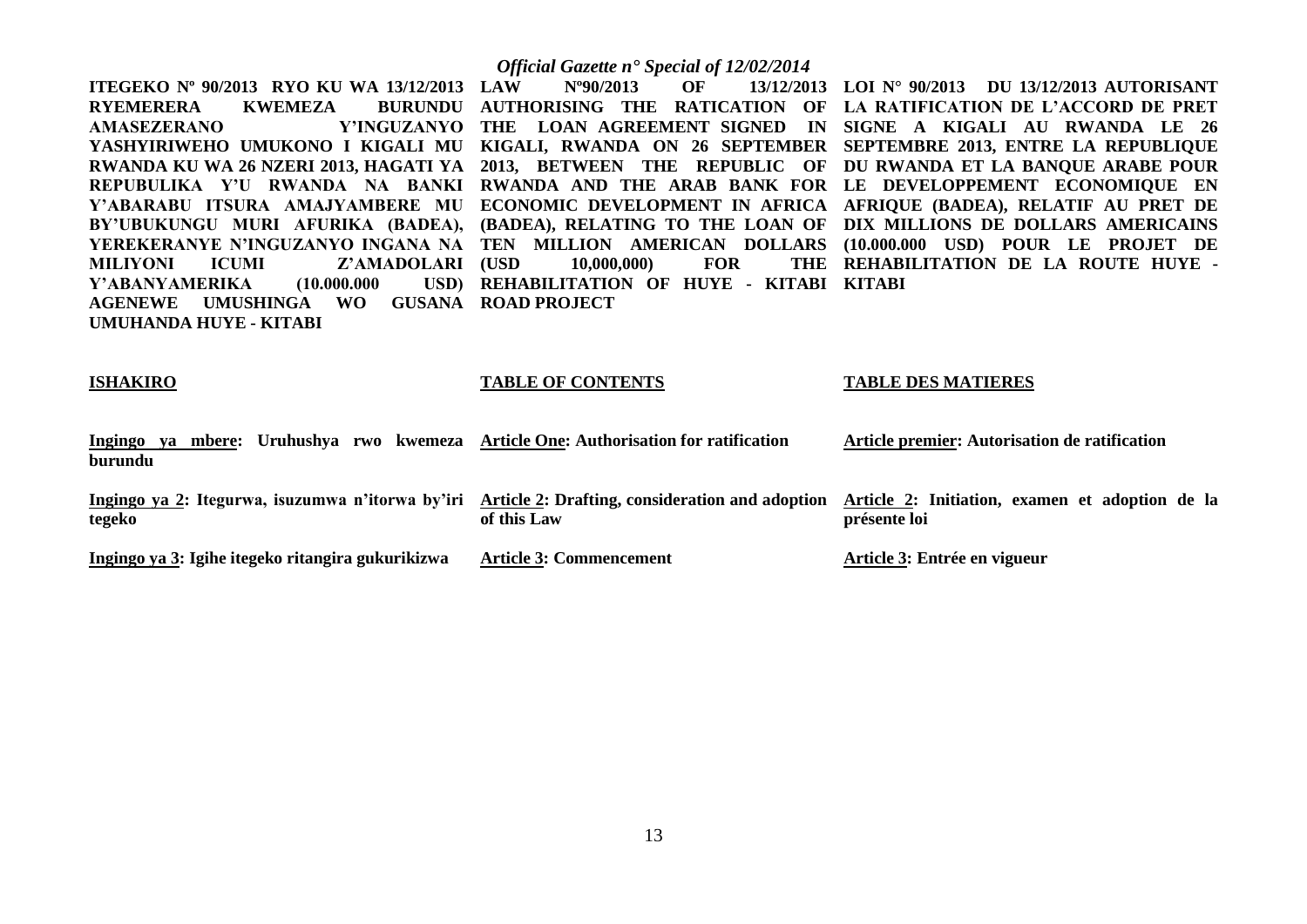**ITEGEKO Nº90/2013 RYO KU WA 13/12/2013 RYEMERERA KWEMEZA AMASEZERANO MILIYONI ICUMI Z'AMADOLARI (USD Y'ABANYAMERIKA** (10.000.000) **AGENEWE UMUSHINGA WO GUSANA ROAD PROJECT UMUHANDA HUYE - KITABI**

# *Official Gazette n° Special of 12/02/2014*

**(10,000,000)** FOR **REHABILITATION OF HUYE - KITABI KITABI**

**YASHYIRIWEHO UMUKONO I KIGALI MU KIGALI, RWANDA, ON 26 SEPTEMBER SEPTEMBRE 2013, ENTRE LA REPUBLIQUE RWANDA KU WA 26 NZERI 2013, HAGATI YA 2013, BETWEEN THE REPUBLIC OF DU RWANDA ET LA BANQUE ARABE POUR REPUBULIKA Y'U RWANDA NA BANKI RWANDA AND THE ARAB BANK FOR LE DEVELOPPEMENT ECONOMIQUE EN Y'ABARABU ITSURA AMAJYAMBERE MU ECONOMIC DEVELOPMENT IN AFRICA AFRIQUE (BADEA), RELATIF AU PRET DE BY'UBUKUNGU MURI AFURIKA (BADEA), (BADEA), RELATING TO THE LOAN OF DIX MILLIONS DE DOLLARS AMERICAINS YEREKERANYE N'INGUZANYO INGANA NA TEN MILLION AMERICAN DOLLARS (10.000.000 USD) POUR LE PROJET DE LAW Nº90/2013 OF 13/12/2013 LOI N°90/2013 DU 13/12/2013 AUTORISANT AUTHORISING THE RATICATION OF LA RATIFICATION DE L'ACCORD DE PRET THE LOAN AGREEMENT SIGNED IN SIGNE A KIGALI AU RWANDA, LE 26 REHABILITATION DE LA ROUTE HUYE -**

**Twebwe, KAGAME Paul,**

Perezida wa Repubulika;

**ITEGEKO RITEYE RITYA YA LETA YA REPUBULIKA Y'U RWANDA**

**INTEKO ISHINGA AMATEGEKO:**

Ukwakira 2013;

Umutwe wa Sena mu nama yawo yo ku wa 05;

Ishingiye ku Itegeko Nshinga rya Repubulika y'u Pursuant to the Constitution of the Republic of Rwanda ryo ku wa 04 Kamena 2003 nk'uko ryavuguruwe kugeza ubu, cyane cyane mu ngingo zaryo, iya 62, iya 66, iya 67, iya 88, iya 89, iya 90, iya 93, 94, 95, 108, 189, 190 and 201; 92, iya 93, iya 94, iya 95, iya 108, iya 189, iya 190 n'iya 201;

# **We, KAGAME Paul,** President of the Republic;

**THE PARLIAMENT:**

October 2013;

**OF THE REPUBLIC OF RWANDA**

**Nous, KAGAME Paul,** Président de la République;

**INTEKO ISHINGA AMATEGEKO YEMEJE, THE PARLIAMENT HAS ADOPTED AND LE PARLEMENT A ADOPTE, ET NOUS NONE NATWE DUHAMIJE, DUTANGAJE WE SANCTION, PROMULGATE THE SANCTIONNONS, PROMULGUONS LA LOI DUTEGETSE KO RYANDIKWA MU IGAZETI PUBLISHED IN THE OFFICIAL GAZETTE QU'ELLE SOIT PUBLIEE AU JOURNAL FOLLOWING LAW AND ORDER IT BE DONT LA TENEUR SUIT ET ORDONNONS OFFICIEL DE LA REPUBLIQUE DU RWANDA**

# **LE PARLEMENT:**

Umutwe w'Abadepite, mu nama yawo yo ku wa 22 The Chamber of Deputies, in its session of 22 La Chambre des Députés, en sa séance du 22 octobre 2013 ;

Le Sénat, en sa séance du 05 novembre 2013;

Vu la Constitution de la République du Rwanda du 04 juin 2003 telle que révisée à ce jour, spécialement en ses articles 62, 66, 67, 88, 89, 90, 92, 93, 94, 95, 108, 189, 190 et 201;

The Senate, in its session of 05 November 2013;

Rwanda of 04 June 2003 as amended to date, especially in Articles 62, 66, 67, 88, 89, 90, 92,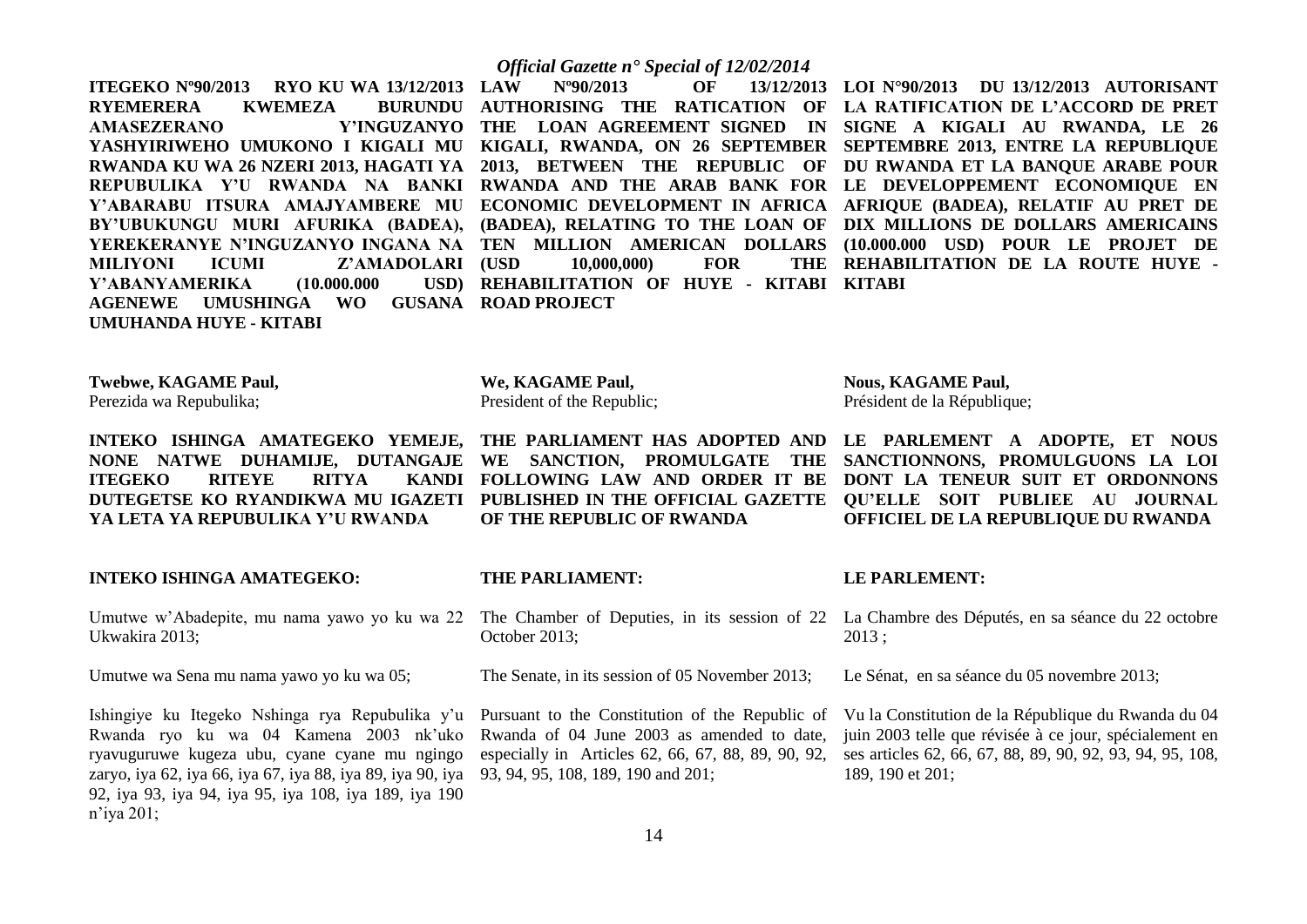Imaze gusuzuma amasezerano y'inguzanyo After consideration of the Loan Agreement signed yashyiriweho umukono i Kigali mu Rwanda ku wa 26 Nzeri 2013, hagati ya Repubulika y'u Rwanda na Banki y'Abarabu Itsura Amajyambere mu by'Ubukungu muri Afurika (BADEA), yerekeranye n'inguzanyo ingana na miliyoni icumi z'Amadolari American dollars (USD 10,000,000) for the y'Abanyamerika (10.000.000 USD) agenewe rehabilitation of Huye - Kitabi road Project; Umushinga wo gusana umuhanda Huye - Kitabi ;

# **YEMEJE:**

# **Ingingo ya mbere: Uruhushya rwo kwemeza Article One: Authorization for ratification burundu amasezerano**

Kigali mu Rwanda ku wa 26 Nzeri 2013, hagati ya Repubulika y'u Rwanda na Banki y'Abarabu Itsura Amajyambere mu by'Ubukungu muri Afurika (BADEA), yerekeranye n'inguzanyo ingana na miliyoni icumi z'Amadolari y'Abanyamerika (10.000.000 USD) agenewe umushinga wo gusana road Project, is hereby authorized for ratification. umuhanda Huye - Kitabi, yemerewe kwemezwa burundu.

**Ingingo ya 2: Itegurwa, isuzumwa n'itorwa by'iri tegeko**

Iri tegeko ryateguwe mu rurimi rw'Icyongereza risuzumwa kandi ritorwa mu rurimi rw'Ikinyarwanda.

# **Ingingo ya 3: Igihe itegeko ritangira gukurikizwa**

ritangarijweho mu Igazeti ya Leta ya Repubulika y'u Rwanda.

# *Official Gazette n° Special of 12/02/2014*

in Kigali, Rwanda, on 26 September 2013, between the Republic of Rwanda and the Arab Bank for Economic Development in Africa (BADEA), relating to the loan of ten million

Après examen de l'Accord de prêt signé à Kigali au Rwanda, le 26 septembre 2013 entre la République du Rwanda et la Banque Arabe pour le Développement Economique en Afrique (BADEA), relatif au prêt de dix millions de dollars américains (10.000.000 USD) pour le Projet de réhabilitation de la route Huye - Kitabi;

# **ADOPTS:**

26 September 2013, between the Republic of Rwanda and the Arab Bank for Economic Development in Africa (BADEA), relating to the loan of ten million American dollars (USD

# **ADOPTE:**

## **Article premier: Autorisation de ratification**

Amasezerano y'inguzanyo yashyiriweho umukono i The Loan Agreement signed in Kigali, Rwanda on L'Accord de prêt signé à Kigali au Rwanda le 26 10,000,000) for the rehabilitation of Huye - Kitabi réhabilitation de la route Huye - Kitabi, est autorisé à septembre 2013 entre la République du Rwanda et la Banque Arabe pour le Développement Economique en Afrique (BADEA), relatif au prêt de dix millions de dollars américains (10.000.000 USD) pour le Projet de être ratifié.

| consideration<br>Article 2: Drafting,<br>adoption of this Law | and Article 2: Initiation, examen et adoption<br>de la présente loi                                                              |
|---------------------------------------------------------------|----------------------------------------------------------------------------------------------------------------------------------|
| adopted in Kinyarwanda.                                       | This Law was drafted in English, considered and La présente loi a été initiée en Anglais, examinée et<br>adoptée en Kinyarwanda. |
| <b>Article 3: Commencement</b>                                | Article 3: Entrée en vigueur                                                                                                     |

of Rwanda.

Iri tegeko ritangira gukurikizwa ku munsi This Law shall come into force on the date of its La présente loi entre en vigueur le jour de sa publication in the Official Gazette of the Republic publication au Journal Officiel de la République du Rwanda.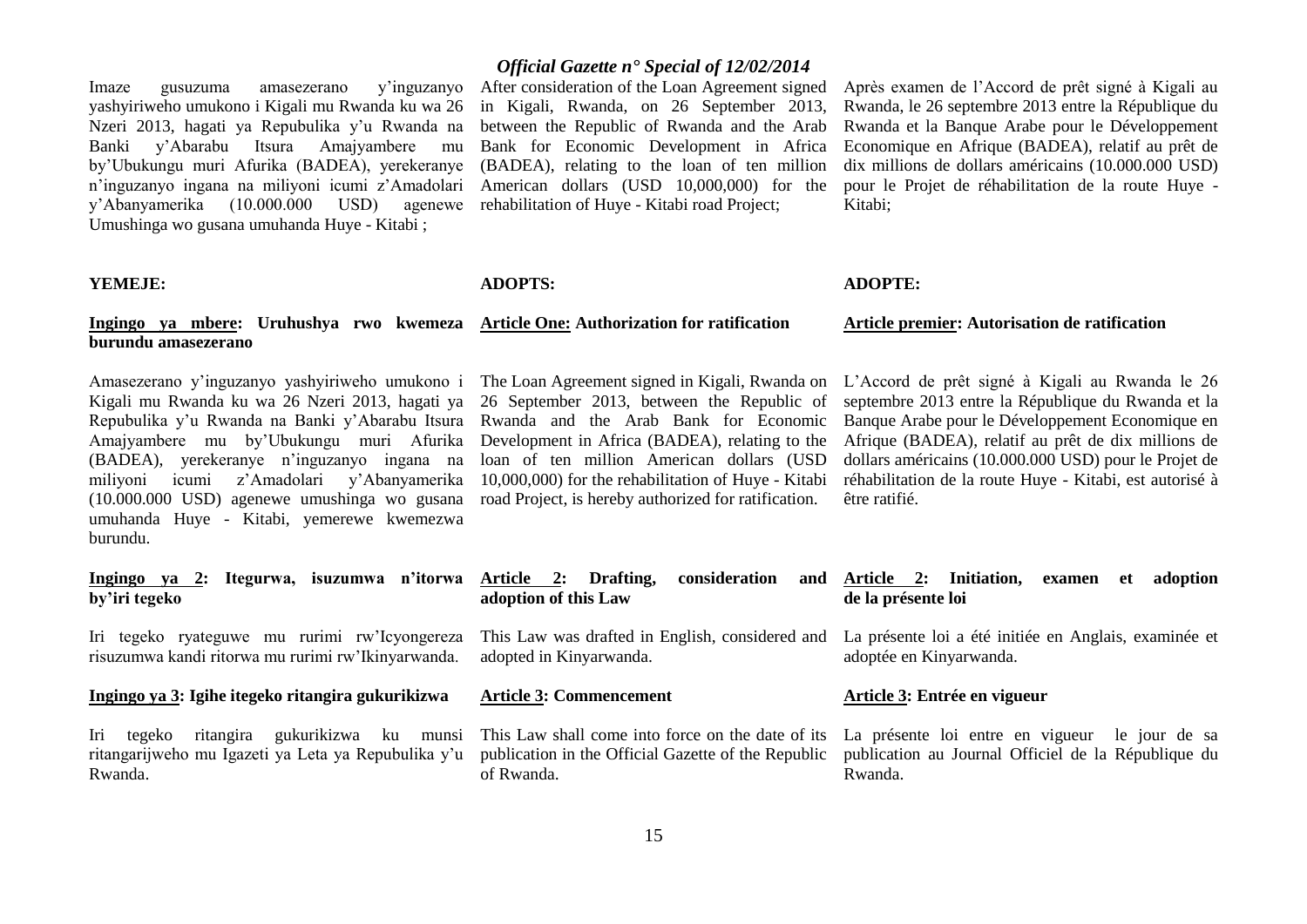Kigali, ku wa **13/12/2013**.

*Official Gazette n° Special of 12/02/2014* Kigali, on **13/12/2013** 

Kigali, le **13/12/2013** 

**(sé) KAGAME Paul** Perezida wa Repubulika

**(sé) Dr. HABUMUREMYI Pierre Damien** Minisitiri w'Intebe

**Bibonywe kandi bishyizweho Ikirango cya Repubulika:**

**(sé) BUSINGYE Johnston** Minisitiri w'Ubutabera/Intumwa Nkuru ya Leta

**(sé) KAGAME Paul** President of the Republic

**(sé) Dr. HABUMUREMYI Pierre Damien** Prime Minister

**Seen and sealed with the Seal of the Republic:**

**(sé) BUSINGYE Johnston**  Minister of Justice**/**Attorney General

**(sé) KAGAME Paul** Président de la République

**(sé) Dr. HABUMUREMYI Pierre Damien** Premier Ministre

**Vu et scellé du Sceau de la République:**

**(sé) BUSINGYE Johnston**  Ministre de la Justice/Garde des Sceaux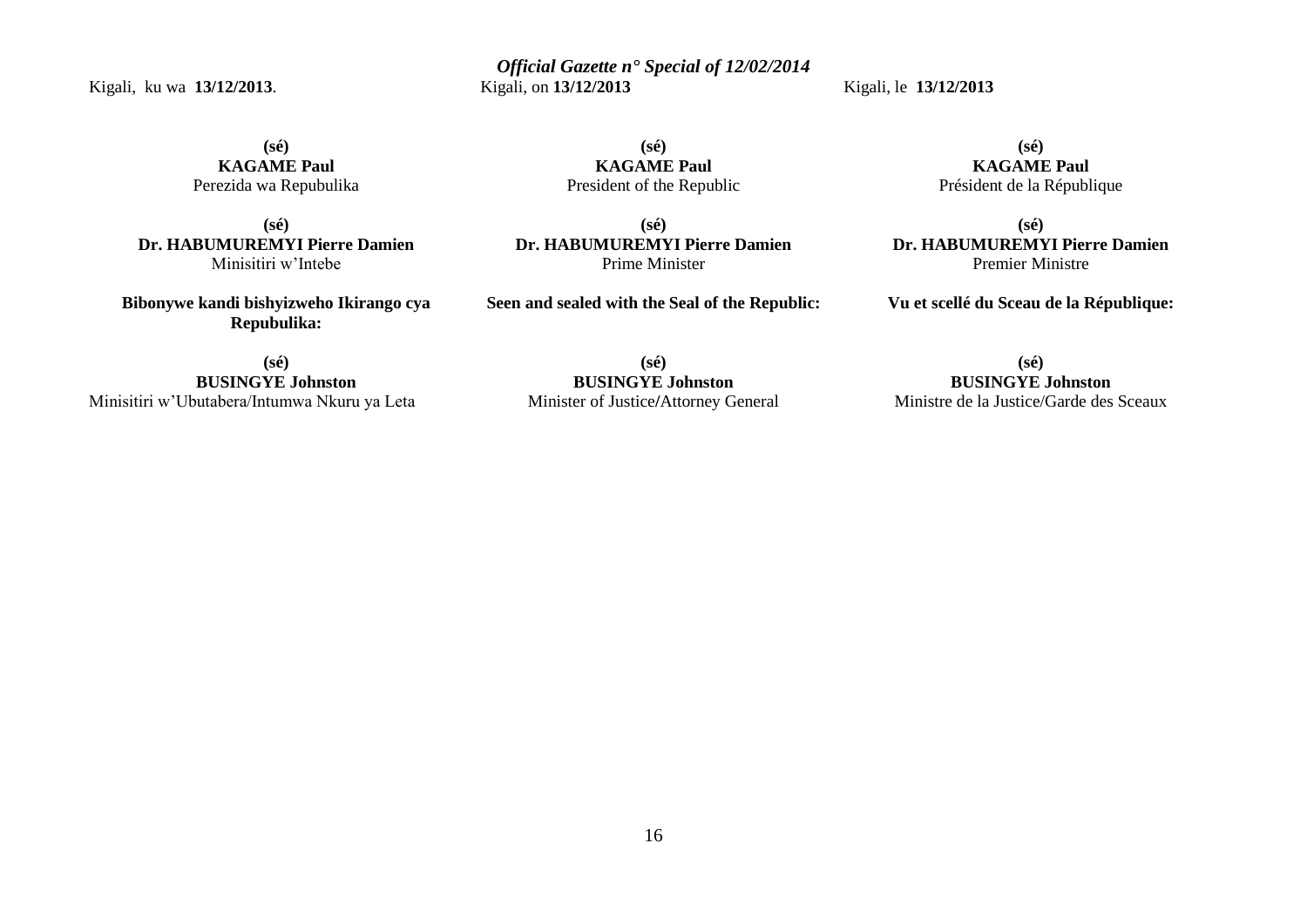**ITEGEKO Nº 91/2013 RYO KU WA 13/12/2013 LAW N°91/2013 OF 13/12/2013 RYEMERERA KWEMEZA AMASEZERANO YASHYIRIWEHO UMUKONO I FINANCING AGREEMENT SIGNED IN L'ACCORD DE FINANCEMENT SIGNE A WASHINGITONI DC MURI LETA ZUNZE WASHINGTON DC, UNITED STATES OF WASHINGTON DC AUX ETATS-UNIS UBUMWE ZA AMERIKA KU WA 11 AMERICA, ON 11 OCTOBER 2013, BETWEEN D'AMERIQUE, LE 11 OCTOBRE 2013, UKWAKIRA 2013, HAGATI YA REPUBULIKA THE REPUBLIC OF RWANDA AND THE ENTRE LA REPUBLIQUE DU RWANDA ET Y'U RWANDA N'IKIGEGA INTERNATIONAL DEVELOPMENT MPUZAMAHANGA AMAJYAMBERE (IDA), YEREKERANYE LOAN OF THIRTY SEVEN MILLION EIGHT PRET DE TRENTE SEPT MILLIONS HUIT N'INGUZANYO INGANA NA MILIYONI HUNDRED THOUSAND SPECIAL DRAWING CENT MILLE DROITS DE TIRAGE MIRONGO ITATU NA ZIRINDWI RIGHTS (SDR 37,800,000) AND THE GRANT SPECIAUX (37.800.000 DTS) ET AU DON DE N'IBIHUMBI MAGANA INANI Z'AMADETESI OF THIRTY SEVEN MILLION EIGHT TRENTE SEPT MILLIONS HUIT CENT (37.800.000 DTS), N'IMPANO INGANA NA HUNDRED THOUSAND SPECIAL DRAWING MILLE DROITS DE TIRAGE SPECIAUX MILIYONI MIRONGO ITATU NA ZIRINDWI RIGHTS (SDR 37,800,000) FOR THE (37.800.000 DTS) POUR LE PROJET N'IBIHUMBI MAGANA INANI Z'AMADETESI REGIONAL RUSUMO FALLS (37.800.000 DTS) AGENEWE UMUSHINGA HYDROELECTRIC PROJECT MPUZABIHUGU W'URUGOMERO RW'AMASHANYARAZI RWA RUSUMO** 

# *Official Gazette n° Special of 12/02/2014*

**AUTHORISING THE RATIFICATION OF THE AUTORISANT LA RATIFICATION DE ASSOCIATION (IDA), RELATING TO THE DEVELOPPEMENT (IDA), RELATIF AU** 

**LOI N°91/2013 DU 13/12/2013 L'ASSOCIATION INTERNATIONALE DE**  FALLS HYDROELECTRIQUE REGIONAL DES **CHUTES DE RUSUMO** 

# **ISHAKIRO**

# **TABLE OF CONTENTS**

# **TABLE DES MATIERES**

| ya mbere: Uruhushya rwo kwemeza<br>Ingingo<br>burundu | <b>Article One: Authorisation for ratification</b>                                                              | Article premier: Autorisation de ratification                   |
|-------------------------------------------------------|-----------------------------------------------------------------------------------------------------------------|-----------------------------------------------------------------|
| tegeko                                                | Ingingo ya 2: Itegurwa, isuzumwa n'itorwa by'iri Article 2: Drafting, consideration and adoption of<br>this Law | Article 2: Initiation, examen et adoption de la<br>présente loi |
| Ingingo ya 3: Igihe itegeko ritangira gukurikizwa     | <b>Article 3: Commencement</b>                                                                                  | Article 3: Entrée en vigueur                                    |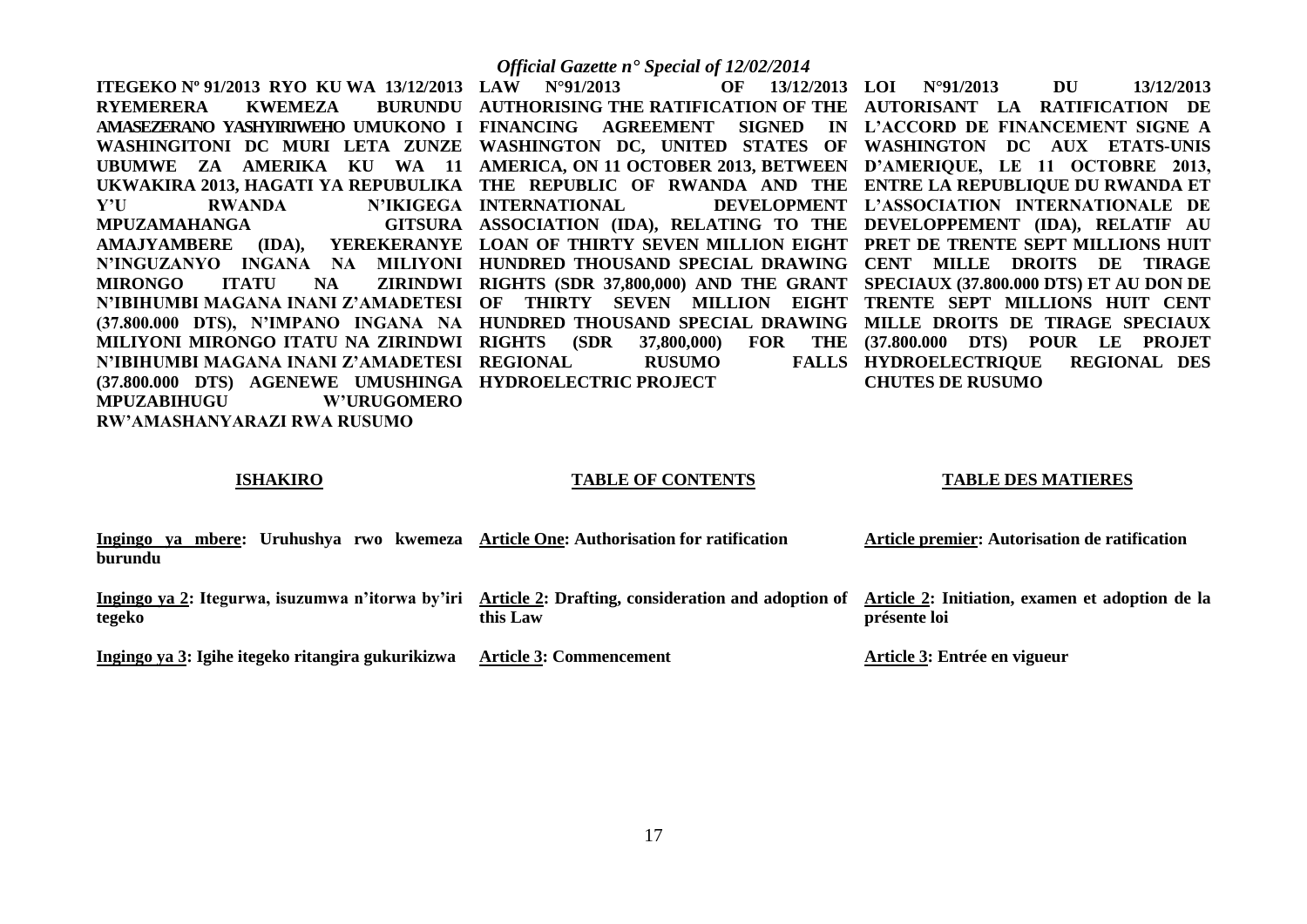**ITEGEKO Nº91/2013 RYO KU WA 13/12/2013 LAW Nº91/2013 OF 13/12/2013 RYEMERERA KWEMEZA AMASEZERANO YASHYIRIWEHO FINANCING AGREEMENT SIGNED IN L'ACCORD DE FINANCEMENT SIGNE A UMUKONO I WASHINGITONI DC MURI WASHINGTON DC, UNITED STATES OF WASHINGTON DC, AUX ETATS-UNIS LETA ZUNZE UBUMWE ZA AMERIKA KU AMERICA ON 11 OCTOBER 2013, BETWEEN D'AMERIQUE LE 11 OCTOBRE 2013, WA 11 UKWAKIRA 2013, HAGATI YA THE REPUBLIC OF RWANDA AND THE ENTRE LA REPUBLIQUE DU RWANDA ET REPUBULIKA Y'U RWANDA N'IKIGEGA INTERNATIONAL DEVELOPMENT MPUZAMAHANGA AMAJYAMBERE (IDA), YEREKERANYE LOAN OF THIRTY SEVEN MILLION EIGHT PRET DE TRENTE SEPT MILLIONS HUIT N'INGUZANYO INGANA NA MILIYONI HUNDRED THOUSAND SPECIAL DRAWING CENT MILLE DROITS DE TIRAGE MIRONGO ITATU NA ZIRINDWI RIGHTS (SDR 37,800,000) AND THE GRANT SPECIAUX (37.800.000 DTS) ET AU DON DE N'IBIHUMBI MAGANA INANI Z'AMADETESI OF THIRTY SEVEN MILLION EIGHT TRENTE SEPT MILLIONS HUIT CENT (37.800.000 DTS), N'IMPANO INGANA NA HUNDRED THOUSAND SPECIAL DRAWING MILLE DROITS DE TIRAGE SPECIAUX MILIYONI MIRONGO ITATU NA ZIRINDWI RIGHTS (SDR 37,800,000) FOR THE N'IBIHUMBI MAGANA INANI Z'AMADETESI REGIONAL RUSUMO FALLS (37.800.000 DTS) AGENEWE UMUSHINGA HYDROELECTRIC PROJECT MPUZABIHUGU W'URUGOMERO RW'AMASHANYARAZI RWA RUSUMO** 

**AUTHORISING THE RATIFICATION OF THE AUTORISANT LA RATIFICATION DE ASSOCIATION (IDA), RELATING TO THE DEVELOPPEMENT (IDA), RELATIF AU** 

**We, KAGAME Paul,** President of the Republic;

**THE PARLIAMENT:**

November 2013;

**THE REPUBLIC OF RWANDA**

**LOI N°91/2013 DU 13/12/2013 L'ASSOCIATION INTERNATIONALE DE (37.800.000 DTS) POUR LE PROJET HYDROELECTRIQUE REGIONAL DES CHUTES DE RUSUMO** 

**Twebwe, KAGAME Paul,**

Perezida wa Repubulika;

**INTEKO ISHINGA AMATEGEKO YEMEJE, THE PARLIAMENT HAS ADOPTED AND WE LE PARLEMENT A ADOPTE ET NOUS NONE NATWE DUHAMIJE, DUTANGAJE ITEGEKO RITEYE RITYA DUTEGETSE KO RYANDIKWA MU IGAZETI PUBLISHED IN THE OFFICIAL GAZETTE OF QU'ELLE SOIT PUBLIEE AU JOURNAL YA LETA YA REPUBULIKA Y'U RWANDA KANDI FOLLOWING LAW AND ORDER IT** 

# **INTEKO ISHINGA AMATEGEKO:**

Umutwe w'Abadepite mu nama yawo yo ku wa 05 The Chamber of Deputies, in its session of 05 La Chambre des Députés, en sa séance du 05 Ugushyingo 2013;

Umutwe wa Sena mu nama yawo yo ku wa 12 The Senate, in its session of 12 November 2013; Ugushyingo 2013;

**Nous, KAGAME Paul,** Président de la République;

THE SANCTIONNONS, PROMULGUONS LA LOI BE DONT LA TENEUR SUIT ET ORDONNONS **OFFICIEL DE LA REPUBLIQUE DU RWANDA**

# **LE PARLEMENT:**

novembre 2013;

Le Sénat, en sa séance du 12 novembre 2013;

**PROMULGATE**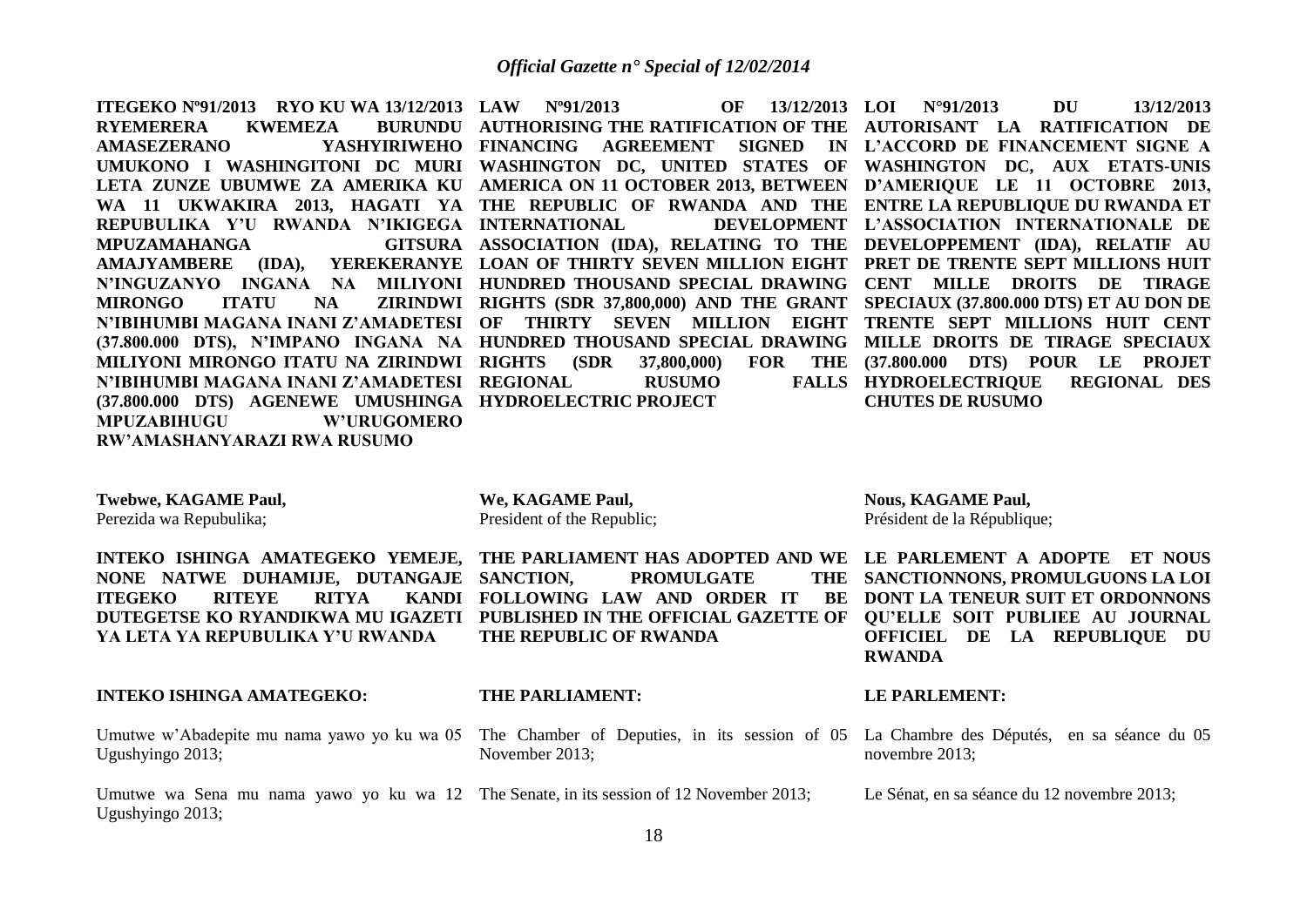Ishingiye ku Itegeko Nshinga rya Repubulika y'u Pursuant to the Constitution of the Republic of Vu la Constitution de la République du Rwanda Rwanda ryo ku wa 04 Kamena 2003 nk'uko ryavuguruwe kugeza ubu, cyane cyane mu ngingo zaryo, iya 62, iya 66, iya 67, iya 88, iya 89, iya 90, iya 92, iya 93, iya 94, iya 95, iya 108, iya 189, iya 190 n'iya 201;

Imaze gusuzuma amasezerano yashyiriweho umukono i Washingitoni DC, muri Leta Zunze signed in Washington DC, United States of America, Ubumwe z'Amerika, ku wa 11 Ukwakira 2013 hagati ya Repubulika y'u Rwanda n'Ikigega Mpuzamahanga Gitsura Amajyambere (IDA), yerekeranye n'inguzanyo ingana na miliyoni mirongo itatu na zirindwi n'ibihumbi magana inani z'Amadetesi (37.800.000 DTS), n'impano ingana na miliyoni mirongo itatu na zirindwi n'ibihumbi magana inani z'Amadetesi (37.800.000 DTS) agenewe umushinga mpuzabihugu w'urugomero rw'amashanyarazi rwa Rusumo;

# **YEMEJE:**

# **Ingingo ya mbere: Uruhushya rwo Kwemeza Article One: Authorization for ratification burundu**

Amasezerano yashyiriweho umukono i Washingitoni The Financing Agreement signed in Washington DC, DC muri Leta Zunze Ubumwe z'Amerika ku wa 11 Ukwakira 2013 hagati ya Repubulika y'u Rwanda n'Ikigega Mpuzamahanga Gitsura Amajyambere (IDA), yerekeranye n'inguzanyo ingana na miliyoni mirongo itatu na zirindwi n'ibihumbi magana inani z'Amadetesi (37.800.000 DTS), n'impano ingana na miliyoni mirongo itatu na zirindwi n'ibihumbi magana inani z'Amadetesi (37.800.000 DTS) agenewe umushinga mpuzabihugu w'urugomero rw'amashanyarazi rwa Rusumo yemerewe kwemezwa burundu.

# *Official Gazette n° Special of 12/02/2014*

Rwanda of 04 June 2003 as amended to date, especially in Articles 62, 66, 67, 88, 89, 90, 92, 93, 94, 95, 108, 189, 190 and 201;

After consideration of the Financing Agreement on 11 October 2013, between the Republic of Rwanda and the International Development Association (IDA), relating to the loan of thirty seven million eight hundred thousand Special Drawing Rights (SDR37,800,000) and the grant of thirty seven million eight hundred thousand Special Drawing Rights (SDR 37,800,000) for the Regional Rusumo Falls Hydroelectric Project;

# **ADOPTS:**

United States of America on 11 October 2013, between the Republic of Rwanda and the International Development Association (IDA) relating to the loan of thirty seven million eight hundred thousand Special Drawing Rights (SDR 37, 800,000) and the grant of thirty seven million eight hundred thousand Special Drawing Rights (SDR 37, 800,000) for the regional Rusumo falls hydroelectric project is hereby authorized for ratification.

# du 04 juin 2003 telle que révisée à ce jour, spécialement en ses articles 62, 66, 67, 88, 89, 90, 92, 93, 94, 95, 108, 189, 190 et 201 ;

Après examen de l'Accord de financement signé à Washington DC, aux Etats-Unis d'Amérique, le 11 octobre 2013, entre la République du Rwanda et l'Association Internationale de Développement (IDA), relatif au prêt de trente-sept millions huit cent mille Droits de Tirage Spéciaux (37.800.000 DTS) et au don de trente-sept millions huit cent mille Droits de Tirage Spéciaux (37.800.000 DTS) pour le projet hydroélectrique régional des chutes de Rusumo;

# **ADOPTE:**

# **Article premier: Autorisation de ratification**

L'Accord de financement signé à Washington DC aux Etats-Unis d'Amérique le 11 octobre 2013, entre la République du Rwanda et l'Association Internationale de Développement (IDA), relatif au prêt de trente-sept millions huit cent mille Droits de Tirage Spéciaux (37.800.000 DTS) et au don de trente-sept millions huit cent mille Droits de Tirage Spéciaux (37.800.000 DTS) pour le projet hydroélectrique régional des chutes de Rusumo est autorisé à être ratifié.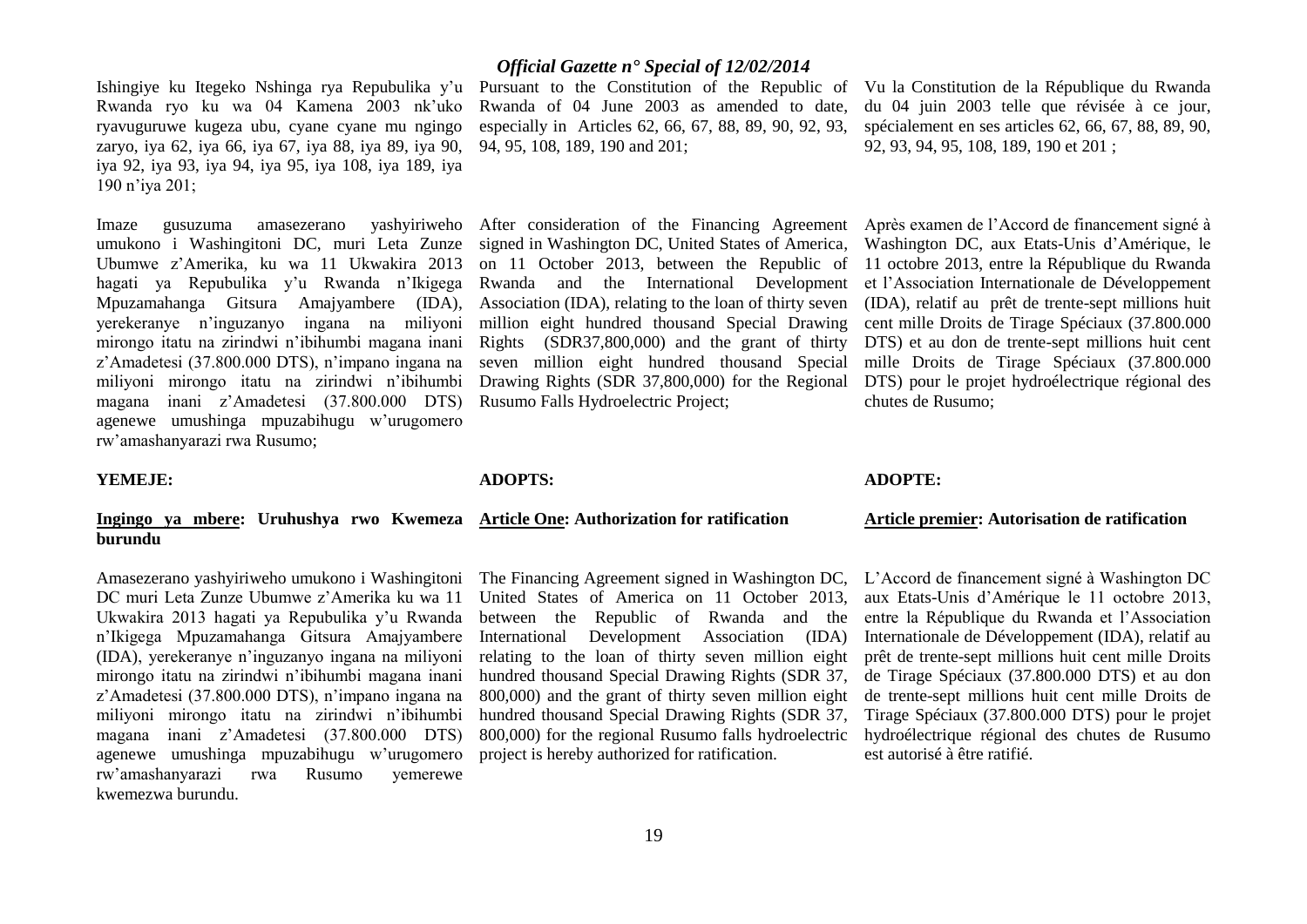| Ingingo ya 2: Itegurwa, isuzumwa n'itorwa<br>by'iri tegeko                                                          | <b>Article 2: Drafting, consideration and adoption of</b><br>this Law                                                  | Article 2: Initiation, examen et adoption<br>de la présente loi                                                  |
|---------------------------------------------------------------------------------------------------------------------|------------------------------------------------------------------------------------------------------------------------|------------------------------------------------------------------------------------------------------------------|
| Iri tegeko ryateguwe mu rurimi rw'Icyongereza,<br>kandi<br>ritorwa<br>risuzumwa<br>rurimi<br>mu<br>rw'Ikinyarwanda. | This Law was drafted in English, considered and<br>adopted in Kinyarwanda.                                             | La présente loi a été initiée en Anglais, examinée<br>et adoptée en Kinyarwanda.                                 |
| Ingingo ya $3$ :<br><b>Igihe</b><br>itegeko<br>ritangira<br>gukurikizwa                                             | <b>Article 3: Commencement</b>                                                                                         | Article 3: Entrée en vigueur                                                                                     |
| ritangira gukurikizwa ku munsi<br>Iri<br>tegeko<br>ritangarijweho mu Igazeti ya Leta ya Repubulika y'u<br>Rwanda.   | This Law shall come into force on the date of its<br>publication in the Official Gazette of the Republic of<br>Rwanda. | La présente loi entre en vigueur le jour de sa<br>publication au Journal Officiel de la République<br>du Rwanda. |
| Kigali, ku wa 13/12/2013                                                                                            | Kigali, on 13/12/2013                                                                                                  | Kigali, le 13/12/2013                                                                                            |
| $(s\acute{e})$<br><b>KAGAME Paul</b><br>Perezida wa Repubulika                                                      | $(s\acute{e})$<br><b>KAGAME Paul</b><br>President of the Republic                                                      | $(s\acute{e})$<br><b>KAGAME Paul</b><br>Président de la République                                               |
| $(s\acute{e})$                                                                                                      | $(s\acute{e})$                                                                                                         | $(s\acute{e})$                                                                                                   |

**Dr. HABUMUREMYI Pierre Damien** Minisitiri w'Intebe

**Bibonywe kandi bishyizweho Ikirango cya Repubulika:**

**(sé) BUSINGYE Johnston**  Minisitiri w'Ubutabera/Intumwa Nkuru ya Leta

**(sé) Dr. HABUMUREMYI Pierre Damien** Prime Minister

**Seen and sealed with the Seal of the Republic:**

**(sé) BUSINGYE Johnston**  Minister of Justice**/**Attorney General

Premier Ministre **Vu et scellé du Sceau de la République:**

**(sé)**

**Dr. HABUMUREMYI Pierre Damien**

**BUSINGYE Johnston**  Ministre de la Justice/Garde des Sceaux

20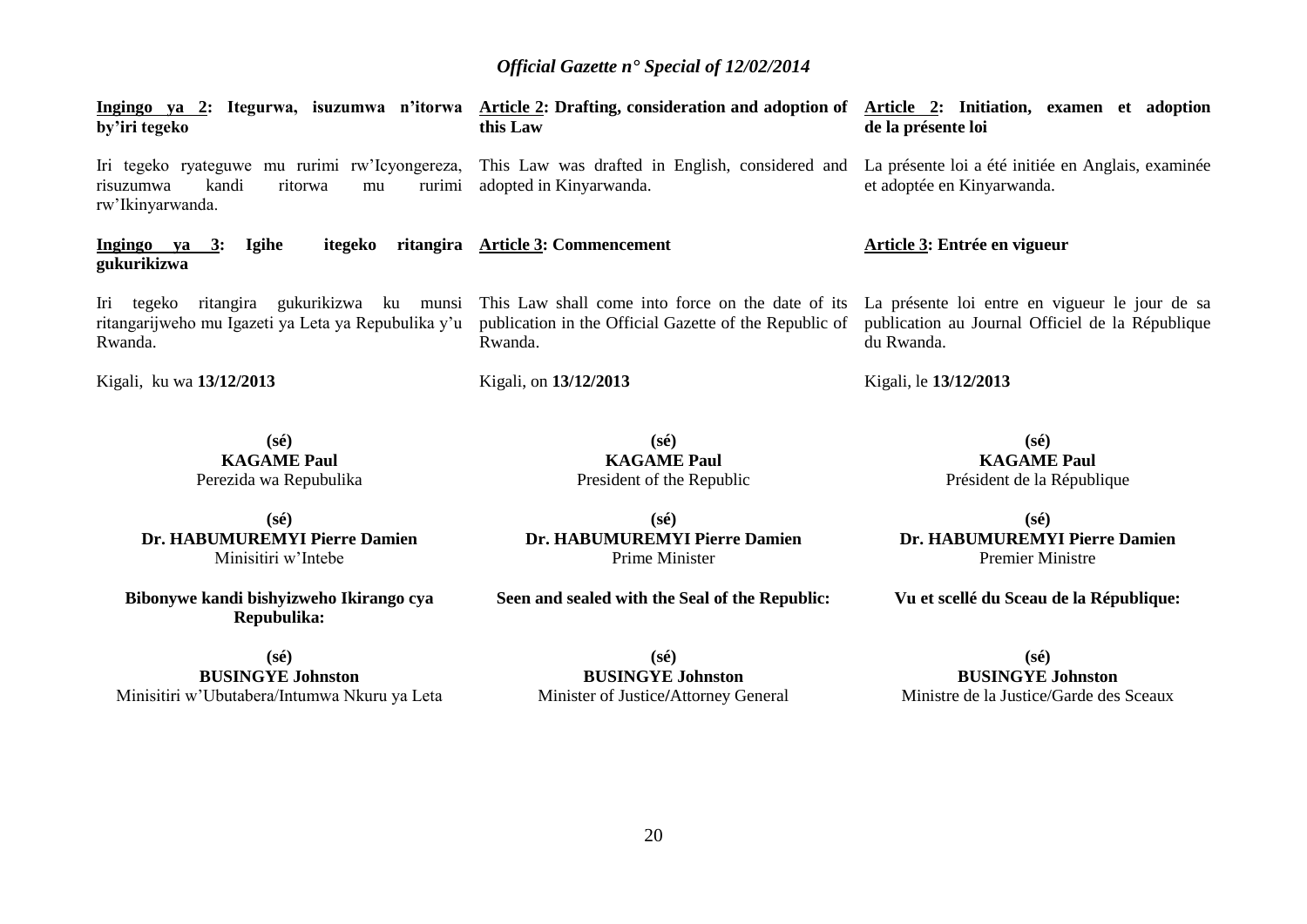|                                                                                                                                                                                                                                                                                                                                                                                                                  | Official Gazette n <sup>•</sup> Special of 12/02/2014                                                                                                                                                                                                                                                                                                          |                                                                                                                                                                                                                                                                                                                                                  |
|------------------------------------------------------------------------------------------------------------------------------------------------------------------------------------------------------------------------------------------------------------------------------------------------------------------------------------------------------------------------------------------------------------------|----------------------------------------------------------------------------------------------------------------------------------------------------------------------------------------------------------------------------------------------------------------------------------------------------------------------------------------------------------------|--------------------------------------------------------------------------------------------------------------------------------------------------------------------------------------------------------------------------------------------------------------------------------------------------------------------------------------------------|
| <b>ITEGEKO</b><br>$N^{\circ}97/2013$<br><b>RYO</b><br>KU<br><b>WA</b><br><b>ITEGEKO</b><br>30/01/2014<br><b>RIKURAHO</b><br>$N^{\circ}43/2010$<br><b>RYO</b><br>KU<br><b>WA</b><br>07/12/2010<br><b>IKIGO</b><br><b>RISHYIRAHO</b><br><b>CY'IGIHUGU</b><br><b>IMBERE</b><br><b>GISHINZWE</b><br><b>GUTEZA</b><br>INGUFU, AMAZI N'ISUKURA (EWSA)<br>RIKANAGENA INSHINGANO,<br><b>IMITERERE N'IMIKORERE BYACYO</b> | $N^{\circ}97/2013$<br>OF<br>30/01/2014<br><b>LAW</b><br><b>REPEALING</b><br><b>LAW</b><br>$N^{\circ}43/2010$<br>OF<br>07/12/2010<br><b>ESTABLISHING</b><br>RWANDA<br>ENERGY, WATER AND SANITATION<br><b>AUTHORITY</b><br>(EWSA)<br><b>AND</b><br><b>DETERMINING</b><br><b>ITS</b><br><b>RESPONSIBILITIES,</b><br><b>ORGANISATION</b><br><b>AND FUNCTIONING</b> | LOI N°97/2013 DU 30/01/2014 PORTANT<br>ABROGATION LA LOI Nº 43/2010 DU<br>07/12/2010 PORTANT CREATION<br>DE<br><b>L'OFFICE</b><br><b>RWANDAIS</b><br>LE<br><b>POUR</b><br>DEVELOPPEMENT DE L'ENERGIE, DE<br>L'EAU ET DE L'ASSAINISSEMENT<br>ET<br>DETERMINANT<br>(EWSA)<br><b>SES</b><br>ATTRIBUTIONS, SON ORGANISATION<br>ET SON FONCTIONNEMENT |
| <b>ISHAKIRO</b>                                                                                                                                                                                                                                                                                                                                                                                                  | <b>TABLE OF CONTENTS</b>                                                                                                                                                                                                                                                                                                                                       | <b>TABLE DES MATIERES</b>                                                                                                                                                                                                                                                                                                                        |
| Ingingo ya mbere: Icyo iri tegeko rigamije                                                                                                                                                                                                                                                                                                                                                                       | <b>Article One: Purpose of this Law</b>                                                                                                                                                                                                                                                                                                                        | Article premier: Objet de la présente loi                                                                                                                                                                                                                                                                                                        |
| Ingingo ya 2: Kwegurirwa inshingano<br>n' umutungo bya EWSA                                                                                                                                                                                                                                                                                                                                                      | Article 2: Transfer of responsibilities and<br>property of EWSA                                                                                                                                                                                                                                                                                                | Article 2: Transfert des attributions et des<br>biens d'EWSA                                                                                                                                                                                                                                                                                     |
| Ingingo ya 3: Itegurwa, isuzumwa n'itorwa<br>ry'iri tegeko                                                                                                                                                                                                                                                                                                                                                       | Article 3: Drafting, consideration and<br>adoption of this Law                                                                                                                                                                                                                                                                                                 | Article 3: Initiation, examen et adoption de<br>la présente loi                                                                                                                                                                                                                                                                                  |
| Ingingo ya 4: Ivanwaho ry'itegeko n'ingingo<br>z'amategeko zinyuranyije n'iri tegeko                                                                                                                                                                                                                                                                                                                             | <b>Article 4: Repealing provision</b>                                                                                                                                                                                                                                                                                                                          | <b>Article 4: Disposition abrogatoire</b>                                                                                                                                                                                                                                                                                                        |
| Ingingo ya 5: Igihe itegeko ritangira Article 5: Commencement<br>gukurikizwa                                                                                                                                                                                                                                                                                                                                     |                                                                                                                                                                                                                                                                                                                                                                | Article 5: Entrée en vigueur                                                                                                                                                                                                                                                                                                                     |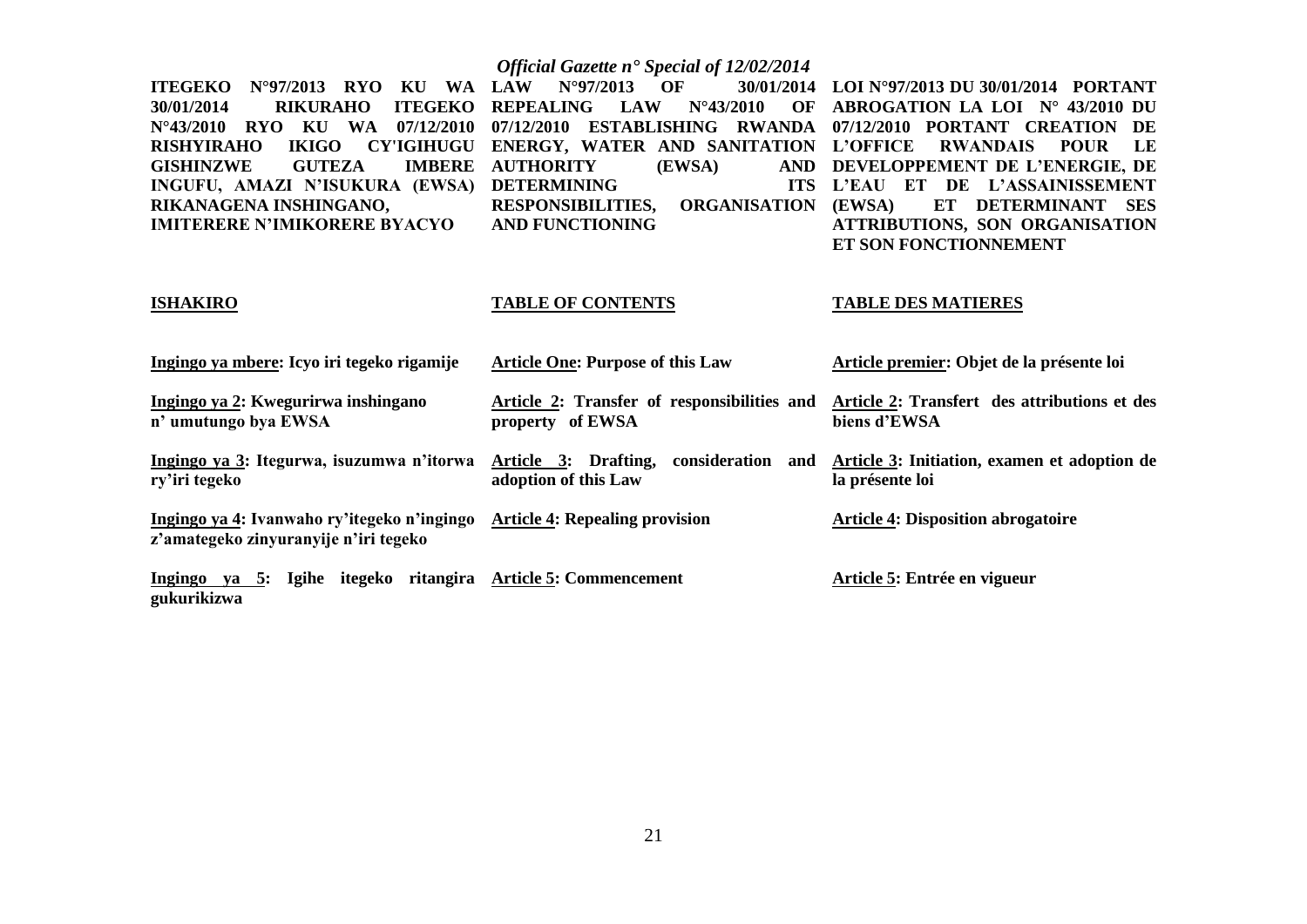**ITEGEKO N°97/2013 RYO KU WA 30/01/2014 RIKURAHO ITEGEKO REPEALING LAW N°43/2010 OF N°43/2010 RYO KU WA 07/12/2010 07/12/2010 ESTABLISHING RWANDA N°43/2010 DU 07/12/2010 PORTANT RISHYIRAHO IKIGO CY'IGIHUGU ENERGY, WATER AND SANITATION CREATION DE L'OFFICE RWANDAIS GISHINZWE GUTEZA INGUFU, AMAZI N'ISUKURA (EWSA) DETERMINING ITS RIKANAGENA INSHINGANO, IMITERERE N'IMIKORERE BYACYO LAW N°97/2013 OF 30/01/2014 LOI N°97/2013 DU 30/01/2014 IMBERE AUTHORITY (EWSA) RESPONSIBILITIES, AND FUNCTIONING PORTANT ABROGATION LA LOI POUR LE DEVELOPPEMENT DE L'ENERGIE, DE L'EAU ET DE L'ASSAINISSEMENT (EWSA) ET DETERMINANT SES ATTRIBUTIONS, SON ORGANISATION ET SON FONCTIONNEMENT**

**Twebwe, KAGAME Paul,** Perezida wa Repubulika;

**We, KAGAME Paul,** President of the Republic;

**Nous, KAGAME Paul,** Président de la République ;

**INTEKO** ISHINGA AMATEGEKO THE PARLIAMENT HAS ADOPTED LE PARLEMENT A ADOPTE ET NOUS **YEMEJE, NONE NATWE DUHAMIJE, AND WE SANCTION, PROMULGATE SANCTIONNONS, PROMULGUONS LA DUTANGAJE ITEGEKO RITYA, KANDI DUTEGETSE KO BE PUBLISHED IN THE OFFICIAL ORDONNONS QU'ELLE SOIT PUBLIEE**  RYANDIKWA MU IGAZETI YA LETA GAZETTE OF THE REPUBLIC OF AU JOURNAL OFFICIEL DE LA **YA REPUBULIKA Y'U RWANDA**

**RWANDA**

# **THE FOLLOWING LAW AND ORDER IT LOI DONT LA TENEUR SUIT ET REPUBLIQUE DU RWANDA**

# **THE PARLIAMENT:**

wa 03 Ukuboza 2013;

**INTEKO ISHINGA AMATEGEKO:**

Ukuboza 2013;

Ishingiye ku Itegeko Nshinga rya Repubulika y'u Rwanda ryo ku wa 04 Kamena 2003 nk'uko ryavuguruwe kugeza ubu, cyane cyane mu ngingo zaryo, iya 62, iya 66, iya 67, iya 88, iya 89, iya 90, iya 92, iya 93, iya 94, iya 95, iya 108 n'iya 201;

## **LE PARLEMENT :**

Umutwe w'Abadepite, mu nama yawo yo ku The Chamber of Deputies, in its session of 03 La Chambre des Députés, en sa séance du 03 Umutwe wa Sena, mu nama yawo yo ku wa 23 The Senate, in its session of 23 December Le Sénat, en sa séance du 23 décembre 2013; December 2013; 2013 ; décembre 2013;

> Rwanda of 04 June 2003 as amended to date, especially in Articles 62, 66, 67, 88, 89, 90, 92, 93, 94, 95, 108 and 201;

Pursuant to the Constitution of the Republic of Vu la Constitution de la République du Rwanda du 04 juin 2003 telle que révisée à ce jour, spécialement en ses articles 62, 66, 67, 88, 89, 90, 92, 93, 94, 95, 108 et 201;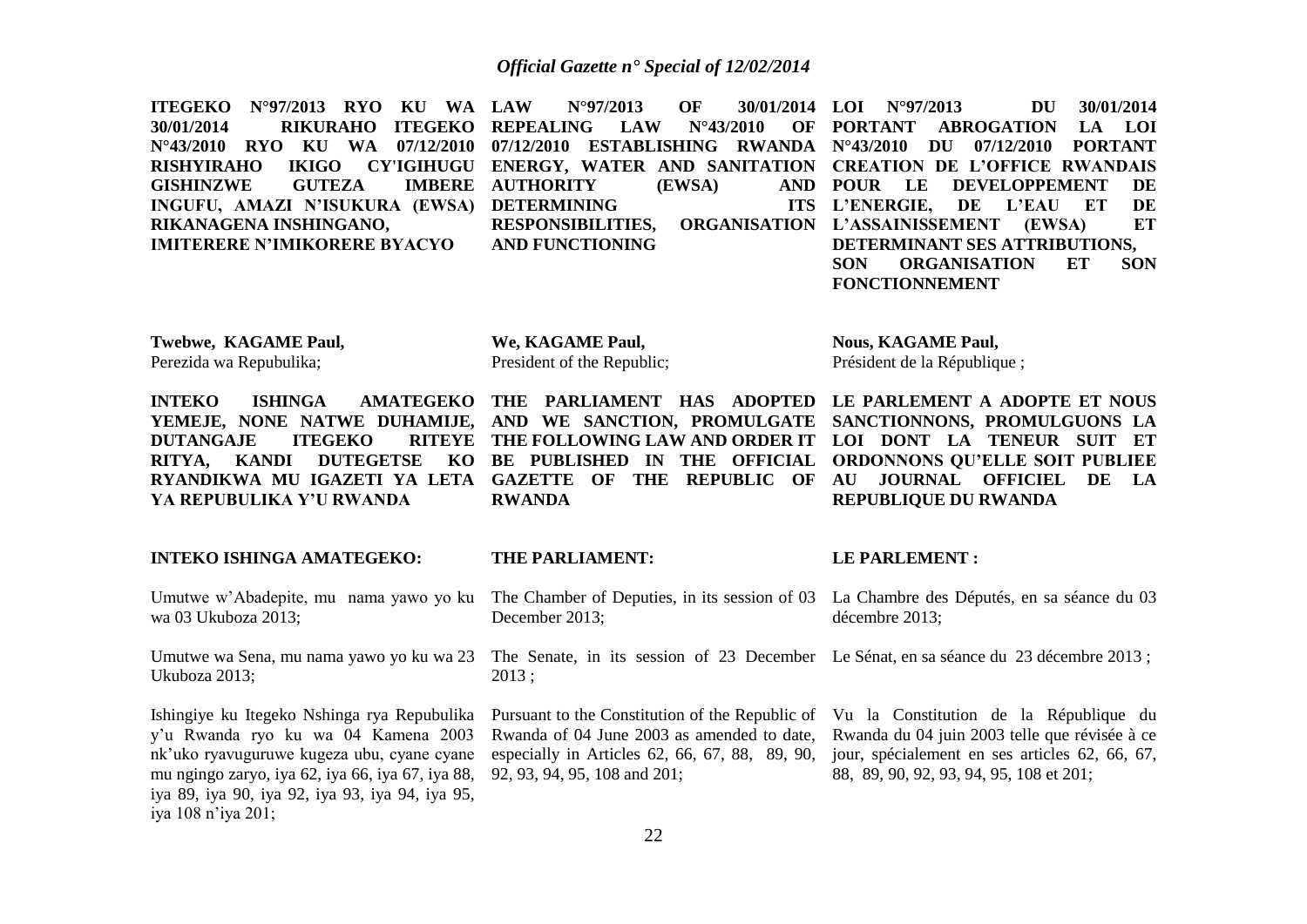Ishingiye ku Itegeko Ngenga n° 06/2009OL Pursuant to Organic Law n° 06/2009 OL of Vu la Loi Organique n° 06/2009 OL du ryo ku wa 21/12/2009 rishyiraho amategeko rusange yerekeye ibigo bya Leta nk'uko ryahinduwe kandi ryujujwe kugeza ubu, complemented to date, especially in Article 3; cyane cyane mu ngingo yaryo ya 3;

Isubiye ku Itegeko n° 43/2010 ryo ku wa Having reviewed Law n°43/2010 of gishinzwe guteza imbere Ingufu, Amazi n'Isukura (EWSA) rikanagena inshingano, imiterere n'imikorere byacyo;

# **YEMEJE:**

# **Ingingo ya mbere: Icyo iri tegeko rigamije**

Iri tegeko rivanaho Itegeko n° 43/2010 ryo ku wa 07/12/2010 rishyiraho Ikigo cy'Igihugu gishinzwe guteza imbere Ingufu, Amazi n'Isukura (EWSA) rikanagena inshingano, imiterere n'imikorere byacyo.

# **Ingingo ya 2: Kwegurirwa inshingano n' umutungo bya EWSA**

n'itimukanwa, imyenda n'amadeni byari Ingufu, Amazi n'Isukura (EWSA) byeguriwe, mu gihe kitarenze amezi atandatu (6), amasosiyete y'ubucuruzi akurikira:

- 1° Isosiyete ishinzwe ingufu;
- 2° Isosiyeti ishinzwe amazi n'isukura.

21/12/2009 establishing general provisions governing public institutions as modified and

07/12/2010 rishyiraho Ikigo cy'Igihugu 07/12/2010 establishing Rwanda Energy, Water and Sanitation Authority (EWSA) and determining its responsibilities, organisation and functioning;

# **ADOPTS:**

# **Article One: Purpose of this Law**

07/12/2010 establishing Rwanda Energy, 07/12/2010 portant création de l'Office Water and Sanitation Authority (EWSA) and Rwandais pour le Développement de determining its responsibilities, organization l'Energie, de l'Eau et de l'Assainissement and functioning.

# **Article 2**:**Transfer of responsibilities and Article 2: Transfert des attributions et des property of EWSA**

Inshingano, imitungo yimukanwa Responsibilities, movable and immovable Les attributions, les biens meubles et iby'Ikigo cy'Igihugu gishinzwe guteza imbere Rwanda Energy, Water and Sanitation de l'Office Rwandais pour le Développement property as well as claims and debts of immeubles ainsi que les créances et les dettes Authority (EWSA) shall, within a period not de l'Energie, de l'Eau et de l'Assainissement exceeding six (6) months, be transferred to the (EWSA) sont cédés, dans un délai de six (6) following commercial companies:

- 1° Energy Company;
- 2° Water and Sanitation Company.

21/12/2009 portant dispositions générales applicables aux établissements publics telle que modifiée et complétée à ce jour, spécialement en son article 3;

Revu la Loi n° 43/2010 du 07/12/2010 portant création de l'Office Rwandais pour le Développement de l'Energie, de l'Eau et de l'Assainissement (EWSA) et déterminant ses attributions, son organisation et son fonctionnement;

# **ADOPTE :**

# **Article premier: Objet de la présente loi**

This Law repeals the Law n° 43/2010 of La présente loi abroge la Loi n° 43/2010 du (EWSA) et déterminant ses attributions, son organisation et son fonctionnement.

# **biens d'EWSA**

mois, aux sociétés commerciales suivantes :

- 1° la Société d'Energie ;
- 2° la Société d'Eau et d'Assainissement.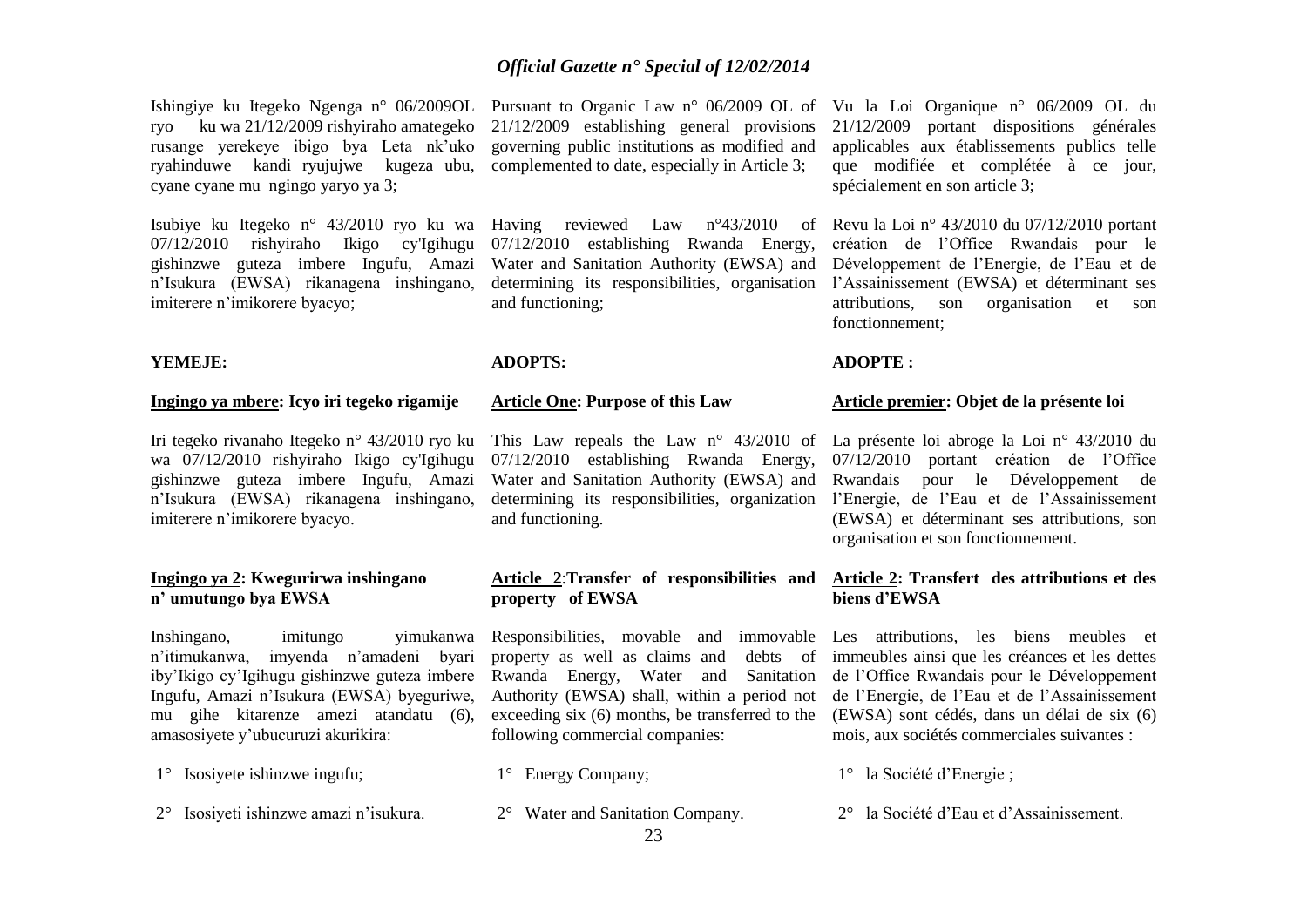bikorwa.

Mbere y'uko amasosiyete y'ubucuruzi amaze kuvugwa mu gika cya mbere cy'iyi ngingo yuzuza ibisabwa, inshingano, imitungo yimukanwa n'itimukanwa, imyenda, amadeni n'abakozi byari iby'Ikigo cy'Igihugu gishinzwe guteza Imbere Ingufu, Amazi n'Isukura (EWSA), bicungwa n'isosiyete y'ubucuruzi ishinzwe guteza imbere ingufu, amazi n'isukura (EWSA Ltd) igengwa n'itegeko ryerekeye amasosiyete y'ubucuruzi.

# **ry'iri tegeko**

Iri tegeko ryateguwe mu rurimi rw'Icyongereza, risuzumwa kandi ritorwa mu and adopted in Kinyarwanda. rurimi rw'Ikinyarwanda.

# **Ingingo ya 4: Ivanwaho ry'itegeko n'ingingo Article 4: Repealing provision z'amategeko zinyuranyije n'iri tegeko**

Itegeko n° 43/2010 ryo ku wa 07/12/2010 Law n° 43/2010 of 07/12/2010 establishing La Loi n° 43/2010 du 07/12/2010 portant imbere Ingufu, Amazi n'Isukura (EWSA) rikanagena inshingano, imiterere n'imikorere byacyo n'ingingo zose z'amategeko abanziriza iri kandi zinyuranyije na ryo bivanyweho.

Iri tegeko ritangira gukurikizwa ku munsi

*Official Gazette n° Special of 12/02/2014*

Iteka rya Minisitiri w'Intebe rigena uburyo A Prime Minister's Order shall determine Un arrêté du Premier Ministre détermine les modalities for the transfer.

> Before the commercial companies provided under Paragraph One of this Article meet relevant requirements, responsibilities, movable and immovable property, claims, debts and staff of Rwanda Energy, Water and Sanitation Authority (EWSA) shall be within l'Office Rwandais pour le Développement de the competence of the Energy, Water and Sanitation Company (EWSA Ltd) governed by the Law relating to companies.

# **Ingingo ya 3: Itegurwa, isuzumwa n'itorwa Article 3: Drafting, consideration and adoption of this Law**

rishyiraho Ikigo cy'Igihugu gishinzwe guteza Rwanda Energy, Water and Sanitation création de l'Office Rwandais pour le Authority (EWSA) and determining its Développement de l'Energie, de l'Eau et de responsibilities, organization and functioning l'Assainissement (EWSA) et déterminant ses and all prior legal provisions contrary to this attributions, son organisation et son Law are hereby repealed.

modalités de ce transfert.

En attendant que les sociétés commerciales visées à l'alinéa premier du présent article remplissent les conditions requises, les attributions, les biens meubles et immeubles, les créances, les dettes et le personnel de l'Energie, de l'Eau et de l'Assainissement (EWSA) relèvent de la compétence de la Société de Développement de l'Energie, de l'Eau et de l'Assainissement (EWSA Ltd).

# **Article 3: Initiation, examen et adoption de la présente loi**

This Law was drafted in English, considered La présente loi a été initiée en Anglais, examinée et adoptée en Kinyarwanda.

# **Article 4: Disposition abrogatoire**

fonctionnement et toutes les dispositions légales antérieures contraires à la présente loi sont abrogées.

| Ingingo ya 5: Igihe itegeko ritangira Article 5: Commencement<br>gukurikizwa |                                               | Article 5: Entrée en vigueur                   |
|------------------------------------------------------------------------------|-----------------------------------------------|------------------------------------------------|
| Iri tegeko ritangira gukurikizwa ku munsi                                    | This Law shall come into force on the date of | La présente loi entre en vigueur le jour de sa |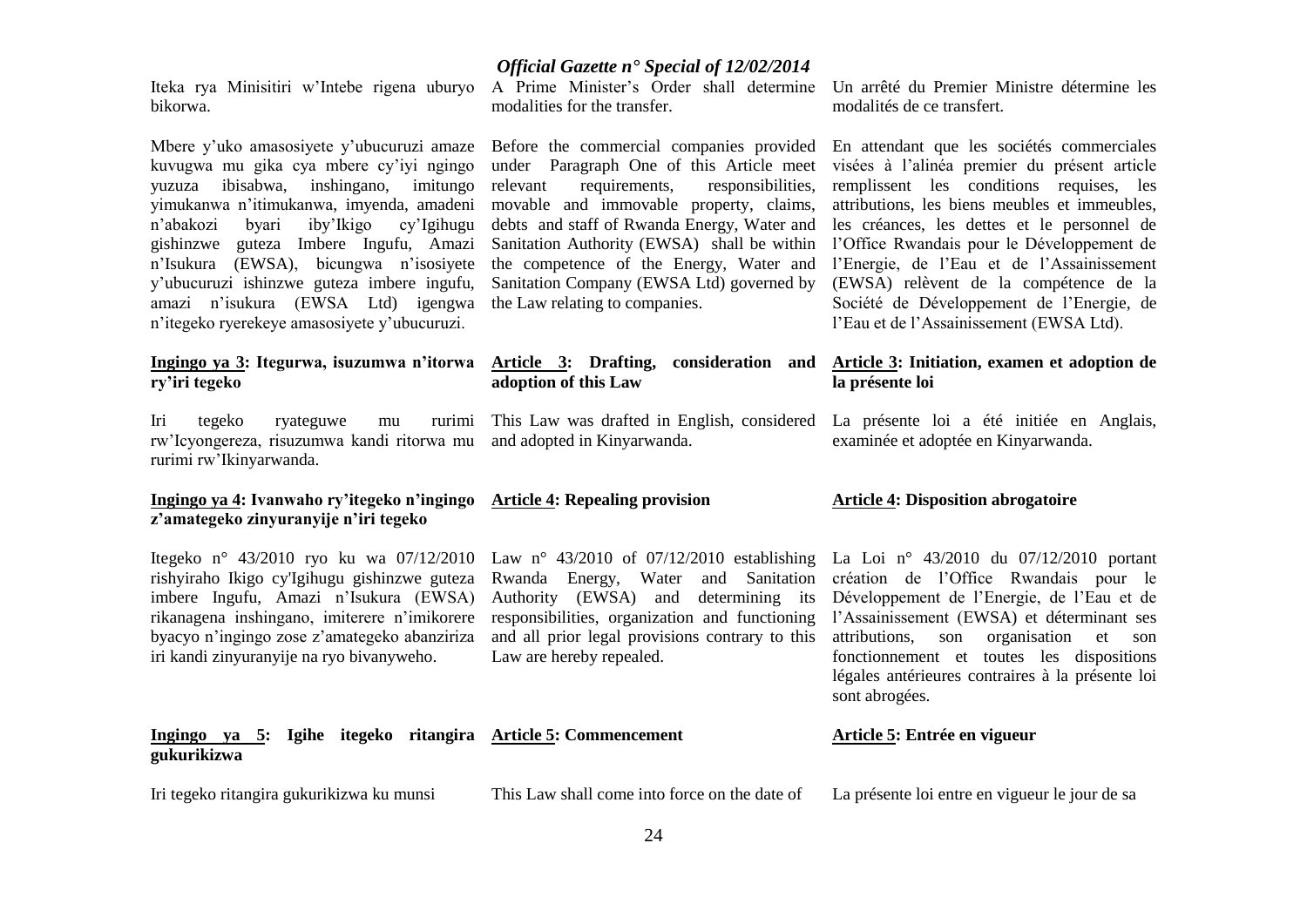ritangarijweho mu Igazeti ya Leta ya its publication in the Official Gazette of the Republic of Rwanda. publication au Journal Officiel de la

Kigali, on **30/01/2014**

**(sé)**

**KAGAME Paul** President of the Republic

**(sé)**

**Kigali, ku wa 30/01/2014**

**(sé)**

**KAGAME Paul** Perezida wa Repubulika

Repubulika y'u Rwanda.

**Dr. HABUMUREMYI Pierre Damien** Minisitiri w'Intebe

**Bibonywe kandi bishyizweho Ikirango cya Repubulika:**

**(sé)**

**BUSINGYE Johnston** Minisitiri w'Ubutabera/Intumwa Nkuru ya Leta

**(sé) Dr. HABUMUREMYI Pierre Damien**

Prime Minister

**Seen and sealed with the Seal of the Republic:**

**(sé)**

**BUSINGYE Johnston** Minister of Justice/Attorney General

# République du Rwanda.

Kigali, le **30/01/2014**

**(sé)**

**KAGAME Paul** Président de la République

**(sé)**

**Dr. HABUMUREMYI Pierre Damien** Premier Ministre

**Vu et scellé du Sceau de la République :**

**(sé)**

**BUSINGYE Johnston** Ministre de la Justice/Garde des Sceaux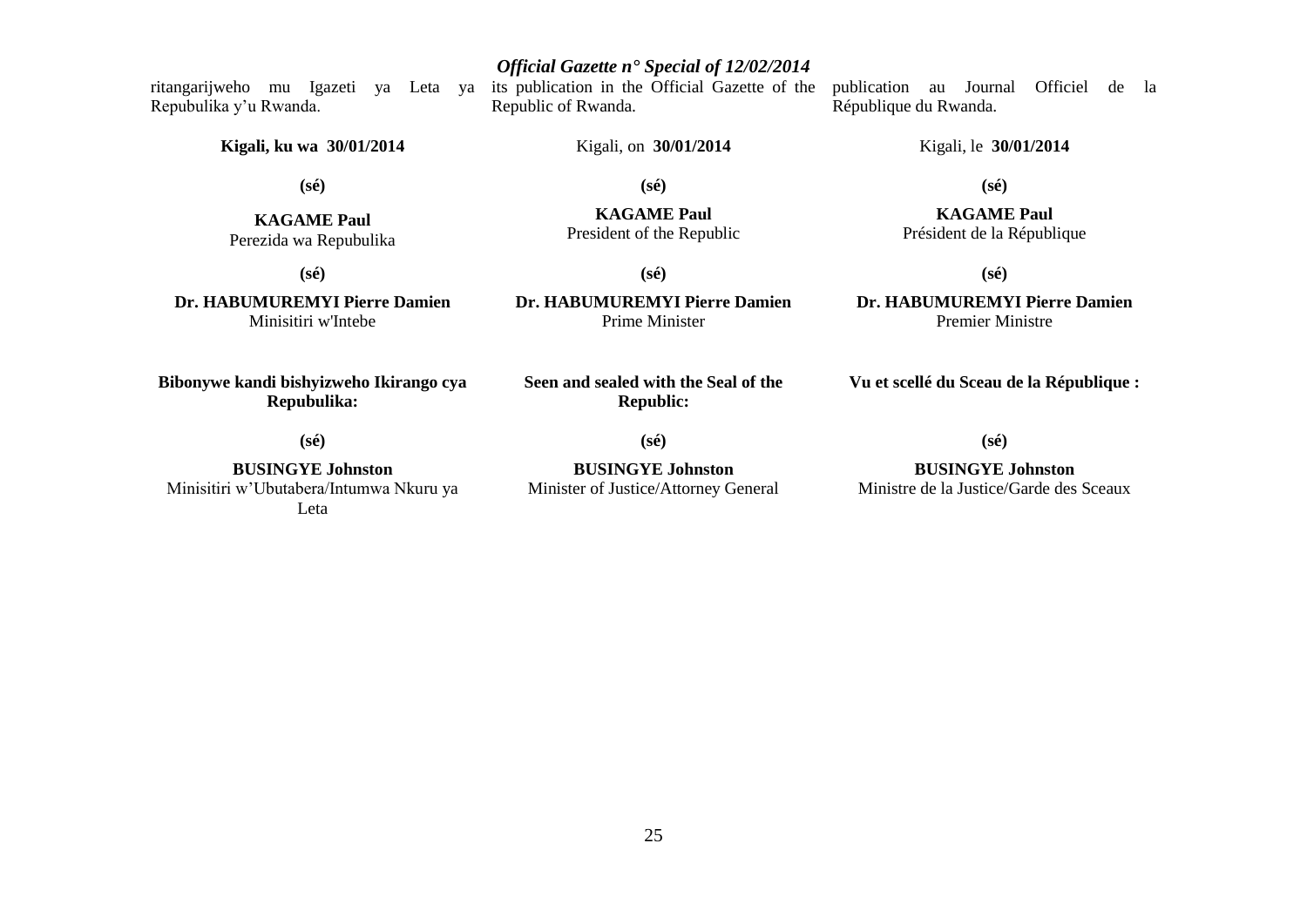**ITEKA RYA PEREZIDA Nº14/01 RYO KU WA PRESIDENTIAL ORDER Nº14/01 OF 27/01/2014 RYEMEZA BURUNDU 27/01/2014 ON THE RATIFICATION OF 27/01/2014 PORTANT RATIFICATION DE AMASEZERANO YASHYIRIWEHO THE AGREEMENT SIGNED AT GASENYI I L'ACCORD SIGNE A GASENYI I - NEMBA UMUKONO I GASENYI I - NEMBA KU WA 13 - NEMBA ON 13 FEBRUARY 2012 LE 13 FEVRIER 2012 ENTRE LA GASHYANTARE 2012, HAGATI YA BETWEEN THE REPUBLIC OF RWANDA REPUBLIQUE DU RWANDA ET LA REPUBULIKA Y'U RWANDA REPUBULIKA Y'U BURUNDI AGAMIJE GUSHYIRAHO NO GUSHYIRA BIKORWA UBURYO BWO GUHAGARARA BORDER POST AT GASENYI I - NEMBA GASENYI I - NEMBA INSHURO IMWE KU MUPAKA I GASENYI I - NEMBA AND THE REPUBLIC OF BURUNDI FOR REPUBLIQUE DU BURUNDI POUR LA ESTABLISHMENT IMPLEMENTATION OF A ONE-STOP POSTE FRONTIERE A ARRET UNIQUE A OF ARRETE PRESIDENTIEL N°14/01 DU CREATION ET L'EXPLOITATION D'UN** 

# **ISHAKIRO TABLE OF CONTENTS TABLE DES MATIERES**

| Ingingo ya mbere : Kwemeza burundu              | <b>Article One: Ratification</b>                                            | <b>Article premier : Ratification</b>                              |
|-------------------------------------------------|-----------------------------------------------------------------------------|--------------------------------------------------------------------|
| Ingingo ya 2 : Abashinzwe kubahiriza iri teka   | Article 2 : Authorities responsible for the<br>implementation of this Order | Article 2 : Autorités chargées de l'exécution<br>du présent arrêté |
| Ingingo ya3 : Igihe iteka ritangira gukurikizwa | Article 3 : Commencement                                                    | Article 3 : Entrée en vigueur                                      |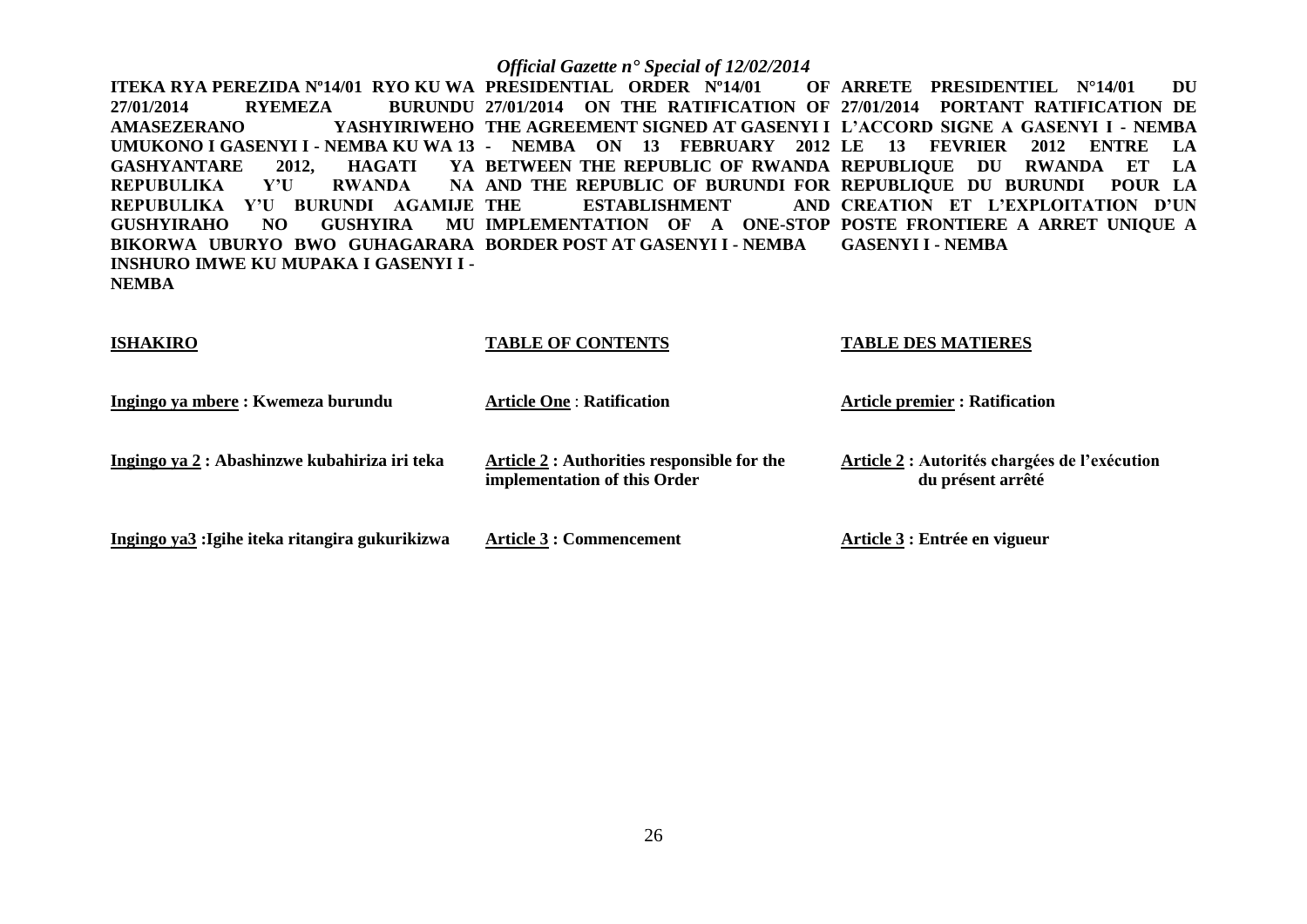**ITEKA RYA PEREZIDA Nº 14/01 RYO KU PRESIDENTIAL ORDER Nº14/01 OF WA 27/01/2014 RYEMEZA AMASEZERANO YASHYIRIWEHO THE AGREEMENT SIGNED AT GASENYI I L'ACCORD SIGNE A GASENYI I - NEMBA UMUKONO I GASENYI I - NEMBA KU WA 13 - NEMBA ON 13 FEBRUARY 2012 LE 13 FEVRIER 2012 ENTRE LA GASHYANTARE 2012 HAGATI<br>REPUBULIKA Y'U RWANDA REPUBULIKA Y'U REPUBULIKA Y'U BURUNDI AGAMIJE GUSHYIRAHO NO GUSHYIRA BIKORWA UBURYO BWO GUHAGARARA BORDER POST AT GASENYI I - NEMBA INSHURO IMWE KU MUPAKA I GASENYI I - NEMBA 27/01/2014 ON THE RATIFICATION OF DU27/01/2014 PORTANT RATIFICATION DE**  BETWEEN THE REPUBLIC OF RWANDA REPUBLIQUE DU RWANDA ET LA **AND THE REPUBLIC OF BURUNDI FOR REPUBLIQUE DU BURUNDI POUR LA ESTABLISHMENT IMPLEMENTATION OF A ONE-STOP POSTE FRONTIERE A ARRET UNIQUE A OF ARRETE PRESIDENTIEL N°14/01 CREATION ET L'EXPLOITATION D'UN GASENYI I - NEMBA**

| We, KAGAME Paul,           | <b>Nous, KAGAME Paul,</b>   |
|----------------------------|-----------------------------|
| President of the Republic; | Président de la République; |
|                            |                             |

Dushingiye ku Itegeko Nshinga rya Repubulika y'u Pursuant to the Constitution of the Republic of Vu la Constitution de la République du Rwanda du Rwanda ryo ku wa 04 Kamena 2003 nk'uko Rwanda of 04 June 2003 as amended to date, 04 juin 2003 telle que révisée à ce jour, ryavuguruwe kugeza ubu, cyane cyane mu ngingo especially in Articles 98, 112, 121, 189, 190 and spécialement en ses articles 98, 112, 121, 189, 190 zaryo, iya 98, iya 112, iya 121, iya 189, iya 190 201; n'iya 201; et 201 ;

Dushingiye ku Itegeko n° 16/2013 ryo ku wa Pursuant to Law n° 16/2013 of 25/03/2013 Vu la Loi n° 16/2013 du 25/03/2013 portant  $25/03/2013$  ryemerera kwemeza amasezerano yashyiriweho umukono i Gasenyi I - signed at Gasenyi I – Nemba on 13 February 2012 Gasenyi I – Nemba le 13 février 2012 entre la Nemba ku wa 13 Gashyantare 2012 hagati ya between the Republic of Rwanda and the République du Rwanda et la République du Repubulika y'u Rwanda na Repubulika y'u Burundi Republic of Burundi for the establishment and Burundi pour la création et l'exploitation d'un agamije gushyiraho no gushyira mu bikorwa uburyo implementation of a One-stop border Post at poste frontière à arrêt unique à Gasenyi I – Nemba; bwo guhagarara inshuro imwe ku mupaka i Gasenyi Gasenyi I – Nemba; I - Nemba; authorising the ratification of the Agreement autorisation de ratification de l'accord signé à

Tumaze kubona amasezerano yashyiriweho Considering the Agreement signed at Gasenyi I – Considérant l'accord signé à Gasenyi I – Nemba le umukono i Gasenyi I - Nemba ku wa 13 Gashyantare Nemba on 13 February 2012 between the 13 février 2012 entre la République du Rwanda et 2012 hagati ya Repubulika y'u Rwanda na Republic of Rwanda and the Republic of Burundi la République du Burundi pour la création et Repubulika y'u Burundi agamije gushyiraho no for the establishment and implementation of a l'exploitation d'un poste frontière à arrêt unique à gushyira mu bikorwa uburyo bwo guhagarara One-stop border Post at Gasenyi I – Nemba; inshuro imwe ku mupaka i Gasenyi I - Nemba; Gasenyi I – Nemba;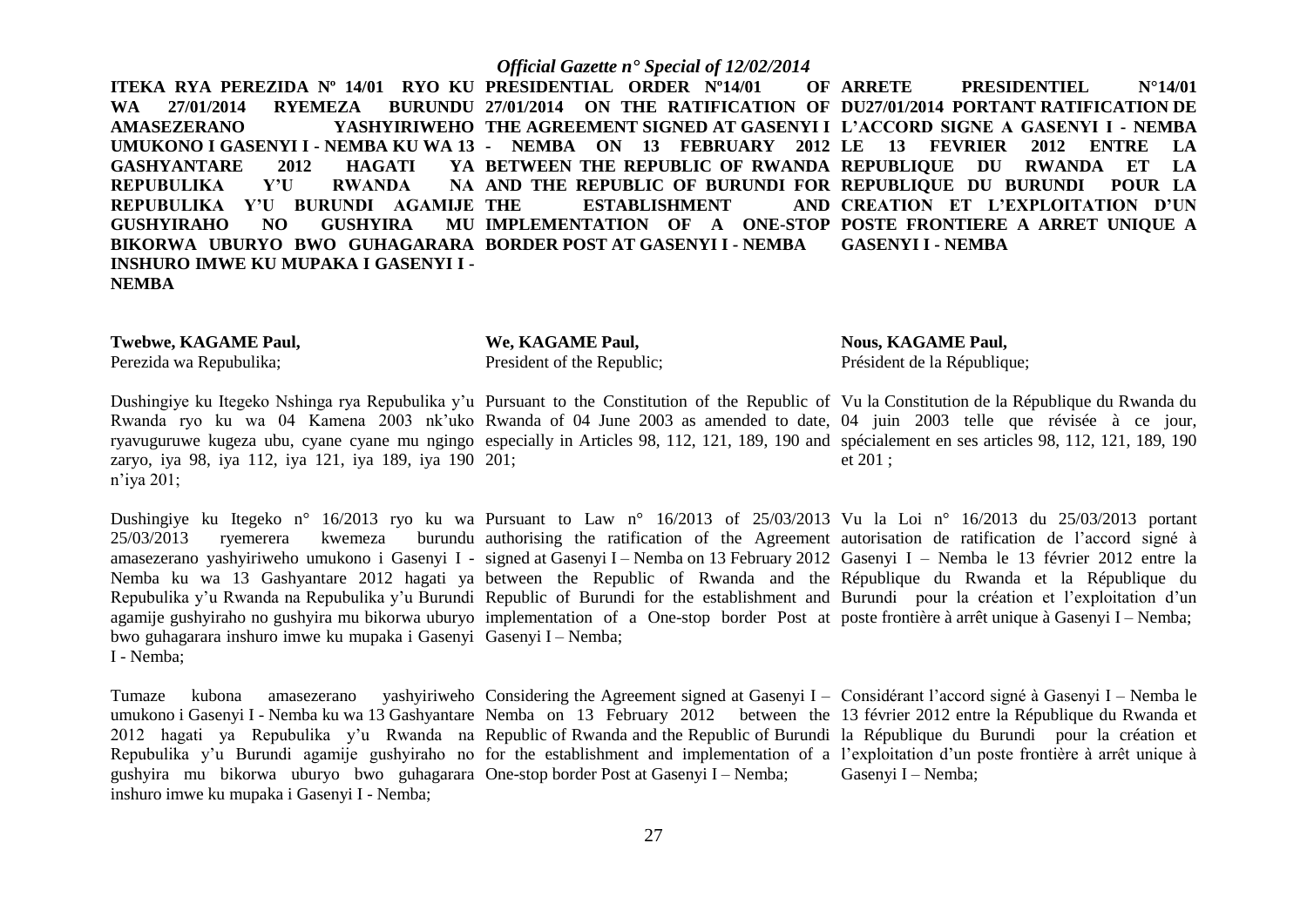| Tubisabwe na Minisitiri w'Imari n'Igenamigambi;                                                                                                                                                                                                                                                                                                                                                                                                                                                                                                                                                                                                                                                                                                                                                                                              | Economic Planning;                    | On proposal by the Minister of Finance and Sur proposition du Ministre des Finances et de la<br>Planification Economique;                                                                                                                                           |
|----------------------------------------------------------------------------------------------------------------------------------------------------------------------------------------------------------------------------------------------------------------------------------------------------------------------------------------------------------------------------------------------------------------------------------------------------------------------------------------------------------------------------------------------------------------------------------------------------------------------------------------------------------------------------------------------------------------------------------------------------------------------------------------------------------------------------------------------|---------------------------------------|---------------------------------------------------------------------------------------------------------------------------------------------------------------------------------------------------------------------------------------------------------------------|
| Inama y'Abaminisitiri imaze kubisuzuma no After consideration and approval by the Cabinet;<br>kubyemeza;                                                                                                                                                                                                                                                                                                                                                                                                                                                                                                                                                                                                                                                                                                                                     |                                       | Après examen et adoption par le Conseil des<br>Ministres;                                                                                                                                                                                                           |
| <b>TWATEGETSE KANDI DUTEGETSE:</b>                                                                                                                                                                                                                                                                                                                                                                                                                                                                                                                                                                                                                                                                                                                                                                                                           | <b>HAVE ORDERED AND HEREBY ORDER:</b> | <b>AVONS ARRETE ET ARRETONS:</b>                                                                                                                                                                                                                                    |
| Ingingo ya mbere : Kwemeza burundu                                                                                                                                                                                                                                                                                                                                                                                                                                                                                                                                                                                                                                                                                                                                                                                                           | <b>Article One: Ratification</b>      | <b>Article premier : Ratification</b>                                                                                                                                                                                                                               |
| Amasezerano yashyiriweho umukono i Gasenyi I - The Agreement signed at Gasenyi I - Nemba on L'accord signé à Gasenyi I - Nemba le 13 février<br>Nemba ku wa 13 Gashyantare 2012 hagati ya 13 February 2012 between the Republic of 2012 entre la République du Rwanda et la<br>Repubulika y'u Rwanda na Repubulika y'u Burundi Rwanda and the Republic of Burundi for the République du Burundi pour la création et<br>agamije gushyiraho no gushyira mu bikorwa uburyo establishment and implementation of a One-stop l'exploitation d'un poste frontière à arrêt unique à<br>bwo guhagarara inshuro imwe ku mupaka i Gasenyi border Post at Gasenyi I – Nemba is hereby Gasenyi I – Nemba, est ratifié et sort son plein et<br>I - Nemba yemejwe burundu kandi atangiye ratified and becomes fully effective.<br>gukurikizwa uko yakabaye. |                                       | entier effet.                                                                                                                                                                                                                                                       |
|                                                                                                                                                                                                                                                                                                                                                                                                                                                                                                                                                                                                                                                                                                                                                                                                                                              |                                       |                                                                                                                                                                                                                                                                     |
| Ingingo ya 2 : Abashinzwe kubahiriza iri teka                                                                                                                                                                                                                                                                                                                                                                                                                                                                                                                                                                                                                                                                                                                                                                                                | implementation of this Order          | Article 2 : Authorities responsible for the Article 2 : Autorités chargées de l'exécution du<br>présent arrêté                                                                                                                                                      |
| Ministiri<br>w'Intebe,<br>Minisitiri<br>Minisitiri<br>n'Igenamigambi<br>na<br>n'Amahanga n'Ubutwererane basabwe kubahiriza iri Affairs and Cooperation are entrusted with the Affaires Etrangères et de la Coopération sont<br>teka.                                                                                                                                                                                                                                                                                                                                                                                                                                                                                                                                                                                                         | implementation of this Order.         | w'Imari The Prime Minister, the Minister of Finance and Le Premier Ministre, le Ministre des Finances et de<br>w'Ububanyi Economic Planning and the Minister of Foreign la Planification Economique et le Ministre des<br>chargés de l'exécution du présent arrêté. |
| Ingingo ya 3 : Igihe iteka ritangira gukurikizwa                                                                                                                                                                                                                                                                                                                                                                                                                                                                                                                                                                                                                                                                                                                                                                                             | <b>Article 3: Commencement</b>        | Article 3 : Entrée en vigueur                                                                                                                                                                                                                                       |
| Iri teka ritangira gukurikizwa ku munsi This Order shall come into force on the date of its Le présent arrêté entre en vigueur le jour de sa<br>ritangarijweho mu Igazeti ya Leta ya Repubulika y'u publication in the Official Gazette of the Republic publication au Journal Officiel de la République du<br>Rwanda.                                                                                                                                                                                                                                                                                                                                                                                                                                                                                                                       | of Rwanda.                            | Rwanda.                                                                                                                                                                                                                                                             |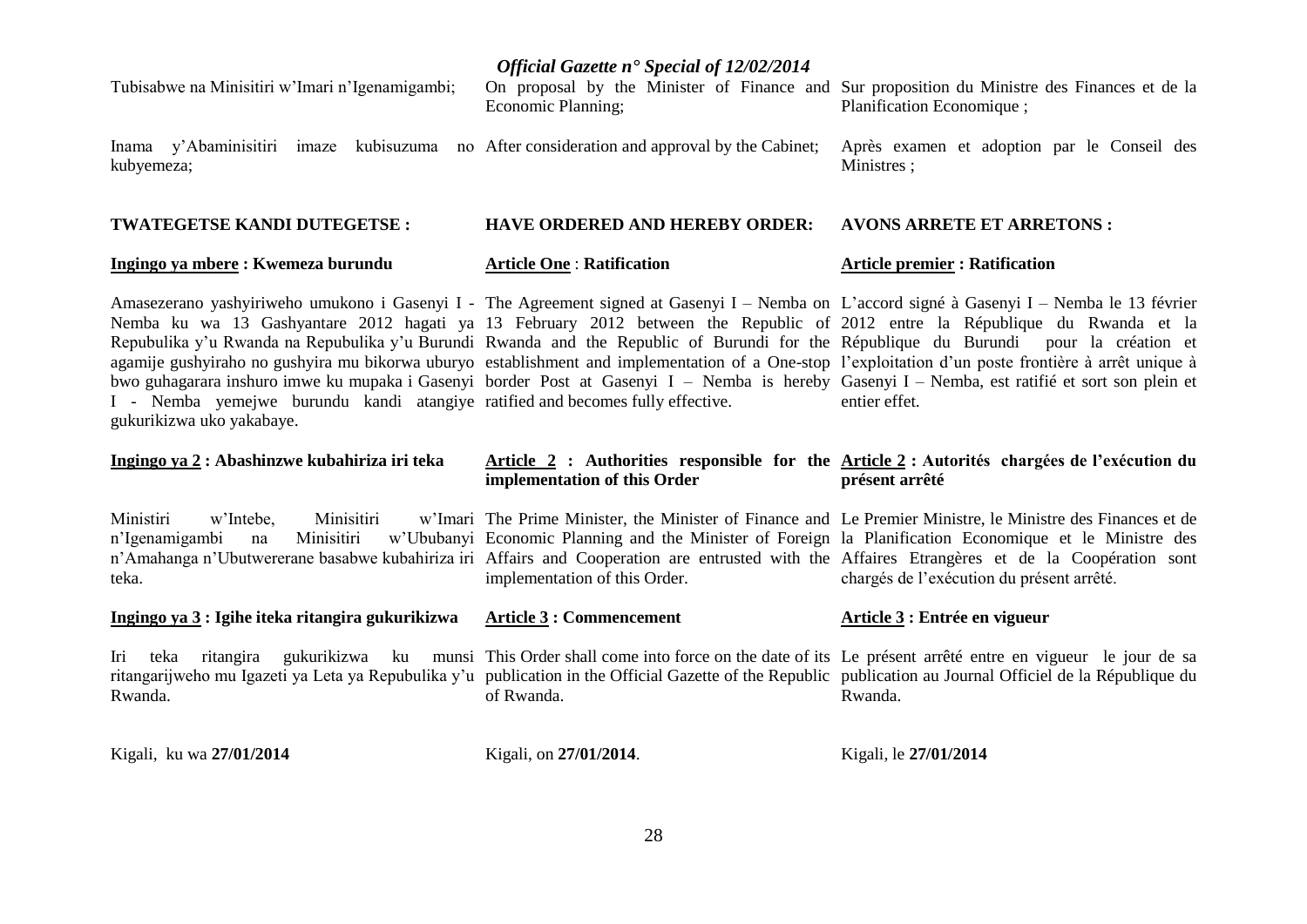**(sé) KAGAME Paul** Perezida wa Repubulika

**(sé) Dr. HABUMUREMYI Pierre Damien** Minisitiri w'Intebe

**Bibonywe kandi bishyizweho Ikirango cya Repubulika:**

**(sé) BUSINGYE Johnston** Minisitiri w'Ubutabera/Intumwa Nkuru ya Leta President of the Republic **(sé)**

**KAGAME Paul**

**Dr. HABUMUREMYI Pierre Damien** Prime Minister

**Seen and sealed with the Seal of the Republic:**

**(sé) KAGAME Paul** Président de la République

**(sé) Dr. HABUMUREMYI Pierre Damien** Premier Ministre

**Vu et scellé du Sceau de la République :**

**(sé) BUSINGYE Johnston** Minister of Justice**/**Attorney General

# **(sé)**

# **BUSINGYE Johnston** Ministre de la Justice/ Garde des Sceaux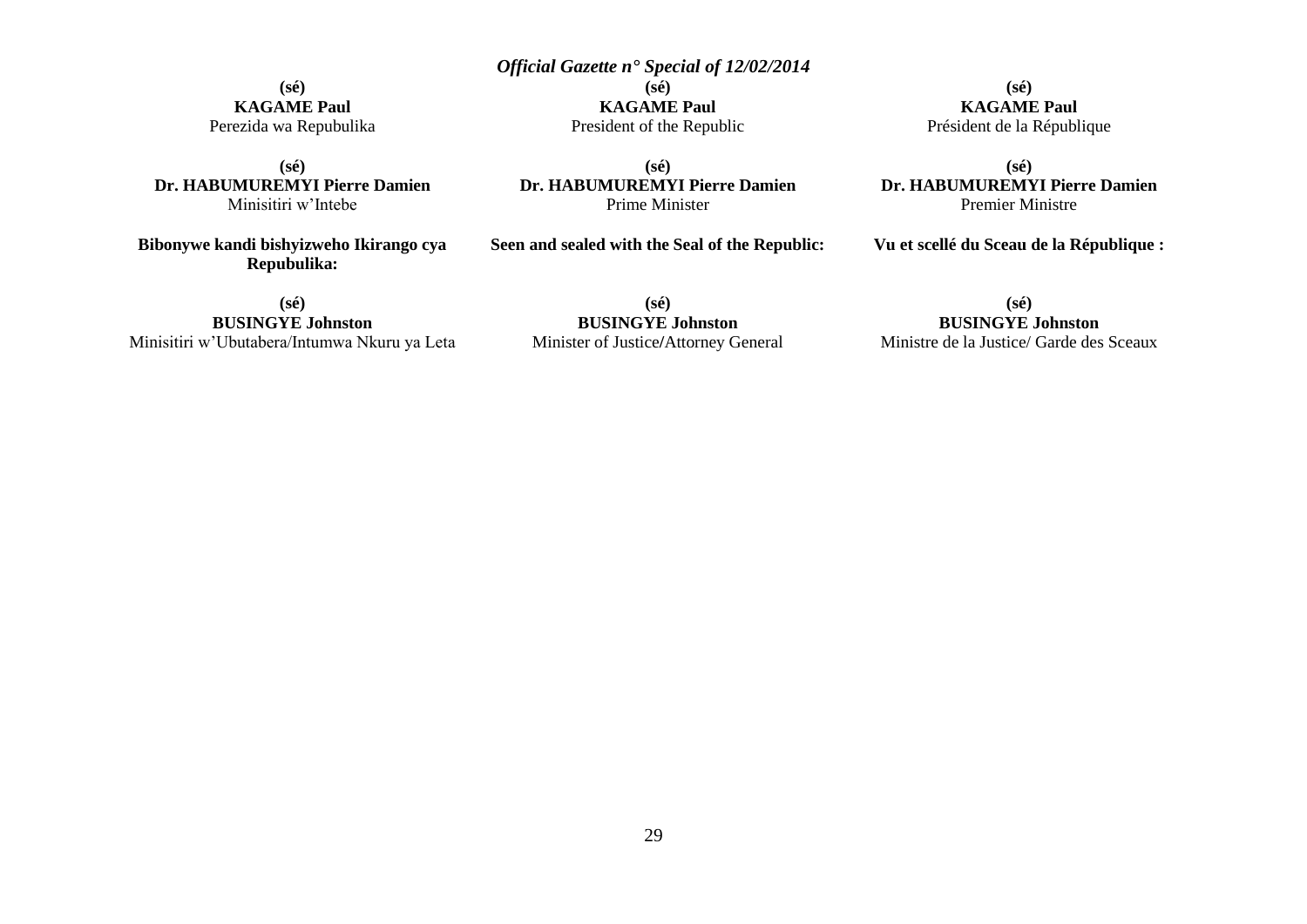**ITEKA RYA PEREZIDA Nº 15/01 RYO KU PRESIDENTIAL ORDER N°15/01 OF WA 27/01/2014 RYEMEZA BURUNDU 27/01/2014 ON THE RATIFICATION OF 27/01/2014 PORTANT RATIFICATION IBYEMEZO NDAKUKA BY'INAMA THE<br>NKURU Y'UMURYANGO PLEN NKURU Y'UMURYANGO PLENIPOTENTIARY CONFERENCE OF CONFERENCE DE MPUZAMAHANGA W'ITUMANAHO BYASHYIRIWEHO UMUKONO GUADALAJARA MURI MEXIQUE KU ADOPTED AT GUADALAJARA IN TELECOMMUNICATIONS ADOPTES A WA 22 UKWAKIRA 2010** FINAL ACTS OF THE DES **THE INTERNATIONAL PLENIPOTENTIAIRES DE L'UNION I** TELECOMMUNICATION **MEXICO ON 22 OCTOBER 2010 ARRETE PRESIDENTIEL N° 15/01 DU DES ACTES FINALS DE LA INTERNATIONALE DES GUADALAJARA AU MEXIQUE LE 22 OCTOBRE 2010**

# **ISHAKIRO**

# **TABLE OF CONTENTS**

# **TABLE DES MATIERES**

| Ingingo ya mbere : Kwemeza burundu                                        | <b>Article One: Ratification</b>                                                       | <b>Article premier: Ratification</b>                                       |
|---------------------------------------------------------------------------|----------------------------------------------------------------------------------------|----------------------------------------------------------------------------|
| Ingingo ya 2: Abashinzwe kubahiriza iri teka                              | Article 2:<br><b>Authorities</b><br>responsible<br>for<br>implementation of this Order | Article 2: Autorités chargées de la mise en<br>exécution du présent arrêté |
| iteka<br><b>Igihe</b><br><b>3:</b><br>Ingingo<br><b>va</b><br>gukurikizwa | ritangira Article 3: Commencement                                                      | Article 3 : Entrée en vigueur                                              |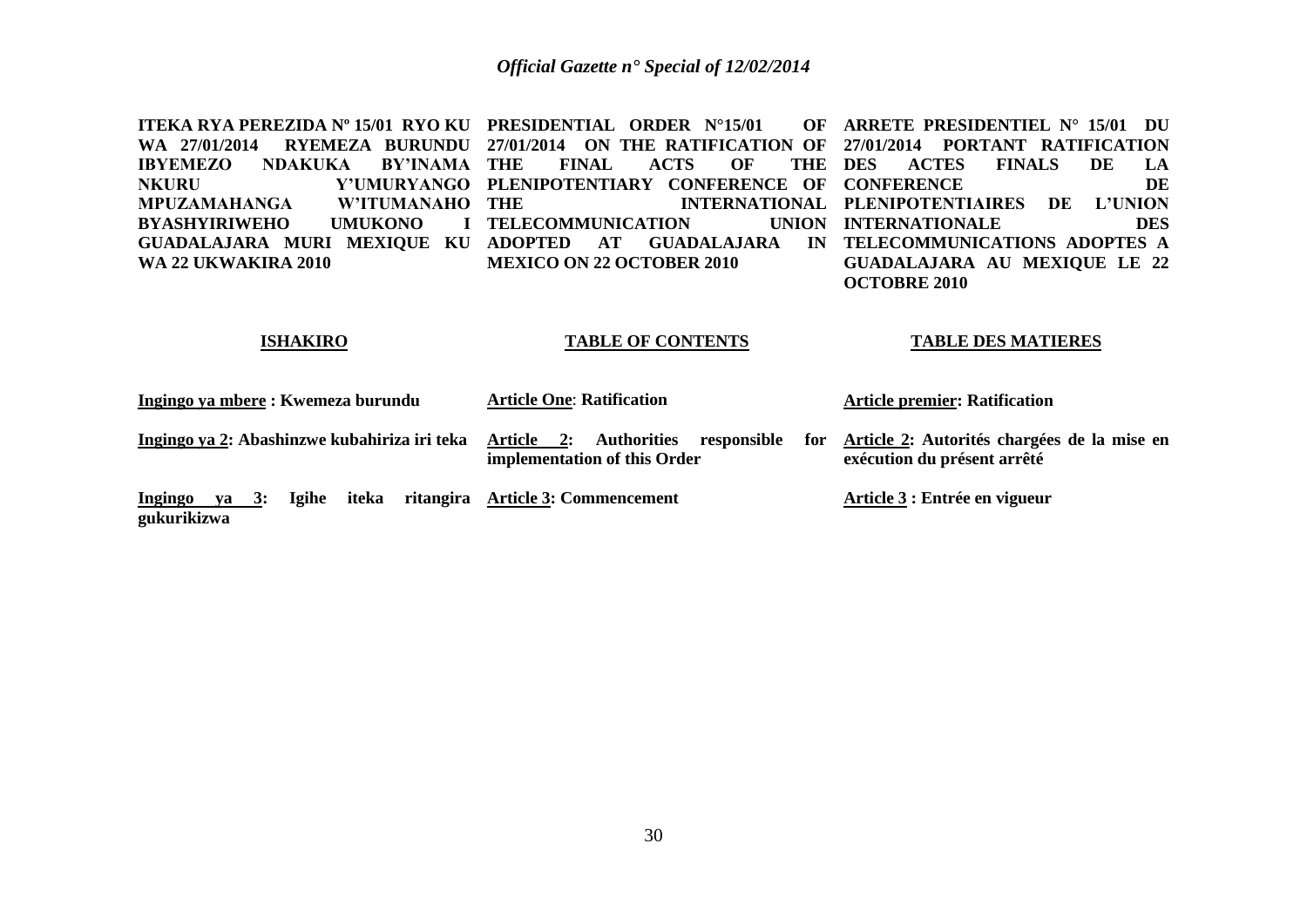|                            | ITEKA RYA PEREZIDA N°15/01 RYO KU PRESIDENTIAL ORDER N° 15/01 OF ARRETE PRESIDENTIEL N° 15/01 DU         |                                     |
|----------------------------|----------------------------------------------------------------------------------------------------------|-------------------------------------|
|                            | WA 27/01/2014 RYEMEZA BURUNDU 27/01/2014 ON THE RATIFICATION OF 27/01/2014 PORTANT RATIFICATION          |                                     |
|                            | IBYEMEZO NDAKUKA BY'INAMA—THE FINAL ACTS OF THE DES ACTES FINALS DE                                      | <b>LA</b>                           |
|                            | NKURU               Y'UMURYANGO  PLENIPOTENTIARY  CONFERENCE  OF  CONFERENCE                             | DE                                  |
|                            | MPUZAMAHANGA       W'ITUMANAHO  THE                    INTERNATIONAL  PLENIPOTENTIAIRES    DE    L'UNION |                                     |
|                            | BYASHYIRIWEHO UMUKONO I TELECOMMUNICATION        UNION INTERNATIONALE                                    | <b>DES</b>                          |
|                            | GUADALAJARA MURI MEXIQUE KU ADOPTED AT GUADALAJARA IN TELECOMMUNICATIONS ADOPTES A                       |                                     |
| <b>WA 22 UKWAKIRA 2010</b> | <b>MEXICO ON 22 OCTOBER 2010</b>                                                                         | <b>GUADALAJARA AU MEXIOUE LE 22</b> |
|                            |                                                                                                          | <b>OCTOBRE 2010</b>                 |
|                            |                                                                                                          |                                     |
|                            |                                                                                                          |                                     |

Pursuant to the Constitution of the Republic of Rwanda of 04 June 2003 as amended to date, especially in Articles 98, 112, 121, 189, 190 and

authorizing the ratification of the Final Acts of the Plenipotentiary Conference of the

of the International

**Twebwe, KAGAME Paul,** Perezida wa Repubulika;

**We, KAGAME Paul,** President of the Republic;

**Nous, KAGAME Paul,** Président de la République;

Dushingiye ku Itegeko Nshinga rya Repubulika y'u Rwanda ryo ku wa 04 Kamena 2003 nk'uko ryavuguruwe kugeza ubu, cyane cyane mu ngingo zaryo iya 98, iya 112, iya 121, iya 189, iya 190 n'iya 201;

Dushingiye ku Itegeko nº 01/2013 ryo ku wa Pursuant to Law nº 01/2013 of 01/02/2013 01/02/2013 ryemerera kwemeza burundu ibyemezo ntakuka by'Inama Nkuru y'Umuryango Mpuzamahanga w'Itumanaho byashyiriweho umukono i Guadalajara muri at Guadalajara in Mexico on 22 October 2010; Mexique ku wa 22 Ukwakira 2010;

Tumaze kubona ibyemezo ndakuka by'Inama Considering the Final Acts of the Plenipotentiary Nkuru y'Umuryango Mpuzamahanga w'Itumanaho byashyiriweho umukono i Telecommunication Union adopted at Guadalajara muri Mexique ku wa 22 Ukwakira Guadalajara in Mexico on 22 October 2010; 2010;

Bisabwe na Minisitiri w'Urubyiruko On proposal by the Minister of Youth and n'Ikoranabuhanga mu n'Isakazabumenyi; Itumanaho Information and Communications Technology;

201;

Vu la Constitution de la République du Rwanda du 04 juin 2003 telle que révisée à ce jour, spécialement en ses articles 98, 112, 121, 189, 190 et 201;

International Telecommunication Union adopted Internationale des télécommunications adoptés Vu la Loi nº 01/2013 du 01/02/2013 autorisant la ratification des Actes Finals de la Conférence de Plénipotentiaires de l'Union à Guadalajara au Mexique le 22 Octobre 2010;

> Considérant les Actes Finals de la Conférence de Plénipotentiaires de l'Union Internationale des Télécommunications adoptés à Guadalajara au Mexique le 22 Octobre 2010;

Sur proposition du Ministre de la Jeunesse et des Technologies de l'Information et de la Communication;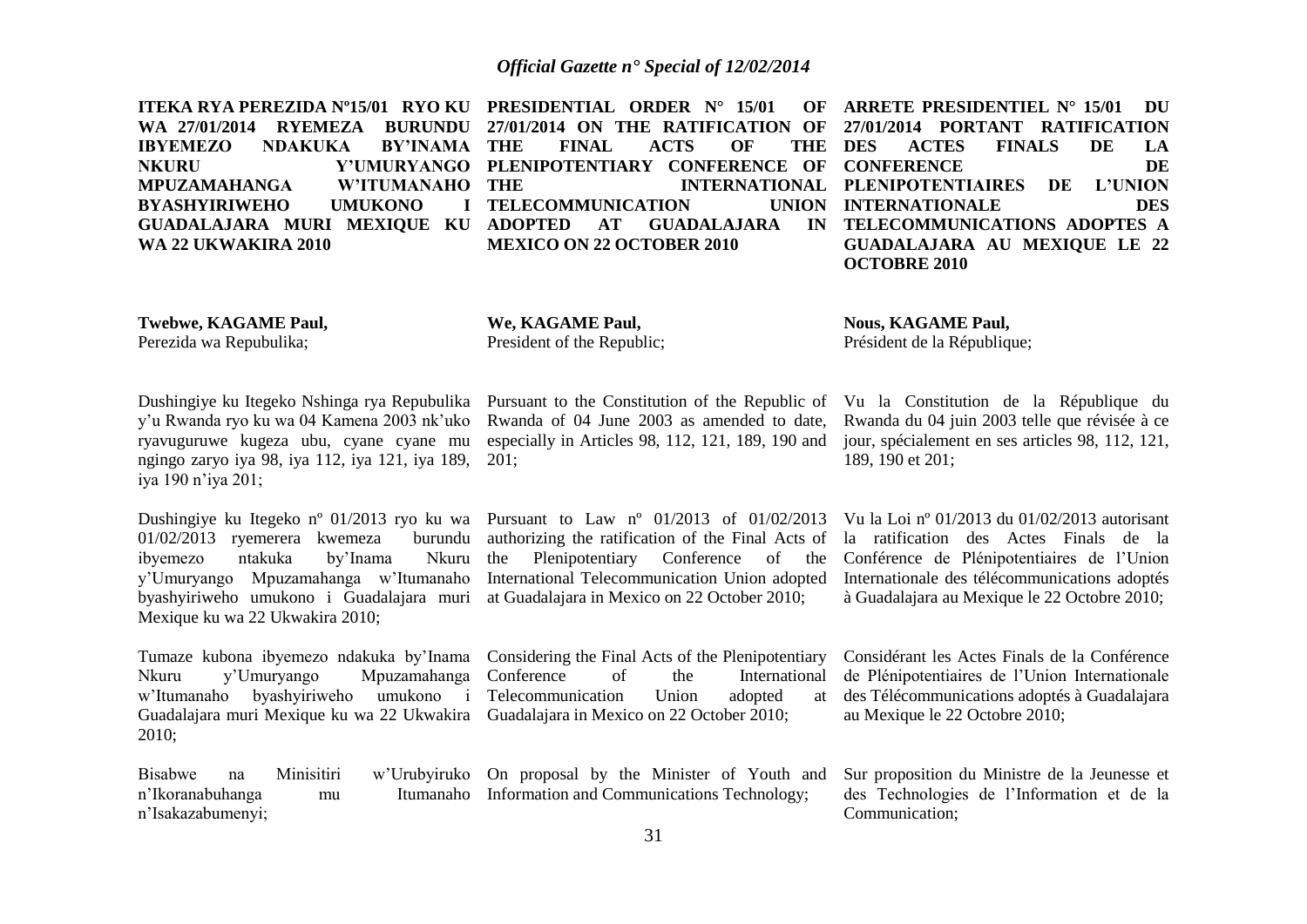**HAVE ORDERED AND HEREBY ORDER:**

Inama y'Abaminisitiri imaze kubisuzuma no After consideration and approval by the Cabinet; kubyemeza;

# **TWATEGETSE KANDI DUTEGETSE:**

# **Ingingo ya mbere : Kwemeza burundu**

**Article One** : **Ratification** 

Ibyemezo ndakuka by'Inama y'Umuryango Mpuzamahanga w'Itumanaho byashyiriweho umukono i Guadalajara muri adopted at Guadalajara in Mexico on 22 October Mexique ku wa 22 Ukwakira 2010, byemejwe 2010, are hereby ratified and become fully burundu kandi bitangiye gukurikizwa uko effective. byakabaye.

# **Ingingo ya 2: Abashinzwe kubahiriza iri teka**

n'Ikoranabuhanga mu Itumanaho n'Isakazabumenyi, Minisitiri w'Ububanyi n'Amahanga n'Ubutwererane na Minisitiri iri teka.

**Ingingo ya 3: Igihe iteka ritangira Article 3: Commencement gukurikizwa**

Iri teka ritangira gukurikizwa ku munsi This Order shall come into force on the date of Le présent arrêté entre en vigueur le jour de ritangarijweho mu Igazeti ya Leta ya its publication in the Official Gazette of the sa publication au Journal Officiel de la Repubulika y'u Rwanda. Republic of Rwanda.

Kigali, ku wa **27/01/2014** 

of the International Telecommunication Union

# **Article 2:Authorities responsible for the implementation of this Order**

Minisitiri w'Intebe, Minisitiri w'Urubyiruko The Prime Minister, the Minister of Youth and w'Imari n'Igenamigambi basabwe kubahiriza Planning are entrusted with implementing this Information and Communications Technology, the Minister of Foreign Affairs and Cooperation and the Minister of Finance and Economic Order.

# **Article 3: Entrée en vigueur**

Kigali, le **27/01/2014** 

République du Rwanda.

Après examen et adoption par le Conseil des Ministres;

# **AVONS ARRETE ET ARRETONS:**

# **Article premier : Ratification**

The Final Acts of the Plenipotentiary Conference Les Actes Finals de la Conférence de Plénipotentiaires de l'Union Internationale des Télécommunications adoptés à Guadalajara au Mexique le 22 Octobre 2010, sont ratifiés et sortent leur plein et entier effet.

# **Article 2: Autorités chargées de la mise en exécution du présent arrêté**

Le Premier Ministre, le Ministre de Jeunesse et des Technologies de l'Information et de la Communication, le Ministre des Affaires Etrangères et de la Coopération et le Ministre des Finances et de la Planification Economique sont chargés de l'exécution du présent arrêté.

Kigali, on **27/01/2014**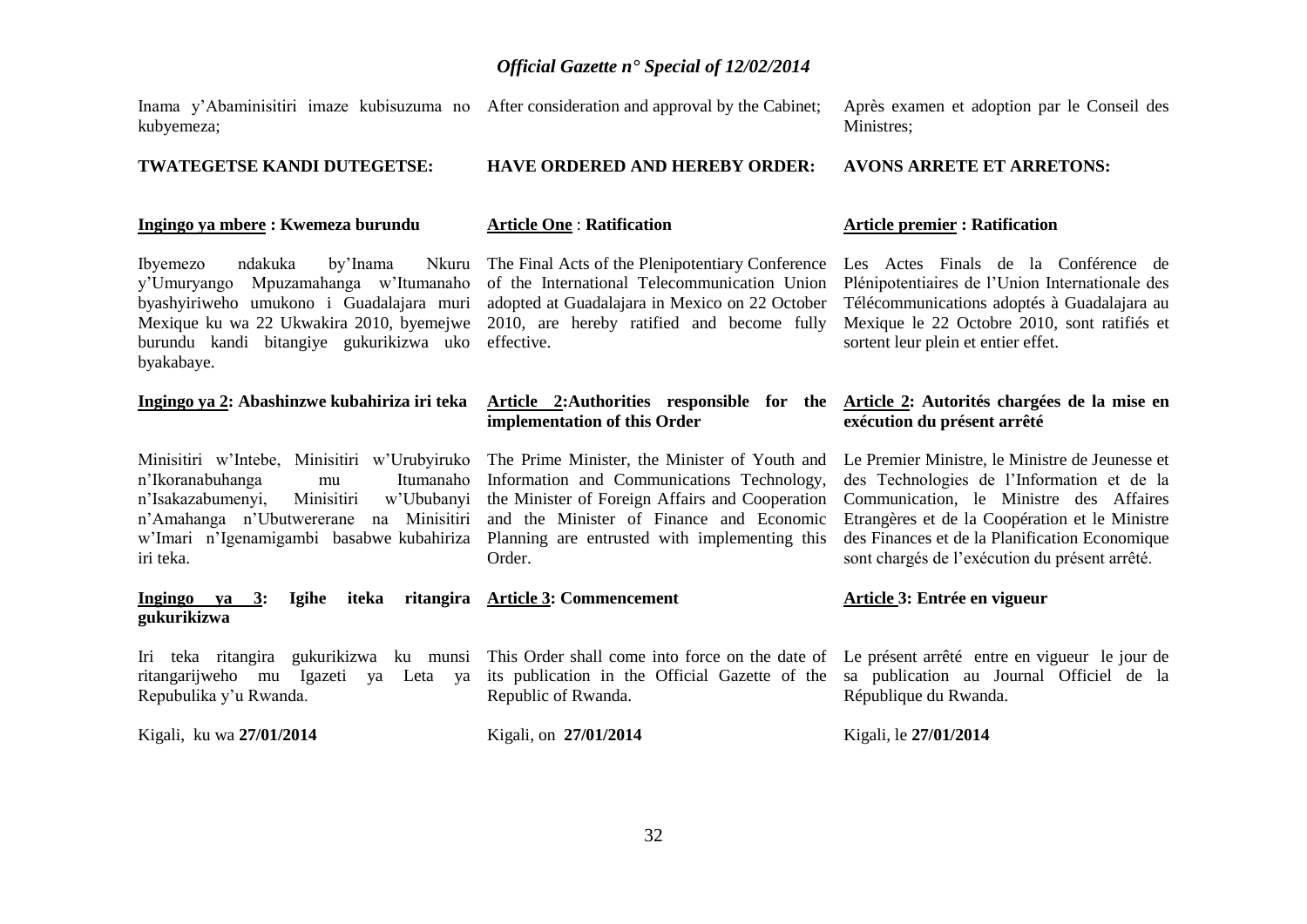**(sé) KAGAME Paul** President of the Republic

**(sé) KAGAME Paul** Perezida wa Repubulika

**(sé) Dr. HABUMUREMYI Pierre Damien** Minisitiri w'Intebe

**Bibonywe kandi bishyizweho Ikirango cya Repubulika:**

**(sé) Dr. HABUMUREMYI Pierre Damien** Prime Minister

**(sé) KAGAME Paul** Président de la République

**(sé) Dr. HABUMUREMYI Pierre Damien** Premier Ministre

**Seen and sealed with the Seal of the Republic: Vu et scellé du Sceau de la République:**

**(sé) BUSINGYE Johnston** Minister of Justice /Attorney General

**(sé) BUSINGYE Johnston**

Ministre de la Justice /Garde des Sceaux

**(sé) BUSINGYE Johnston** Minisitiri w'Ubutabera /Intumwa Nkuru ya Leta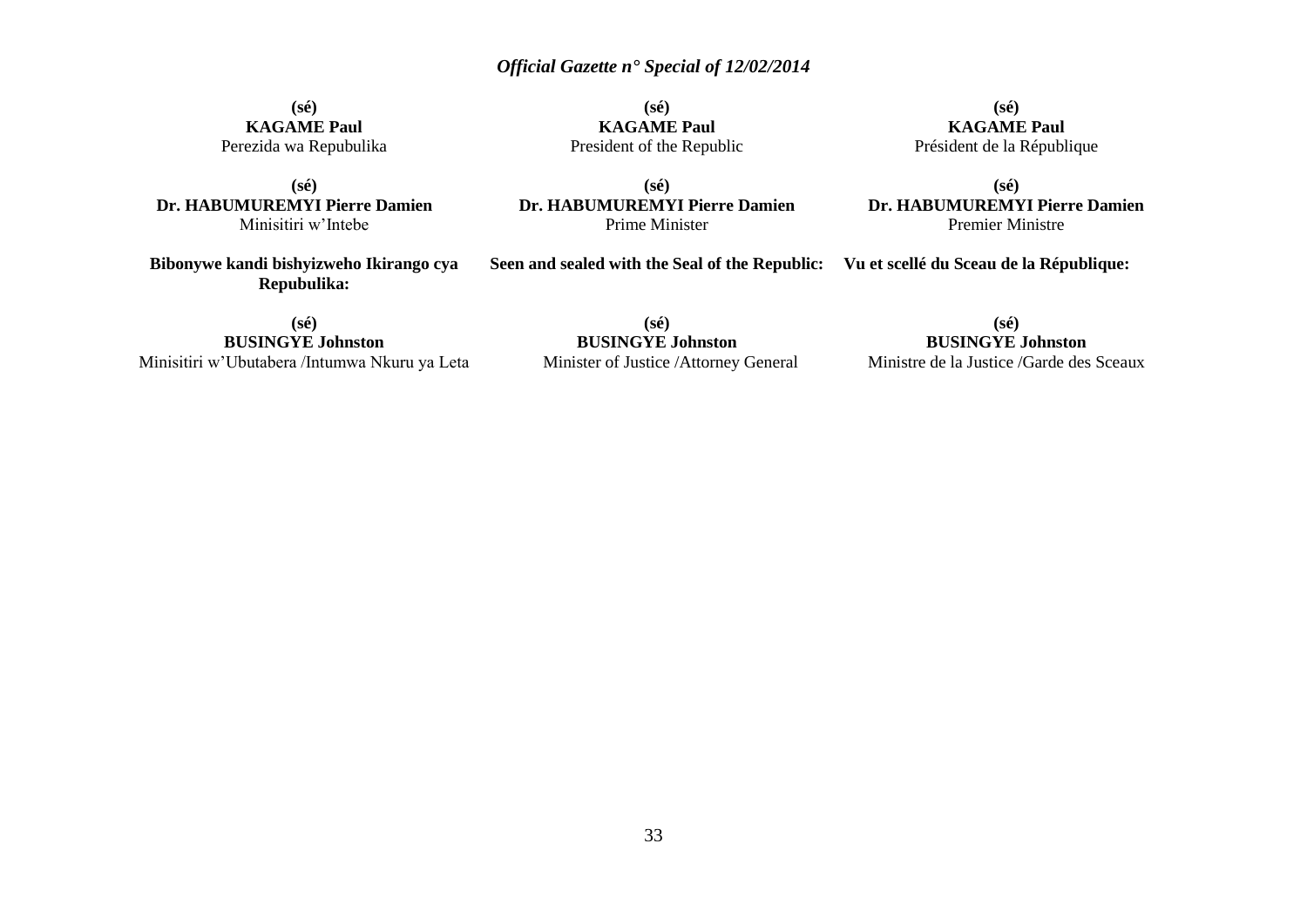**ITEKA RYA MINISITIRI N° 001/08.11 MINISTERIAL ORDER N°001/08.11 OF RYO KU WA 11/02/2014 RIGENA AMAFARANGA ATANGWA MANZA Z'INSHINJABYAHA 11/02/2014 ON COURT FEES FOR DU 11/02/2014 FIXANT LES FRAIS DE CRIMINAL MATTERS ARRETE MINISTERIEL N°001/08.11 JUSTICE DANS LES AFFAIRES PENALES**

# **ISHAKIRO**

# **TABLE OF CONTENTS**

**TABLE DES MATIERES**

### **Ingingo ya mbere: Icyo iri teka rigamije Ingingo ya 2: Umubare w'amafaranga y'ingwate y'amagarama n'ayakwa ku bindi byakozwe mu rubanza Ingingo ya 3: Gusubiza amafaranga y'ingwate umuburanyi watsinze Ingingo ya 4: Ibirego bitangwamo amafaranga y'ingwate y'amagarama Ingingo ya 5: Iyishyurwa ry'amafaranga Article 5: Payment of deposit court fees and y'ingwate y'amagarama n'amagarama court fees y'urukiko Ingingo ya 6: Amafaranga ahabwa Article 6: Allowance fees to be allocated to abaganga, abasemuzi, abahanga, n'inzobere Ingingo ya 7: Amafaranga agenerwa umutangabuhamya Ingingo ya 8: Amafaranga agenerwa Article 8: Allowances paid to the parties in a ababuranyi ku mpamvu zo kwitaba trial urubanza Ingingo ya 9:Amafaranga y'urugendo Article One: Purpose of this Order Article 2: Amount of court fees to be deposited and fees charged for other proceedings Article 3: Restitution of cost fees to the winning party Article 4: Legal proceedings requiring payment of deposited court fees medical doctors, interpreters, experts and specialists Article 7: Allowance paid to a witness Article 9: Transport fees Article premier: Objet du présent arrêté Article 2: Montant des frais de consignation et frais perçus pour les autres actes de procédure Article 3: Restitution des frais de consignation à la partie gagnante Article 4: Demandes qui exigent le payement des frais de consignation Article 5: Versement des frais de consignation et frais de justice Article 6: Indemnités à allouer aux médecins, interprètes, experts et spécialistes Article 7: Indemnités allouées à un témoin Article 8: Indemnités allouées aux parties au procès Article 9: Frais de transport**

34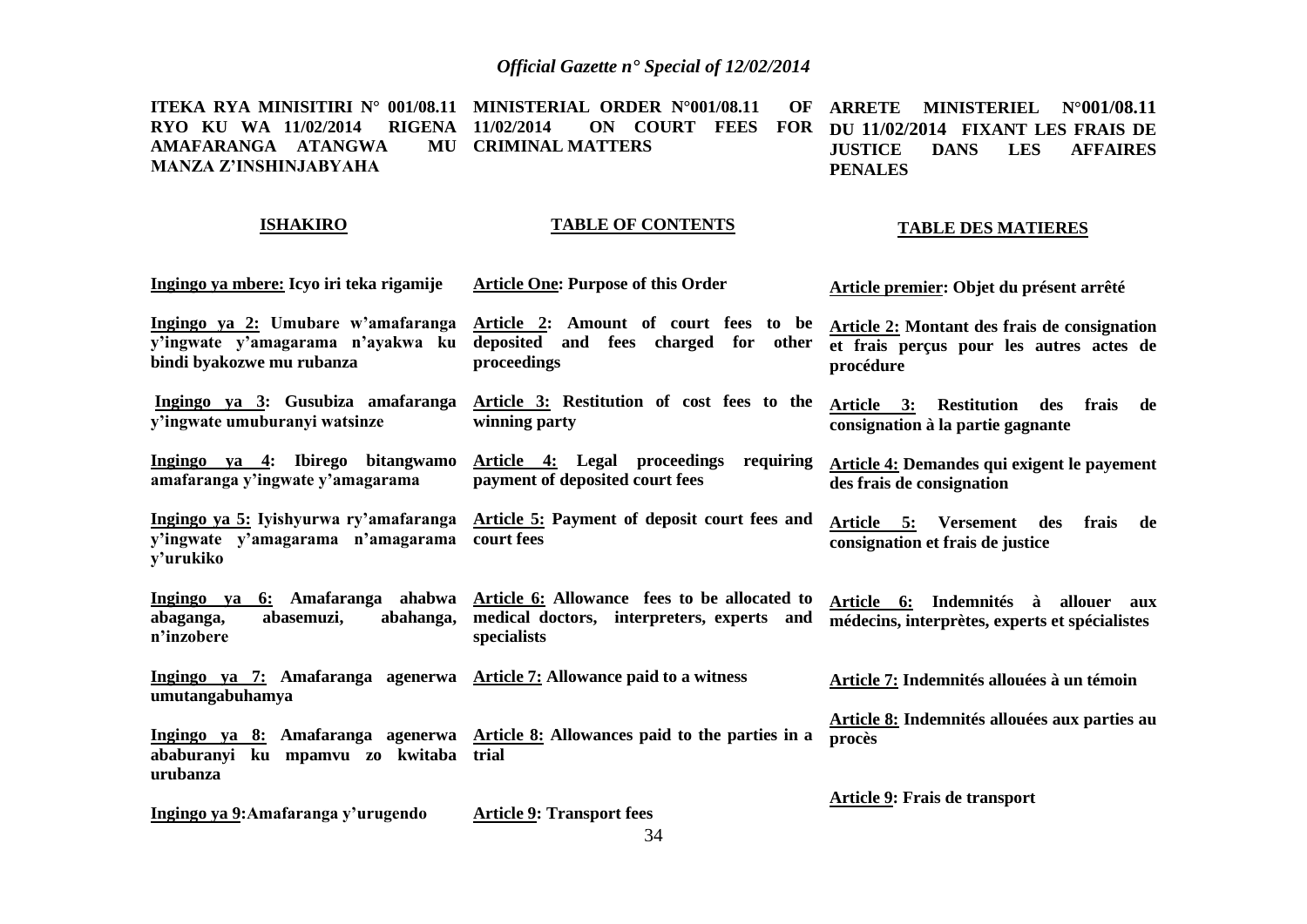| 10:Ibiciro<br><b>Ingingo</b><br>z'urukiko                     | Official Gazette n <sup>•</sup> Special of 12/02/2014<br>by'invandiko Article10: Costs for acts of Court   | Article 10 : Tarif des documents judiciaires |
|---------------------------------------------------------------|------------------------------------------------------------------------------------------------------------|----------------------------------------------|
| Ingingo 11: Icungwa ry'andi mafaranga<br>yakirwa n'urukiko    | Article 11: Management of other fees Article 11: Gestion des divers frais perçus<br>perceived by the court | par les juridictions                         |
| Ingingo ya 12: Ivanwaho ry'ingingo<br>zinyuranyije n'iri teka | <b>Article 12: Repealing provision</b>                                                                     | <b>Article 12: Disposition abrogatoire</b>   |
| Ingingo ya 13: Igihe iteka ritangira<br>gukurikizwa           | <b>Article 13: Commencement</b>                                                                            | Article 13: Entrée en vigueur                |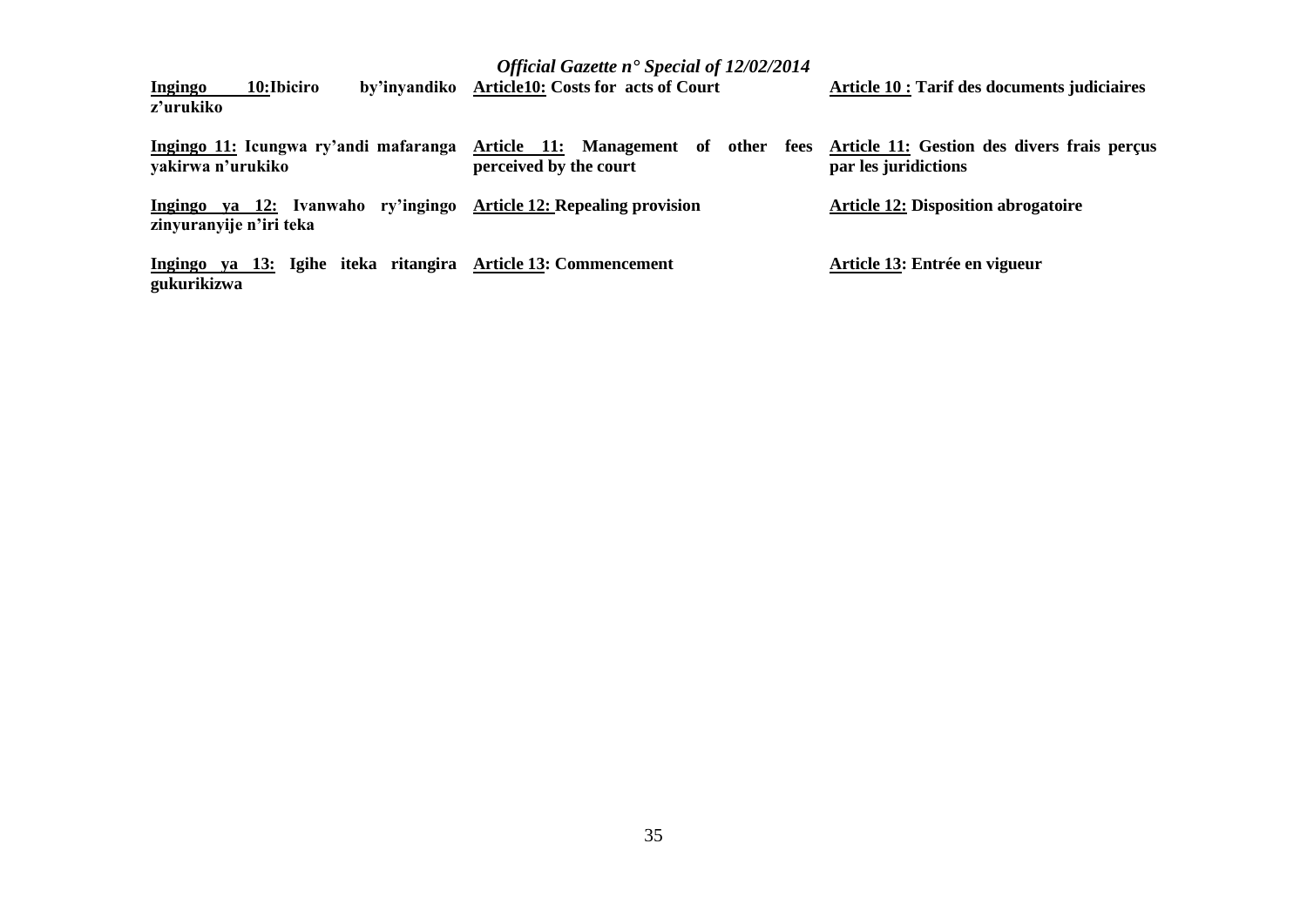| ITEKA RYA MINISITIRI N°° 001/08.11 MINISTERIAL ORDER N°001/08.11<br>RYO KU WA 11/02/2014<br><b>RIGENA</b><br>AMAFARANGA ATANGWA<br>MU<br><b>MANZA Z'INSHINJABYAHA</b>                            | OF<br>11/02/2014<br>ON COURT FEES FOR<br><b>CRIMINAL MATTERS</b>                                                                          | <b>ARRETE</b><br><b>MINISTERIEL</b><br>$N^{\circ}001/08.11$<br>DU 11/02/2014<br><b>FIXANT LES FRAIS DE</b><br><b>JUSTICE</b><br><b>DANS</b><br><b>LES</b><br><b>AFFAIRES</b><br><b>PENALES</b> |
|--------------------------------------------------------------------------------------------------------------------------------------------------------------------------------------------------|-------------------------------------------------------------------------------------------------------------------------------------------|------------------------------------------------------------------------------------------------------------------------------------------------------------------------------------------------|
| ya Leta;                                                                                                                                                                                         | Minisitiri w'Ubutabera/Intumwa Nkuru The Minister of Justice/Attorney General;                                                            | Le Ministre de la Justice/Garde des Sceaux;                                                                                                                                                    |
| Ashingiye<br>Itegeko<br>Nshinga<br>ku<br>rya<br>Repubulika y'u Rwanda ryo ku wa 04<br>Kamena 2003, nk'uko ryavuguruwe kugeza<br>ubu, cyane cyane mu ngingo zaryo, iya 120,<br>iya 121 n'iya 201; | Pursuant to the Constitution of the Republic of<br>Rwanda of 04 June 2003 as amended to date,<br>especially in Articles 120, 121 and 201; | Vu la Constitution de la République du<br>Rwanda du 04 juin 2003 telle que révisée à ce<br>jour, spécialement en ses articles 120, 121 et<br>201;                                              |
| Ashingiye ku Itegeko n° 30/2013 ryo ku wa<br>ryerekeye<br>imiburanishirize<br>24/5/2013<br>y'imanza z'inshinjabyaha, cyane cyane mu<br>ngingo za 267-274;                                        | Pursuant to Law $n^{\circ}$ 30/2013 of 24/5/2013 on<br>criminal procedure code, especially in Articles<br>$267 - 274$ ;                   | Vu la Loi nº 30/2013 du 24/5/2013 portant<br>code de procédure pénale, spécialement en ses<br>article 267-274;                                                                                 |
| Asubiye ku Iteka rya Minisitiri nº 001 ryo<br>ku wa 06/01/2005 rigena amagarama<br>y'urukiko mu manza z'inshinjabyaha;                                                                           | Having reviewed Ministerial Order nº 001 of<br>06/01/2005 on legal fees for criminal matters;                                             | Revu l'Arrêté Ministériel nº 001 du 06/01/2005<br>fixant les frais judiciaires dans les affaires<br>pénales;                                                                                   |
| Minisitiri<br><b>Bisabwe</b><br>w'Ubutabera/<br>na<br>Intumwa Nkuru ya Leta;                                                                                                                     | On proposal by the Minister of Justice/Attorney<br>General;                                                                               | Sur proposition du Ministre de la Justice/<br>Garde des Sceaux;                                                                                                                                |
| Inama y'Abaminisitiri yateranye ku wa 17<br>Mutarama 2014, imaze kubisuzuma no<br>kubyemeza;                                                                                                     | After consideration and approval by the Cabinet<br>in its session of 17 January 2014;                                                     | Après examen et adoption par le Conseil des<br>Ministres en sa séance du 17 janvier 2014;                                                                                                      |
| <b>ATEGETSE:</b>                                                                                                                                                                                 | <b>HEREBY ORDERS:</b>                                                                                                                     | <b>ARRETE:</b>                                                                                                                                                                                 |
|                                                                                                                                                                                                  |                                                                                                                                           | Article premier: Objet du présent arrêté                                                                                                                                                       |
| Ingingo ya mbere: Icyo iri teka rigamije                                                                                                                                                         | <b>Article One: Purpose of this Order</b>                                                                                                 | Le présent arrêté fixe les frais de consignation,                                                                                                                                              |
| Iri teka rigena ingwate y'amagarama,<br>amagarama y'urukiko n'andi mafaranga                                                                                                                     | This Order determines deposit court fees, court<br>fees and other fees for criminal matters.                                              | les frais de justice et autres frais dans les                                                                                                                                                  |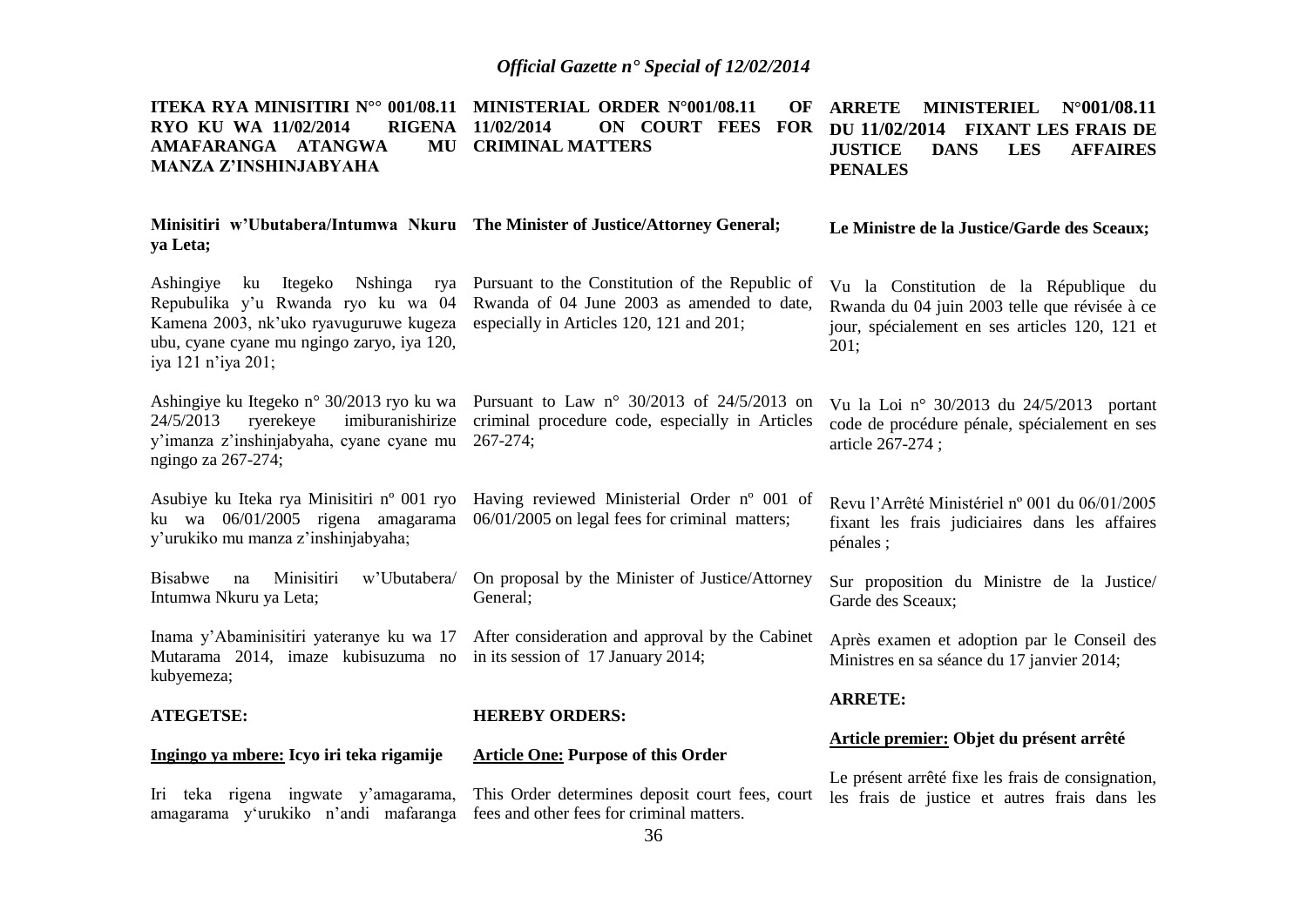atangwa mu manza z'inshinjabyaha.

affaires pénales.

| bindi byakozwe mu rubanza                                                                                                                                       | Ingingo ya 2: Umubare w'amafaranga Article 2: Amount of court fees to be Article 2: Montant des frais de consignation<br>y'ingwate y'amagarama n'ayakwa ku deposited and fees charged for other et frais perçus pour d'autres actes de<br>proceedings | procédure                                                                                                                                                      |
|-----------------------------------------------------------------------------------------------------------------------------------------------------------------|-------------------------------------------------------------------------------------------------------------------------------------------------------------------------------------------------------------------------------------------------------|----------------------------------------------------------------------------------------------------------------------------------------------------------------|
| Amafaranga y'ingwate y'amagarama yakwa<br>birego<br>bitangwa<br>ku<br>manza<br>mu<br>z'inshinjabyaha<br>hagamijwe<br>atangwa<br>kwishyura ibyakozwe mu rubanza. | Deposit court fees charged for criminal matters Les frais de consignation perçus en matière<br>shall be paid with the aim of paying for the<br>proceedings.                                                                                           | pénale servent à payer les actes de procédure<br>faits dans le procès.                                                                                         |
| Amafaranga<br>y'ingwate<br>y'amagarama<br>avugwa mu gika cya mbere cy'iyi ngingo<br>agenwe ku buryo bukurikira:                                                 | Deposit court fees referred to in Paragraph One<br>of this Article shall be determined as follows:                                                                                                                                                    | Les frais de consignation visés à l'alinéa<br>premier sont fixés de la manière ci-après :                                                                      |
| Rwanda ibihumbi makumyabiri na bitanu Francs (25,000 Rwf);<br>$(25.000$ frw);                                                                                   | mu Rukiko rw'Ibanze: amafaranga y'u Primary Court: twenty-five thousand Rwandan                                                                                                                                                                       | Tribunal de Base: vingt-cinq mille francs<br>rwandais $(25.000$ frw);                                                                                          |
| Rwanda ibihumbi mirongo itanu (50.000 Francs (50,000frw);<br>$f(x)$ ;                                                                                           | mu Rukiko Rwisumbuye: amafaranga y'u Intermediate Court: fifty thousand Rwandan Tribunal de Grande Instance : cinquante                                                                                                                               | mille francs rwandais (50.000frw);                                                                                                                             |
| Rwanda ibihumbi mirongo irindwi na bitanu Francs (75,000frw);<br>$(75.000$ frw);                                                                                | <b>mu Rukiko Rukuru:</b> amafaranga y'u <b>High Court:</b> seventy-five thousand Rwandan <b>Haute Cour</b> : soixante - quinze mille francs                                                                                                           | rwandais (75.000frw);                                                                                                                                          |
| mu Rukiko rw'Ikirenga: amafaranga y'u<br>Rwanda ibihumbi ijana (100.000 frw).                                                                                   | <b>Supreme Court:</b> one hundred<br>thousand<br>Rwandan Francs (100,000 Rwf).                                                                                                                                                                        | Cour Suprême : cent mille francs rwandais<br>$(100.000$ frw).                                                                                                  |
| Amafaranga<br>y'ingwate<br>y'amagarama<br>avugwa muri iyi ngingo yishyurwa mu<br>isanduku ya Leta kandi ntasubizwa.                                             | Deposit court fees mentioned in this Article shall<br>be paid to the Public Treasury and shall not be<br>refunded.                                                                                                                                    | Les frais de consignation mentionnés dans le<br>présent article sont payés au Trésor public et ne<br>sont pas remboursables.                                   |
| Amafaranga<br>atangwaho<br>ingwate<br>y'amagarama mu nkiko za gisirikare angana<br>n'atangwa mu nkiko zisanzwe biri ku rwego<br>rumwe.                          | Court fees paid in military courts shall be equal<br>to that paid in ordinary courts of their respective<br>level.                                                                                                                                    | Les frais de justice à consigner devant les<br>juridictions militaires correspondent à ceux<br>consignés devant les juridictions ordinaires de<br>même niveau. |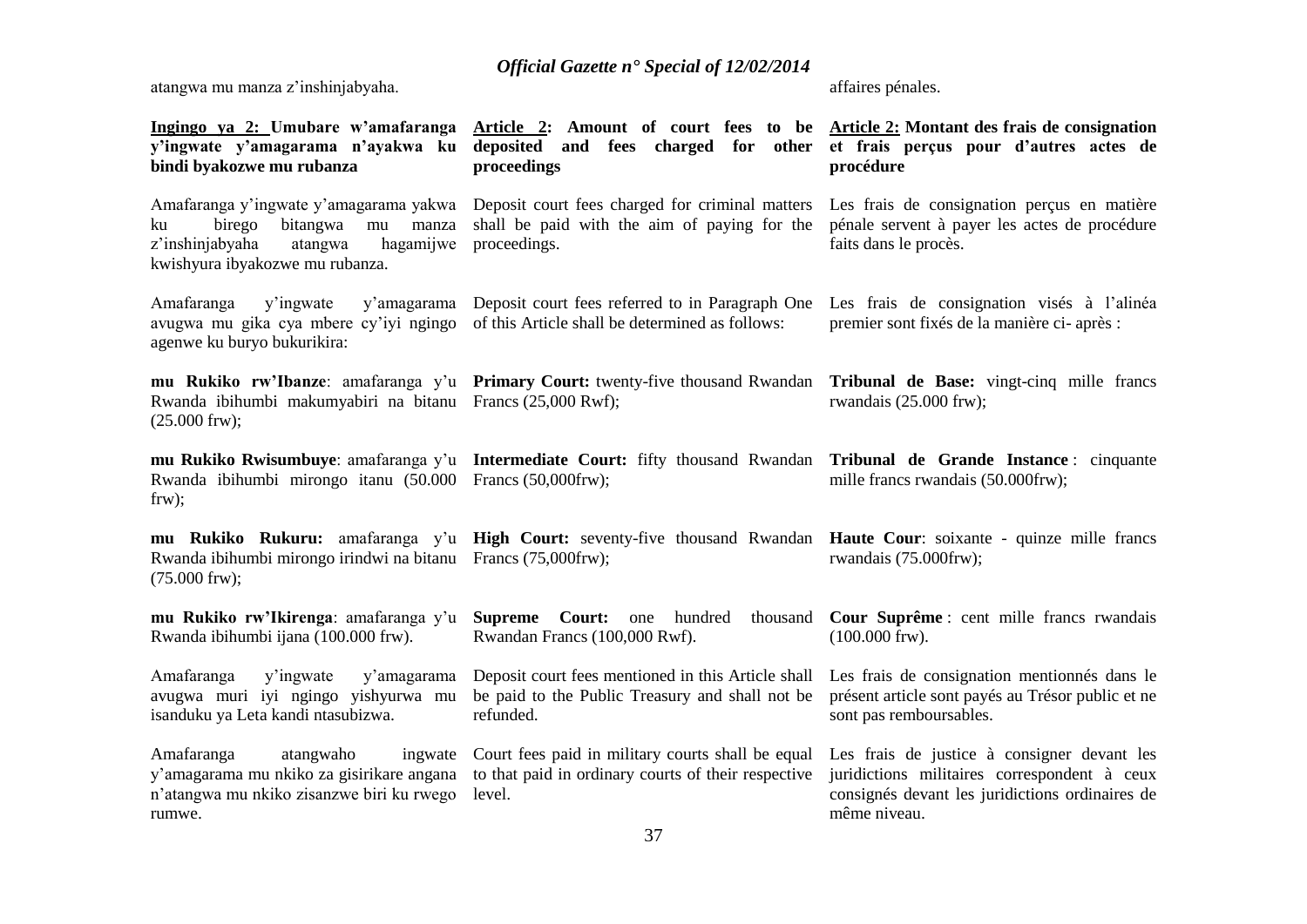Icyakora, ibirego bigamije kurengera However, actions relating to the protection of a uburenganzira bw'umwana n'ibigamije kurwanya ihohoterwa rishingiye ku gitsina ntibyishyurirwa ingwate y'amagarama.

#### **Ingingo ya 3: Gusubiza amafaranga y'ingwate umuburanyi watsinze**

Iyo umuburanyi watanze amafaranga y'ingwate y'amagarama atsinze urubanza, umucamanza ategeka, mu cyemezo cy'urukiko, uwatsinzwe kuyamwishyura, akagena n'igihe azishyurwamo.

atishyuye amafaranga y'ingwate y'amagarama mu gihe cyagenwe kivugwa mu gika cya mbere cy'iyi ngingo, zihwanye na kane ku ijana (4%) buri munsi<br>by'amafaranga v'ingwate agomba by'amafaranga y'ingwate agomba kwishyura.

Ibijyanye n'iyishyurwa ry'amagarama bikurikiza ibiteganywa n'amategeko yerekeranye n'irangizwa ry'ibyemezo by'inkiko.

#### **Ingingo ya 4: Ibirego bitangwamo amafaranga y'ingwate y'amagarama**

Amafaranga y'ingwate y'amagarama avugwa mu ngingo ya 2 y' iri teka atangwa igihe cyose habayeho kurega utisunze ubushinjacyaha, kuregera indishyi mu rubanza nshinjabyaha , no kwiyambaza

child's rights and the fight against sexual violence shall be exempted from paying court fees.

#### **Article 3: Restitution of cost fees to the Article 3: Restitution des frais de winning party**

judge shall order in the court decision the losing party to refund the winning party and determines the time within which to pay.

Iyo umuburanyi watsinzwe urubanza If the losing party does not pay court fees within yishyuzwa n'indishyi z'ubukererwe day of the total amount to be paid on court fees. the prescribed period referred to in Paragraph One this Article, he/she shall be required to pay compensation on arrears equivalent to 4% per

Toutefois, les actions en rapport avec la protection des droits de l'enfant ainsi que la violence basée sur le genre ne sont pas soumises au paiement des frais de consignation.

# **consignation à la partie gagnante**

If the party who paid fees wins the trial, the Lorsque la partie qui a payé les frais de consignation gagne le procès, le juge ordonne, dans le dispositif du jugement, à la partie perdante de les restituer à la partie gagnante et détermine le délai de la restitution.

> Lorsque la partie perdante ne restitue pas les frais de consignation dans le délai prévu dans l'aliéna premier du présent article, elle est tenue de payer en outre une astreinte équivalant à 4% par jour des frais de consignation à payer.

accordance with provisions of laws relating to fait conformément aux dispositions des lois enforcement of court decisions.

#### **Article 4: Legal proceedings requiring payment of deposited court fees**

this Order shall be paid whenever there is a civil 2 du présent arrêté sont payés chaque fois qu'il action by way of private prosecution, filing a y a citation directe, constitution de partie civile civil action within criminal proceedings, and et exercice de voies de recours. procedures for appeal.

Recovery of court fees shall be done in Le recouvrement des frais de consignation se relatives à l'exécution des décisions judiciaires.

#### **Article 4: Demandes qui exigent le payement des frais de consignation**

The deposit court fees referred to in Article 2 of Les frais de consignation mentionnés à l'article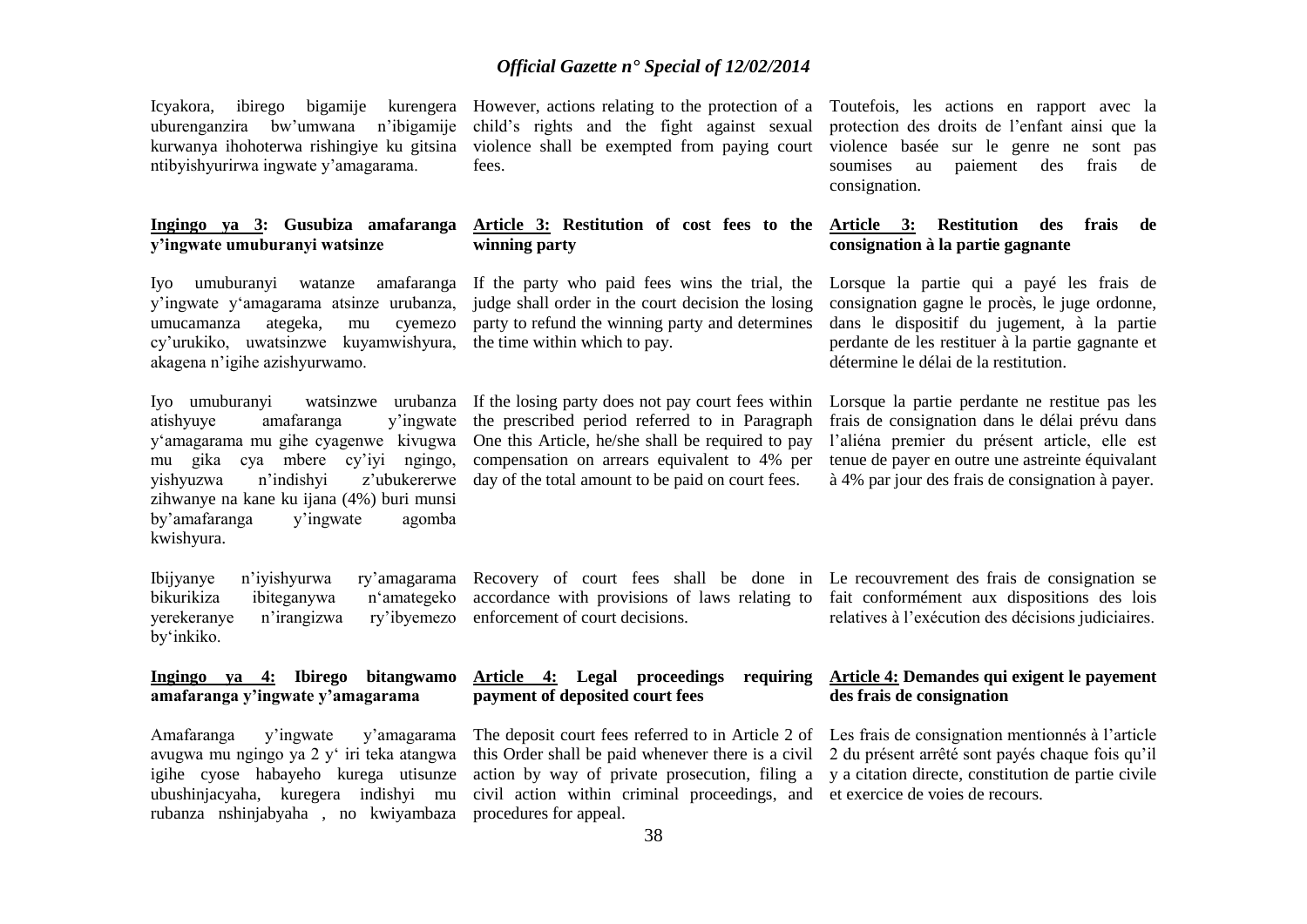inzira z'ubujurire.

**y'urukiko**

Icyakora, ibirego bitanzwe n'ubushinjacyaha, ababuranyi bafunze n'ababuranyi bafite icyangombwa cy'ubukene ntibitangirwa amagarama. However, actions filed by the Public Prosecution, by persons detained and by destitute with a certificate of indigence shall not be subject to the payment of deposit of court fees.

Toutefois, les plaintes introduites par l'Organe National de Poursuite, celles introduites par les personnes détenues et celles introduites par les indigents munis d'une attestation d'indigence ne sont pas soumis au paiement des frais de consignation.

#### **Article 5: Versement des frais de consignation et frais de justice**

Urukiko rumenyesha ababuranyi inomero ya konti amafaranga y'ingwate y'amagarama kimwe n'amafaranga y'amagarama y'urukiko ashyirwaho.

**Ingingo ya 5: Iyishyurwa ry'amafaranga** 

**y'ingwate y'amagarama n'amagarama court fees**

Ikimenyetso cy'uko ayo yishyuwe gishyirwa muri y'urubanza.

**Ingingo ya 6: Amafaranga ahabwa abaganga, abasemuzi, abahanga, n'inzobere** 

Umuburanyi ukeneye kwiyambaza mu rubanza umuganga, umusemuzi, umuhanga n'indi nzobere ashobora kubisaba urukiko. Iyo abyemerewe niwe umwiyishyurira.

kwifashisha umuganga, umusemuzi, umuhanga cyangwa indi nzobere nta muburanyi wabasabye, kumwishyura amafaranga

The court shall inform the parties to the La juridiction informe les parties au procès le proceedings the account number on which all the deposit court fees and court fees shall be consignation et les frais de justice doivent être deposited.

**Article 5: Payment of deposit court fees and** 

The proof of payment shall be recorded in the La preuve du versement desdits frais doit être dosive case file.

#### **Article 6: Allowance fees to be allocated to Article 6: Indemnités à allouer aux medical doctors, interpreters, experts and médecins, interprètes, experts et spécialistes specialists**

The party to the proceedings who requires services of a medical doctor, an interpreter, an expert or another specialist can apply for it in court. In the case where the court grants him/her the services, it shall pay for the allowances.

numéro de compte sur lequel les frais de versés.

versée dans le dossier du procès.

La partie au procès qui requiert les services d'un médecin, d'un interprète, d'un expert ou un autre spécialiste peut le demander à la juridiction. Dans le cas où la juridiction lui accorde l'autorisation, elle paye elle-même les indemnités afférentes à ces services.

Iyo urukiko rusanze arirwo rukeneye When the court finds it necessary that there need for a medical doctor, an interpreter, an expert, or another specialist without the parties requesting rushobora for it, it shall pay for the service provided for or ahwanye ask for one party to pay for it or both parties to

Lorsque la juridiction constate que c'est ellemême qui a besoin de service d'un médecin, d'un interprète, d'un expert ou d'un autre spécialiste sans que les parties le demandent, elle peut payer les indemnités afférentes au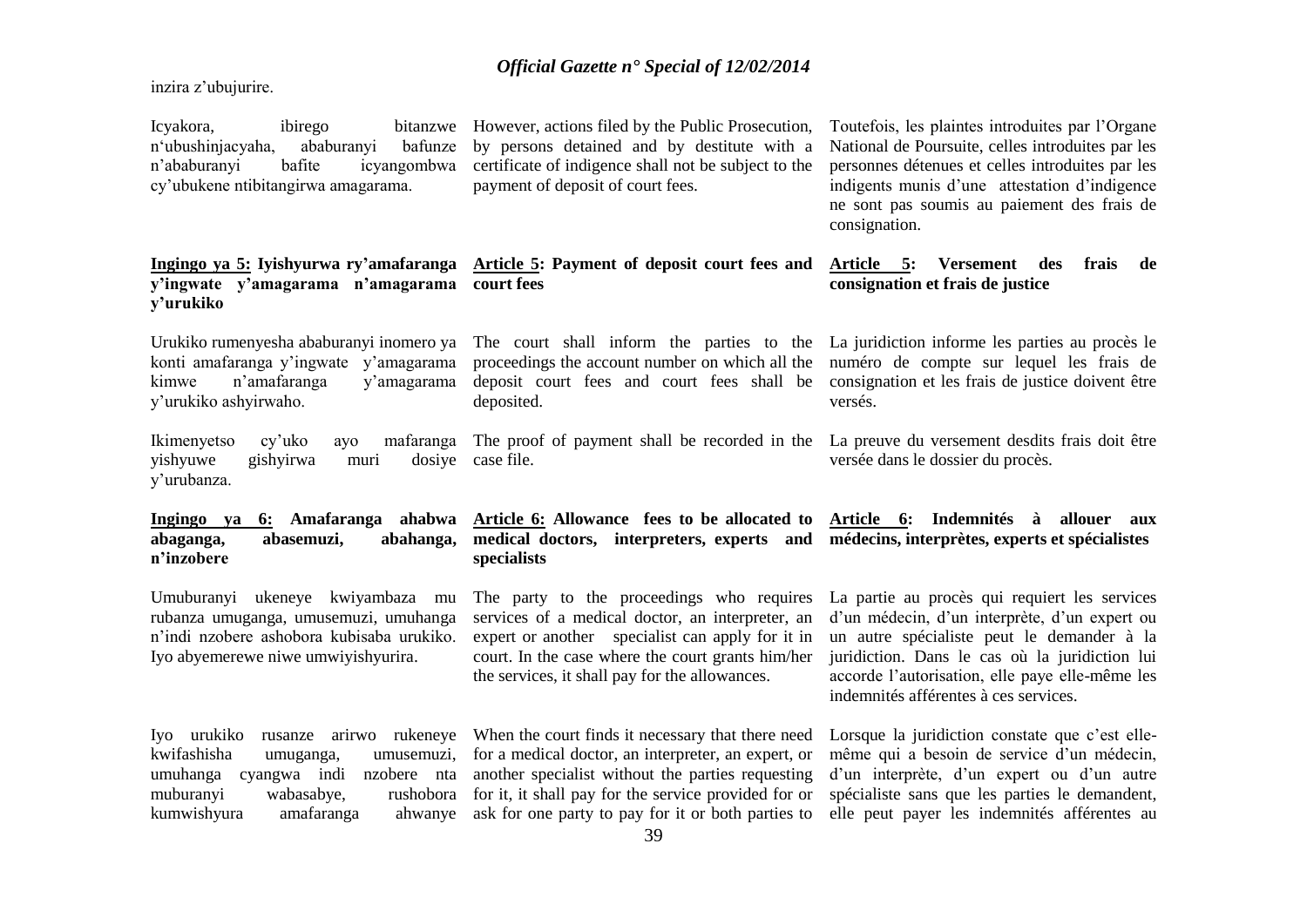n'imirimo yakoze cyangwa rugategeka pay jointly. umuburanyi umwe kuyishyura cyangwa bose gufatanya kuyishyura.

Amafaranga ahabwa abaganga, abasemuzi, abahanga n'izindi nzobere agenwa na Perezida w'inteko iburanisha y'urukiko akurikije ibihembo cyangwa impuzandengo y'ibihembo bisanzwe bitangwa mu rwego rw'umurimo bakora.

Mu icibwa ry'urubanza, umucamanza ategeka mu cyemezo cy'urukiko uwatsinzwe kwishyura uwatanze amafaranga ahabwa abaganga, abasemuzi, abahanga cyangwa izindi nzobere.

#### **Ingingo ya 7: Amafaranga agenerwa umutangabuhamya**

Amafaranga agenerwa umutangabuhamya ni amafaranga y'u Rwanda ibihumbi bitanu (5.000 frw) y'insimbura mubyizi buri munsi yitabye.

Iyo umutangabuhamya agomba gucumbika, ahabwa amafaranga y'u Rwanda ibihumbi cumi (10.000 frw) by'icumbi n'ifunguro buri munsi.

Iyo umutangabuhamya yitabye urukiko aturutse mu mahanga, urukiko rugena amafaranga y'urugendo, amutunga hamwe n'ay'icumbi. Amafaranga avugwa mu gika cya mbere n'icya kabiri by'iyi ngingo yishyurwa n'umuburanyi wasabye umutangabuhanya.

Allowance fees payable to medical doctors, interpreters, experts and other specialists shall be fixed by the presiding judge according to the average emoluments or fees usually paid in the concerned field.

During the pronouncement of judgement, the judge shall order in the court decision the losing party to refund to the winning party the allowance fees paid to medical doctors, interpreters, experts, or other specialists.

# **Article 7: Allowance paid to a witness**

The allowance to be paid to the witness shall be L'indemnité à allouer aux témoins est de cinq five thousand (5,000) Rwandan francs each day of attendance.

An allowance of ten thousand (10,000) Rwandan francs shall be paid to a witness who has to stay outside his/her residence for accommodation and meals.

If the witness from a foreign country is summoned to appear in court, the court shall fix the transport allowance, accommodation and per tribunal fixe les frais de transport, de séjour et diem

Allowance fees mentioned in Paragraph One and two of this Article shall be paid to the party who ko humvwa requested for the witness.

service presté ou demander à une partie de le payer ou alors demander aux deux parties de le payer conjointement.

Les indemnités à allouer aux médecins, interprètes, experts et autres spécialistes sont fixées par le président du siège en fonction de la moyenne des émoluments ou honoraires usuellement pratiqués dans la branche d'activité envisagée.

Lors du prononcé du jugement, le juge ordonne dans le dispositif du jugement à la partie perdante de rembourser à la partie gagnante les frais des services déjà payés aux médecins, interprètes, experts ou d'autres spécialistes.

#### **Article 7: Indemnités allouées à un témoin**

mille (5.000) francs rwandais pour chaque jour de comparution.

Une indemnité de dix mille (10.000) francs rwandais est allouée au témoin qui doit se loger hors de sa résidence pour le logement et le repas.

Si le témoin est appelé à comparaître devant le tribunal en provenant d'un pays étranger, le le per diem.

L'indemnité prévue aux alinéas 1 et 2 du présent article est payée par la partie qui demande qu'un témoin soit entendu au procès.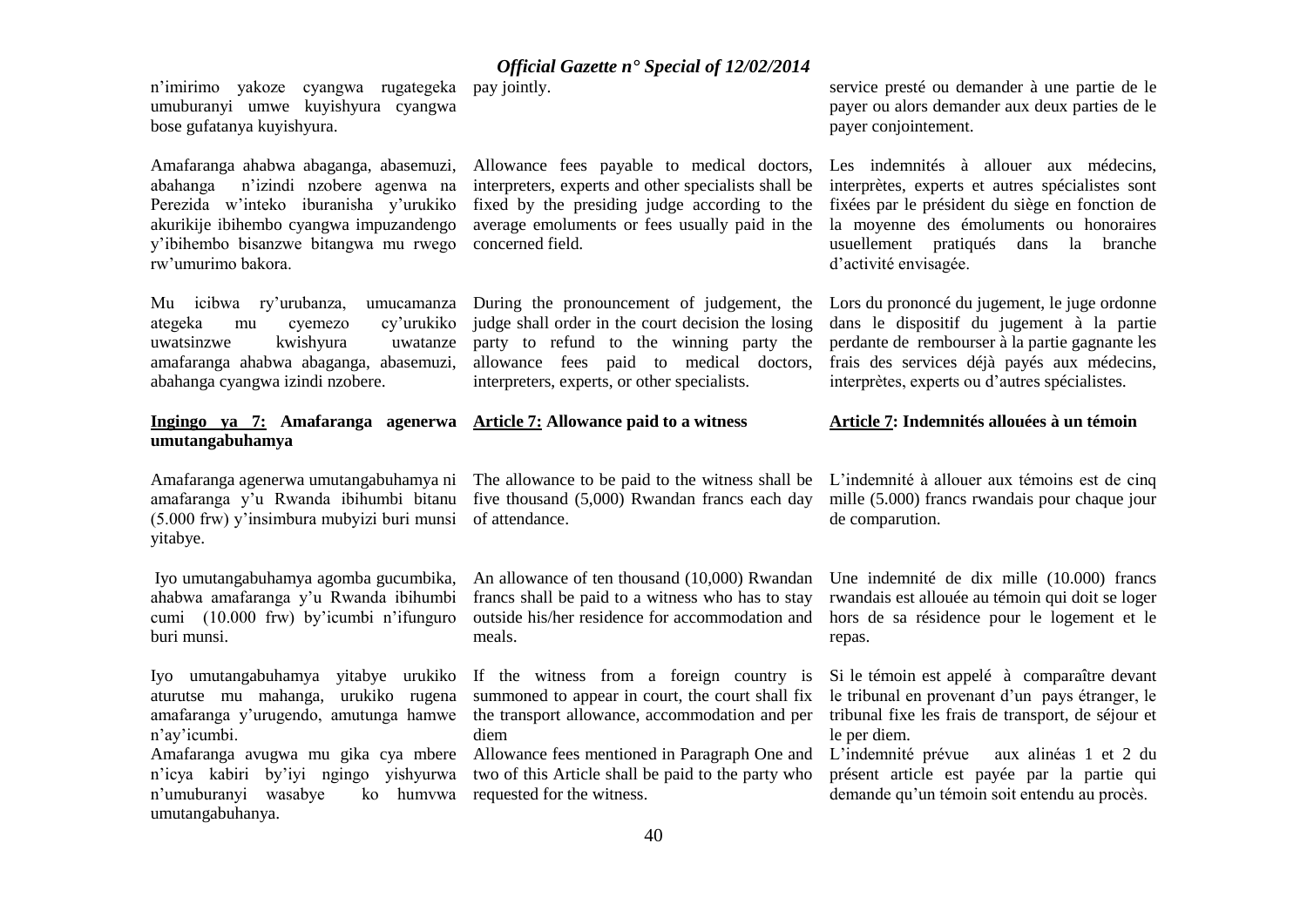Mu ica ry'urubanza umucamanza ategeka mu cyemezo cye umuburanyi watsinzwe kwishyura uwazanye abatangabuhamya amafaranga yatanzwe.

#### **Ingingo ya 8: Amafaranga agenerwa ababuranyi ku mpamvu zo kwitaba trial urubanza**

Amafaranga agenerwa umuburanyi ni amafaranga y'u Rwanda Ibihumbi bitanu (5.000 frw) y'insimbura mubyizi buri munsi yitabye urukiko.

Iyo umuburanyi agomba gucumbika, ahabwa amafaranga y'u Rwanda ibihumbi cumi (10.000 frw) by'icumbi n'ifunguro buri munsi.

Iyo umuburanyi yitabye urukiko aturutse mu mahanga, urukiko rugena amafaranga y'urugendo, amutunga hamwe n'ay'icumbi rushingiye ku nyemezabuguzi on the presentation of a receipt. rwashyikirijwe.

yagenwe muri iyi ngingo, atanga ibimenyetso by'ayo asaba akaba aribyo bisuzumwa.

Mu ica ry'urubanza, umucamanza ategeka During the pronouncement of judgement, the ababuranyi bitabye urukiko, agahabwa paid to the parties in a trial. uwatsinze.

judge shall order, in the court decision, the losing party to refund the winning party for the allowance fees paid to the witness.

# **Article 8: Allowances paid to the parties in a**

shall be five thousand (5,000) Rwandan francs each day of attendance.

An allowance of ten thousand (10,000) Rwandan francs shall be allocated to a party who has to stay outside his/her residence for accommodation and meals.

If the party from a foreign country is summoned to appear in court, the court shall fix the transport allowance, accommodation and per diem basing

Iyo umuburanyi atishimiye amafaranga If the party to the proceedings is not satisfied with the allowance referred to in this Article he/she shall present evidence for the allowance requested to be examined by the court.

mu cyemezo cy'urukiko umuburanyi judge shall order, in the court decision, the losing watsinzwe gutanga amafaranga agenerwa party to pay the winning party for the allowance

During the pronouncement of judgement, the Lors du prononcé du jugement, le juge ordonne, dans le dispositif du jugement, à la partie perdante de rembourser la partie qui a payé les indemnités allouées aux témoins.

#### **Article 8: Indemnités allouées aux parties au procès**

The allowances to be paid to a party in a trial L'indemnité à allouer à la partie au procès est de cinq mille (5.000) francs rwandais pour chaque jour de comparution.

> Une indemnité de dix mille (10.000) francs rwandais est allouée à la partie au procès qui doit loger hors de sa résidence pour le logement et le repas.

> Si la partie au procès est appelée à comparaître devant le tribunal en provenant d'un pays étranger, le tribunal fixe les frais de transport, de séjour et le per diem sur base d'une présentation d'une facture.

> Si la partie au procès n'est pas satisfaite de l'indemnité allouée au présent article, elle présente à la juridiction des preuves du montant qu'elle réclame, afin que cette dernière en apprécie en bon droit.

> Lors du prononcé du jugement, le juge ordonne, dans le dispositif du jugement, à la partie perdante de payer à la partie qui a gagné le procès les indemnités allouées aux parties au procès.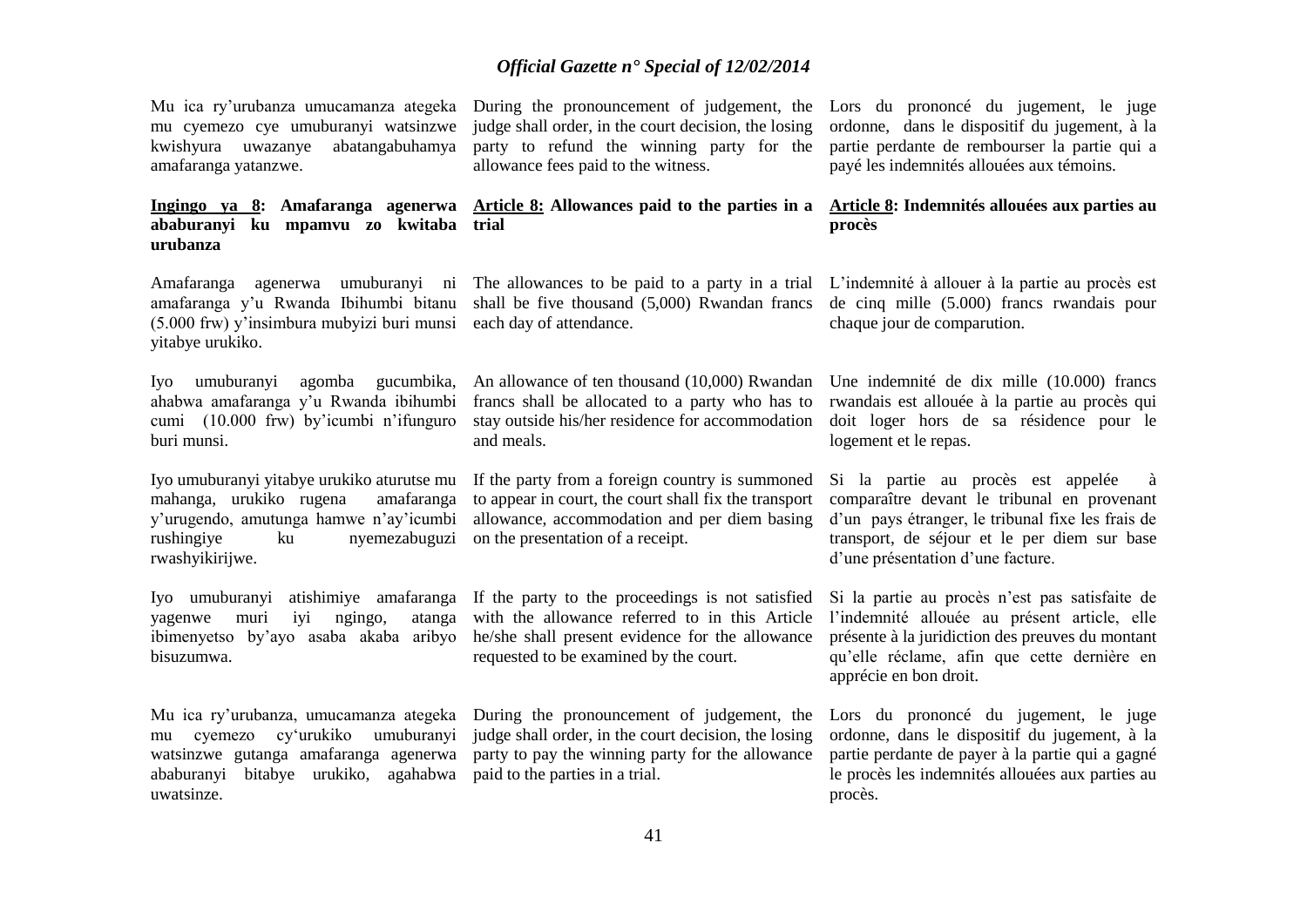with the rules and regulations relating to

**Article 9: Transport fees**

**Article 10: Costs for acts of Court**

transport in general.

proof of payment.

#### **Ingingo ya 9: Amafaranga y'urugendo**

Amafaranga y'urugendo agenwa hakurikijwe amabwiriza yerekeye ingendo muri rusange.

#### **Ingingo 10**: **Ibiciro by'inyandiko z'urukiko**

ukeneye inyandiko iri muri dosiye y'urubanza cyangwa se indi nyandiko yose yakozwe n'urukiko yishyura amafaranga igihumbi y' u Rwanda (1000frws) kuri buri rupapuro, kuri konti yagenwe n'urukiko, agatanga inyemezabwishyu.

Abatishoboye babigaragarije icyemezo cyatanzwe n'ubuyobozi bw'inzego z'ibanze, Ubushinjacyaha, Leta y'u Rwanda, uretse ibigo n'inzego byayo bifite ubuzimagatozi, bisonerwa kwishyura inyandiko zivugwa muri iyi ngingo.

#### **Ingingo 11: Icungwa ry'andi mafaranga yakirwa n'urukiko**

Amafaranga yafatiriwe, ay'ingwate, ayavuye mu byafatiriwe byatejwe cyamunara ngo bitangirika, amafaranga atangwaho ikimenyetso mu rubanza n'andi atavuzwe muri iri teka ashyirwa kuri konti yagenwe n'Urukiko mu gihe hategerejwe ko urubanza rucibwa burundu.

Umuburanyi cyangwa undi muntu wese A party or any other person in need of the acts of La partie au procès ou toute autre personne qui the court within the court file or any other act made by the court shall pay a fee of one thousand Rwandan francs (1000 frws) per page to an account determined by the court and present the

> The destitute with a document from a local Les indigents munis d'une attestation authority for that purpose, the Public d'indigence délivrée par les autorités de base à Prosecution, the Government of Rwanda with the cet effet, l'Organe National de Poursuite, l'Etat exception of its entities with legal personality shall be exempted from paying fees provided for organes publics dotés de la personnalité in the present Article.

#### **Article 11: Management of other fees perceived by the court**

Seized money, fees for bail, public auction L'argent saisi, la caution, l'argent provenant de proceeds of property seized temporarily in order to avoid property getting spoilt or expired, money presented as exhibit and any other money not provided for in this Order shall be deposited on a special account of courts while waiting for the final judgement.

#### **Article 9: Frais de transport**

Transport fees shall be determined in accordance Les frais de transport sont fixés conformément à la réglementation relative au transport en général.

#### **Article 10 : Tarif des documents judiciaires**

désire acheter un document du dossier judiciaire ou tout autre document établi par la juridiction paye mille franc rwandais (1000 frws) pour chaque page, sur un compte prévu par le tribunal et présente le reçu.

Rwandais à l'exception de ses établissements et juridique sont dispensés du payement des documents cités au présent article.

#### **Article 11: Gestion des divers frais perçus par les juridictions**

la vente aux enchères de biens saisis provisoirement ou conservatoirement pour éviter leur destruction, l'argent présenté comme pièce à conviction et autre argent non mentionné dans le présent arrêté sont déposés sur un compte spécial des juridictions en attendant le jugement final.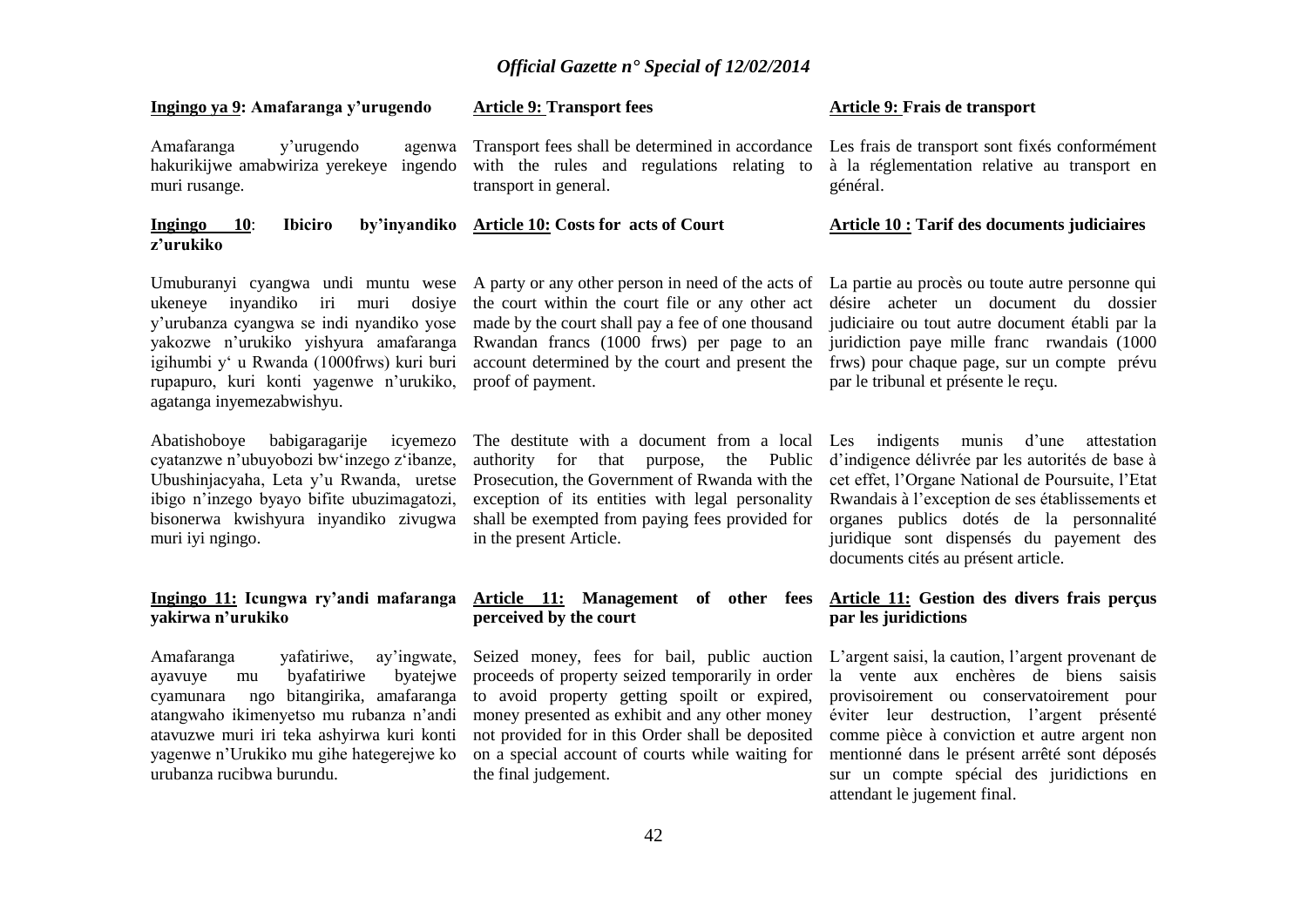| Ingingo ya 12: Ivanwaho ry'ingingo Article 12: Repealing provision<br>zinyuranyije n'iri teka                                                                                                  |                                                                                                                                                                                                                   | <b>Article 12: Disposition abrogatoire</b>                                                                                                                                                  |
|------------------------------------------------------------------------------------------------------------------------------------------------------------------------------------------------|-------------------------------------------------------------------------------------------------------------------------------------------------------------------------------------------------------------------|---------------------------------------------------------------------------------------------------------------------------------------------------------------------------------------------|
| Iteka rya Minisitiri nº 001 ryo ku wa<br>06/01/2005 rigena amagarama y'urukiko mu<br>manza z'inshinjabyaha n'ingingo zose<br>z'amateka abanziriza iri kandi zinyuranyije<br>na ryo bivanyweho. | Ministerial Order nº 001 of 06/01/2005 on court<br>fees for criminal matters and all prior provisions<br>contrary to this Order are hereby repealed.                                                              | L'Arrêté Ministériel nº 001 du 06/01/2005<br>fixant les frais judiciaires dans les affaires<br>pénales et toutes les dispositions antérieures<br>contraires au présent arrêté sont abrogés. |
| Ingingo ya 13: Igihe iteka ritangira Article 13: Commencement<br>gukurikizwa                                                                                                                   |                                                                                                                                                                                                                   | Article 13: Entrée en vigueur                                                                                                                                                               |
| ritangarijweho mu Igazeti ya Leta ya<br>Repubulika y'u Rwanda.                                                                                                                                 | Iri teka ritangira gukurikizwa ku munsi This Order shall come into force on the date of Le présent arrêté entre en vigueur le jour de sa<br>its publication in the Official Gazette of the<br>Republic of Rwanda. | publication au Journal Officiel de la<br>République du Rwanda.                                                                                                                              |
| Kigali, ku wa 11/02/2014                                                                                                                                                                       | Kigali, on 11/02/2014                                                                                                                                                                                             | Kigali, le 11/02/2014                                                                                                                                                                       |
| $(s\acute{e})$                                                                                                                                                                                 | $(s\acute{e})$                                                                                                                                                                                                    | $(s\acute{e})$                                                                                                                                                                              |
| <b>BUSINGYE Johnston</b><br>Minisitiri w'Ubutabera/Intumwa Nkuru ya<br>Leta                                                                                                                    | <b>BUSINGYE Johnston</b><br>Minister of Justice/Attorney General                                                                                                                                                  | <b>BUSINGYE Johnston</b><br>Ministre de la Justice/Garde des Sceaux                                                                                                                         |
| Bibonywe kandi bishyizweho Ikirango<br>cya Repubulika:                                                                                                                                         | Seen and sealed with the Seal of the Republic:                                                                                                                                                                    | Vu et scellé du Sceau de la République:                                                                                                                                                     |
| $(s\acute{e})$                                                                                                                                                                                 | $(s\acute{e})$                                                                                                                                                                                                    | $(s\acute{e})$                                                                                                                                                                              |
| <b>BUSINGYE Johnston</b><br>Minisitiriw'Ubutabera/Intumwa Nkuru ya                                                                                                                             | <b>BUSINGYE Johnston</b><br>Minister of Justice /Attorney General                                                                                                                                                 | <b>BUSINGYE Johnston</b><br>Ministre de la Justice/Garde des Sceaux                                                                                                                         |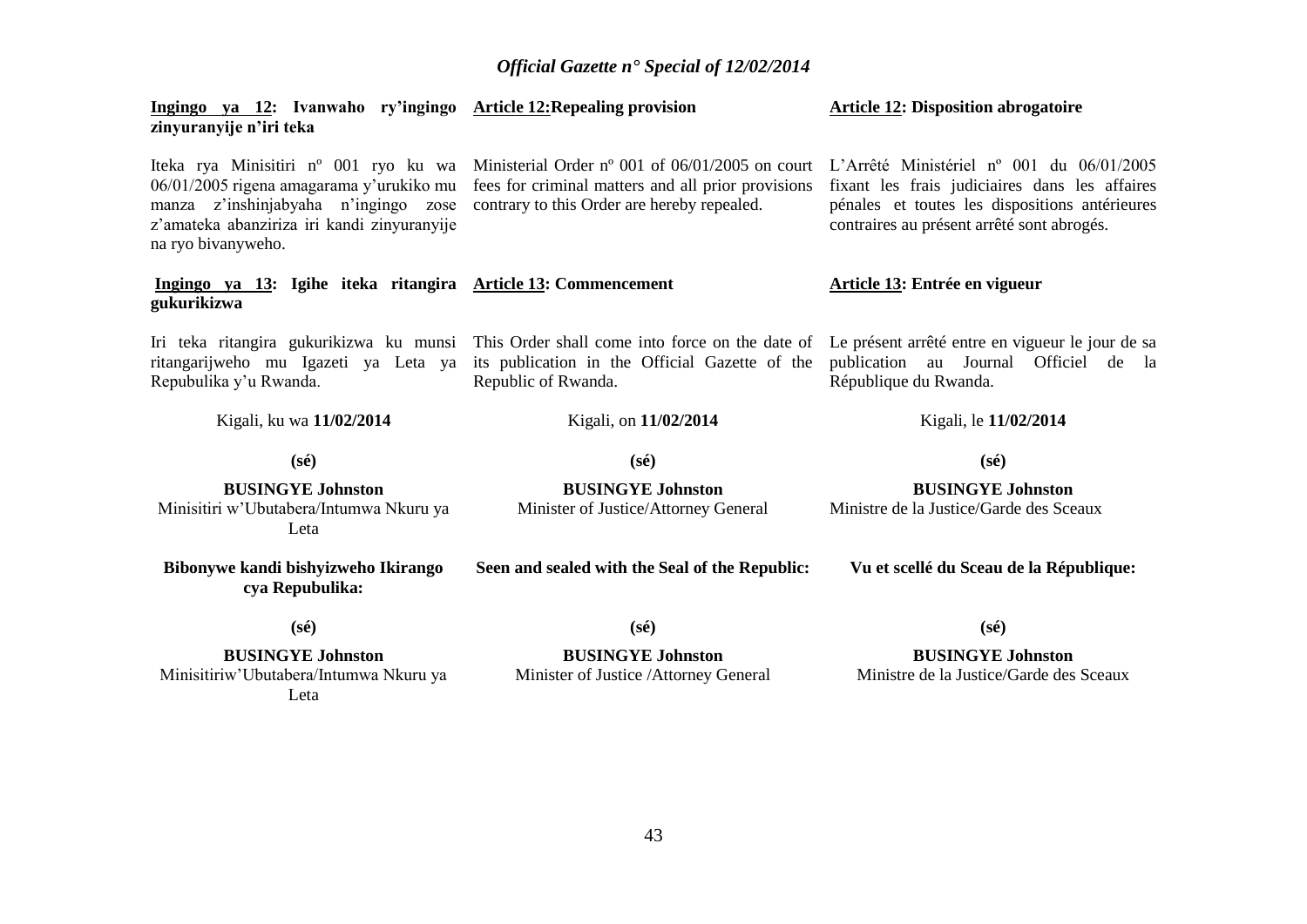**ITEKA RYA MINISITIRI N° 002/08.11 MINISTERIAL ORDER N°002/08.11 OF ARRETE MINISTERIEL N°002/08.11 DU RYO KU WA 11/02/2014 RIGENA 11/02/2014 ON COURT FEES IN CIVIL, 11/02/2014 FIXANT LES FRAIS DE AMAFARANGA ATANGWA MANZA Z'IMBONEZAMUBANO, ADMINISTRATIVE MATTERS IZ'UBUCURUZI, IZ'UMURIMO N'IZ'UBUTEGETSI** MU COMMERCIAL, SOCIAL **JUSTICE DANS LES AFFAIRES CIVILES, COMMERCIALES, SOCIALES ET ADMINISTRATIVES**

**TABLE DES MATIERES**

#### **ISHAKIRO**

#### **TABLE OF CONTENTS**

| Ingingo ya mbere: Icyo iri teka rigamije                                                                    | <b>Article One: Purpose of this Order</b>                                                                 | Article premier: Objet du présent arrêté                                                              |
|-------------------------------------------------------------------------------------------------------------|-----------------------------------------------------------------------------------------------------------|-------------------------------------------------------------------------------------------------------|
| Ingingo ya 2: Umubare w'amafaranga<br>y'ingwate y'amagarama n'ayakwa ku bindi<br>byakozwe mu rubanza        | Article 2: Amount of court fees to be<br>deposited and fees charged for other<br>proceedings              | Article 2: Montant des frais de consignation<br>et frais perçus pour les autres actes de<br>procédure |
| Ingingo ya 3: Gusubiza<br>amafaranga<br>y'ingwate umuburanyi watsinze                                       | Article 3: Restitution of cost fees to the<br>winning party                                               | Article 3: Restitution des<br>frais<br>de<br>consignation à la partie gagnante                        |
| Ingingo<br><b>Ibirego</b><br>bitangwamo<br>ya 4:<br>amafaranga y'ingwate y'amagarama                        | Article 4: Legal proceedings<br>requiring<br>payment of deposited court fees                              | Article 4: Demandes qui exigent le payement<br>des frais de consignation                              |
| Ingingo ya 5: Iyishyurwa ry'amafaranga<br>y'ingwate<br>n'amagarama<br>y'amagarama<br>y'urukiko              | Article 5: Payment of deposit court fees<br>and court fees                                                | Article 5: Versement<br>des<br>frais<br>de<br>consignation et frais de justice                        |
| Ingingo<br>ya 6: Amafaranga<br>ahabwa<br>abaganga, abasemuzi, abahanga, n'inzobere                          | Article 6: Allowance fees to be allocated to<br>medical doctors, interpreters, experts and<br>specialists | Article 6: Indemnités à allouer aux<br>médecins, interprètes, experts et spécialistes                 |
| Ingingo ya 7: Amafaranga agenerwa<br>umutangabuhamya                                                        | Article 7: Allowance paid to the witness                                                                  | Article 7: Indemnités allouées au témoin                                                              |
| Ingingo ya 8: Amafaranga<br>agenerwa<br>kwitaba<br>ababuranyi<br>ku<br>mpamvu<br>Z <sub>0</sub><br>urubanza | Article 8: Allowances paid to the parties in<br>a trial                                                   | Article 8: Indemnités allouées aux parties au<br>procès                                               |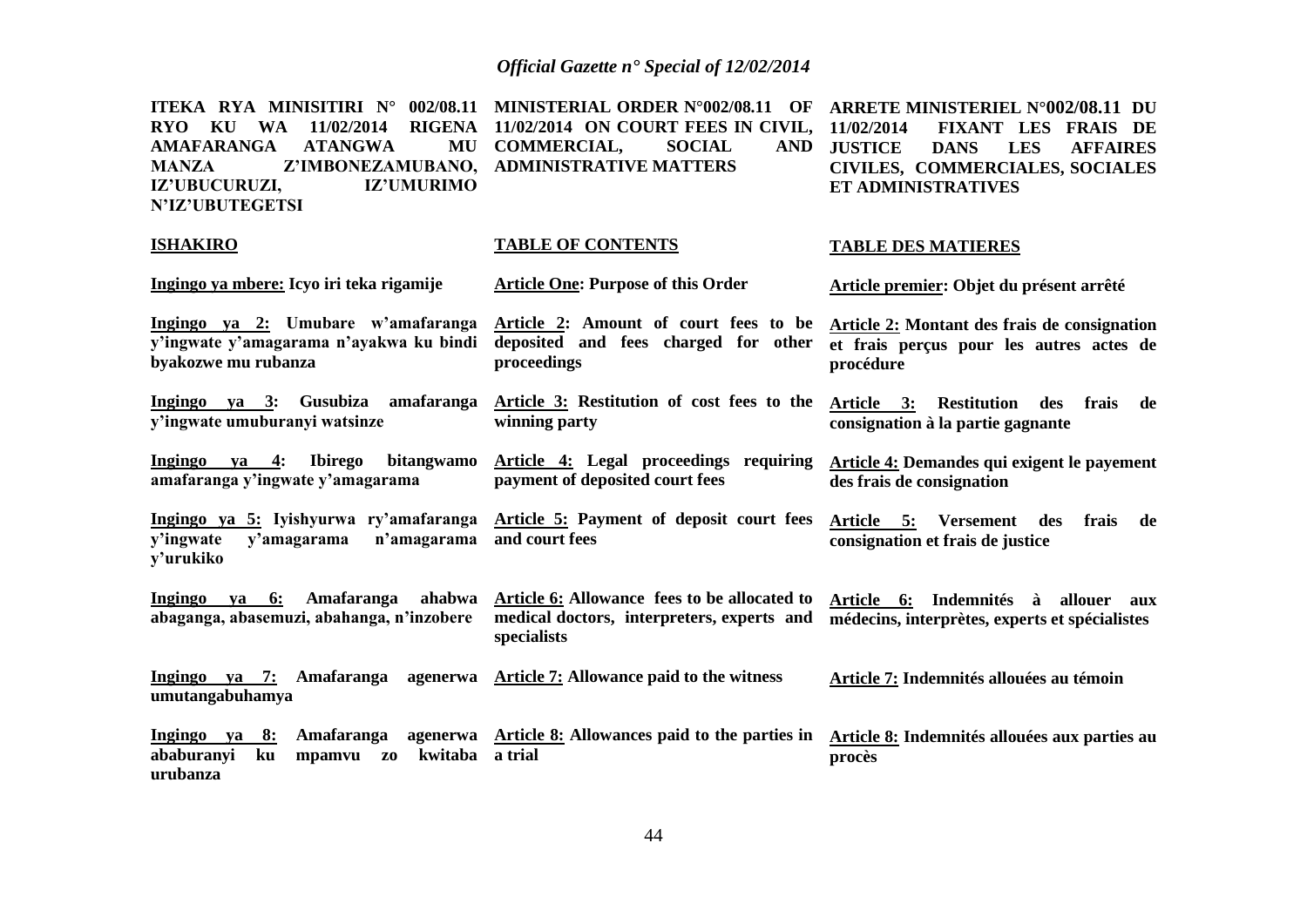| Ingingo ya 9: Amafaranga y'urugendo                          | <b>Article 9: Transport fees</b>                               | Article 9: Frais de transport                                       |
|--------------------------------------------------------------|----------------------------------------------------------------|---------------------------------------------------------------------|
| Ingingo 10: Ibiciro by'inyandiko z'urukiko                   | Article 10: Costs for acts of Court                            | Article 10 : Tarif des documents judiciaires                        |
| Ingingo 11: Icungwa ry'andi mafaranga<br>yakirwa n'urukiko   | Article 11: Management of other fees<br>perceived by the court | Article 11: Gestion des divers frais perçus<br>par les juridictions |
| <b>Ingingo</b><br>ya 12: Ivanwaho<br>zinyuranyije n'iri teka | ry'ingingo Article 12: Repealing provision                     | <b>Article 12: Disposition abrogatoire</b>                          |
| Ingingo<br>ya 13:<br>gukurikizwa                             | Igihe iteka ritangira Article 13: Commencement                 | Article 13: Entrée en vigueur                                       |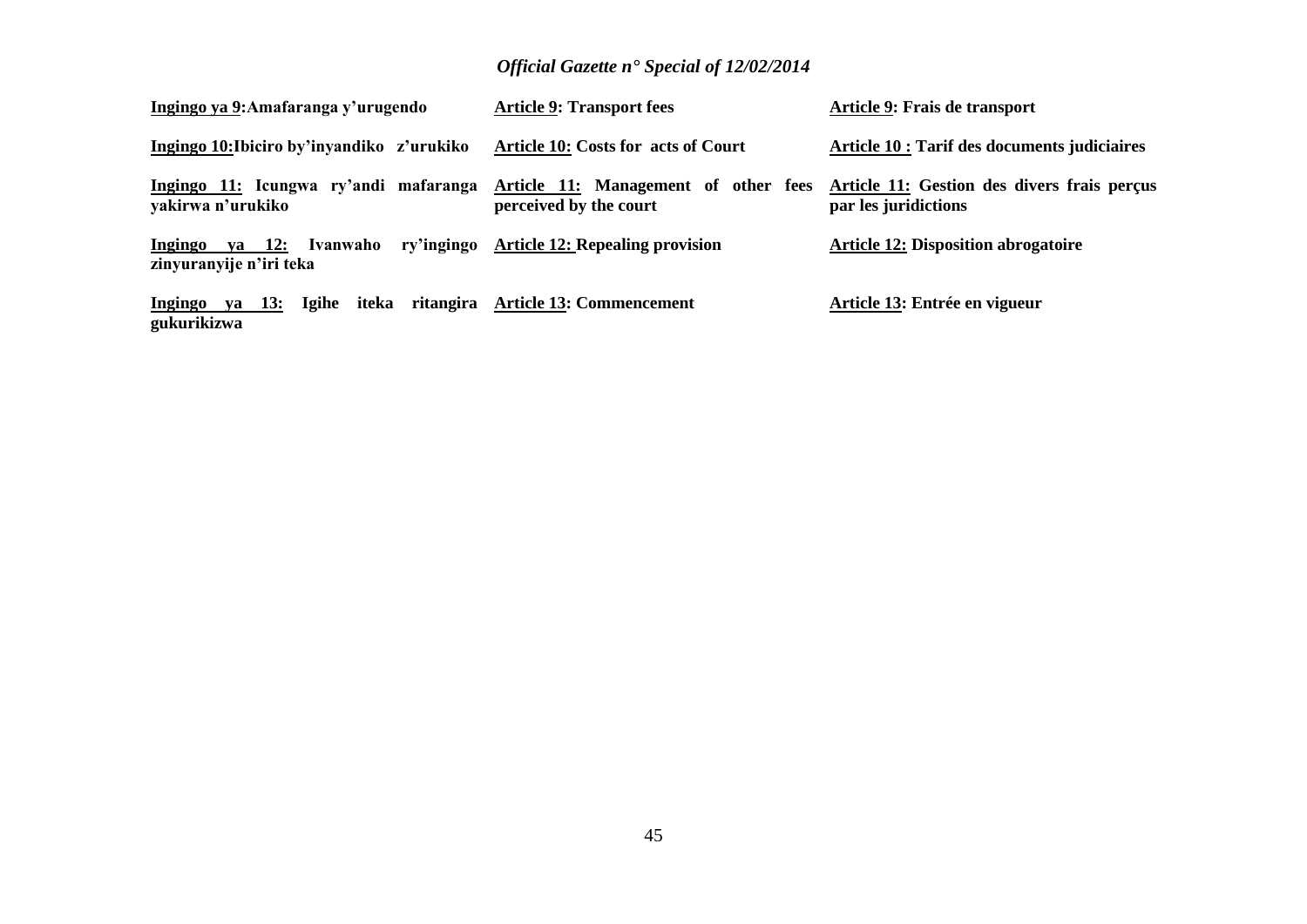| ITEKA RYA MINISITIRI N°002/08.11<br><b>RYO</b><br>KU WA 11/02/2014<br><b>RIGENA</b><br><b>ATANGWA</b><br><b>AMAFARANGA</b><br>MU<br><b>MANZA</b><br>Z'IMBONEZAMUBANO,<br>IZ'UBUCURUZI,<br>IZ'UMURIMO<br>N'IZ'UBUTEGETSI | MINISTERIAL ORDER N°002/08.11 OF<br>11/02/2014 ON COURT FEES IN CIVIL,<br><b>COMMERCIAL,</b><br><b>SOCIAL</b><br><b>AND</b><br><b>ADMINISTRATIVE MATTERS</b>    | <b>ARRETE MINISTERIEL N°002/08.11 DU</b><br>11/02/2014<br>FIXANT LES FRAIS DE<br><b>JUSTICE</b><br><b>LES</b><br><b>DANS</b><br><b>AFFAIRES</b><br>CIVILES, COMMERCIALES, SOCIALES<br>ET ADMINISTRATIVES |
|-------------------------------------------------------------------------------------------------------------------------------------------------------------------------------------------------------------------------|-----------------------------------------------------------------------------------------------------------------------------------------------------------------|----------------------------------------------------------------------------------------------------------------------------------------------------------------------------------------------------------|
| Minisitiri w'Ubutabera/Intumwa Nkuru ya The Minister of Justice/Attorney General;<br>Leta;                                                                                                                              |                                                                                                                                                                 | Le Ministre de la Justice/Garde des Sceaux;                                                                                                                                                              |
| Ashingiye ku Itegeko Nshinga rya Repubulika<br>y'u Rwanda ryo ku wa 04 Kamena 2003<br>nk'uko ryavuguruwe kugeza ubu, cyane cyane<br>mu ngingo zaryo, iya 120, iya 121 n'iya 201;                                        | Pursuant to the Constitution of the Republic<br>of Rwanda of 04 June 2003 as amended to<br>date, especially in Articles 120, 121 and 201;                       | Vu la Constitution de la République du<br>Rwanda du 04 juin 2003 telle que révisée à ce<br>jour, spécialement en ses articles 120, 121 et<br>201;                                                        |
| Ashingiye ku Itegeko nº 21/2012 ryo ku wa<br>ryerekeye<br>imiburanishirize<br>14/06/2012<br>y'imanza z'imbonezamubano, iz'ubucuruzi,<br>iz'umurimo n'iz'ubutegetsi, cyane cyane mu<br>ngingo za 360-366;                | Pursuant to Law nº 21/2012 of 14/06/2012<br>relating to the civil, commercial, labour and<br>administrative procedure,<br>especially<br>in<br>Articles 360-366; | Vu la Loi nº 21/2012 du 14/06/2012 portant<br>code de procédure civile, commerciale, sociale<br>et administrative, spécialement en ses articles<br>360-366;                                              |
| Asubiye ku Iteka rya Minisitiri n° 002 ryo ku<br>wa 06/01/2005 rigena amagarama y'urukiko<br>mu manza z'imbonezamubano, iz'ubucuruzi,<br>iz'umurimo n'iz'ubutegetsi;                                                    | Having reviewed Ministerial Order n° 002 of<br>06/01/2005 on legal fees in civil, commercial,<br>social and administrative matters;                             | Revu l'Arrêté Ministériel nº 002 du 06/01/2005<br>fixant les frais judiciaires dans les affaires<br>commerciales,<br>civiles,<br>sociales<br>et<br>administratives;                                      |
| Bisabwe na Minisitiri w'Ubutabera/ Intumwa On<br>Nkuru ya Leta;                                                                                                                                                         | proposal<br>by<br>Minister<br>the<br>of<br>Justice/Attorney General;                                                                                            | Sur proposition du Ministre de la Justice/<br>Garde des Sceaux;                                                                                                                                          |
| Inama y'Abaminisitiri yateranye ku wa 17<br>Mutarama 2014, imaze kubisuzuma<br>no<br>kubyemeza;                                                                                                                         | After consideration and approval by the<br>Cabinet in its session of 17 January 2014;                                                                           | Après examen et adoption par le Conseil des<br>Ministres en sa séance du 17 janvier 2014;                                                                                                                |
| <b>ATEGETSE:</b>                                                                                                                                                                                                        | <b>HEREBY ORDERS:</b>                                                                                                                                           | <b>ARRETE:</b>                                                                                                                                                                                           |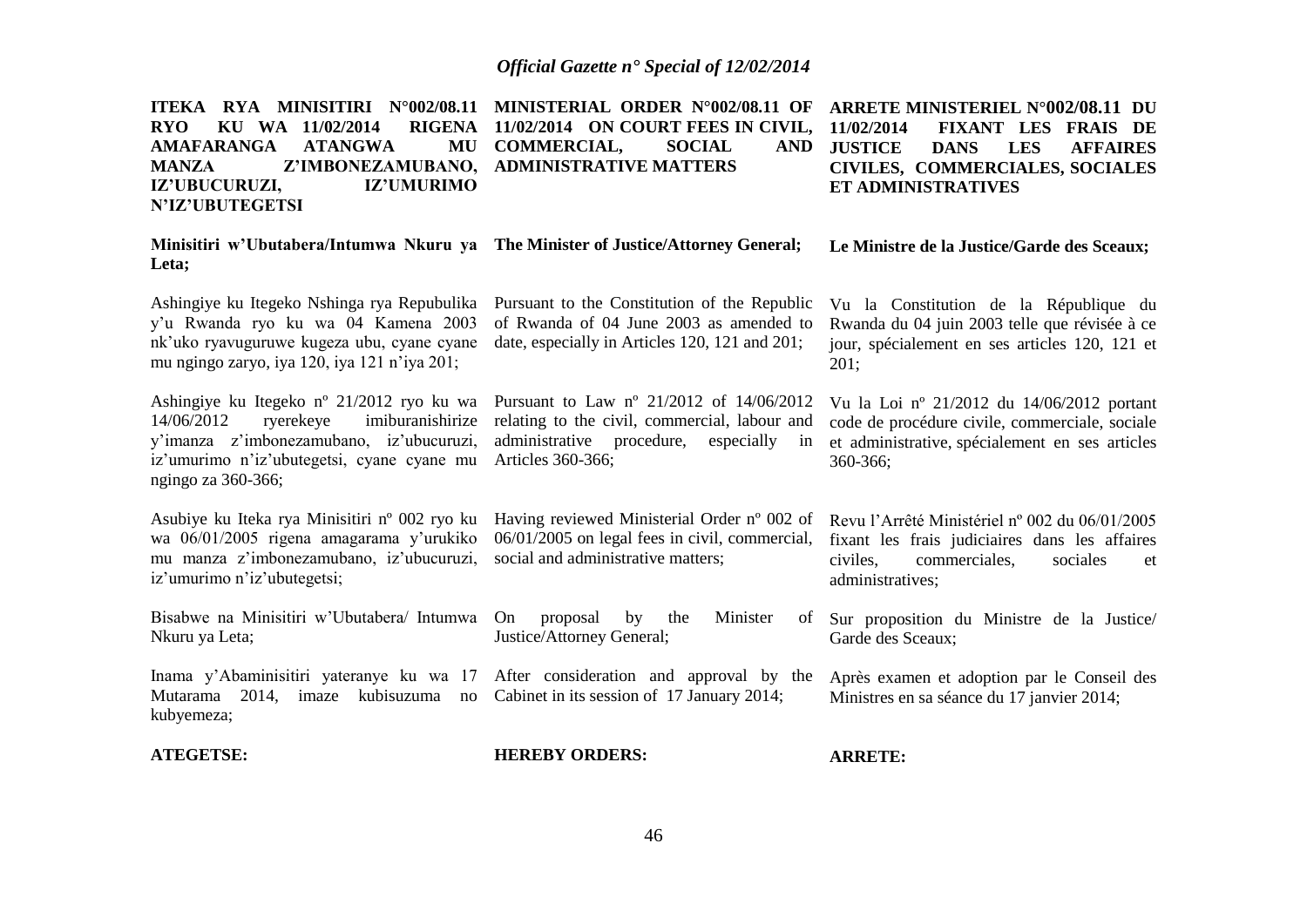| Ingingo ya mbere: Icyo iri teka rigamije                                                                                                                                                             | <b>Article One: Purpose of this Order</b>                                                                                                              | Article premier: Objet du présent arrêté                                                                                                                                         |
|------------------------------------------------------------------------------------------------------------------------------------------------------------------------------------------------------|--------------------------------------------------------------------------------------------------------------------------------------------------------|----------------------------------------------------------------------------------------------------------------------------------------------------------------------------------|
| rigena ingwate y'amagarama,<br>Iri<br>teka<br>amagarama y'urukiko n'andi mafaranga<br>z'imbonezamubano,<br>atangwa mu manza<br>iz'ubucuruzi, iz'umurimo n'iz'ubutegetsi.                             | This Order shall determine deposit court fees,<br>court fees and other fees in civil, commercial,<br>social and administrative matters.                | Le présent arrêté fixe les frais de consignation,<br>les frais de justice et autres frais dans les<br>affaires civiles, commerciales, sociales et<br>administratives.            |
| Ingingo ya 2: Umubare w'amafaranga<br>y'ingwate y'amagarama n'ayakwa ku bindi<br>byakozwe mu rubanza                                                                                                 | proceedings                                                                                                                                            | Article 2: Amount of court fees to be Article 2: Montant des frais de consignation<br>deposited and fees charged for other et frais perçus pour les autres actes de<br>procédure |
| Amafaranga y'ingwate y'amagarama yakwa ku<br>birego<br>bitangwa<br>mu<br>manza<br>z'imbonezamubano, iz'ubucuruzi, iz'umurimo<br>n'iz'ubutegetsi atangwa hagamijwe kwishyura<br>ibyakozwe mu rubanza. | Deposit court fees charged for civil,<br>commercial, social and administrative matters<br>shall be paid with the aim of paying for the<br>proceedings. | Les frais de consignation perçus en matière<br>civiles,<br>commerciales,<br>sociales<br>et<br>administratives servent à payer les actes de<br>procédure faits dans le procès.    |
| Amafaranga y'ingwate y'amagarama avugwa<br>mu gika cya mbere cy'iyi ngingo agenwe ku<br>buryo bukurikira:                                                                                            | One of this Article shall be determined as premier sont fixes de la manière ci-après :<br>follows:                                                     | Deposit court fees referred to in Paragraph Les frais de consignation visés à l'alinéa                                                                                           |
| mu Rukiko rw'Ibanze: amafaranga y'u<br>Rwanda makumyabiri na bitanu (25.000 frw);                                                                                                                    | <b>Primary</b><br><b>Court:</b> twenty-five<br>thousand<br>Rwandan Francs (25,000 Rwf);                                                                | Tribunal de Base: vingt-cinq mille francs<br>rwandais $(25.000$ frw);                                                                                                            |
| mu Rukiko Rwisumbuye: amafaranga y'u<br>Rwanda ibihumbi mirongo itanu (50.000 frw);                                                                                                                  | Intermediate Court: fifty<br>thousand<br>Rwandan Francs (50,000 Rwf);                                                                                  | Tribunal de Grande Instance : cinquante<br>mille francs rwandais (50.000 frw);                                                                                                   |
| mu Rukiko rw'Ubucuruzi: amafaranga y'u<br>Rwanda ibihumbi mirongo itanu (50.000 frw);                                                                                                                | <b>Commercial Court:</b> fifty thousand Rwandan<br>Francs (50,000frw);                                                                                 | Tribunal de commerce : cinquante<br>francs<br>rwandais (50.000frw);                                                                                                              |
| ibihumbi mirongo irindwi na bitanu (75.000<br>$f(x)$ ;                                                                                                                                               | Francs (75,000frw);                                                                                                                                    | mu Rukiko Rukuru: amafaranga y'u Rwanda High Court: seventy-five thousand Rwandan Haute Cour:) soixante-quinze mille francs<br>rwandais (75.000frw);                             |
| <b>Rukiko</b><br>rw'Ubucuruzi:<br><b>Rukuru</b><br>mu<br>amafaranga y'u Rwanda ibihumbi mirongo<br>irindwi na bitanu (75.000 frw);                                                                   | thousand Rwandan Francs (75,000frw);                                                                                                                   | <b>Commercial High Court:</b> seventy-five <b>Haute Cour de Commerce :</b> soixante-quinze<br>mille francs rwandais (75.000frw);                                                 |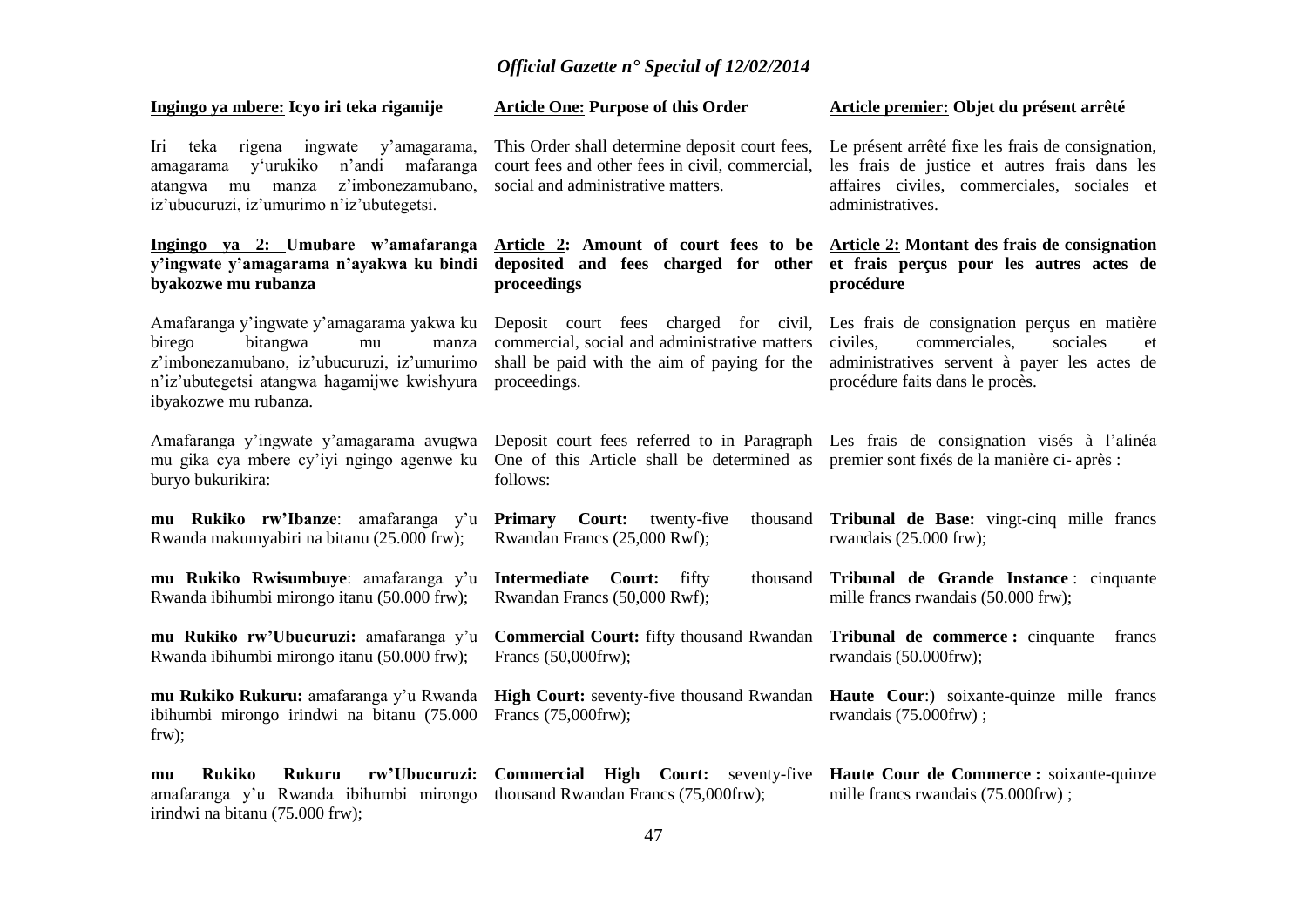| mu Rukiko rw'Ikirenga: amafaranga y'u<br>Rwanda ibihumbi ijana (100.000 frw).                                                                                                                                                                                               | Rwandan Francs (100,000 Rwf).                                                                                                                                                                                                                                        | <b>Supreme Court:</b> one hundred thousand <b>Cour Suprême</b> : cent mille francs rwandais<br>$(100.000$ frw).                                                                                                                                           |
|-----------------------------------------------------------------------------------------------------------------------------------------------------------------------------------------------------------------------------------------------------------------------------|----------------------------------------------------------------------------------------------------------------------------------------------------------------------------------------------------------------------------------------------------------------------|-----------------------------------------------------------------------------------------------------------------------------------------------------------------------------------------------------------------------------------------------------------|
| Amafaranga y'ingwate y'amagarama avugwa<br>muri iyi ngingo yishyurwa mu isanduku ya<br>Leta kandi ntasubizwa.                                                                                                                                                               | Deposit court fees mentioned in this Article<br>shall be paid to the Public Treasury and shall<br>not be refunded.                                                                                                                                                   | Les frais de consignation mentionnés au<br>présent article sont payés au Trésor public et ne<br>sont pas remboursables.                                                                                                                                   |
| Icyakora,<br>ibirego<br>bigamije<br>kurengera<br>n'ibigamije<br>bw'umwana<br>uburenganzira<br>kurwanya ihohoterwa rishingiye ku gitsina<br>ntibyishyurirwa ingwate y'amagarama.                                                                                             | However, actions relating to the protection of<br>a child's rights and the fight against sexual<br>violence shall be exempted from paying court<br>fees.                                                                                                             | Toutefois, les actions en rapport avec la<br>protection des droits de l'enfant ainsi que la<br>violence basée sur le genre ne sont pas<br>soumises<br>paiement<br>des<br>frais<br>de<br>au<br>consignation.                                               |
| Ingingo ya 3:<br><b>Gusubiza</b><br>amafaranga<br>y'ingwate umuburanyi watsinze                                                                                                                                                                                             | Article 3: Restitution of cost fees to the<br>winning party                                                                                                                                                                                                          | Article 3:<br><b>Restitution</b><br>des<br>frais<br>de<br>consignation à la partie gagnante                                                                                                                                                               |
| Iyo umuburanyi watanze amafaranga y'ingwate<br>y'amagarama atsinze urubanza, umucamanza<br>ategeka, mu cyemezo cy'urukiko, uwatsinzwe<br>kuyamwishyura,<br>akagena<br>n'igihe<br>azishyurwamo.                                                                              | If the party who paid fees wins the trial, the<br>judge shall order in the court decision the<br>losing party to refund the winning party and<br>determines the time within which to pay.                                                                            | Lorsque la partie qui a payé les frais de<br>consignation gagne le procès, le juge ordonne,<br>dans le dispositif du jugement, à la partie<br>perdante de les restituer à la partie gagnante et<br>détermine le délai de la restitution.                  |
| Iyo umuburanyi watsinzwe urubanza atishyuye<br>amafaranga y'ingwate y'amagarama mu gihe<br>cyagenwe kivugwa mu gika cya mbere cy'iyi<br>ngingo, yishyuzwa n'indishyi z'ubukererwe<br>zihwanye na kane ku ijana (4%) buri munsi<br>by'amafaranga y'ingwate agomba kwishyura. | If the losing party does not pay court fees<br>within the prescribed period referred to in<br>Paragraph One of this Article, he/she shall be<br>required to pay compensation on arrears<br>equivalent to 4% per day of the total amount<br>to be paid on court fees. | Lorsque la partie perdante ne restitue pas les<br>frais de consignation dans le délai prévu dans<br>l'aliéna premier du présent article, elle est<br>tenue de payer en outre une astreinte équivalant<br>à 4% par jour des frais de consignation à payer. |
| <b>Ibijyanye</b><br>n'iyishyurwa<br>ry'amagarama<br>bikurikiza<br>ibiteganywa<br>n'amategeko<br>yerekeranye<br>n'irangizwa<br>ry'ibyemezo<br>by'inkiko.                                                                                                                     | accordance with provisions of laws relating to<br>enforcement of court decisions.                                                                                                                                                                                    | Recovery of court fees shall be done in Le recouvrement des frais de consignation se<br>fait conformément aux dispositions des lois<br>relatives à l'exécution des décisions judiciaires.                                                                 |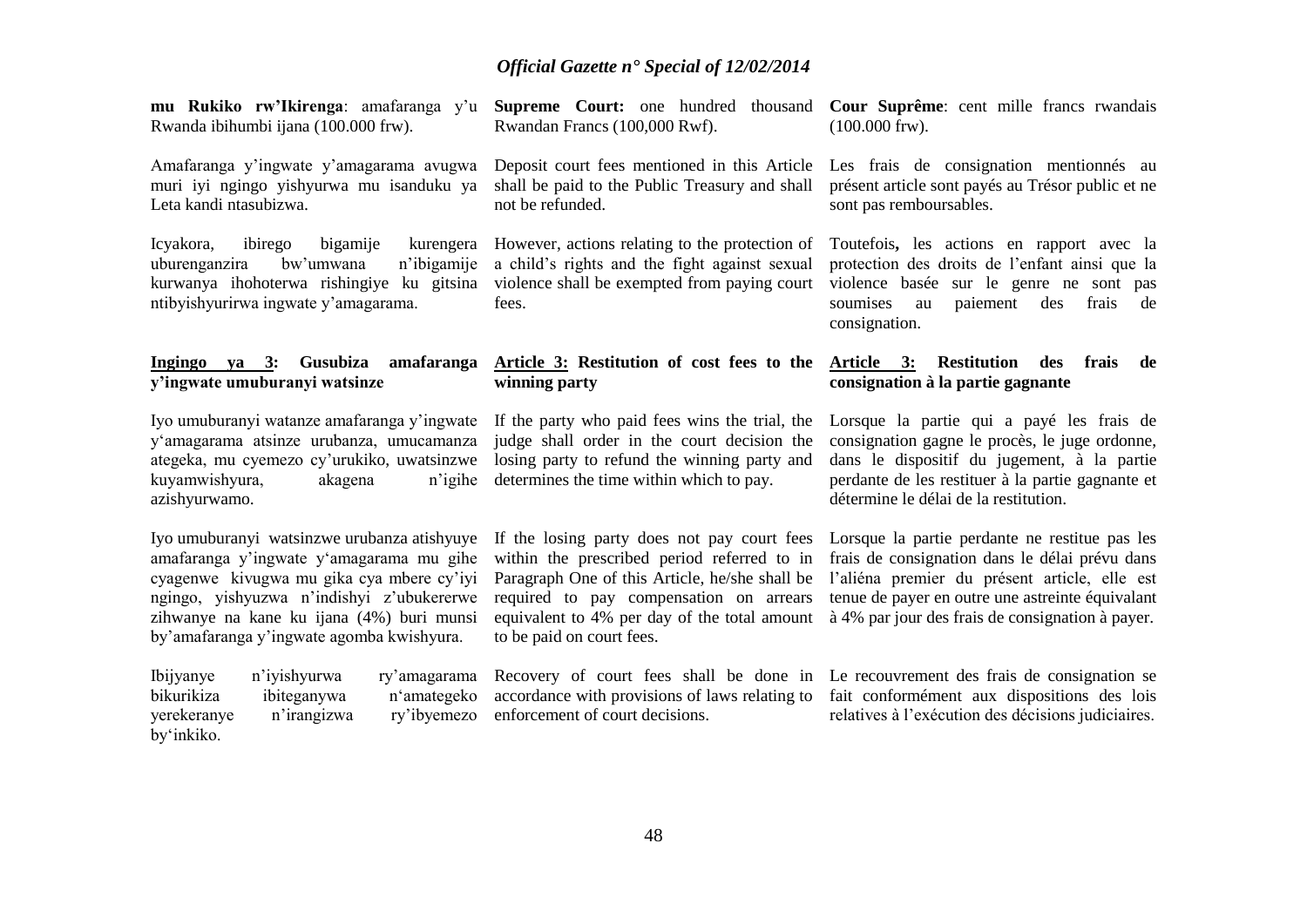| bitangwamo<br>Ingingo<br><u>4:</u><br><b>Ibirego</b><br>ya<br>amafaranga y'ingwate y'amagarama                                                                                                                                                                                    | Article 4: Legal proceedings requiring<br>payment of deposited court fees                                                                                                                                                                                                             | Article 4: Demandes qui exigent le payement<br>des frais de consignation                                                                                                                                                                                                                             |
|-----------------------------------------------------------------------------------------------------------------------------------------------------------------------------------------------------------------------------------------------------------------------------------|---------------------------------------------------------------------------------------------------------------------------------------------------------------------------------------------------------------------------------------------------------------------------------------|------------------------------------------------------------------------------------------------------------------------------------------------------------------------------------------------------------------------------------------------------------------------------------------------------|
| Amafaranga y'ingwate y'amagarama avugwa<br>mu ngingo ya 2 y' iri teka atangwa igihe cyose<br>ikirego<br>habayeho<br>cy'iremezo<br>cyangwa<br>kwiyambaza inzira z'ubujurire.                                                                                                       | The costs referred to in Article 2 of this Order<br>shall be paid whenever there is a main legal<br>proceeding or where it shall require filing for<br>the procedures for appeal.                                                                                                     | Les frais de consignation mentionnés à l'article<br>2 du présent arrêté sont payés chaque fois qu'il<br>y a introduction de la demande principale ou<br>exercice des voies de recours.                                                                                                               |
| Ingingo ya 5: Iyishyurwa ry'amafaranga<br>y'ingwate<br>y'amagarama<br>n'amagarama<br>y'urukiko                                                                                                                                                                                    | Article 5: Payment of deposit court fees<br>and court fees                                                                                                                                                                                                                            | Article 5: Versement des<br>frais<br>de<br>consignation et frais de justice                                                                                                                                                                                                                          |
| Urukiko rumenyesha ababuranyi inomero ya<br>konti amafaranga y'ingwate<br>y'amagarama<br>kimwe n'amafaranga y'amagarama y'urukiko<br>ashyirwaho.                                                                                                                                  | The court shall inform the parties to the<br>proceedings the account number on which all<br>the deposit court fees and court fees shall be<br>deposited.                                                                                                                              | La juridiction informe les parties au procès le<br>numéro de compte sur lequel les frais de<br>consignation et les frais de justice doivent être<br>versés.                                                                                                                                          |
| Ikimenyetso cy'uko ayo mafaranga yishyuwe<br>gishyirwa muri dosiye y'urubanza.                                                                                                                                                                                                    | The proof of payment shall be recorded in the<br>case file.                                                                                                                                                                                                                           | La preuve du versement desdits frais doit être<br>versée dans le dossier du procès.                                                                                                                                                                                                                  |
| Ingingo ya 6: Amafaranga<br>ahabwa<br>abaganga, abasemuzi, abahanga, n'inzobere                                                                                                                                                                                                   | Article 6: Allowance fees to be allocated to Article 6: Indemnités à allouer<br>specialists                                                                                                                                                                                           | aux<br>medical doctors, interpreters, experts and médecins, interprètes, experts et spécialistes                                                                                                                                                                                                     |
| Umuburanyi ukeneye kwiyambaza mu rubanza<br>abaganga, abasemuzi, abahanga, cyangwa<br>izindi nzobere ashobora kubisaba urukiko. Iyo<br>abyemerewe niwe ubiyishyurira.                                                                                                             | The party to the proceedings who requires<br>services of medical doctors, interpreters, an<br>expert or other specialists can apply for it in<br>court. In the case where the court grants<br>him/her the services, it shall pay for the<br>allowances.                               | La partie au procès qui requiert les services<br>d'un médecin, d'un interprète, d'un expert ou<br>d'autres spécialistes peut le demander à la<br>juridiction. Dans le cas où la juridiction lui<br>accorde l'autorisation, elle paye elle-même les<br>indemnités afférentes à ces services.          |
| rukeneye<br>urukiko<br>arirwo<br>Iyo<br>rusanze<br>kwifashisha abaganga, abasemuzi,<br>abahanga<br>cyangwa izindi nzobere<br>nta muburanyi<br>wabasabye, rushobora kubishyura amafaranga<br>n'imirimo<br>ahwanye<br>bakoze<br>cyangwa<br>rugategeka umuburanyi umwe<br>kuyishyura | When the court finds it necessary that there<br>need for medical doctors, interpreters, experts,<br>or other specialists without the parties<br>requesting for it, it shall pay for the service<br>provided for or ask for one party to pay for it<br>or both parties to pay jointly. | Lorsque la juridiction constate que c'est elle-<br>même qui a besoin de service des médecins,<br>interprètes, experts ou d'autres spécialistes sans<br>que les parties le demandent, elle peut payer les<br>indemnités afférentes au service presté ou<br>demander à une partie de le payer ou alors |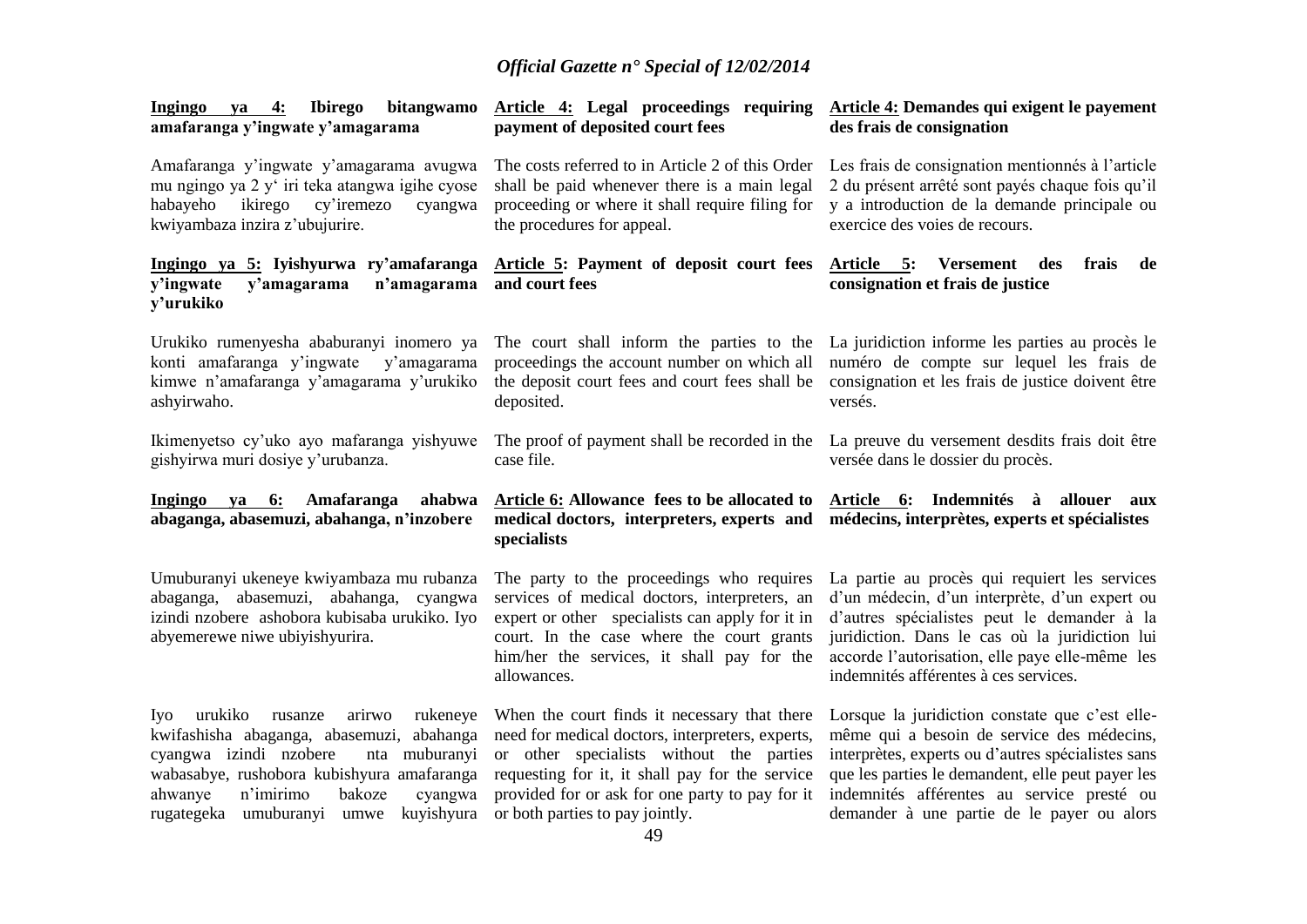cyangwa bose gufatanya kuyishyura.

Amafaranga ahabwa abaganga, abasemuzi, Allowance fees payable to medical doctors, abahanga cyangwa izindi nzobere agenwa na Perezida w'inteko iburanisha y'urukiko be fixed by the presiding judge according to akurikije ibihembo cyangwa impuzandengo y'ibihembo bisanzwe bitangwa mu rwego rw'umurimo bakora.

mu cyemezo cy'urukiko, umuburanyi judge shall order in the court decision the watsinzwe kwishyura uwatanze amafaranga losing party to refund to the winning party the ahabwa abaganga, abasemuzi, cyangwa izindi nzobere.

#### **Ingingo ya 7: Amafaranga agenerwa Article 7: Allowance paid to the witness umutangabuhamya**

amafaranga y'u Rwanda ibihumbi bitanu five thousand (5,000) Rwandan francs each (5.000 frw) y'insimbura mubyizi buri munsi day of attendance. yitabye.

ahabwa amafaranga y'u Rwanda ibihumbi cumi (10.000 frw) by'icumbi n'ifunguro buri munsi.

Iyo umutangabuhamya yitabye aturutse mu mahanga, urukiko n'ay'icumbi.

Amafaranga avugwa mu gika cya mbere n'icya Allowance fees mentioned in Paragraph One kabiri cy'iyi ngingo yishyurwa n'umuburanyi wasabye ko humvwa umutangabuhanya.

interpreters, experts or other specialists shall the average emoluments or fees usually paid in the concerned field.

allowance fees paid to medical doctors, interpreters, experts, or other specialists.

demander aux deux parties de le payer conjointement.

Les indemnités à allouer aux médecins, interprètes, experts ou d'autres spécialistes sont fixées par le président du siège en fonction de la moyenne des émoluments ou honoraires usuellement pratiqués dans la branche d'activité envisagée.

Mu icibwa ry'urubanza, umucamanza ategeka During the pronouncement of judgement, the Lors du prononcé du jugement, le juge ordonne, dans le dispositif du jugement, à la partie perdante de rembourser à la partie gagnante les frais des services déjà payés aux médecins, interprètes, spécialistes ou d'autres experts.

**Article 7: Indemnités allouées au témoin**

Amafaranga agenerwa umutangabuhamya ni The allowance to be paid to a witness shall be L'indemnité à allouer aux témoins est de cinq mille (5.000) francs rwandais pour chaque jour de comparution.

Iyo umutangabuhamya agomba gucumbika, An allowance of ten thousand (10,000) Il est alloué une indemnité de dix mille Rwandan francs shall be paid to a witness who has to stay outside his/her residence for loger hors de sa résidence pour le logement et (10.000) francs rwandais au témoin qui doit se le repas.

amafaranga y'urugendo, amutunga hamwe fix the transport allowance, accommodation tribunal fixe les frais de transport, de séjour et If the witness from a foreign country is Si le témoin est appelé à comparaître devant summoned to appear in court, the court shall le tribunal en provenant d'un pays étranger, le le per diem.

> L'indemnité prévue aux alinéas 1 et 2 du présent article est payée par la partie qui demande qu'un témoin soit entendu au procès.

party who requested for the witness.

and two of this Article shall be paid to the

accommodation and meals.

and per diem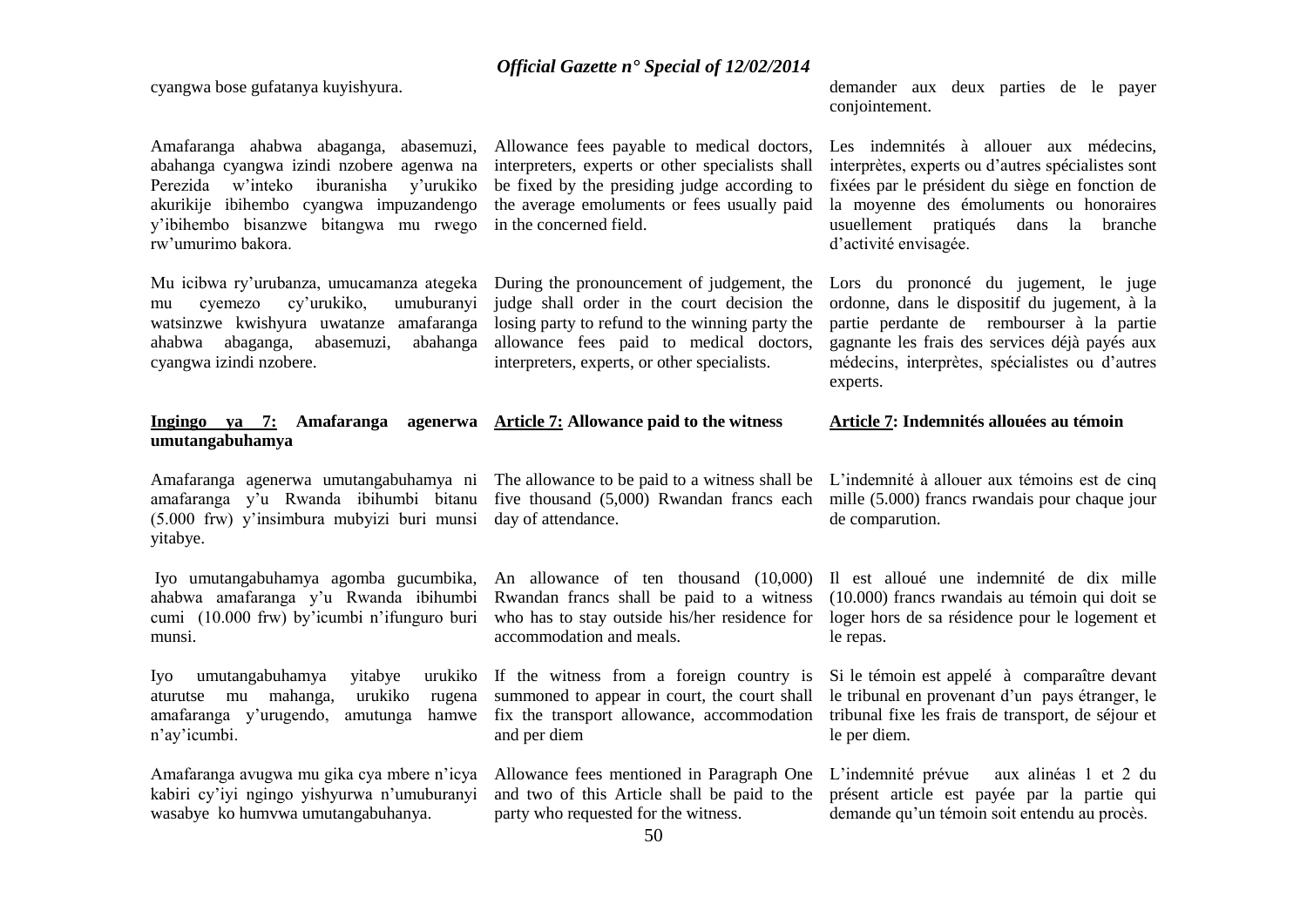Mu ica ry'urubanza, umucamanza ategeka, mu cyemezo cy'urukiko, umuburanyi watsinzwe abatangabuhamya amafaranga yatanzwe.

### **ababuranyi ku mpamvu zo kwitaba urubanza**

Amafaranga agenerwa umuburanyi amafaranga y'u Rwanda ibihumbi bitanu (5.000 frw) y'insimbura mubyizi buri munsi each day of attendance. yitabye urukiko.

Iyo umuburanyi agomba gucumbika, ahabwa amafaranga y'u Rwanda ibihumbi cumi (10.000 frw) by'icumbi n'ifunguro buri munsi.

Iyo umuburanyi yitabye urukiko aturutse mu mahanga, urukiko rugena amafaranga y'urugendo, amutunga hamwe n'ay'icumbi rushingiye ku nyemezabuguzi rwashyikirijwe.

Iyo umuburanyi atishimiye amafaranga yagenwe muri iyi ngingo, atanga ibimenyetso by'ayo asaba akaba aribyo bisuzumwa.

Mu ica ry'urubanza, umucamanza ategeka mu cyemezo cy'urukiko umuburanyi watsinzwe gutanga amafaranga agenerwa ababuranyi bitabye urukiko, agahabwa uwatsinze.

judge shall order in the court decision, the losing party to refund the winning party for the allowance fees paid to the witness.

#### **Ingingo ya 8: Amafaranga agenerwa Article 8: Allowances paid to the parties in a trial**

shall be five thousand  $(5,000)$  Rwandan francs

accommodation and meals.

receipt.

If the party to the proceedings is not satisfied with the allowance referred to in this Article he/she shall present evidence for the allowance requested to be examined by the court.

judge shall order in the court decision, the losing party to pay the winning party for the allowance paid to the parties in a trial.

During the pronouncement of judgement, the Lors du prononcé du jugement, le juge ordonne, dans le dispositif du jugement, à la partie perdante de rembourser la partie qui a payé les indemnités allouées aux témoins.

#### **Article 8: Indemnités allouées aux parties au procès**

The allowances to be paid to a party in a trial L'indemnité à allouer à la partie au procès est de cinq mille (5.000) francs rwandais pour chaque jour de comparution.

An allowance of ten thousand (10,000) Il est alloué une indemnité de dix mille Rwandan francs shall be allocated to a party (10.000) francs rwandais à la partie au procès who has to stay outside his/her residence for qui doit loger hors de sa résidence pour le logement et le repas.

If the party from a foreign country is Si la partie au procès est appelée à summoned to appear in court, the court shall comparaître devant le tribunal en provenant fix the transport allowance, accommodation d'un pays étranger, le tribunal fixe les frais de and per diem basing on the presentation of a transport, de séjour et le per diem sur base d'une présentation d'une facture.

> Si la partie au procès n'est pas satisfaite de l'indemnité allouée au présent article, elle présente à la juridiction des preuves du montant qu'elle réclame, afin que cette dernière en apprécie en bon droit.

During the pronouncement of judgement, the Lors du prononcé du jugement, le juge ordonne, dans le dispositif du jugement, à la partie perdante de payer la partie qui a payé le procès les indemnités allouées aux parties au procès.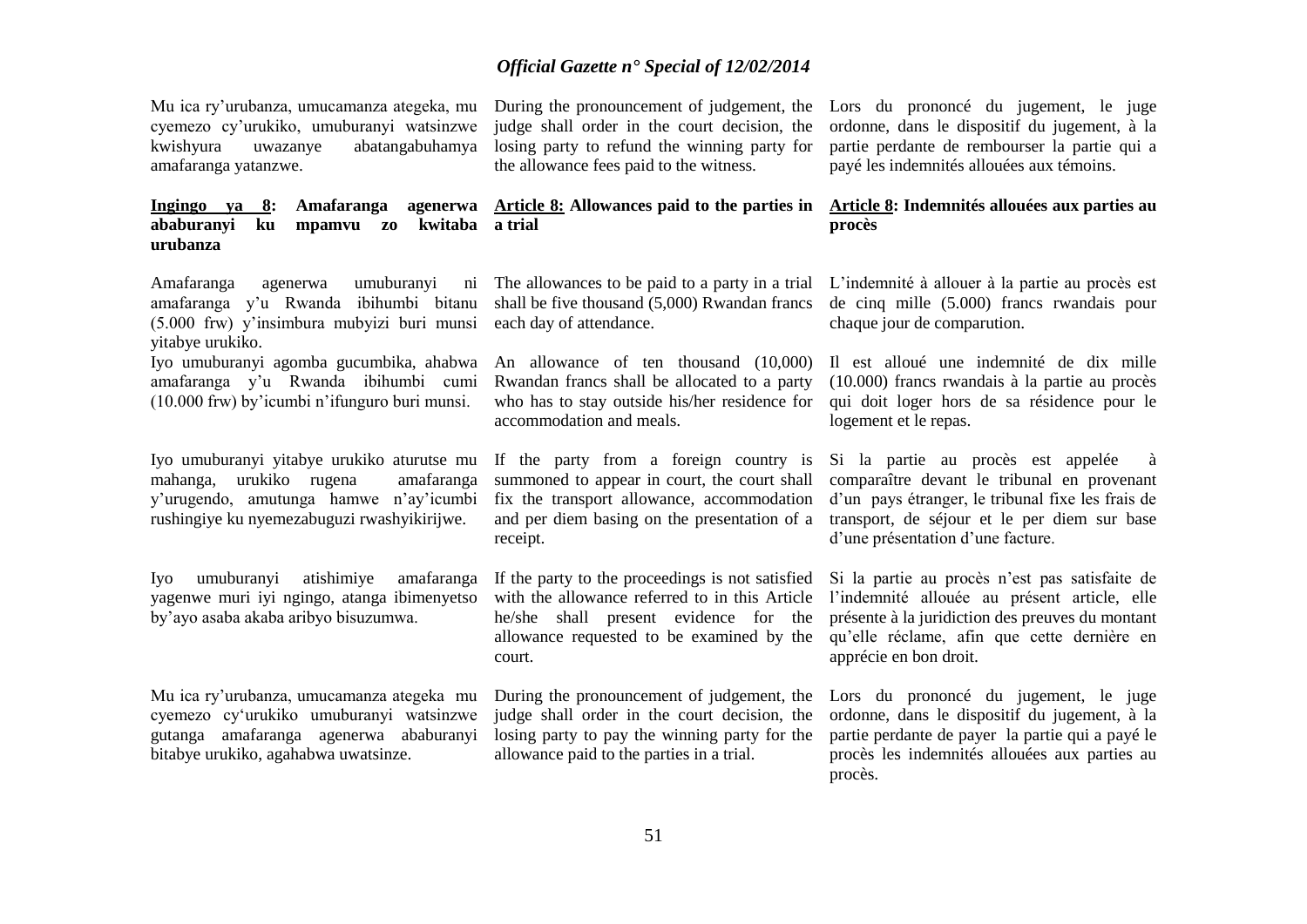#### **Article 9: Transport fees**

*Official Gazette n° Special of 12/02/2014*

**Ingingo ya 9: Amafaranga y'urugendo** 

Amafaranga y'urugendo agenwa hakurikijwe amabwiriza yerekeye ingendo muri rusange.

#### **Ingingo 10**: **Ibiciro by'inyandiko z'urukiko**

Umuburanyi cyangwa undi muntu wese ukeneye inyandiko iri muri dosiye y'urubanza cyangwa se indi nyandiko yose yakozwe n'urukiko yishyura amafaranga y'u Rwanda igihumbi (1000frws) kuri buri rupapuro, kuri konti yagenwe n'urukiko, agatanga inyemezabwishyu.

Abatishoboye babigaragarije icyemezo cyatanzwe n'ubuyobozi bw'inzego z'ibanze, Ubushinjacyaha, Leta y'u Rwanda, uretse ibigo n'inzego byayo bifite ubuzimagatozi, bisonerwa kwishyura inyandiko zivugwa muri iyi ngingo.

#### **Ingingo 11: Icungwa ry'andi mafaranga yakirwa n'urukiko**

Amafaranga yafatiriwe, ay'ingwate, ayavuye mu byafatiriwe byatejwe cyamunara ngo bitangirika, amafaranga atangwaho ikimenyetso mu rubanza n'andi atavuzwe muri iri teka ashyirwa kuri konti yagenwe n'Urukiko mu gihe hategerejwe ko urubanza rucibwa burundu.

accordance with the rules and regulations relating to transport in general.

#### **Article 10: Costs for acts of Court**

A party or any other person in need of the acts of the court within the court file or any other act made by the court shall pay a fee of one thousand Rwandan francs (1000 frws) per and present the proof of payment.

provided for in the present Article.

# **perceived by the court**

proceeds of property seized temporarily in waiting for the final judgement.

#### **Article 9: Frais de transport**

Transport fees shall be determined in Les frais de transport sont fixés conformément à la réglementation relative au transport en général.

#### **Article 10 : Tarif des documents judiciaires**

page to an account determined by the court frws) pour chaque page, sur un compte désigné La partie au procès ou toute autre personne qui désire acheter un document du dossier judiciaire ou tout autre document établi par la juridiction paye mille francs rwandais (1000 par le tribunal et présente le reçu.

The destitute with a document from a local Les indigents munis d'une attestation authority for that purpose, the Public d'indigence délivrée par les autorités de base à Prosecution, the Government of Rwanda with cet effet, l'Organe National de Poursuite, l'Etat the exception of its entities with legal Rwandais à l'exception de ses établissements et personality are exempted from paying fees organes publics dotés de la personnalité juridique sont dispensés du payement des documents cités dans le présent article.

#### **Article 11: Management of other fees Article 11: Gestion des divers frais perçus par les juridictions**

Seized money, fees for bail, public auction L'argent saisi, la caution, l'argent provenant de order to avoid property getting spoilt or provisoirement ou conservatoirement pour expired, money presented as exhibit and any éviter leur destruction, l'argent présenté other money not provided for in this Order is comme pièce à conviction et autre argent non deposited on a special account of courts while mentionné dans le présent arrêté sont déposés la vente aux enchères de biens saisis sur un compte spécial des juridictions en attendant le jugement final.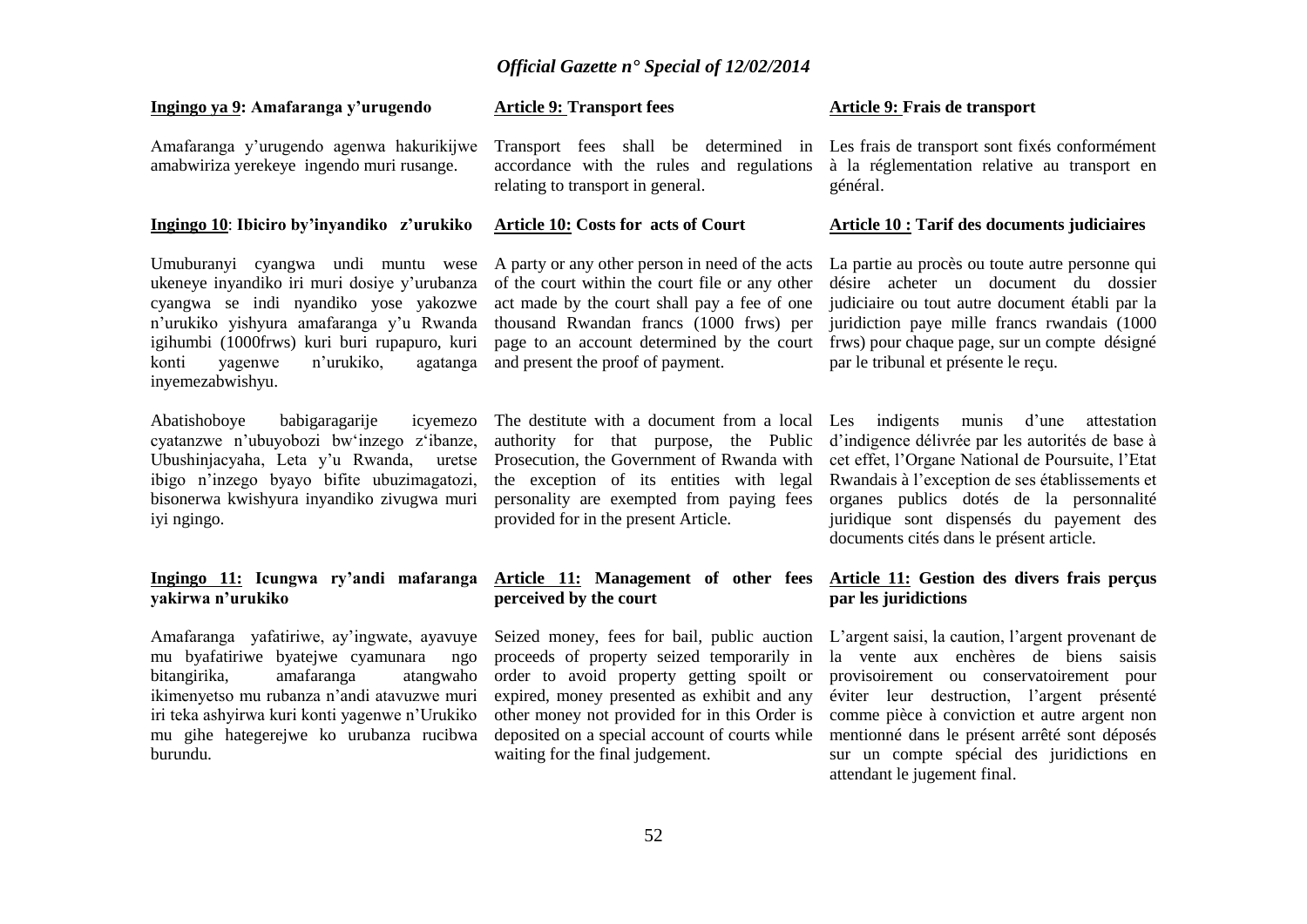| Ingingo ya 12: Ivanwaho ry'ingingo Article 12: Repealing provision<br>zinyuranyije n'iri teka                                                                                                                                                                  |                                                                                                                                                                                                     | <b>Article 12: Disposition abrogatoire</b>                                                                                                                                                                                                                    |
|----------------------------------------------------------------------------------------------------------------------------------------------------------------------------------------------------------------------------------------------------------------|-----------------------------------------------------------------------------------------------------------------------------------------------------------------------------------------------------|---------------------------------------------------------------------------------------------------------------------------------------------------------------------------------------------------------------------------------------------------------------|
| Iteka rya Minisitiri n <sup>o</sup> 002 ryo ku wa<br>06/01/2005 rigena amagarama y'urukiko mu<br>z'imbonezamubano,<br>iz'ubucuruzi,<br>manza<br>iz'umurimo n'iz'ubutegetsi n'ingingo zose<br>z'amateka abanziriza iri kandi zinyuranyije na<br>ryo bivanyweho. | Ministerial Order $n^{\circ}$ 002 of 06/01/2005 on<br>legal fees in civil, commercial, social and<br>administrative matters and all prior provisions<br>contrary to this Order are hereby repealed. | L'Arrêté Ministériel n° 002 du $06/01/2005$<br>fixant les frais judiciaires dans les affaires<br>civiles,<br>commerciales,<br>sociales<br>et<br>administratives et toutes<br>les<br>dispositions<br>antérieures contraires au présent arrêté sont<br>abrogés. |
| Ingingo ya 13: Igihe iteka ritangira Article 13: Commencement<br>gukurikizwa                                                                                                                                                                                   |                                                                                                                                                                                                     | Article 13: Entrée en vigueur                                                                                                                                                                                                                                 |
| Iri teka ritangira gukurikizwa ku munsi<br>ritangarijweho mu Igazeti<br>ya Leta<br>ya<br>Repubulika y'u Rwanda.                                                                                                                                                | This Order shall come into force on the date<br>of its publication in the Official Gazette of the<br>Republic of Rwanda.                                                                            | Le présent arrêté entre en vigueur le jour de sa<br>publication au Journal<br>Officiel<br>de la<br>République du Rwanda.                                                                                                                                      |
| Kigali, ku wa 11/02/2014                                                                                                                                                                                                                                       | Kigali, on 11/02/2014                                                                                                                                                                               | Kigali, le 11/02/2014                                                                                                                                                                                                                                         |
| $(s\acute{e})$                                                                                                                                                                                                                                                 | $(s\acute{e})$                                                                                                                                                                                      | $(s\acute{e})$                                                                                                                                                                                                                                                |
| <b>BUSINGYE Johnston</b>                                                                                                                                                                                                                                       | <b>BUSINGYE Johnston</b>                                                                                                                                                                            | <b>BUSINGYE Johnston</b>                                                                                                                                                                                                                                      |
| Minisitiri w'Ubutabera/Intumwa Nkuru ya Leta                                                                                                                                                                                                                   | Minister of Justice/Attorney General                                                                                                                                                                | Ministre de la Justice/Garde des Sceaux                                                                                                                                                                                                                       |
| Bibonywe kandi bishyizweho Ikirango cya<br>Repubulika:                                                                                                                                                                                                         | Seen and sealed with the Seal of the<br><b>Republic:</b>                                                                                                                                            | Vu et scellé du Sceau de la République:                                                                                                                                                                                                                       |
| $(s\acute{e})$                                                                                                                                                                                                                                                 | $(s\acute{e})$                                                                                                                                                                                      | $(s\acute{e})$                                                                                                                                                                                                                                                |
| <b>BUSINGYE Johnston</b><br>Minisitiri w'Ubutabera/Intumwa Nkuru ya Leta                                                                                                                                                                                       | <b>BUSINGYE Johnston</b><br>Minister of Justice / Attorney General                                                                                                                                  | <b>BUSINGYE Johnston</b><br>Ministre de la Justice/Garde des Sceaux                                                                                                                                                                                           |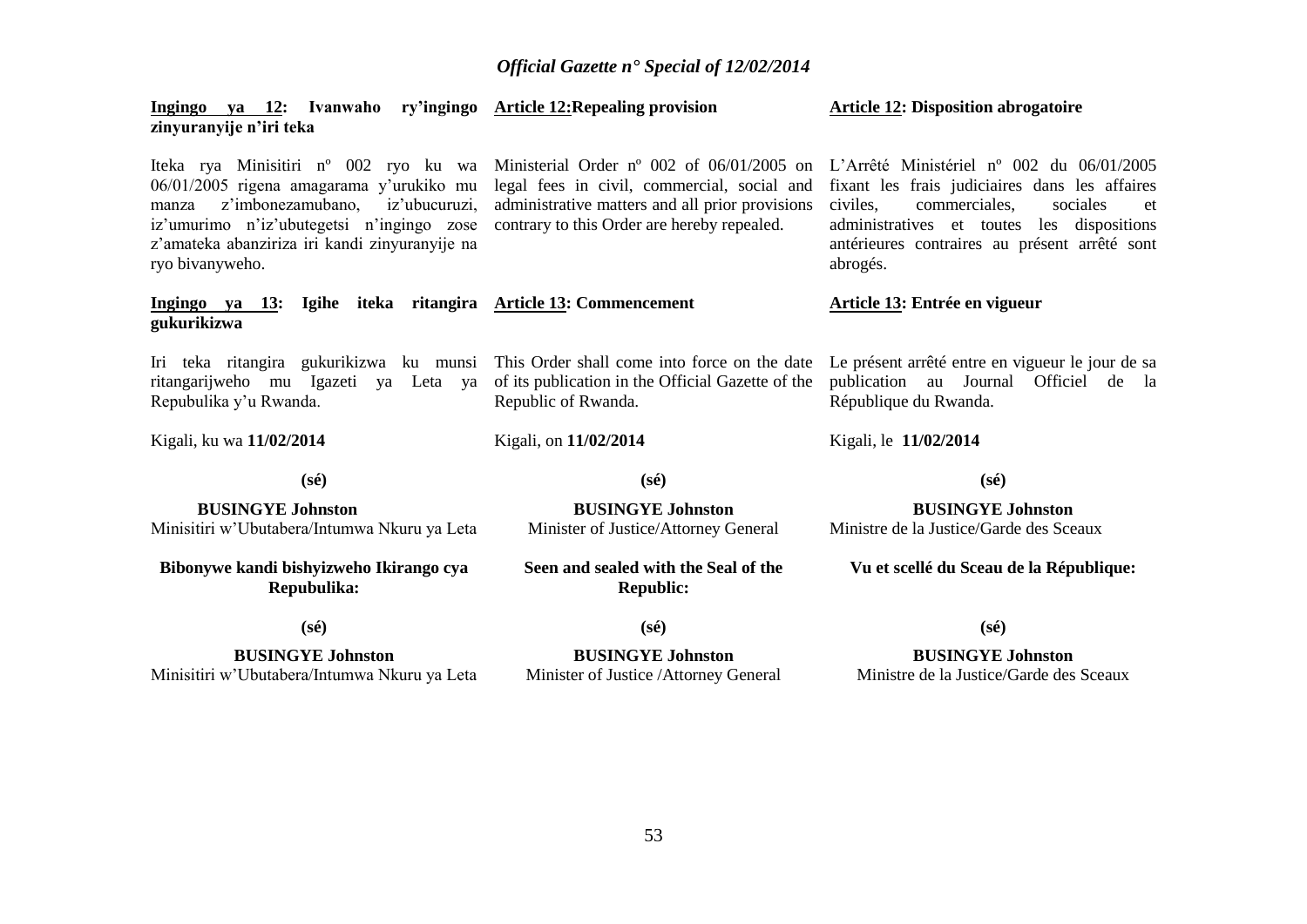| ITEKA RYA MINISITIRI Nº 003/08.11<br><b>RIGENA</b><br>KU<br>11/02/2014<br><b>RYO</b><br><b>WA</b><br><b>IBICIRO</b><br><b>FATIZO</b><br><b>BY'IMIRIMO</b><br>Y'ABAHESHA B'INKIKO B'UMWUGA | <b>MINISTERIAL</b><br><b>ORDER</b><br>$N^{\circ}003/08.11$<br>11/02/2014<br><b>DETERMINING</b><br><b>THE</b><br><b>SCALE</b><br>OF<br><b>FEES</b><br><b>FOR</b><br><b>THE</b><br>PROFESSIONAL BAILIFFS | ARRETE MINISTERIEL Nº 003/08.11 DU<br>11/02/2014<br>DETERMINANT LE BAREME<br>DES HONORAIRES DES HUISSIERS DE<br><b>JUSTICE PROFESSIONNELS</b> |
|-------------------------------------------------------------------------------------------------------------------------------------------------------------------------------------------|--------------------------------------------------------------------------------------------------------------------------------------------------------------------------------------------------------|-----------------------------------------------------------------------------------------------------------------------------------------------|
| <b>ISHAKIRO</b>                                                                                                                                                                           | <b>TABLE OF CONTENTS</b>                                                                                                                                                                               | <b>TABLE DES MATIERES</b>                                                                                                                     |
| Ingingo ya mbere: Icyo iri teka rigamije                                                                                                                                                  | <b>Article One: Purpose of this Order</b>                                                                                                                                                              | Article premier: Objet du présent arrêté                                                                                                      |
| Ingingo ya 2: Ibisobanuro by'amagambo                                                                                                                                                     | <b>Article 2: Definitions of terms</b>                                                                                                                                                                 | Article 2: Définitions des termes                                                                                                             |
| Ingingo ya 3: Ibihembo byo kwishyuza<br>bikozwe nta gahato                                                                                                                                | <b>Article 3: Fees for amicable recovery</b>                                                                                                                                                           | <b>Article 3: Honoraires pour le recouvrement</b><br>amiable                                                                                  |
| Ingingo ya 4: Ibihembo byo kwishyuza Article 4: Fees for compulsory recovery<br>bikozwe ku gahato                                                                                         |                                                                                                                                                                                                        | Article 4: Honoraires pour le recouvrement<br>forcé                                                                                           |
| Ingingo ya 5: Ibihembo by'ibikorwa Article 5: Fees for specific acts<br>byihariye                                                                                                         |                                                                                                                                                                                                        | <b>Honoraires</b><br>Article 5:<br>pour<br>des<br>actes<br>spécifiques                                                                        |
| Ingingo ya 6: Ibiciro by'ingendo, ifunguro<br>n'icumbi                                                                                                                                    | Article 6: Transport and accommodation<br>fees                                                                                                                                                         | Article 6: Frais de transport, restauration<br>et logement                                                                                    |
| hagati<br>Ingingo ya<br>7:<br>Amasezerano<br>n'urangirizwa<br>y'umuhesha<br>w'inkiko<br>urubanza                                                                                          | Article 7: Contract between a bailiff and<br>a creditor                                                                                                                                                | Article 7: Contrat entre l'huissier et le<br>créancier                                                                                        |
| Ingingo ya 8: Amasezerano n'ikigo cya Article 8: Contract<br>Leta cyangwa icyigenga                                                                                                       | with a public or<br>private institution                                                                                                                                                                | Article 8: Contrat d'abonnement avec une<br>institution publique ou privée                                                                    |
| Uryozwa<br>Ingingo<br>9:<br>va<br>bw'umuhesha w'inkiko                                                                                                                                    | ubwishyu Article 9: Liability of fees of a bailiff                                                                                                                                                     | Article 9: Redevance des honoraires de<br>l'huissier                                                                                          |
| Ingingo ya 10: Ivanwaho ry'ingingo<br>zinyuranyije n'iri teka                                                                                                                             | <b>Article10: Repealing provision</b>                                                                                                                                                                  | <b>Article 10: Disposition abrogatoire</b>                                                                                                    |
| Ingingo ya 11: Igihe iri Teka ritangira<br>gukurikizwa                                                                                                                                    | <b>Article 11: Commencement</b>                                                                                                                                                                        | Article 11: Entrée en vigueur                                                                                                                 |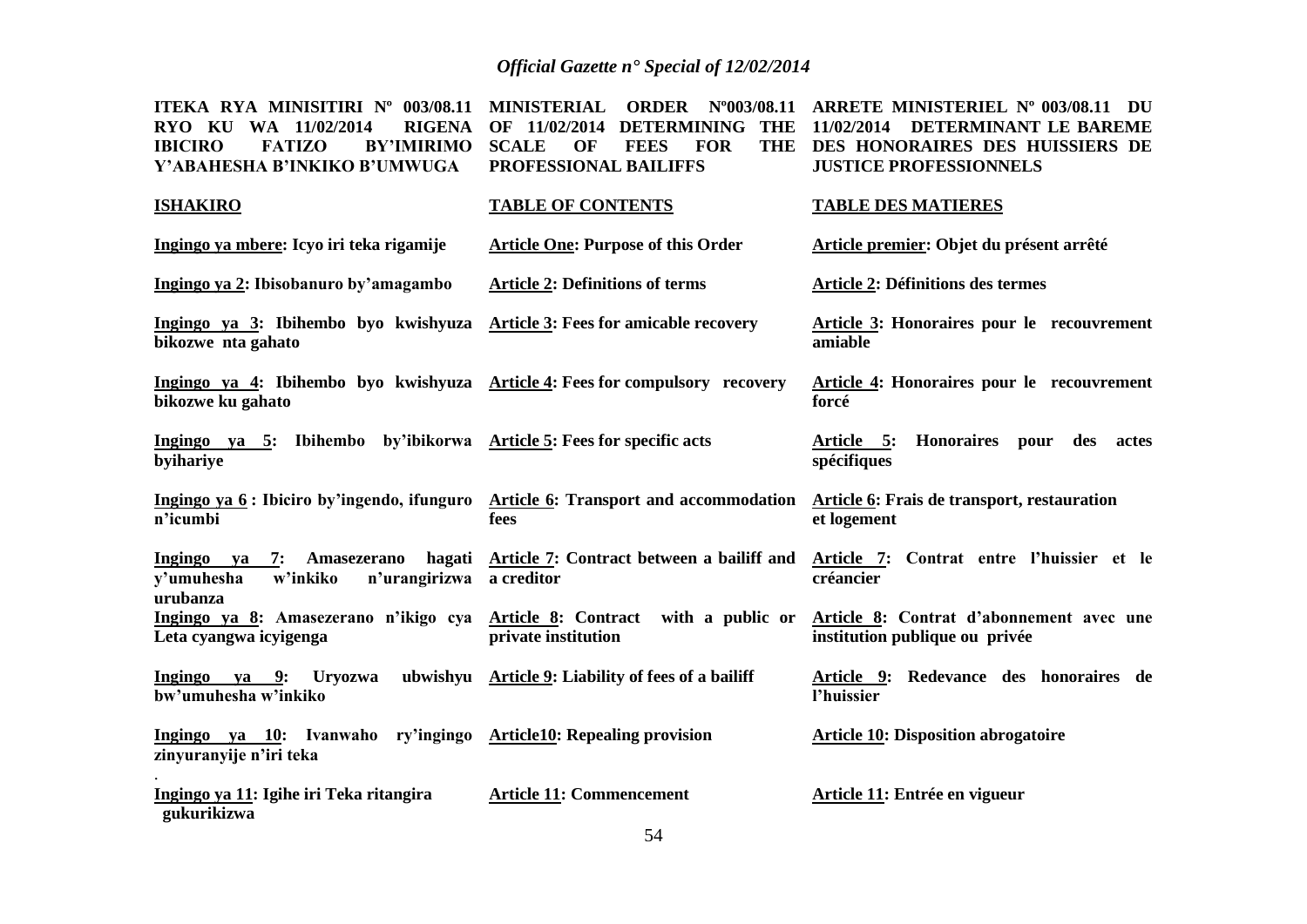| ITEKA RYA MINISITIRI N°003/08.11<br>11/02/2014<br><b>RIGENA</b><br><b>RYO KU WA</b><br><b>IBICIRO</b><br><b>FATIZO</b><br><b>BY'IMIRIMO</b><br>Y'ABAHESHA B'INKIKO B'UMWUGA                                                                 | <b>MINISTERIAL</b><br><b>ORDER</b><br>$N^{\rm o}003/08.11$<br>OF 11/02/2014<br><b>DETERMINING</b><br>THE<br><b>SCALE</b><br>OF<br><b>FEES</b><br><b>FOR</b><br><b>THE</b><br>PROFESSIONAL BAILIFFS | <b>ARRETE MINISTERIEL N°003/08.11</b><br>DU<br>11/02/2014<br>DETERMINANT LE BAREME<br>DES HONORAIRES DES HUISSIERS DE<br><b>JUSTICE PROFESSIONNELS</b>                   |
|---------------------------------------------------------------------------------------------------------------------------------------------------------------------------------------------------------------------------------------------|----------------------------------------------------------------------------------------------------------------------------------------------------------------------------------------------------|--------------------------------------------------------------------------------------------------------------------------------------------------------------------------|
| Minisitiri w'Ubutabera/Intumwa Nkuru ya<br>Leta,                                                                                                                                                                                            |                                                                                                                                                                                                    | The Minister of Justice/Attorney General, Le Ministre de la Justice/Garde des Sceaux,                                                                                    |
| Ashingiye ku Itegeko Nshinga rya Repubulika<br>y'u Rwanda ryo ku wa 04 Kamena 2003<br>nk'uko ryavuguruwe kugeza ubu, cyane cyane<br>mu ngingo zaryo, iya 120, iya 121 n'iya 201;                                                            | Pursuant to the Constitution of the Republic<br>of Rwanda of 04 June 2003 as amended to<br>date, especially in articles 120, 121 and 201;                                                          | Vu la Constitution de la République du Rwanda<br>du 04 juin 2003 telle que révisée à ce jour,<br>spécialement en ses articles 120, 121 et 201;                           |
| Ashingiye ku Itegeko nº 21/2012 ryo ku wa<br>14/06/2012<br>ryerekeye<br>imiburanishirize<br>y'imanza z'imbonezamubano, iz'ubucuruzi,<br>iz'umurimo n'iz'ubutegetsi, cyane cyane mu<br>ngingo zaryo, iya 253, iya 263, iya 278 n'iya<br>312; | Pursuant to Law nº 21/2012 of 14/06/2012<br>relating to the civil, commercial, labour and<br>administrative procedure, especially in<br>Articles 253, 263, 278 and 312;                            | Vu la Loi nº 12/2012 du 14/06/2012 portant code<br>de procédure civile, commerciale, sociale et<br>administrative, spécialement en ses articles 253,<br>263, 278 et 312; |
| Ashingiye ku Itegeko n° 12/2013 ryo ku wa<br>22/03/2013 rigenga umurimo w'Abahesha<br>b'inkiko, cyane cyane mu ngingo zaryo iya<br>37, iya 38, iya 39 n'iya 49;                                                                             | Pursuant to Law nº 12/2013 of 22/03/2013<br>governing the Bailiff function, especially in<br>Articles 37,38, 39 and 49;                                                                            | Vu la Loi nº 12/2013 du 22/03/2013 régissant la<br>fonction d'huissier de justice, spécialement en<br>ses articles 37, 38, 39 et 49;                                     |
| Inama y'Abaminisitiri yateranye ku wa 17<br>Mutarama 2014 imaze kubisuzuma no<br>kubyemeza;                                                                                                                                                 | After consideration and approval by the<br>Cabinet in its session of 17 January 2014;                                                                                                              | Après examen et adoption du conseil des<br>Ministres en sa séance du 17 janvier 2014;                                                                                    |
| <b>ATEGETSE:</b>                                                                                                                                                                                                                            | <b>HEREBY ORDERS:</b>                                                                                                                                                                              | <b>ARRETE:</b>                                                                                                                                                           |
| Ingingo ya mbere: Icyo iri teka rigamije                                                                                                                                                                                                    | <b>Article One: Purpose of this Order</b>                                                                                                                                                          | Article premier: Objet du présent arrêté                                                                                                                                 |
| Iri teka rigamije kugena ibiciro fatizo<br>by'imirimo y'abahesha b'inkiko b'umwuga.                                                                                                                                                         | This Order determines the scale of fees for<br>professional bailiffs.                                                                                                                              | Le présent arrêté détermine le barème des<br>honoraires des huissiers de justice professionnels.                                                                         |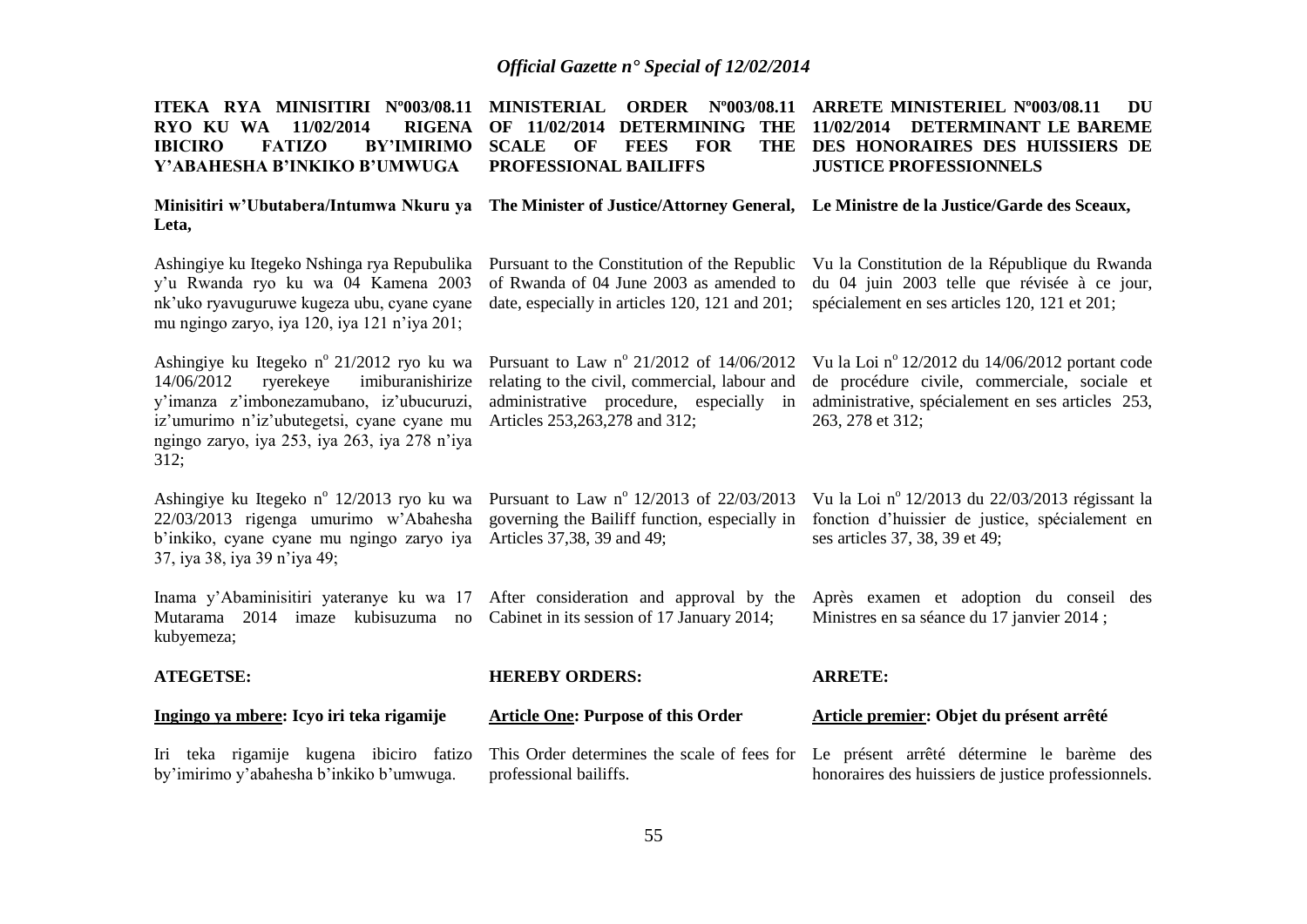#### **Ingingo ya 2: Ibisobanuro by'amagambo**

**Article 2: Definitions of terms**

Muri iri teka, amagambo akurikira afite ibisobanuro bikurikira:

- 1° kurangiza ku neza ibyemezo by'inkiko cyangwa izindi nyandiko: igikorwa cy'uwishyuzwa cyo kubahiriza ibikubiye mu cyemezo cy'urukiko cyangwa ibikubiye mu zindi nyandiko, amaze kubimenya cyangwa kubimenyeshwa, akabyubahiriza atagombye kubihatirwa;
- 2° kurangiza ku gahato ibyemezo by'inkiko cyangwa izindi nyandiko: igikorwa cyo guhatira uwishyuzwa kwishyura ibikubiye mu cyemezo cy'urukiko cyangwa mu zindi nyandiko, kubera ko nyuma yo kumenya cyangwa kumenyeshwa ibikubiyemo, atabyubahirije ku bwende bwe, cyangwa yashyizemo amananiza.

#### **Ingingo ya 3: Ibihembo byo kwishyuza Article 3: Fees for amicable recovery bikozwe nta gahato**

Ibihembo byo kwishyuza bikozwe nta gahato gakoreshejwe ku wishyuzwa umwenda, ikintu kimukanwa cyangwa ikitimukanwa, bishingiye ku masezerano, ku mategeko, ku manza, ku byemezo by'ubuyobozi cyangwa izindi nyandikompesha bihabwa umuhesha w'Inkiko hashingiwe gusa ku bikorwa yakoze hakurikijwe ibiteganywa mu ngingo ya 5 y'iri of this Order. teka.

For the purpose of this Order, the following terms shall have the following meaning:

- 1° voluntary execution of a judgment or other act*:* action of a debtor relating to the execution of the content of a judgment or act after having been aware of the decision or being notified thereof and without force;
- 2° compulsory execution of a court decision or other act: action of forcing a debtor to execute the content of judgment or act, in case of lack of voluntary execution or non valid reasons of non execution after having been aware of the decision or being notified thereof.

#### **Article 2: Définitions des termes**

Aux termes du présent arrêté, les termes suivants ont les significations suivantes:

- 1° exécution volontaire d'une décision judiciaire ou autre acte: action d'un débiteur qui consiste à fournir spontanément la prestation contenue dans la décision judiciaire ou autre acte, après en avoir pris connaissance ou en avoir été notifié et sans y être forcé;
- 2° exécution forcée d'une décision judiciaire ou d'autre acte: action qui consiste à forcer un débiteur à exécuter la prestation contenue dans une décision judiciaire ou dans un autre acte, suite au refus d'exécution volontaire ou raisons dilatoires d'inexécution, après en avoir pris connaissance ou en avoir été notifié.

Fees for amicable recovery of a debt, movable or immovable property based on contractual or legal obligations, judicial decisions, administrative decisions or other enforcement orders shall be paid to the court bailiff on the basis of only acts performed in accordance with the provisions of Article 5

#### **Article 3: Honoraires pour le recouvrement amiable**

Les honoraires pour le recouvrement amiable d'une créance, d'un bien meuble ou immeuble portant sur les obligations contractuelles ou légales, les décisions judiciaires, les décisions administratives ou autres titres exécutoires ne sont payés à l'huissier que sur base des actes qu'il a accomplis conformément aux dispositions de l'article 5 du présent arrêté.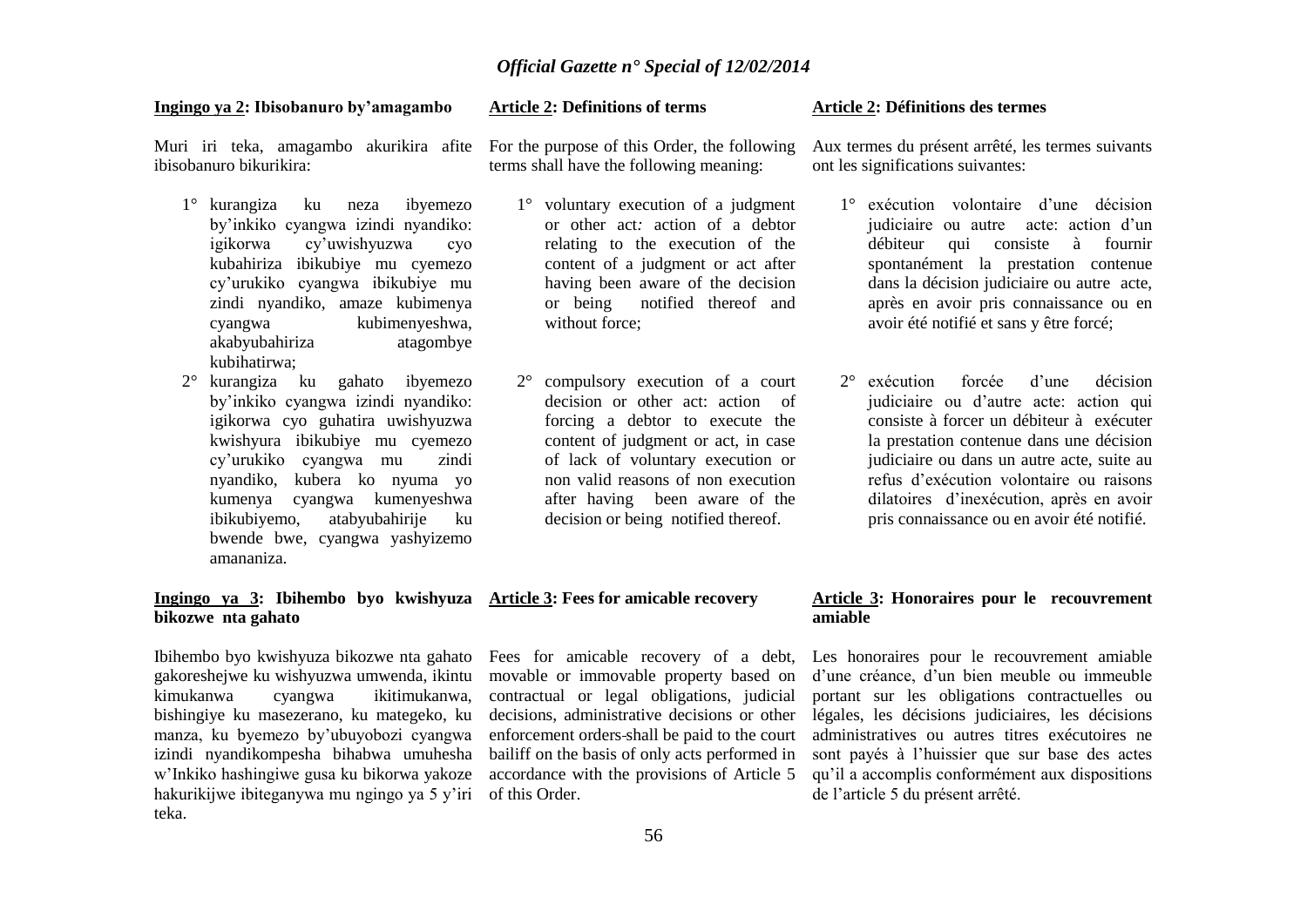#### **Ingingo ya 4: Ibihembo byo kwishyuza Article 4: Fees for compulsory recovery bikozwe ku gahato**

Igihembo cyo kwishyuza bikozwe ku gahato, Fees for compulsory execution of recovery uwatsinzwe atibwirije kwishyura umwenda, ikintu kimukanwa cyangwa ikitimukanwa, bishingiye ku masezerano, ku mategeko, ku manza, ku byemezo by'ubuyobozi cyangwa izindi nyandikompesha ntikigomba kurenga ibihumbi magana atanu (500,000) Francs. by'amafaranga y'u Rwanda.

#### **Ingingo ya 5: Ibihembo by'ibikorwa Article 5: Fees for specific acts byihariye**

Ibihembo ku bikorwa byihariye by'umuhesha Fees for the specific acts of a professional w'inkiko w'umwuga bigenwe ku buryo bailiff shall be fixed as follows: bukurikira:

- **1°** Kwakirwa n'Umuhesha w'inkiko w'umwuga: Guhera ku mafaranga 5000 frw ntibirenge 10.000frw;
- **2°** Kumenyekanisha ikirego n'imyanzuro y'urubanza: 20.000 frw;
- **3°** Imenyekanisha ry'inyandiko ziteganywa n'amategeko: 20.000 frw;
- **4°** Kumenyekanisha urubanza rwaciwe umuburanyi adahari: 50.000 frw;
- **5°** Imenyekanisha ry'inyandiko y'ifatiratambama ry'agateganyo cyangwa rya burundu: 50.000 frw;
- **6°** Kumenyesha ifatiratambama Leta, imiryango yigenga cyangwa ibigo bya

of a debt, movable or immovable property based on contractual or legal obligations, judicial decisions, administrative decisions or other enforcement orders shall not exceed five hundred thousand (500.000) Rwandan

- **1°** Consultancy fee: from 5000 rwf to 10.000 rwf;
- **2°** Notification of a claim and submissions to parties: 20.000 rwf;
- **3°** Serving documents prescribed by the law: 20.000 rwf;
- **4°** Informing a party of a judgment rendered in absentia: 50.000 rwf;
- **5°** Notification of a writ for provisional or final seizure by garnishment: 50.000 rwf;
- **6°** Notification of seizure by garnishment to the Government,

#### **Article 4: Honoraires pour le recouvrement forcé**

Les honoraires pour le recouvrement forcé d'une créance, d'un bien meuble ou immeuble portant sur les obligations contractuelles ou légales, les décisions judiciaires, les décisions administratives ou autres titres exécutoires, ne doivent pas excéder cinq cent mille (500.000) Francs rwandais.

#### **Article 5: Honoraires pour des actes spécifiques**

Les honoraires d'huissier de justice professionnel pour des actes spécifiques sont fixés comme suit:

- **1°** Frais de consultance: de 5000 frw à 10.000 frw;
- **2°** Signification d'une demande en justice ou des conclusions aux parties: 20.000 frw;
- **3°** Significations et notifications prescrites par la loi: 20.000 frw;
- **4°** Signification d'un jugement rendu par défaut: 50.000 frw ;
- **5°** Exploit de saisie-arrêt conservatoire ou de saisie-arrêt exécution: 50.000 frw
- **6°** Signification de la saisie-arrêt à l'Etat ou aux personnes morales de droit public ou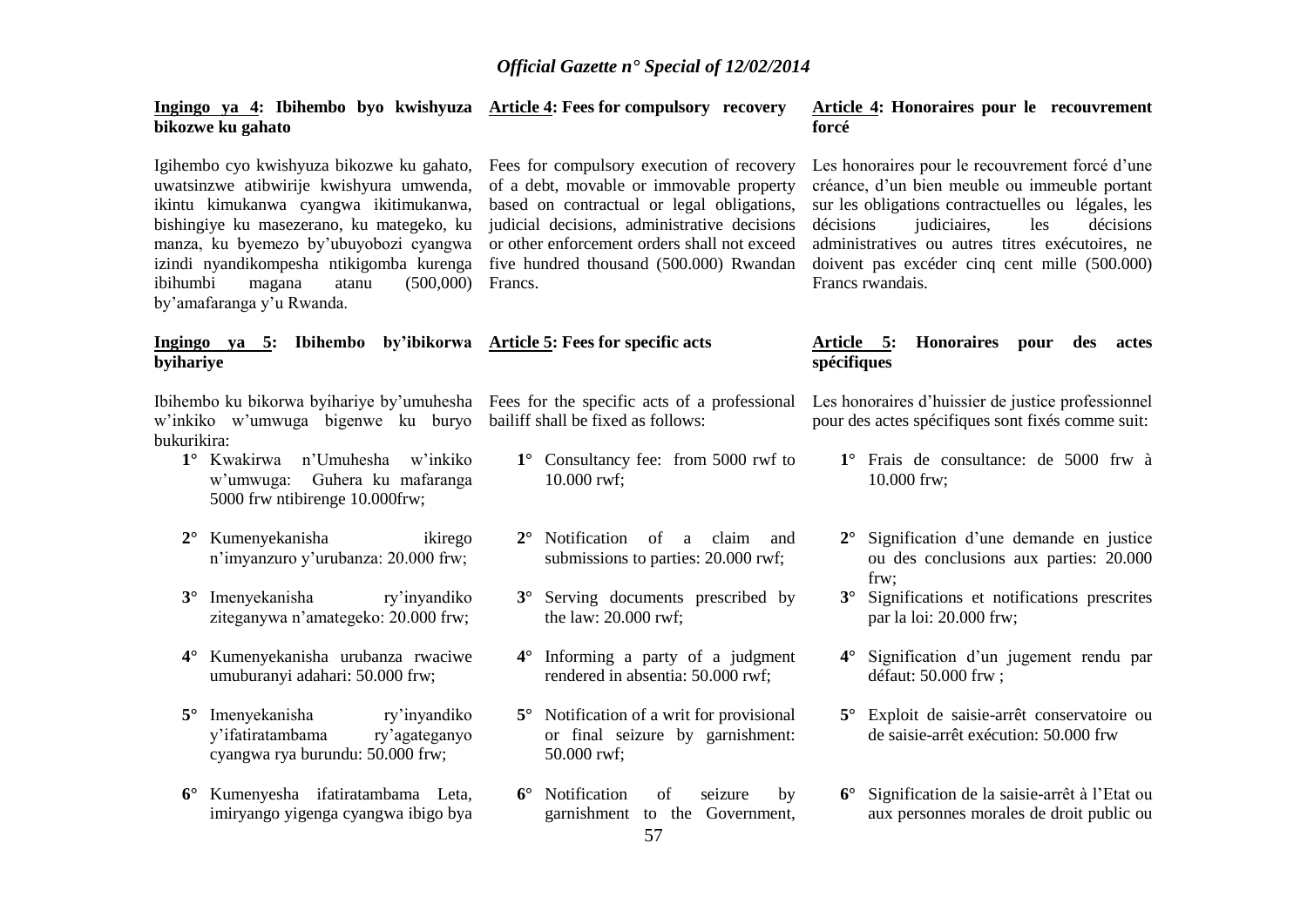Leta bifite ubuzimagatozi: 20.000frw;

- **7°** Gutegeka ubitse ibyafatiriwe kuvuga uko bingana: 30.000 frw
- **8°** Kumenyekanisha icyemezo gihatira kwishyura: 20.000 frw;
- **9°** Gukora inyandikomvaho yemeza ko uberewemo umwenda atishyuwe cyangwa atemeye sheki: 20.000 frw;
- **10°** Kumenyesha umwenda weguriwe undi: 50.000 frw;
- **11°** Gufatira inyungu ziturutse ku byeguriwe undi cyangwa amafaranga ya pansiyo: 20.000 frw;
- **12°** Gushyiraho umurinzi w'ibyafatiriwe no kugenzura ko biriho n'uko bimeze: 50.000 frw;
- **13°** Kwiyambaza impuguke mu igenagaciro ry'umutungo: 40.000 frw;
- **14°** Gufata mu bwanditsi bw'urukiko cyangwa Komite y'Abunzi, kopi z'imanza cyangwa imyanzuro y'abunzi, kopi n'ibice bimwe by'inyandiko ziri muri dosiye y'urubanza abisabwe n'ubifitemo inyungu: 20.000 frw;
- **15°** gusaba Perezida w'urukiko rubifitiye

private organizations or public institutions with legal personality: 20.000 rwf;

- **7°** Ordering the garnishee to declare the value of the seized property: 30.000 rwf;
- **8°** Notification of the court order to pay: 20.000 rwf;
- **9°** Issuing a protest for non-payment or non-acceptance of a cheque: 20,000 rwf;
- **10°** Notification of a debt assignment: 50.000 rwf
- **11°** Seizure of income from assigned property or pension benefits: 20.000  $f<sub>rw</sub>$
- **12°** Appointment of a custodian of a seized property and verifying its existence and state: 50.000 rwf;
- **13°** Having recourse to an expert in property valuation:40.000 rwf;
- **14°** To obtain from the court registrar offices or the mediation committees copies of judgments or decisions of mediation committees, copies or extracts of items added to the judicial file upon request of interested person: 20.000 rwf;
- **15°** to request the President of the

privé: 20.000frw;

- **7°** Sommation du tiers saisi à déclarer la valeur des biens saisis: 30.000 frw;
- **8°** Signification du commandement de payer: 20.000 frw;
- **9°** Etablissement d'un protêt faute de paiement ou d'acceptation d'un chèque: 20.000 frw ;
- **10°** Signification d'une cession de créance : 50.000 frw
- **11°** Saisie des intérêts des biens cédés ou des rentes de retraite: 20.000 frw;
- **12°** Constitution d'un gardien des biens saisis et vérification de l'état et de l'existence de ces biens: 50.000 frw;
- **13°** Se faire assister par un expert en évaluation du patrimoine:40.000 frw;
- **14°** Obtenir des greffes des cours et tribunaux ou des comités des conciliateurs des copies des jugements ou décisions des comités de conciliateurs, des copies ou des extraits des pièces versées dans le dossier judiciaire à la demande de la personne intéressée: 20.000 frw;
- **15°** dresser une demande au Président de la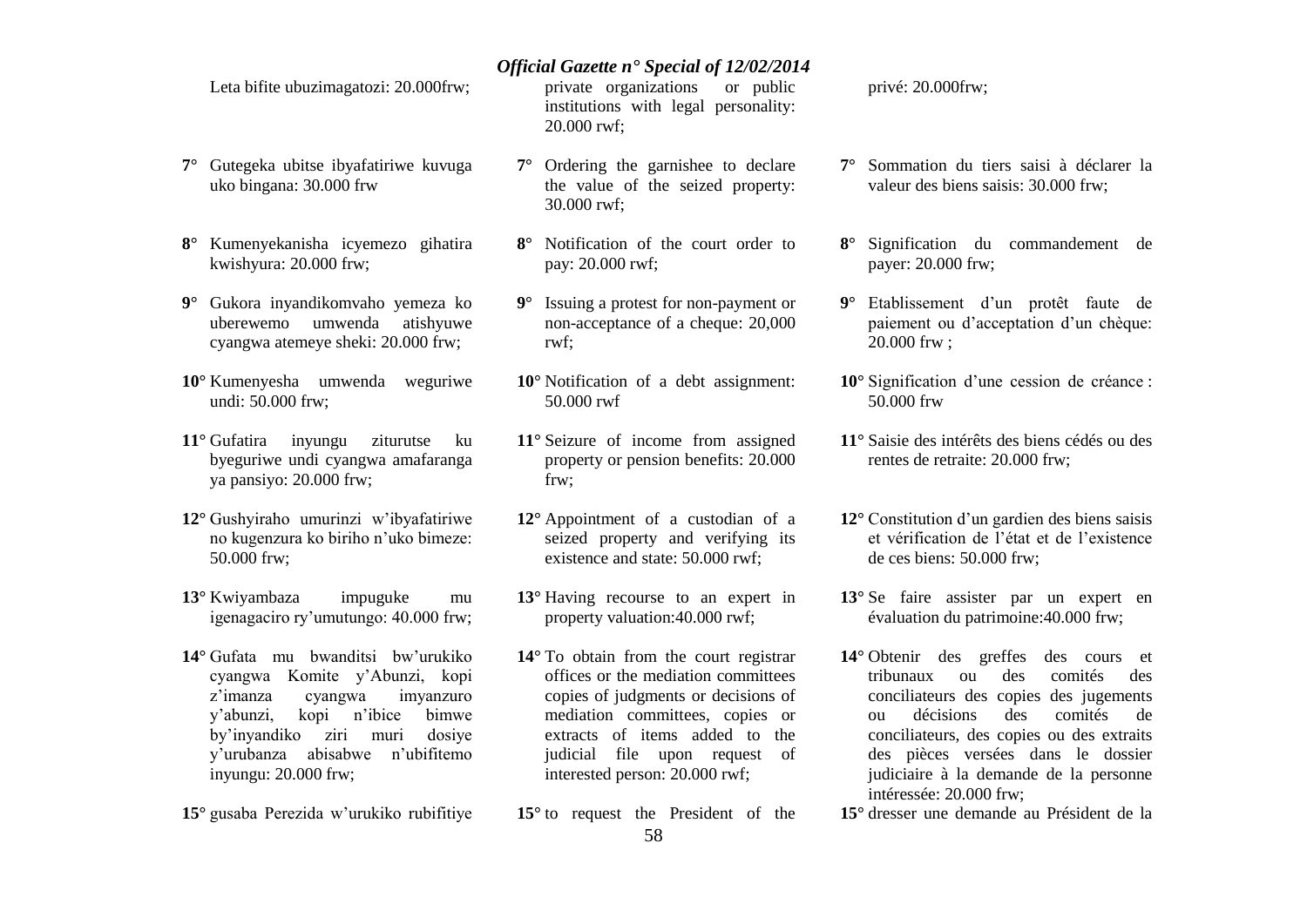ububasha gushyiraho itariki yo guteza cyamunara: 20.000 frw.

- **16°** Gufatira ibintu byimukanwa hagamijwe kurangiza inyandikompesha: 100.000 frw;
- **17°** Gufatira mu gihe inzugi zifunze: 100.000 frw;
- **18°** Gufatira ibintu bitimukanwa hagamijwe kurangiza icyemezo cy'urukiko, icyemezo cy'ubuyobozi cyangwa indi nyandikompesha: 100.000 frw;
- **19°** Gufatira umutungo bitewe no kutishyura umusoro: 100.000 frw;
- **20°** Guteza cyamunara nyuma y'ifatira ry'umutungo wimukanwa:150.000 frw;
- **21°** Guteza cyamunara nyuma y'ifatira ry'umutungo utimukanwa: 150.000 frw;
- **22°** Guteza cyamunara ibintu byinshi byimukanwa: 150.000 frw buri kimwe;
- **23°** Guteza cyamunara ibintu byinshi bitimukanwa: 150.000 frw buri kimwe;
- **24°** Guteza cyamunara ibice byinshi by'ikintu kimwe kitimukanwa gishobora kugurishwa ibice: 150.000

competent court to schedule the public auction: 20.000 rwf.

- **16°** Seizure of a movable property aiming at execution of an enforcement order: 100.000 rwf;
- **17°** Seizure while doors are closed: 100.000 rwf;
- **18°** Distraint on immovable property aiming at executing a judicial decision, an administrative decision or any other enforcement order: 100.000 frw;
- **19°** Seizure of property due to nonpayment of taxes:100.000 rwf;
- **20°** Public auction procedure after seizure of movable property: 150.000 rwf;
- **21°** Public auction procedure after seizure of immovable property: 150.000 rwf;
- **22°** Auction of many movable properties: 150.000 rwf each;
- **23°** Auction of many immovable properties: 150.000 rwf by one;
- **24°** Auction of several parts of an immovable property which may be sold in parts: 150.000 rwf;

juridiction compétente de fixer la date de vente aux enchères: 20.000 frw.

- **16°** Saisies mobilières pour exécution d'un titre exécutoire: 100.000 frw;
- **17°** Saisie en cas de portes fermées: 100.000 frw;
- **18°** Saisie-exécution immobilière tendant à exécuter une décision judiciaire, une décision administrative ou un autre titre exécutoire : 100.000 frw;
- **19°** Saisie du patrimoine pour cause de nonpaiement de taxes:100.000 frw;
- **20°** Procédure de vente aux enchères qui suivent la saisie mobilière: 150.000 frw;
- **21°** Procédure de vente aux enchères qui suivent la saisie immobilière: 150.000 frw;
- **22°** Vente aux enchères de plusieurs biens meubles:150.000 frw par unité;
- **23°** Vente aux enchères de plusieurs biens immeubles: de 150.000 frw par unité;
- **24°** Vente aux enchères de plusieurs parties d'un même immeuble pouvant être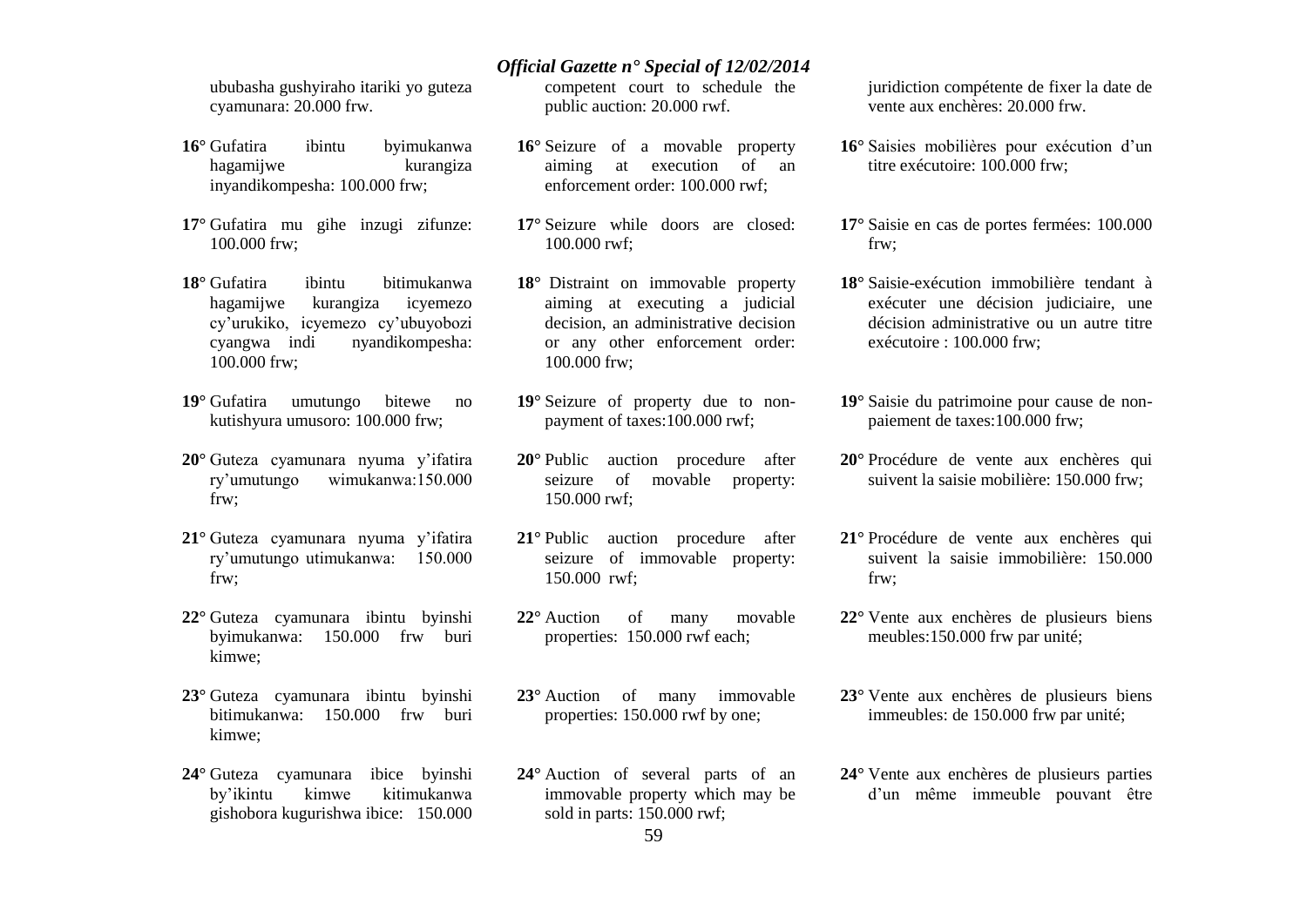frw;

- **25°** Kongera guteza cyamunara icyari cyaguzwe nticyishyurwe: igihembo ni 150.000 frw ;
- **26°** Guteza cyamunara imitungo yimukanwa n'itimukanwa abisabwe n'umuntu ku giti cye: igihembo ntikigomba kurenga ibihumbi magana atanu (500,000) by'amafaranga y'u Rwanda**;**
- **27°** Kureba no kwemeza uko ibintu bimeze bishingiye ku cyemezo cy'urukiko, icya Komite y'Abunzi cyangwa undi wese ubifitemo inyungu:
	- a. bitarenze amasaha atandatu (6): 100.000 frw;
	- b. mu gihe cy'umunsi wose: 200.000 frw;
	- c. birenze umunsi umwe: 100.000 frw ku munsi;
- ya cyamunara: ntibirenza 500.000 frw.

Haseguriwe ibiteganywa mu gace ka 27° k'igika cya mbere cy'iyi ngingo, iyo igihe kitavuzwe mu cyemezo cy'urukiko, icya Komite y'Abunzi cyangwa mu yindi nyandiko yose isaba gushyirwa mu bikorwa iriho kashe mpuruza, igihe umuhesha w'inkiko

- **25°** Re-auctioning the property sold but not paid after the first auction**:**  150.000 rwf
- **26°** Auction of movable and immovable property upon request by any individual: fees shall not exceed five hundred thousand (500.000) Rwandan Francs**;**
- **27°** To note and certify the status of anything based on the order of the courts, Mediation Committees or on request of any interested person**:** 
	- a. Acting within six (6) hours: 100.000 rwf;
	- b. Acting during the whole day: 200.000 rwf;
	- c. Acting in more than one day: 100.000 rwf per day;
- **28°** kuvana abantu mu by'abandi nyuma **28°** to carry out expulsions after completion of a public auction: not exceeding 500.000 rwf.

Subject to provisions of point 27° of Paragraph One of this Article, when the time is not specified in the decision of the court, of the Mediation Committees or of any other title with the enforcement order, the time to note and certify the condition of the

vendu en parties: 150.000 frw;

- **25°** Remise en vente de l'objet non payé à la première vente aux enchères: 150.000 frw;
- **26°** Procéder à la vente aux enchères des biens meubles et immeubles sur demande d'un individu: les honoraires ne doivent pas excéder cinq cent mille (500.000) Francs rwandais**;**
- **27°** Constater et certifier l'état d'un bien ou des biens sur base d'une ordonnance judiciaire, du comité des conciliateurs ou de toute personne intéressée:
- a. Acte qui dure moins de six (6) heures: 100.000 frw;
- b. Acte qui dure toute la journée : 200.000 frw;
- c. Acte de plus d'une journée : 100.000 frw par jour ;
- **28°** procéder aux expulsions après la vente aux enchères: n'excédant pas 500.000 frw.

Sous réserve des dispositions du point 27° de l'alinéa premier du présent article, lorsque la durée n'est pas précisée dans la décision judiciaire, du comité des conciliateurs ou de tout autre titre à exécuter revêtu de la formule exécutoire, la durée de constater et certifier l'état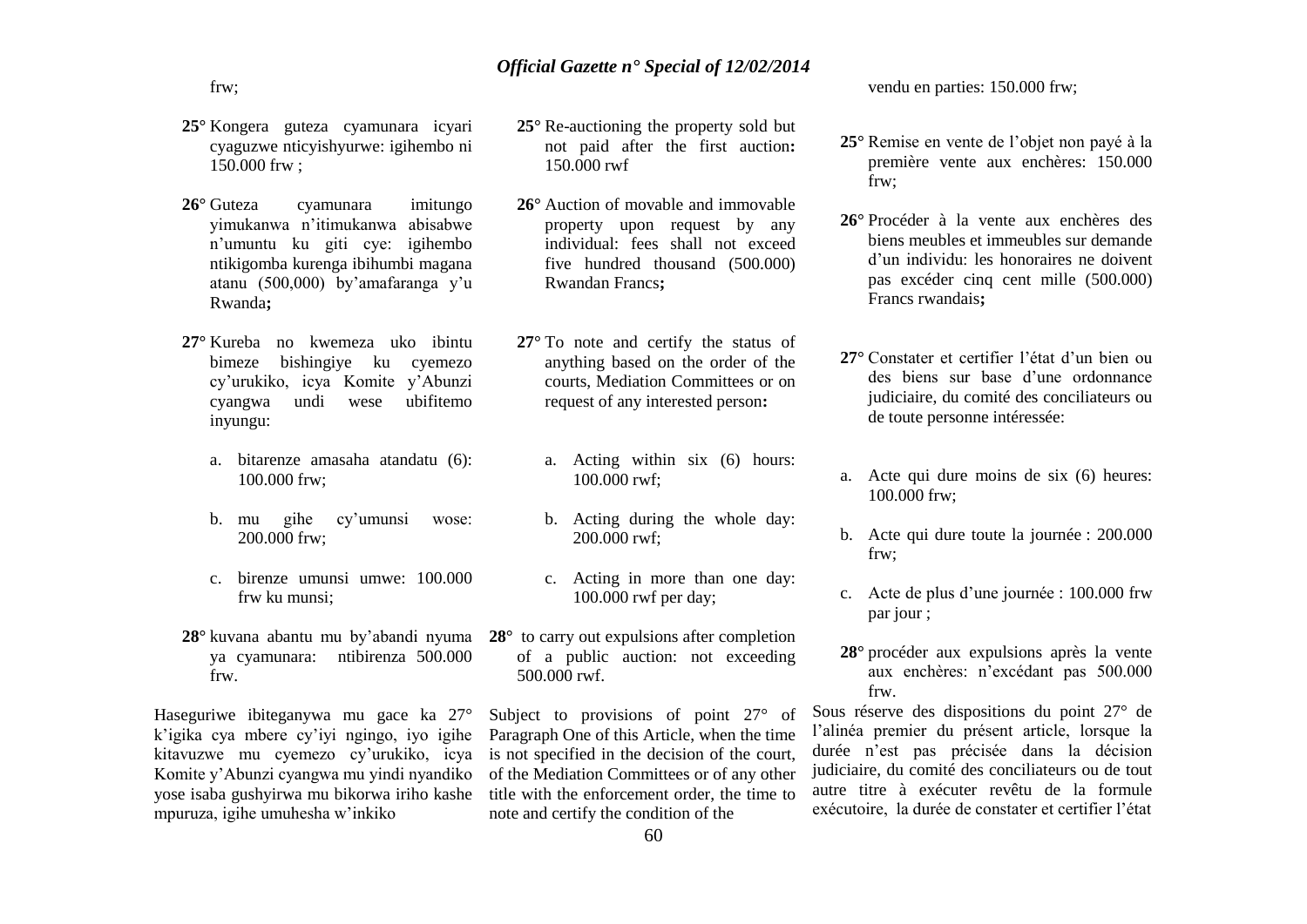w'umwuga amara areba cyangwa yemeza uko ibintu bimeze kigenwa mu masezerano yanditse hagati y'umuhesha w'inkiko before starting any action. n'umuhaye akazi mbere yo gutangira igikorwa. Iyo umuhesha w'inkiko akoze ibikorwa byihariye bifitanye isano n'igikorwa kurangiza urubanza, ibyo bikorwa byihariye ntibyishyurirwa ibihembo ukwabyo, ahubwo bibarirwa mu bihembo by'igikorwa kinini. Igihembo cyo gukora undi murimo uri mu nshingano z'umuhesha w'inkiko utavuzwe muri iyi ngingo kigenwa mu masezerano**.** Ibihembo bivugwa muri iyi ngingo ya 5 ntibibangikana n'ibiteganywa mu ngingo ya 3 n'iya 4 z'iri teka. **Ingingo ya 6 : Ibiciro by'ingendo, ifunguro n'icumbi** Umuhesha w'inkiko ugiye mu mirimo adatwawe n'uwo akorera ahabwa amafaranga y'urugendo magana atatu (300) kuri buri kilometero; Bitabangamiye ibivugwa mu gika cya mbere Without prejudice to the provisions of cy'iyi ngingo, iyo agomba kurara aho yagiye gukorera, umuhesha w'inkiko w'umwuga ahabwa buri joro amafaranga ibihumbi fifty thousands (50.000) Rwandan francs as mirongo itanu  $(50.000)$ ay'ifunguro n'ay'icumbi; property must be included in the written des biens figure dans le contrat écrit entre contract between the bailiff and the client l'huissier de justice et le client avant de In case a court bailiff performs specific acts, Lorsque l'huissier a accompli des actes the fees relating to such acts shall not be spécifiques, les honoraires pour ces actes specifically payable, but they shall be inclusive in the payment of a principal act. The fee for performance of any other duty in responsibilities of bailiff not mentioned in this Article shall be determined by the l'huissier qui n'est pas citée dans le présent contract. The fees provided for by this Article 5 and those provided for by Articles 3 and 4 of this Article shall not be cumulative. **Article 6: Transport and accommodation Article 6: Frais de transport, restauration fees** A professional bailiff using his own means of transport for carrying out his/her duties shall be entitled to an allowance of three hundred (300) Rwandan francs by kilometer fixée à trois cents francs (300) par kilomètre; shall be allocated to the; Paragraph One of this Article, a professional bailiff shall be entitled to an allowance of akubivemo his/her overnight accommodation fees: commencer toute action. spécifiques ne sont pas payés à part, mais ils sont inclus dans les honoraires de l'acte principal. Les honoraires pour l'accomplissement de toute autre tâche rentrant dans les attributions de article est déterminé par le contrat. Les honoraires prévus par le présent article 5 et ceux prévus aux articles 3 et 4 du présent article ne sont pas cumulatifs. **et logement** Un huissier professionnel devant exercer son mandat en assurant personnellement son déplacement a droit à l'indemnité kilométrique Sans préjudice des dispositions de l'alinéa premier du présent article, un huissier de justice professionnel devant passer la nuit au lieu de travail a droit aux frais de restauration et de logement fixés à cinquante mille (50.000) francs rwandais;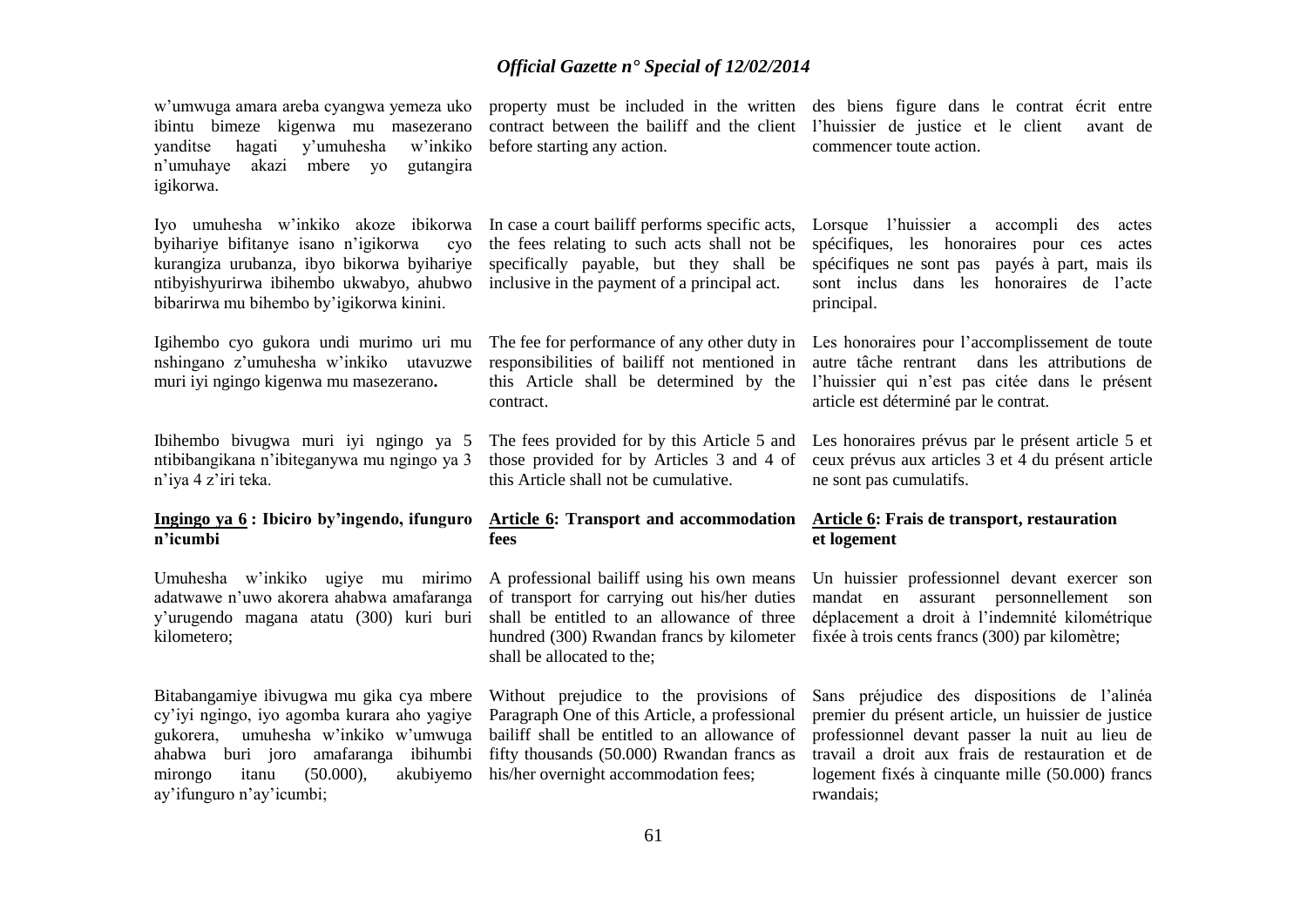Amafaranga y'ifunguro ku muhesha w'inkiko utarara aho yagiye gukorera ni ibihumbi icumi (10.000).

Ten thousands (10.000) Rwandan francs shall be allocated to a professional bailiff as a catering fee for a daily mandate.

Pour un huissier professionnel qui ne passe pas la nuit au lieu de travail, les frais de restauration sont fixés à dix mille (10.000) francs.

# **y'umuhesha w'inkiko n'urangirizwa a creditor**

### urubanza hakorwa amasezerano yanditse a written contract specifying the court agaragaramo ubutumwa bwahawe umuhesha bailiff's mandate and fees agreed upon. w'inkiko n'igihembo bumvikanyeho.

**urubanza**

amasezerano n'umuhesha n'uwishyuzwa bagenerwa y'amasezerano avugwa mu gika cya mbere Paragraph One of this Article. A copy of cy'iyi ngingo. Kopi y'ayo masezerano igenerwa uwishyuzwa yomekwa ku cyemezo gihatira kwishyura.

#### **Ingingo ya 8: Amasezerano n'ikigo cya Leta cyangwa icyigenga**

Umuhesha w'inkiko ashobora kugirana A court bailiff may subscribe to a contract amasezerano n'ikigo cya Leta cyangwa icyigenga yo gukorana igihe kirekire, arimo ibikorwa byose, uretse icyo kurangiza imanza, ibyemezo by'ubuyobozi cyangwa izindi nyandikompesha. Igihemo cy'ibyo bikorwa provided for in the agreement. kigenwa mu masezerano.

**Ingingo ya 9: Uryozwa bw'umuhesha w'inkiko**

Iyo umuhesha w'inkiko yishyuje ku gahato uwanze kwishyura ku neza, ibihembo uwo

such a contract submitted to the debtor shall be attached to a court order to pay prior to seizure.

# **private institution**

with a public or private institution relating to all duties, apart from execution of judicial enforcement orders. Such package shall be

# **Article 9: Liability of fees of a bailiff**

In case of forcible recovery, the debtor shall be liable for payment of fee of the court

**Ingingo ya 7: Amasezerano hagati Article 7: Contract between a bailiff and Article 7: Contrat entre l'huissier et le créancier** 

Hagati y'umuhesha w'inkiko n'urangirizwa A court bailiff and a creditor shall conclude Il est conclu entre l'huissier et le créancier un contrat écrit spécifiant le mandat de l'huissier et les honoraires convenus.

Umuhesha w'inkiko, uwagiranye A court bailiff, a party who concluded a Une copie du contrat prévu à l'alinéa premier du contract with a court bailiff and a debtor présent article est donnée à l'huissier, au shall get a copy of the contract referred to in créancier et au débiteur. La copie de ce contrat destinée au débiteur est annexée à l'exploit de notification et de commandement préalable à la saisie.

#### **Article 8: Contract with a public or Article 8: Contrat d'abonnement avec une institution publique ou privée**

decisions, administrative decisions or other l'exécution des décisions judiciaires, des Un huissier peut conclure un contrat d'abonnement avec une institution publique ou privée portant sur tous les actes, à l'exception de décisions administratives ou d'autres titres exécutoires. Ledit forfait est prévu dans le contrat.

#### **Article 9: Redevance des honoraires de l'huissier**

En cas de recouvrement forcé, le débiteur est redevable du paiement des honoraires de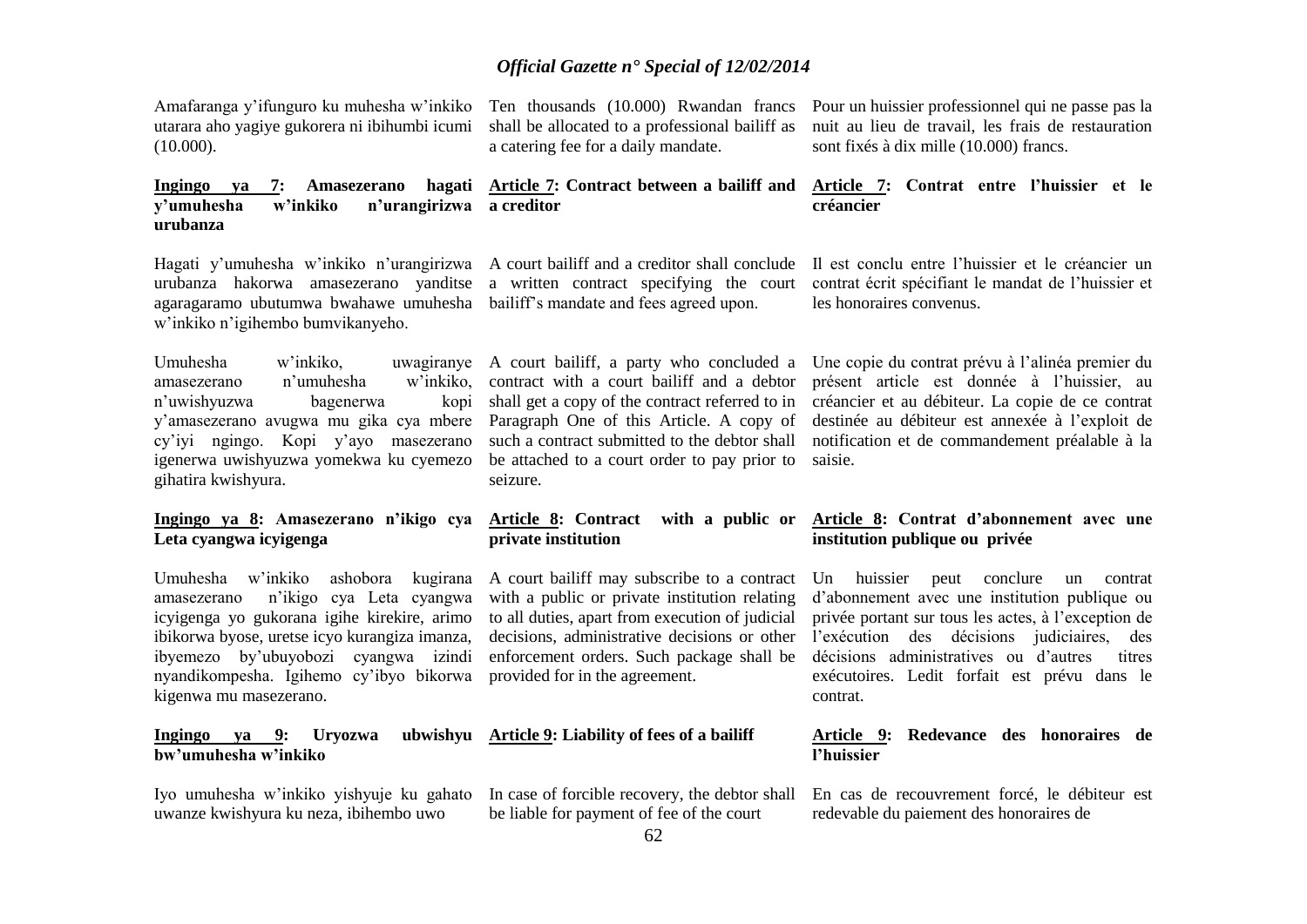| w'inkiko<br>muhesha<br>uwanze kwishyura ku neza, bikiyongera ku the recoverable amount.<br>bwishyu.  |                                                                                                                          | agenerwa biryozwa bailiff and the payment shall be included in l'huissier, et ce paiement est inclus dans le<br>montant recouvrable. |
|------------------------------------------------------------------------------------------------------|--------------------------------------------------------------------------------------------------------------------------|--------------------------------------------------------------------------------------------------------------------------------------|
| ry'ingingo<br>Ingingo ya 10: Ivanwaho<br>zinyuranyije n'iri teka                                     | <b>Article10: Repealing provision</b>                                                                                    | <b>Article 10: Disposition abrogatoire</b>                                                                                           |
| Ingingo zose z'amateka abanziriza iri kandi<br>zinyuranyije na ryo zivanyweho.                       | All prior provisions contrary to this Order<br>are hereby repealed.                                                      | Toutes les dispositions antérieures contraires au<br>présent arrêté sont abrogées.                                                   |
| Ingingo ya 11: Igihe iri Teka ritangira<br>gukurikizwa                                               | <b>Article 11: Commencement</b>                                                                                          | Article 11: Entrée en vigueur                                                                                                        |
| Iri teka ritangira gukurikizwa umunsi<br>ritangarijweho mu Igazeti ya Leta Repubulika<br>y'u Rwanda. | This order shall come into force on the date<br>of its publication in the Official Gazette of<br>the Republic of Rwanda. | Le présent arrêté entre en vigueur le jour de sa<br>publication au Journal Officiel de la République<br>du Rwanda.                   |
| Kigali, ku wa 11/02/2014                                                                             | Kigali, on 11/02/2014                                                                                                    | Kigali, le 11/02/2014                                                                                                                |
| $(s\acute{e})$<br><b>BUSINGYE Johnston</b><br>Minisitiri w'Ubutabera/Intumwa Nkuru ya<br>Leta        | $(s\acute{e})$<br><b>BUSINGYE Johnston</b><br>Minister of Justice/Attorney General                                       | $(s\acute{e})$<br><b>BUSINGYE Johnston</b><br>Ministre de la Justice/Garde des Sceaux                                                |
| Bibonywe kandi bishyizweho Ikirango cya<br>Repubulika:                                               | Seen and sealed with the Seal of the<br><b>Republic:</b>                                                                 | Vu et scellé du Sceau de la République:                                                                                              |
| $(s\acute{e})$<br><b>BUSINGYE Johnston</b><br>Minisitiri w'Ubutabera/Intumwa Nkuru ya<br>Leta        | $(s\acute{e})$<br><b>BUSINGYE Johnston</b><br>Minister of Justice/Attorney General                                       | $(s\acute{e})$<br><b>BUSINGYE Johnston</b><br>Ministre de la Justice/Garde des Sceaux                                                |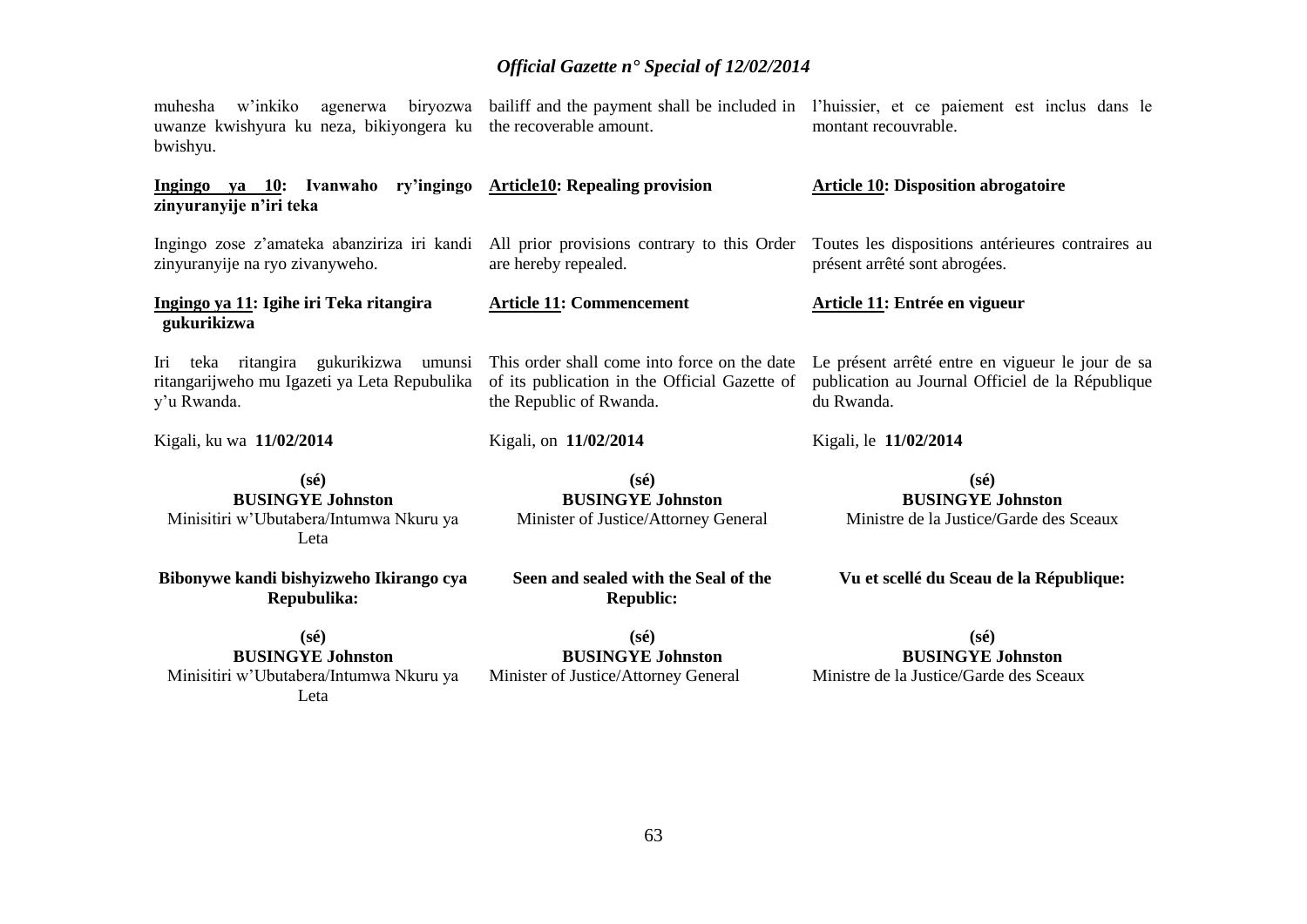**ITEKA RYA MINISITIRI N° 004/08.11 RYO MINISTERIAL ORDER N°004/08.11 OF KU WA 11/02/2014 RIGENA UBURYO IBINTU BYANYAZWE BICUNGWA DETERMINING MODALITIES FOR ADMINISTRATION OF GESTION DES OBJETS CONFISQUES CONFISCATED PROPERTY ARRETE MINISTERIEL N<sup>O</sup> 004/08.11 DU 11/02/2014 PORTANT MODALITES DE** 

#### **ISHAKIRO**

#### **TABLE OF CONTENTS**

#### **TABLE DES MATIERES**

| Ingingo ya mbere: Icyo iri teka rigamije                                     | <b>Article One: Purpose of this Order</b>                                                     | Article premier : Objet du présent arrêté                                    |
|------------------------------------------------------------------------------|-----------------------------------------------------------------------------------------------|------------------------------------------------------------------------------|
| Ingingo ya 2: Ibisobanuro by'amagambo                                        | <b>Article 2: Definition of terms</b>                                                         | <b>Article 2 : Définition des termes</b>                                     |
| Ingingo ya 3: Urwego rushinzwe imicungire<br>y'imitungo yanyazwe             | Article 3: Competent organ in charge of<br>management of confiscated property                 | Article 3: Organe chargé de la gestion des<br>biens confisqués               |
| Ingingo ya 4: Gushyikiriza imitungo yanyazwe<br>urwego rushinzwe kuyicunga   | Article 4: Transfer of confiscated property to the<br>organ in charge of its management       | Article 4: Transfert des biens confisqués à<br>l'organe chargé de sa gestion |
| Ingingo ya 5: Inyandikomvugo y'ihererekanya<br>ry'ibintu byanyazwe           | Article 5: Minutes of reception of confiscated<br>property                                    | Article 5: Procès verbal de réception des<br>biens confisqués                |
| Ingingo ya 6: Ibikwa ry'umutungo wanyazwe                                    | <b>Article 6: Storage of confiscated property</b>                                             | Article 6 : Dépôt des biens confisqués                                       |
| $ya$ 7:<br>Ingingo<br>Icungwa<br>ry'umutungo<br>wimukanwa wanyazwe           | <b>Article 7: Management of confiscated movable</b><br>property                               | Gestion des biens meubles<br>Article 7:<br>confisqués                        |
| Ingingo ya 8: Icungwa ry'amafaranga yanyazwe                                 | <b>Article 8: Management of confiscated money</b>                                             | <b>Article 8:</b> Gestion de l'argent confisqué                              |
| Ingingo ya 9: Intwaro zanyazwe                                               | <b>Article 9: Confiscated fire weapons</b>                                                    | Article 9: Armes à feu confisquées                                           |
| Ingingo<br>10:<br>ry'umutungo<br>va<br><b>Icungwa</b><br>utimukanwa wanyazwe | <b>10:</b><br>confiscated<br><b>Article</b><br><b>Management</b><br>of<br>immovables property | Article 10: Gestion des immeubles confisqués                                 |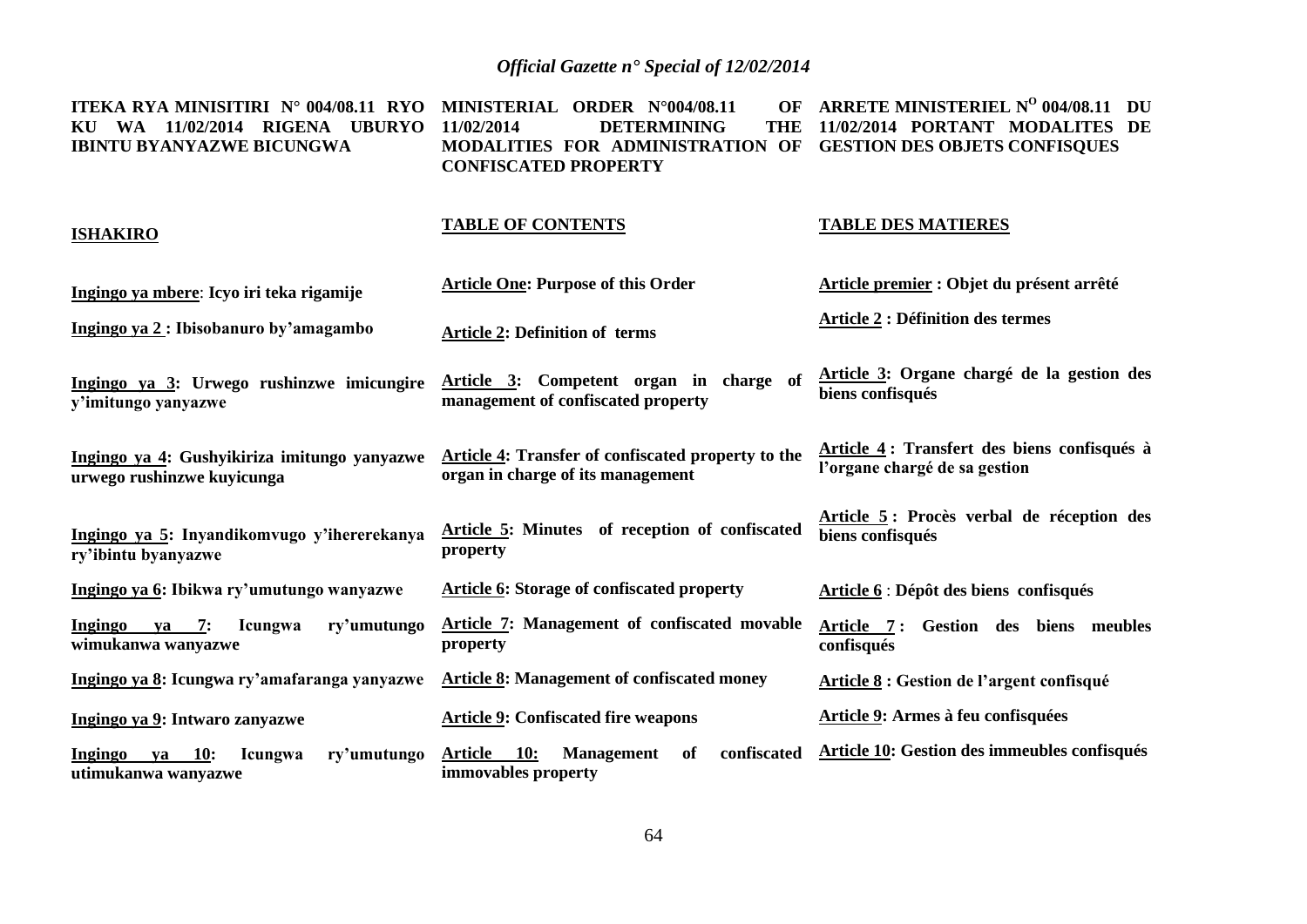| Ingingo ya 11: Icyamunara                                                     | <b>Article 11: Auction</b>                             | Article 11: Vente aux enchères                |
|-------------------------------------------------------------------------------|--------------------------------------------------------|-----------------------------------------------|
| Ingingo ya 12: Iherezo ry'ibintu byanyazwe                                    | <b>Article 12: Destination of confiscated property</b> | Article 12: Destination des objets confisqués |
| ry'ingingo<br>ya 13:<br>Ivanwaho<br><b>Ingingo</b><br>zinyuranyije n'iri teka | <b>Article 13: Repealing provision</b>                 | <b>Article 13: Disposition abrogatoire</b>    |
| ritangirira<br><b>Igihe</b><br>iteka<br>ya 14:<br>Ingingo<br>gukurikizwa      | <b>Article 14: Commencement</b>                        | Article 14: Entrée en vigueur                 |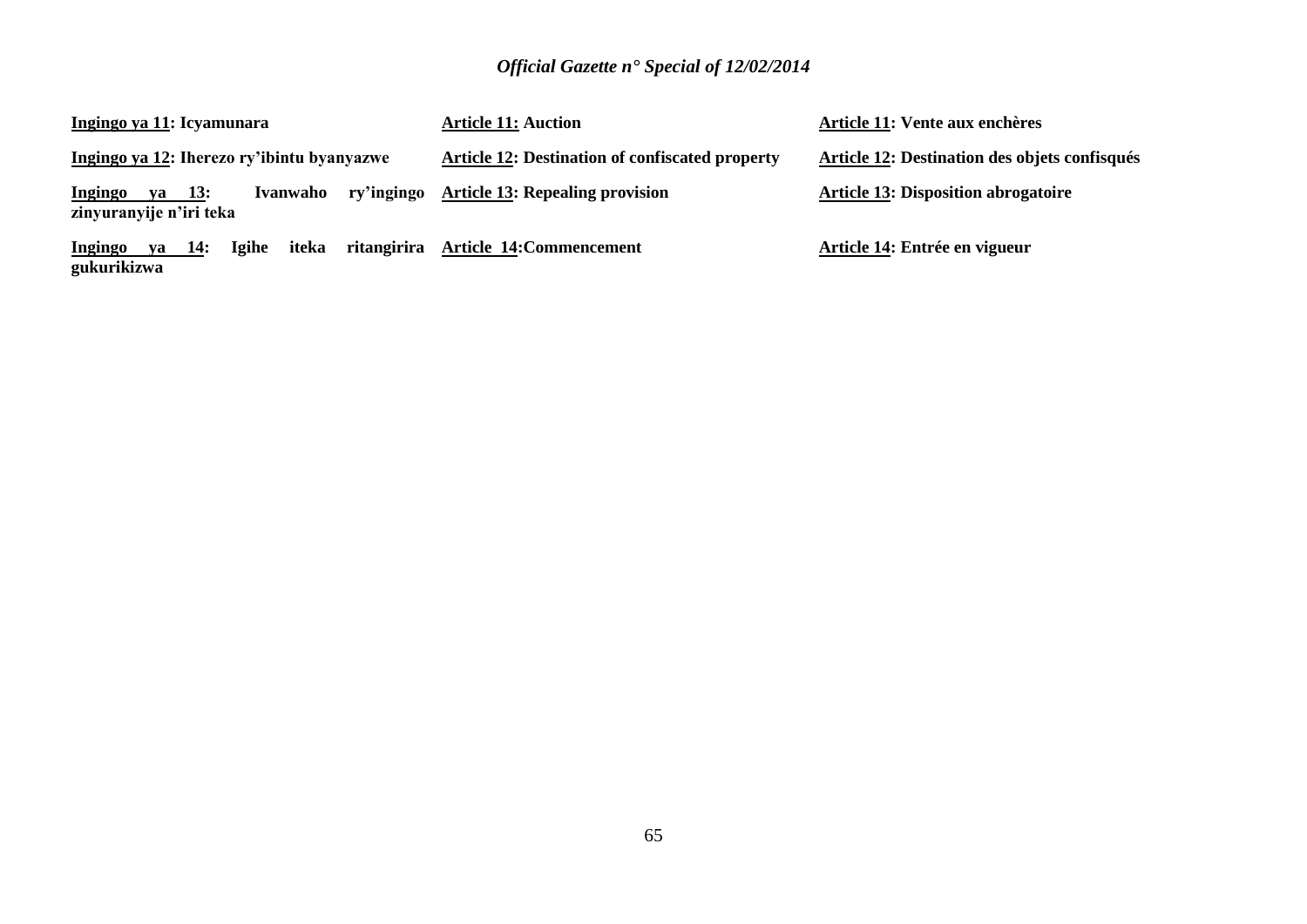#### **ITEKA RYA MINISITIRI N° 004/08.11 RYO MINISTERIAL ORDER N° 004/08.11 OF ARRETE MINISTERIEL N<sup>O</sup> 004/08.11 DU KU WA 11/02/2014 RIGENA UBURYO IBINTU BYANYAZWE BICUNGWA DETERMINING MODALITIES FOR ADMINISTRATION OF GESTION DES OBJETS CONFISQUES CONFISCATED PROPERTY 11/02/2014 PORTANT MODALITES DE**

| Minisitiri w'Ubutabera/Intumwa Nkuru ya The Minister of Justice/Attorney General;<br>Leta;                                                                                       |                                                                                                                                                                                         | Le Ministre de la Justice/Garde des Sceaux;                                                             |
|----------------------------------------------------------------------------------------------------------------------------------------------------------------------------------|-----------------------------------------------------------------------------------------------------------------------------------------------------------------------------------------|---------------------------------------------------------------------------------------------------------|
| Ashingiye ku Itegeko Nshinga rya Repubulika y'u<br>Rwanda ryo ku wa 04 Kamena 2003 nk'uko<br>ryavuguruwe kugeza ubu, cyane cyane mu ngingo<br>zaryo, iya 120, iya 121 n'iya 201; | Pursuant to the Constitution of the Republic of Vu la Constitution de la République du Rwanda<br>Rwanda of 04 June 2003 as amended to date,<br>especially in Articles 120, 121 and 201; | du 04 Juin 2003, telle que révisée à ce jour,<br>spécialement en ses articles 120, 121 et 201;          |
| Ashingiye ku Itegeko Ngenga n° 01/2012/OL ryo<br>02/05/2012<br>rishyiraho<br>Igitabo<br>wa<br>ku<br>cy'Amategeko Ahana, cyane cyane mu ngingo ya<br>53;                          | Pursuant to Organic Law nº 01/2012/OL of Vu la Loi Organique nº 01/2012/OL du<br>02/05/2012 instituting the Penal Code, especially<br>in Article 53;                                    | 02/05/2012 portant Code Pénal spécialement en<br>son article 53;                                        |
| Bisabwe na Minisitiri w'Ubutabera/Intumwa<br>Nkuru ya Leta;                                                                                                                      | On proposal by the Minister of Justice/Attorney<br>General;                                                                                                                             | Sur proposition du Ministre de la Justice/Garde<br>des Sceaux;                                          |
| Inama y'Abaminisitiri yateranye ku wa 17<br>Mutarama 2014 imaze kubisuzuma no kubyemeza;                                                                                         | After consideration and approval by the Cabinet in Apres examen et adoption du Conseil des<br>its session of 17 January 2014;                                                           | Ministres en sa séance du 17 janvier 2014;                                                              |
| <b>ATEGETSE:</b>                                                                                                                                                                 | <b>HEREBY ORDERS:</b>                                                                                                                                                                   | <b>ARRETE:</b>                                                                                          |
| Ingingo ya mbere: Icyo iri teka rigamije                                                                                                                                         | <b>Article One: Purpose of this Order</b>                                                                                                                                               | Article premier : Objet du présent arrêté                                                               |
| Iri teka rigena uburyo ibintu bikomoka ku cyaha<br>byanyazwe bicungwa.                                                                                                           | the<br>This Order determines<br>modalities<br>for<br>administration of confiscated property.                                                                                            | Le présent arrêté détermine les modalités de<br>gestion des biens confisqués suite à une<br>infraction. |
| Ingingo ya 2: Ibisobanuro by'amagambo                                                                                                                                            | <b>Article 2: Definition of terms</b>                                                                                                                                                   | <b>Article 2 : Définition des termes</b>                                                                |
| $1^\circ$ Ubunyagwe:<br>icyaha<br>cy'inyongera<br>kigamije kwambura burundu uwahamwe                                                                                             | <b>Confiscation:</b> additional penalty consisting<br>$1^{\circ}$                                                                                                                       | $1^{\circ}$ Confiscation : peine accessoire                                                             |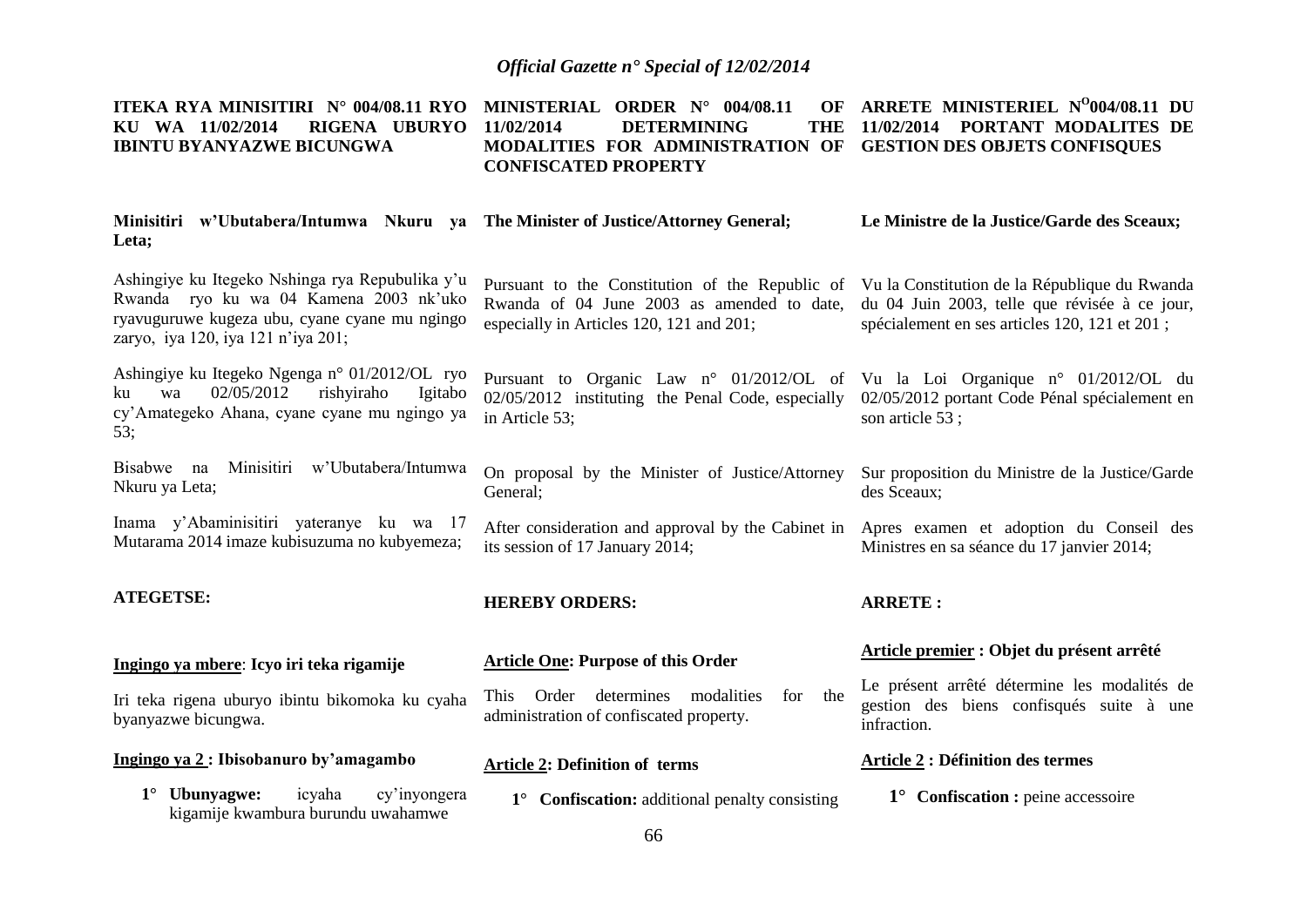n'icyaha umutungo, ugashyikirizwa Leta, ikigo cya Leta cyangwa urundi rwego rushobora kubikoresha;

- **2° umutungo:** ibintu byimukanwa cyangwa bitimukanwa, ndetse n'inyandiko zigaragaza ko umuntu atunze ibyo bintu cyangwa uburenganzira abifiteho; iyo mitungo yaba iri mu Rwanda cyangwa ahandi aho ari ho hose;
- **3° Ibintu byanyazwe:** ibintu bikomoka ku cyaha bishobora kuba ari ibintu bishyirwa mu bikigize, mu byagikoreshejwe, mu byagenewe kugikora cyangwa se ibyo icyo cyaha cyabyaye, urukiko rukaba rwarategetse ko bishyirwa burundu mu mutungo wa Leta cyangwa urundi rwego.

#### **Ingingo ya 3: Urwego rushinzwe imicungire y'umutungo yanyazwe**

Ishami rishinzwe gucunga umutungo wagarujwe rikorera mu Bushinjacyaha nirwo rwego rwonyine rushinzwe imicungire ya buri munsi mu gihugu hose y'umutungo wanyazwe.

#### **Ingingo ya 4: Gushyikiriza umutungo wanyazwe urwego rushinzwe kuwucunga**

Umwanditsi w'urukiko ashyikiriza umutungo wose wanyazwe n'urukiko Ubushinjacyaha Bukuru cyangwa Ubushinjacyaha bwa Gisirikare, bitewe

on definitive deprivation of property in favor of the State, public institution or any other organ which may use it;

- **Asset:** any property, either movable or immovable and any legal documents or title evidencing the ownership of that asset either located in Rwanda or abroad;
- **3° Confiscated property** property that originates from the proceeds of an offence, they may be things classified as elements of the offence, aids of an offence, what was used to commit the offence or proceeds of the offence for which the court has given to the State or another organ the ownership.

#### **Article 3: Competent organ in charge of management of confiscated property**

The unit entrusted with the management of seized and confiscated assets based in the Public Prosecution shall be the only organ in the whole country in charge of the daily management of confiscated property.

#### **Article 4: Transfer of confiscated property to the organ in charge of its management**

The court registrar shall forward property confiscated by the court to the National Public Prosecution Authority or Military Prosecution,

consistant en la privation définitive des biens en faveur de l'Etat, d'une institution de l'Etat ou d'un autre organe pouvant l'utiliser ;

- **2° Bien**: tout avoir mobilier ou immobilier, ainsi que les documents légaux attestant l'existence d'un droit sur cet avoir, que celui-ci soit domicilié ou non au Rwanda;
- **3° Objets confisqués:** biens découlant de l'infraction qui sont soit, ceux qui forment le corps de l'infraction même, ceux qui ont été destinés à commettre ou ceux qui ont été produits par l'infraction que la juridiction a décidé qu'ils soient dévolus à l'Etat ou à un autre organe.

#### **Article 3: Organe chargé de la gestion des biens confisqués**

L'Unité chargée de la gestion des biens saisis et confisqués opérant au sein de l'Organe National de Poursuite est le seul organe chargé de la gestion journalière des biens confisqués.

#### **Article 4 : Transfert des biens confisqués à l'organe chargé de sa gestion**

Le greffier transmet les biens confisqués par la juridiction à l'Organe National de Poursuite Judiciaire ou l'Auditorat Militaire, selon le cas,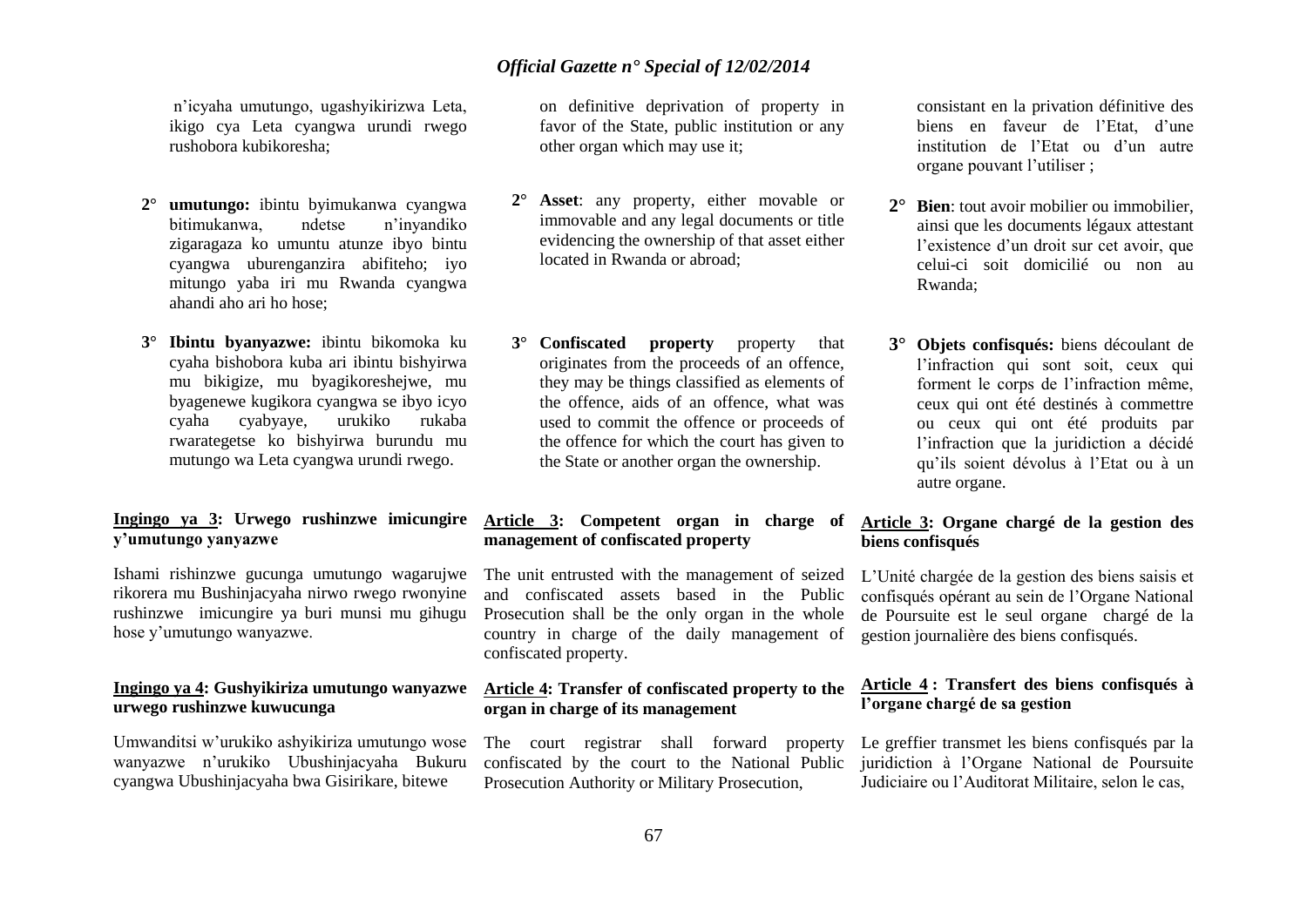n'urwego rubifitiye ububasha, bwo mu ifasi

umutungo wanyagiwemo nabwo bukawushyikiriza Ishami rishinzwe kuwucunga.

#### **Ingingo ya 5: Inyandikomvugo y'ihererekanya ry'ibintu byanyazwe**

Umukozi w'Ubushinjacyaha Bukuru cyangwa Ubushinjacyaha bwa Gisirikare ushinzwe gucunga umutungo wanyazwe, ushyikirijwe umutungo yanyazwe, abikorera inyandikomvugo, muri kopi enye harimo:

- 1° ihabwa urukiko rwanyaze umutungo;
- 2° ishyirwa muri dosiye y'ubushinjacyaha bushinzwe gucunga umutungo yanyazwe;
- 3° ihabwa nyir'umutungo yanyazwe cyangwa uwo yafatiriwe mu maboko, iyo ashobora kuboneka;
- 4° ishyirwa muri dosiye y'ikiburanwa.

#### **Ingingo ya 6: Ibikwa ry'umutungo wanyazwe**

Ubushinjacyaha Bukuru n'Ubushinjacyaha bwa Gisirikare bugena muri buri fasi yabwo ububiko bw'umutungo wimukanwa wanyazwe n'umukozi ushinzwe kuwucunga. Uwo mutungo uguma mu bubiko bw'ubushinjacyaha buri mu ifasi y'urukiko rwaciye urubanza bwa mbere niyo haba harabaye ubujurire.

located in the jurisdiction where the property was

confiscated, which shall forward it to the unit in transfère à son tour à l'unité chargée de sa charge of its management.

#### **Article 5: Statement of reception of confiscated property**

The agent in charge of the management of confiscated property within the National Public Prosecution Authority or Military Prosecution, who receives confiscated property, shall make a statement of reception in four copies as follows:

- 1° a copy given to the court which decided the confiscation;
- 2° a copy filed in the case file of the Public Prosecution in charge of management of confiscated property;
- 3° a copy given to the owner or possessor of the confiscated property if he/she has a known address;
- 4° a copy filed in the case file of the subject matter.

#### **Article 6: Storage of confiscated property**

The National Public Prosecution Authority or Military Prosecution shall establish in its jurisdiction a warehouse of confiscated movable ressort respectif un dépôt des biens confisqués property and appoint a person in charge of its management. The property shall remain in the store of the Public Prosecution for the court which rendered the decision in first instance even if there is an appeal.

du ressort où ils ont été confisqués qui le

gestion.

#### **Article 5 : Procès verbal de réception des biens confisqués**

L'agent chargé de la gestion des biens confisqués au sein de l'Organe National de Poursuite Judiciaire ou l'Auditorat Militaire qui reçoit les biens confisqués dresse un procèsverbal de réception en quatre copies, dont :

- 1° l'un remis à la juridiction qui a prononcé la confiscation ;
- 2° l'un versé au dossier de l' l'Organe National de Poursuite chargé de la gestion des biens confisqués ;
- 3° l'un remis au propriétaire ou possesseur des biens confisqués s'il a une adresse connue;
- 4° l'un versé au dossier de l'objet du litige.

#### **Article 6: Dépôt des biens confisqués**

L'Organe National de Poursuite Judiciaire et l'Auditorat Militaire déterminent dans leur ainsi qu'un agent chargé de leur gestion. Ces biens demeurent dans le dépôt de l'Organe National de Poursuite près la juridiction qui a rendu la décision en premier ressort même s'il y a appel.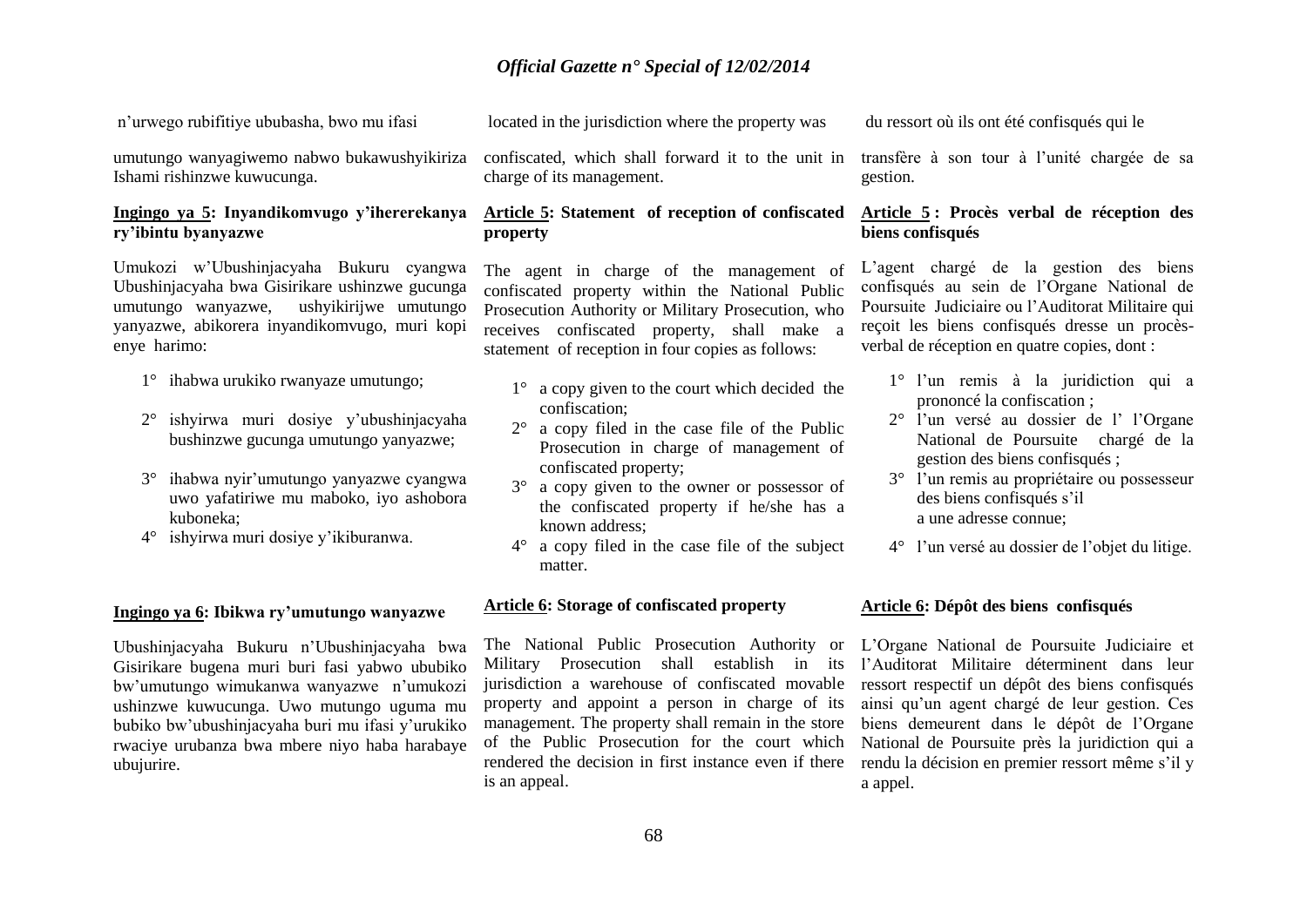| Icungwa<br>Ingingo<br>ry'umutungo<br>7:<br>va<br>wimukanwa wanyazwe                                                                                                                                                                                                                                                                                                                                                         | Article 7: Management of confiscated movable Article 7: Gestion des biens meubles<br>property                                                                                                                                                                                                                                                                                                               | confisqués                                                                                                                                                                                                                                                                                                                                                                                  |
|-----------------------------------------------------------------------------------------------------------------------------------------------------------------------------------------------------------------------------------------------------------------------------------------------------------------------------------------------------------------------------------------------------------------------------|-------------------------------------------------------------------------------------------------------------------------------------------------------------------------------------------------------------------------------------------------------------------------------------------------------------------------------------------------------------------------------------------------------------|---------------------------------------------------------------------------------------------------------------------------------------------------------------------------------------------------------------------------------------------------------------------------------------------------------------------------------------------------------------------------------------------|
| Umutungo wanyanzwe wangirika vuba cyangwa<br>uwo ububiko bwawo buhenze n'ibintu bishobora<br>kwangirika bitinze bikaba byemewe gukoreshwa<br>buzima busanzwe<br>bitezwa<br>cyamunara<br>mu<br>n'Ubushinjacyaha<br><b>Bukuru</b><br>cyangwa<br>Ubushinjacyaha bwa Gisirikare,<br>amafaranga<br>avuyemo akabikwa kuri Konti yabugenewe y'Ikigo<br>cy'Imisoro<br>n'Amahoro<br>cy'Igihugu<br>kugeza<br>urubanza rubaye ndakuka. | Movable perishable or movable property whose<br>storage is expensive and non perishable confiscated<br>property which are permitted for daily usage shall<br>be auctioned by the National Public Prosecution<br>Authority or Military Prosecution which manages<br>them, the amount obtained shall be deposited on a<br>specific account of Rwanda Revenue Authority until<br>a final judgment is rendered. | Les biens meubles périssables ou dont la<br>conservation est chère et les biens meubles non<br>périssables à usage quotidien confisqués sont<br>vendus aux enchères par l'Organe National de<br>Poursuite Judiciaire ou l'Auditorat Militaire, le<br>montant de la vente est déposé au compte<br>spécifique de l'Office Rwandais des Recettes<br>jusqu'à ce que le jugement soit définitif. |
| Ibyanyazwe bibujijwe gukoreshwa mu buzima<br>busanzwe n'ibihimbano<br>bigomba kujugunywa<br>cyangwa gutwikwa.                                                                                                                                                                                                                                                                                                               | Confiscated property prohibited for daily usage and<br>counterfeited products must be dumped or burnt.                                                                                                                                                                                                                                                                                                      | Les objets confisqués interdits à l'usage et<br>contrefaits doivent être détruits ou brulés.                                                                                                                                                                                                                                                                                                |
| Ingingo ya 8: Icungwa ry'amafaranga yanyazwe Article 8: Management of confiscated money                                                                                                                                                                                                                                                                                                                                     |                                                                                                                                                                                                                                                                                                                                                                                                             | Article 8: Gestion de l'argent confisqué                                                                                                                                                                                                                                                                                                                                                    |
| Amafaranga<br>abikwa<br>kuri<br>konti<br>yanyazwe<br>yabugenewe<br>cy'Imisoro<br>y'Ikigo<br>cy'Igihugu<br>n'Amahoro.                                                                                                                                                                                                                                                                                                        | The money confiscated shall be deposited on a<br>specific account of Rwanda Revenue Authority.                                                                                                                                                                                                                                                                                                              | L'argent confisqué est déposé sur un compte<br>spécifique de l'Office Rwandais des Recettes.                                                                                                                                                                                                                                                                                                |
| Ingingo ya 9: Intwaro zanyazwe                                                                                                                                                                                                                                                                                                                                                                                              | <b>Article 9: Confiscated fire weapons</b>                                                                                                                                                                                                                                                                                                                                                                  | Article 9: Armes à feu confisquées                                                                                                                                                                                                                                                                                                                                                          |
| Intwaro zari zitunzwe binyuranije n'amategeko<br>n'inkiko zisanwe zishyikirizwa<br>zanyazwe<br>Umukuru wa polisi ku rwego rw'Akarere.                                                                                                                                                                                                                                                                                       | Illegally possessed fire weapons confiscated by<br>ordinary courts shall be handed over to the district<br>police commander.                                                                                                                                                                                                                                                                                | Les armes à feu illégalement détenues qui sont<br>confisquées par les juridictions de droit<br>commun sont remises au Commandant de la<br>Police au niveau de District.                                                                                                                                                                                                                     |
| 10:<br>Icungwa<br>ry'umutungo<br>Ingingo<br>ya<br>utimukanwa wanyazwe                                                                                                                                                                                                                                                                                                                                                       | confiscated<br>Article 10:<br><b>Management</b><br>of<br>immovables property                                                                                                                                                                                                                                                                                                                                | Article 10: Gestion des immeubles confisqués                                                                                                                                                                                                                                                                                                                                                |
| Umutungo wanyazwe utimukanwa urakodeshwa,<br>amafaranga akabikwa kuri konti yabugenewe<br>y'Ikigo cy'Igihugu cy'Imisoro n'Amahoro kugeza                                                                                                                                                                                                                                                                                    | Immovable property confiscated shall be rent, and<br>the amount shall be deposited on a specific account<br>of Rwanda Revenue Authority until a final                                                                                                                                                                                                                                                       | Les biens immobiliers confisqués sont mis en<br>location et le montant du loyer est versé au<br>compte spécifique de l'Office Rwandais des<br>Recettes jusqu'à ce que le jugement définitif                                                                                                                                                                                                 |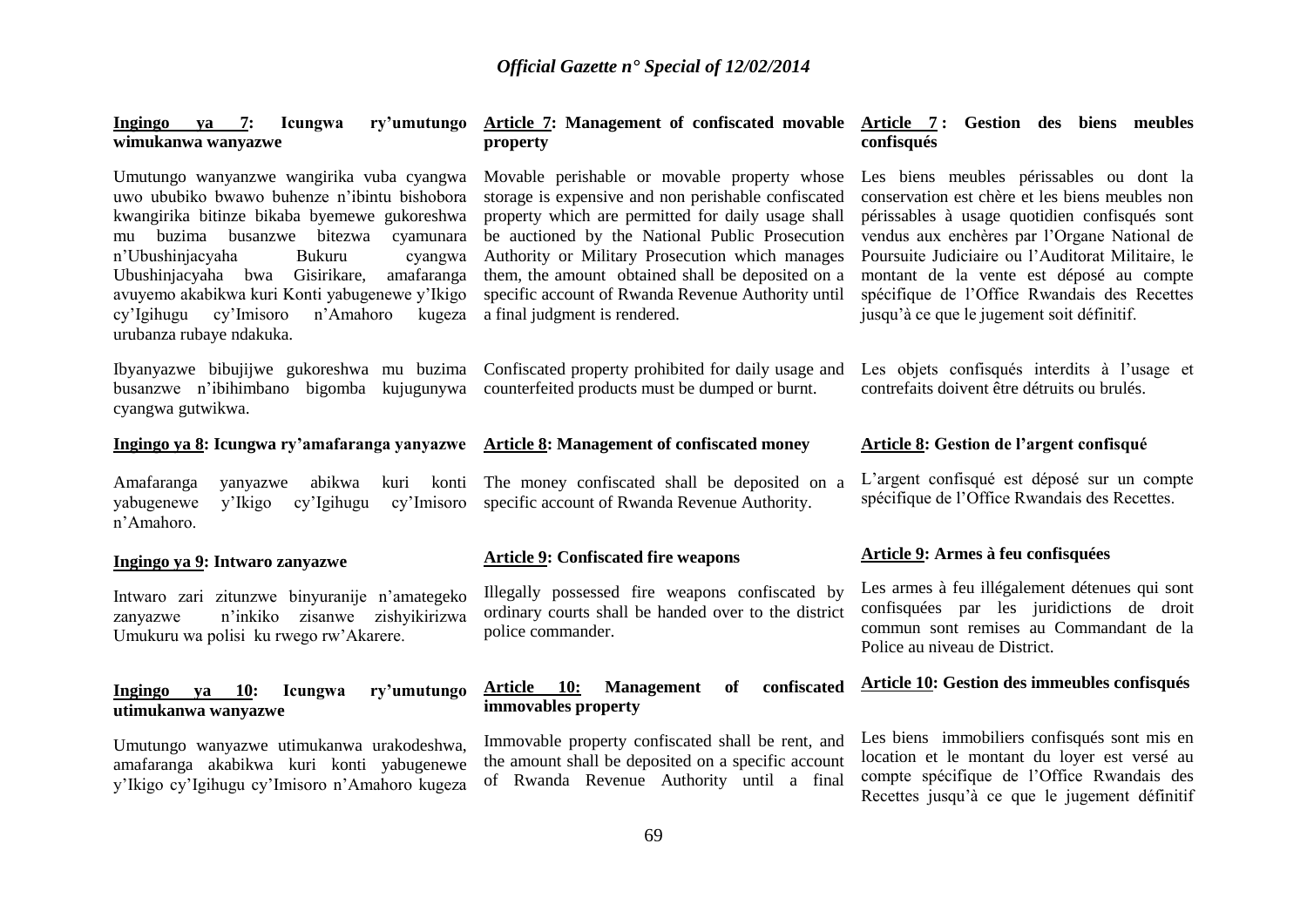urubanza rubaye ndakuka.

#### **Ingingo ya 11: Icyamunara**

Icyamunara ku mitungo yafatiriwe gikorwa The auction of confiscated property shall be made hakurikijwe uburyo bwo guteza cyamunara buteganywa n'amategeko abigenga.

#### **Ingingo ya 12: Iherezo ry'ibintu byanyazwe**

Iyo Urukiko rwaciye urubanza ku rwego rwa nyuma rwemeje ko ibintu byanyazwe bidakomoka ku cyaha, ibyo bintu bisubizwa nyirabyo cyangwa agahabwa amafaranga yabikodeshejwe cyangwa ayabigurishijwe mu gihe kitarenze iminsi irindwi (7) uhereye igihe icyemezo cy'urukiko gifatiwe.

Iyo Urukiko rwemeje ko ibintu byafatiriwe binyagwa, rutegeka iherezo ryabyo. Icyo cyemezo cy'urukiko kigomba gushyirwa mu bikorwa mu minsi itarenze irindwi (7) uhereye igihe cyafatiwe.

#### **Ingingo ya 13: Ivanwaho ry'ingingo zinyuranyije n'iri teka**

zinyuranyije na ryo zivanyweho.

#### **Ingingo ya 14: Igihe iteka gukurikizwa Article 14:Commencement**

Iri teka ritangira gukurikizwa ku munsi ritangarijweho mu Igazeti ya Leta ya Repubulika y'u Rwanda.

Kigali ku wa **11/02/2014** 

### *Official Gazette n° Special of 12/02/2014*

judgement is rendered.

#### **Article 11: Auction**

according to the auction modalities provided for by the law.

#### **Article 12: Destination of confiscated property**

If the court in last instance decides that the confiscated property are not proceeds of an offense, such property shall be returned to the owner or the owner shall be refunded the amount of the rent or the sale in a period not exceeding seven (7) days from the court decision.

If the court decides that the seized property should be confiscated, it indicates the destiny of the confiscated property. The decision of the court on that must be executed in a period not exceeding seven (7) days.

### **Article 13: Repealing provision**

Ingingo zose z'amateka abanziriza iri kandi All prior provisions contrary to this Order are hereby repealed.

> This Order shall come into force on the date of its publication in the Official Gazette of the Republic of Rwanda.

Kigali on **11/02/2014**

soit rendu.

#### **Article 11: Vente aux enchères**

La vente aux enchères des biens confisqués est faite selon les modalités prévues par la loi en la matière.

#### **Article 12: Destination des objets confisqués**

Lorsque la juridiction qui a rendu le jugement en dernier ressort décide que les objets confisqués ne découlent pas de l'infraction, ces objets ou le montant du loyer perçu ou de la vente de l'objet sont restitués au propriétaire dans un délai n'excédant pas sept (7) jours à compter du jour de la décision de la juridiction.

Si la juridiction décide la confiscation des objets saisis, elle indique leur sort. La décision de la juridiction sur le sort des biens confisqués doit être mise en exécution dans un délai ne dépassant pas sept (7) jours, à compter de la décision.

#### **Article 13: Disposition abrogatoire**

Toutes les dispositions antérieures contraires au présent arrêté sont abrogées.

#### **Article 14: Entrée en vigueur**

Le présent arrêté entre en vigueur le jour de sa publication au Journal Officiel de la République du Rwanda.

Kigali, le **11/02/2014**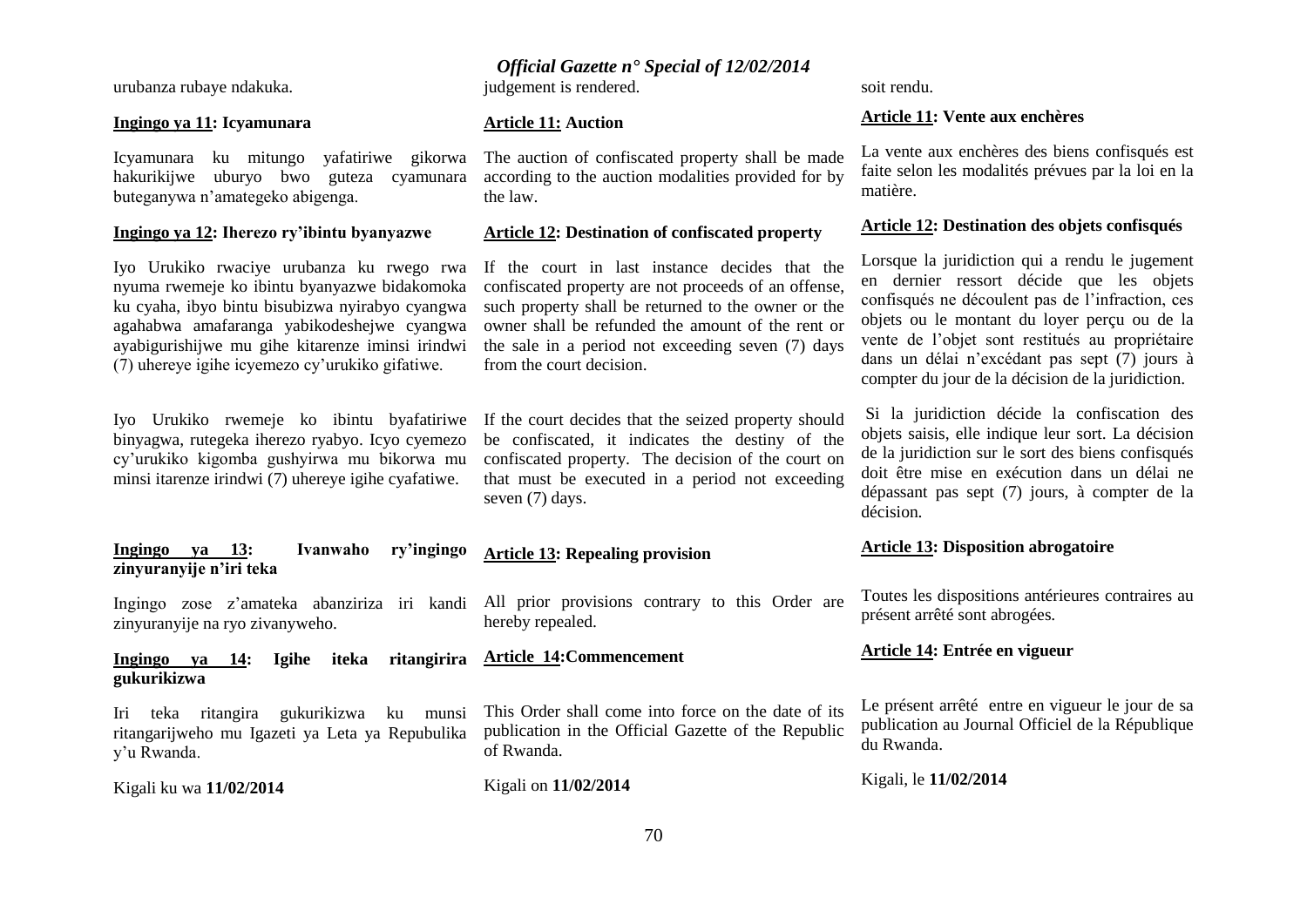**(sé) BUSINGYE Johnston** Minisitiri w'Ubutabera/ Intumwa Nkuru ya Leta

**Bibonywe kandi bishyizweho Ikirango cya Repubulika**

**(sé) BUSINGYE Johnston** Minister of Justice/ Attorney General

**Seen and sealed with the seal of the Republic**

**(sé) BUSINGYE Johnston** Ministre de la Justice/Garde des Sceaux

**Vu et scellé du Sceau de la République:**

**(sé) BUSINGYE Johnston** Minisitiri w'Ubutabera/ Intumwa Nkuru ya Leta

**(sé) BUSINGYE Johnston** Minister of Justice/ Attorney General

**(sé) BUSINGYE Johnston**

Ministre de la Justice/Garde des Sceaux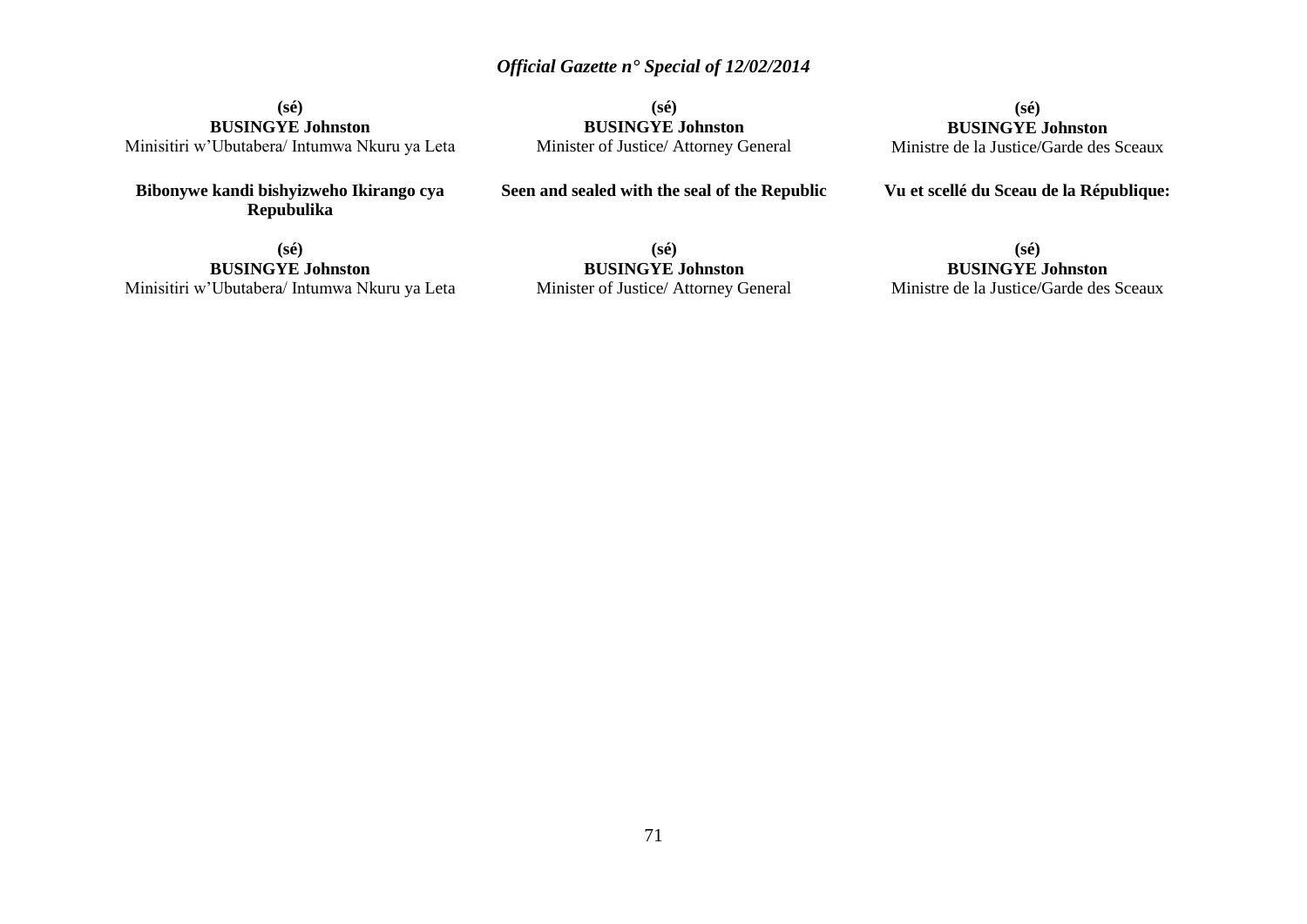**ITEKA RYA MINISITIRI N° 005/08.11 RYO MINISTERIAL ORDER N°005/08.11 OF KU WA 11/02/2014 RIGENA ISHYIRWA MU BIKORWA RY'IGIHANO CYO KUBUZWA MODALITIES FOR THE EXECUTION OF D'EXECUTION DE LA PEINE NO GUTEGEKWA KUBA AHANTU 11/02/2014 DETERMINING THE THE PENALTY OF BAN ON ENTRY INTO A D'INTERDICTION ET D'OBLIGATION PLACE OR RESTRICTION OF MOVEMENT ARRETE MINISTERIEL N° 005/08.11 DU 11/02/2014 PORTANT MODALITES DE SEJOUR** 

#### **ISHAKIRO**

#### **TABLE OF CONTENTS**

#### **TABLE DES MATIERES**

| Ingingo ya mbere: Icyo iri teka rigamije                                             | <b>Article One: Purpose of this Order</b>                                                            | Article premier: Objet du présent arrêté                                                                           |
|--------------------------------------------------------------------------------------|------------------------------------------------------------------------------------------------------|--------------------------------------------------------------------------------------------------------------------|
| Ingingo ya 2: Ibisobanuro by'amagambo                                                | <b>Article 2: Definition terms</b>                                                                   | <b>Article 2: Définition des termes</b>                                                                            |
| Ingingo ya 3: Igihe igihano kimara                                                   | <b>Article 3: Duration of the penalty</b>                                                            | Article 3: Durée de la peine                                                                                       |
| Ingingo ya 4: Abantu bahanishwa kubuzwa<br>kuba ahantu cyangwa gutegekwa kuba ahantu | Article 4: Persons who can be subject to the ban<br>on entry into a place or restriction of movement | <b>Personnes</b><br><b>Article 4:</b><br>pouvant encourir<br>l'interdiction de séjour ou l'obligation de<br>séjour |
| Ingingo ya 5: Ibyo uwakatiwe ategetswe                                               | Article 5: Obligations imposed to the convict                                                        | Article 5: Obligations imposées au condamné                                                                        |
| Ingingo ya 6: Uruhushya rwo kuva ahategetswe<br>cyangwa kujya ahabujijwe             | Article 6: Permission for entering a prohibited<br>place or leave a required place                   | Article 6: Autorisation d'entrer dans un<br>endroit interdit ou de quitter un endroit<br>recommandé                |
| Ingingo ya 7: Ukutubahiriza k'uwakatiwe ibyo<br>yategetswe                           | <b>Article 7: Disrespect of orders by the convict</b>                                                | Article 7: Non respect des obligations par le<br>condamné                                                          |
| Ingingo ya 8: Ivanwaho ry'ingingo zinyuranyije<br>n'iri teka                         | <b>Article 8: Repealing provision</b>                                                                | <b>Article 8: Disposition abrogatoire</b>                                                                          |
| Ingingo ya 9: Igihe iri teka ritangirira<br>gukurikizwa                              | <b>Article 9: Commencement</b>                                                                       | Article 9: Entrée en vigueur                                                                                       |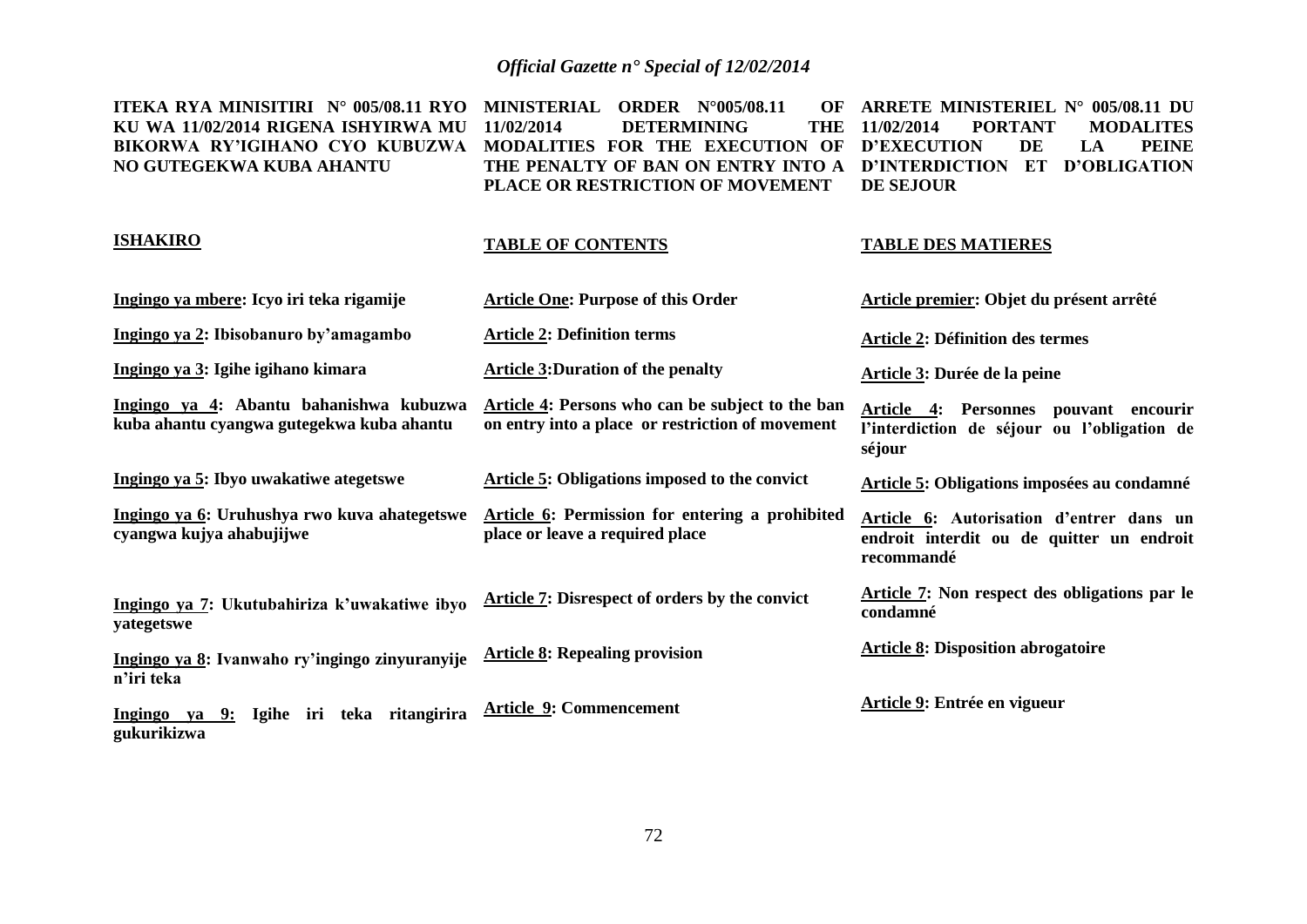**ITEKA RYA MINISITIRI N° 005/08.11 RYO MINISTERIAL ORDER N° 005/08.11 OF KU WA 11/02/2014 RIGENA ISHYIRWA MU 11/02/2014 DETERMINING MODALITIES BIKORWA RY'IGIHANO CYO KUBUZWA FOR THE EXECUTION OF THE PENALTY D'EXECUTION DE LA PEINE NO GUTEGEKWA KUBA AHANTU OF BAN ON ENTRY INTO A PLACE OR D'INTERDICTION ET D'OBLIGATION RESTRICTION OF MOVEMENT ARRETE MINISTERIEL N° 005/08.11 DU 11/02/2014 PORTANT MODALITES DE SEJOUR** 

| Minisitiri w'Ubutabera/Intumwa Nkuru ya The Minister of Justice/Attorney General,<br>Leta,                                   |                                                                                                                                                                                                                                                                                 | Le Ministre de la Justice/Garde des Sceaux,   |
|------------------------------------------------------------------------------------------------------------------------------|---------------------------------------------------------------------------------------------------------------------------------------------------------------------------------------------------------------------------------------------------------------------------------|-----------------------------------------------|
| ryavuguruwe kugeza ubu, cyane cyane mu ngingo especially in Articles 120, 121 and 201;<br>zaryo, iya 120, iya 121 n'iya 201; | Ashingiye ku Itegeko Nshinga rya Repubulika y'u Pursuant to the Constitution of the Republic of Vu la Constitution de la République du Rwanda<br>Rwanda ryo ku wa 04 Kamena 2003 nk'uko Rwanda of 04 June 2003 as amended to date, du 04 juin 2003 telle que révisée à ce jour, | spécialement en ses articles 120, 121 et 201; |

ku wa  $02/05/2012$  rishviraho cy'Amategeko Ahana, cyane cyane mu ngingo in Article 57; yaryo ya 57;

Bisabwe na Minisitiri w'Ubutabera/Intumwa Nkuru ya Leta;

Inama y'Abaminisitiri yateranye ku wa 17 Mutarama 2014 imaze kubisuzuma no kubyemeza;

Ashingiye ku Itegeko Ngenga n° 01/2012/OL ryo Pursuant to Organic Law n° 01/2012/OL of Vu la Loi Organique n° 01/2012/OL du 02/05/2012 instituting the Penal Code, especially 02/05/2012 portant Code Pénal, spécialement en

> On proposal by the Minister of Justice/Attorney General;

After consideration and approval by the Cabinet in Après examen et adoption du conseil des its session of 17 January 2014;

son article 57 ;

Sur proposition du Ministre de la Justice/ Garde des Sceaux;

Ministres en sa séance du 17 janvier 2014 ;

#### **ATEGETSE:**

#### **Ingingo ya mbere: Icyo iri teka rigamije**

Iri teka rigena uburyo igihano cyo kubuzwa kuba ahantu no gutegekwa kuba ahantu gishyirwa mu bikorwa.

#### **HEREBY ORDERS:**

#### **Article One: Purpose of this Order**

This Order determines modalities for the execution of the penalty of ban on entry into a place or restriction of movement.

#### **ARRETE :**

#### **Article premier: Objet du présent arrêté**

Le présent arrêté détermine les modalités d'exécution de la peine d'interdiction de séjour et d'obligation de séjour.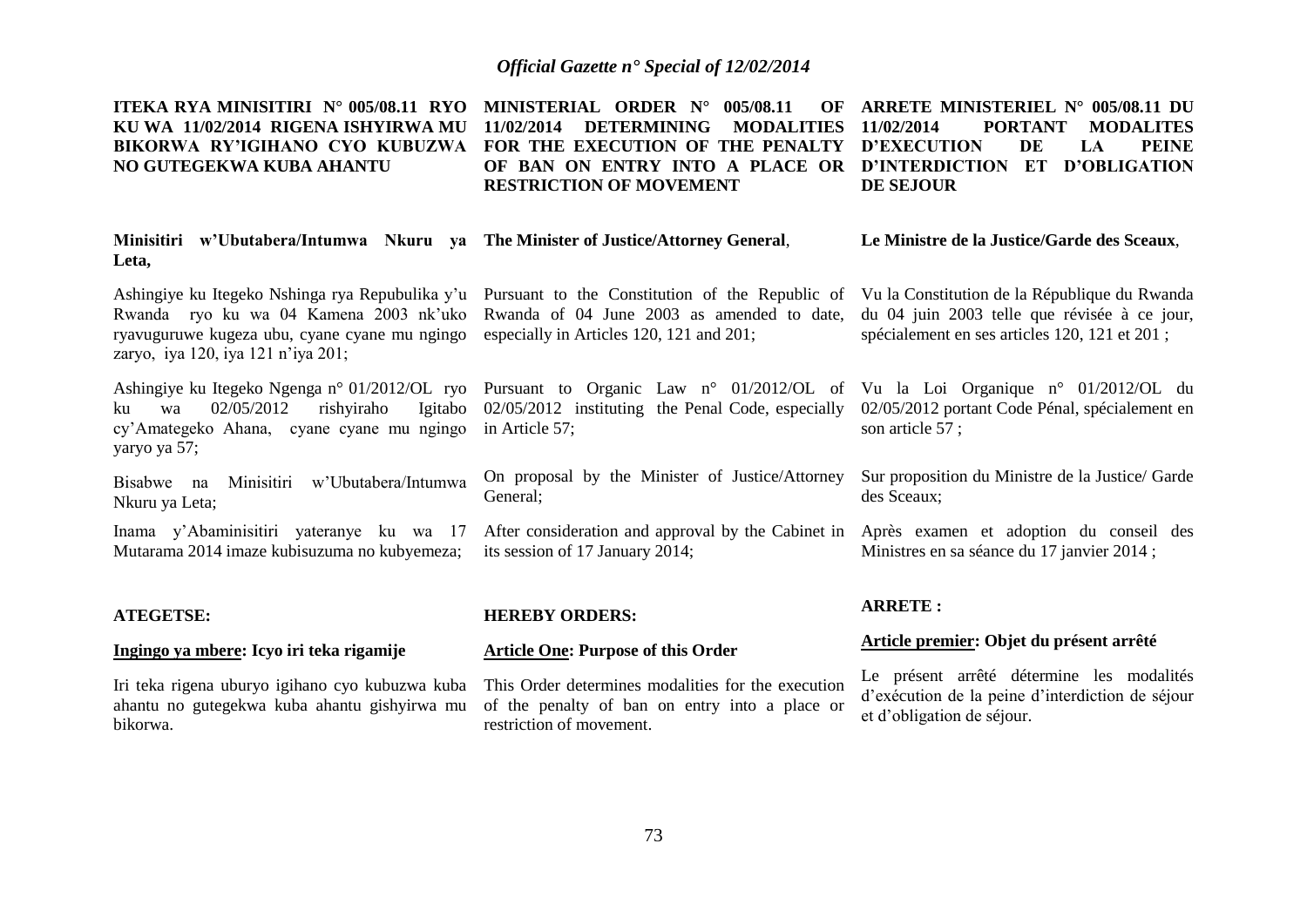| Ingingo ya 2: Ibisobanuro by'amagambo                                                                                                                                                                                                                                                        | <b>Article 2: Definition of terms</b>                                                                                                                                                                                                                                                               | <b>Article 2: Définition des termes</b>                                                                                                                                                                                                                                                                                          |
|----------------------------------------------------------------------------------------------------------------------------------------------------------------------------------------------------------------------------------------------------------------------------------------------|-----------------------------------------------------------------------------------------------------------------------------------------------------------------------------------------------------------------------------------------------------------------------------------------------------|----------------------------------------------------------------------------------------------------------------------------------------------------------------------------------------------------------------------------------------------------------------------------------------------------------------------------------|
| $1^\circ$ Kubuza<br>kuba<br>gutegeka<br>ahantu:<br>uwakatiwe kutagera aha n'aha.                                                                                                                                                                                                             | 1° Ban on entry into a place: order<br>prohibiting a convict from certain places;                                                                                                                                                                                                                   | 1° Interdiction de séjour: défense faite à<br>un condamné de paraitre dans certains<br>lieux;                                                                                                                                                                                                                                    |
| Gutegeka<br>$2^{\circ}$<br>kuba<br>ahantu:<br>gutegeka<br>uwakatiwe kuguma aha n'aha.                                                                                                                                                                                                        | 2° <b>Restriction of movement:</b> obligation for a<br>convict to reside in certain places                                                                                                                                                                                                          | Obligation de séjour: obligation faite à<br>un condamné de résider dans certains<br>lieux.                                                                                                                                                                                                                                       |
| <u>Ingingo ya 3</u> : Igihe igihano kimara                                                                                                                                                                                                                                                   | <b>Article 3: Duration of the penalty</b>                                                                                                                                                                                                                                                           | Article 3: Durée de la peine                                                                                                                                                                                                                                                                                                     |
| Kubuzwa kuba ahantu no gutegekwa kuba ahantu<br>bimara igihe kingana no kuva ku mezi atandatu (6)<br>kugeza ku myaka itanu (5).                                                                                                                                                              | The duration of ban on entry into a place and that of<br>restriction of movement shall be six (6) months to<br>five $(5)$ years.                                                                                                                                                                    | La durée de l'interdiction de séjour et de<br>l'obligation de séjour est de six (6) mois à cinq<br>$(5)$ ans.                                                                                                                                                                                                                    |
| Ingingo ya 4: Abantu bahanishwa kubuzwa<br>kuba ahantu cyangwa gutegekwa kuba ahantu                                                                                                                                                                                                         | Article 4: Persons who can be subject to the ban<br>on entry into a place or restriction of movement                                                                                                                                                                                                | Article 4: Personnes pouvant encourir<br>l'interdiction de séjour ou l'obligation de<br>séjour                                                                                                                                                                                                                                   |
| ahantu, uretse aho byaba byarateganyijwe ukundi<br>n'itegeko, bishobora kwemezwa n'urubanza ku otherwise by law, be ordered against:<br>muntu wese:                                                                                                                                          | Kubuzwa kuba ahantu cyangwa gutegekwa kuba The ban on entry into a place or restriction of<br>movement may, except where expressly provided                                                                                                                                                         | L'interdiction de séjour ou l'obligation de<br>séjour peut, excepté dans les cas contraires<br>expressément prévus par la loi, être prononcée<br>contre:                                                                                                                                                                         |
| 1° wahanishijwe igifungo kirenze umwaka<br>umwe $(1)$ ;                                                                                                                                                                                                                                      | 1° any person sentenced to a term<br>of<br>imprisonment of more than one (1) year;                                                                                                                                                                                                                  | 1° tout condamné à un emprisonnement<br>supérieur à un (1) an;                                                                                                                                                                                                                                                                   |
| $2^{\circ}$<br>wamaze guhanishwa igifungo cy'amezi<br>atandatu (6) cyangwa kiyarenze, akongera<br>guhanishwa igifungo cy'amezi atandatu (6)<br>cyangwa kiyarengeje mu myaka itanu (5)<br>kuva arangije icyo gihano cyangwa igihe<br>gukurikirana<br>irangiza<br>ryacyo<br>cyo<br>cyararenze. | any person who, after being sentenced to a<br>$2^{\circ}$<br>term of imprisonment of at least $six(6)$<br>months, is sentenced again to a term of<br>imprisonment of at least six (6) months<br>within a period of five (5) years after<br>completion of the first sentence or its<br>prescription. | $2^{\circ}$<br>qui,<br>toute<br>personne<br>ayant<br>été<br>condamnée à un emprisonnement égal<br>ou supérieur à six (6) mois, est<br>condamnée<br>de<br>nouveau<br>à<br>un<br>emprisonnement égal ou supérieur à six<br>(6) mois dans un délai de cinq (5) ans<br>après l'exécution de la première peine<br>ou sa prescription. |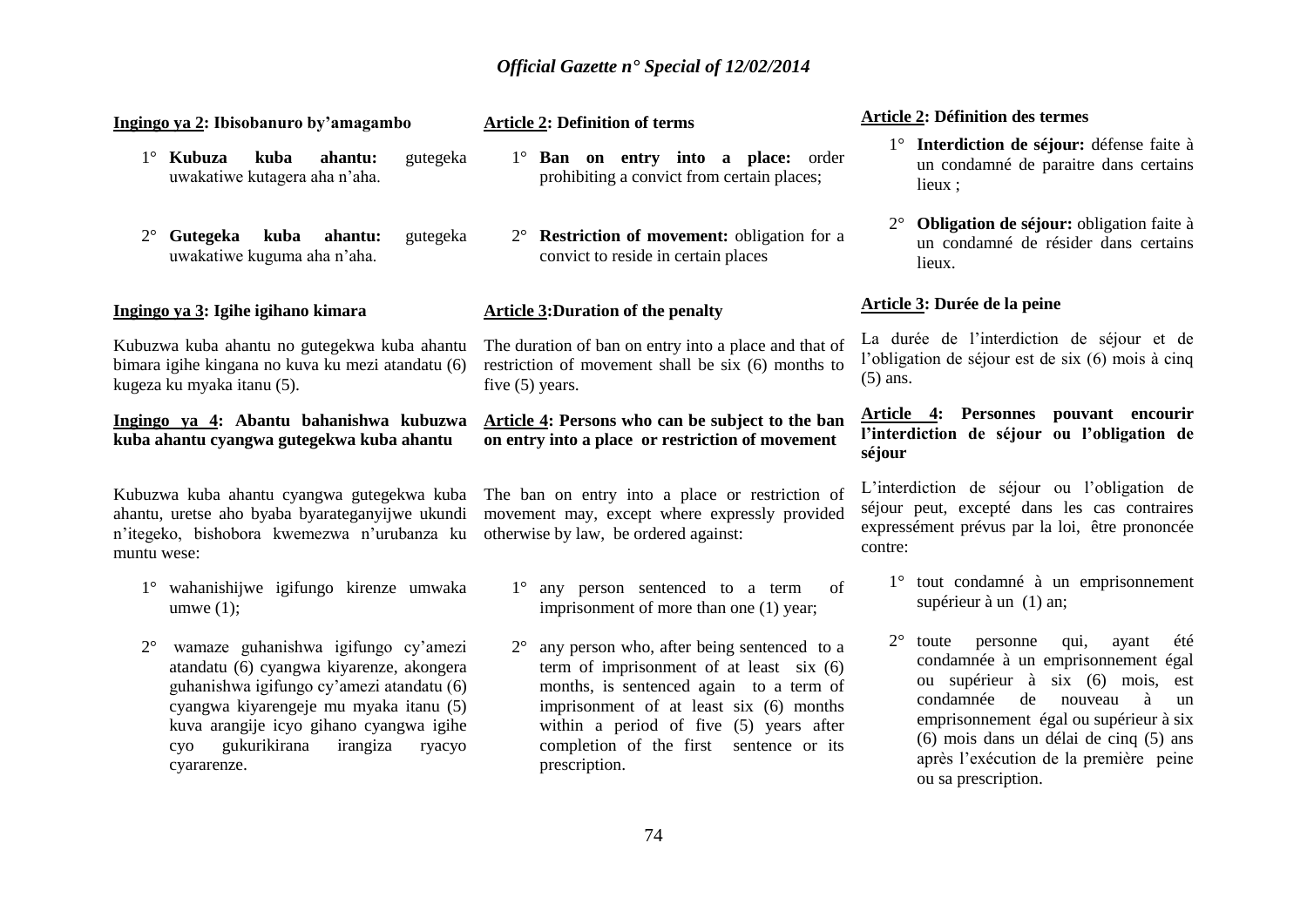#### **Ingingo ya 5: Ibyo uwakatiwe ategetswe**

Uwakatiwe n'urukiko kuba ahantu runaka cyangwa kutahaba agomba kujya yiyereka nibura rimwe (1) mu cyumweru Umushinjacyaha wo ku rwego rw'Ibanze w'aho yategetswe kuba keretse urukiko rubigennye ukundi. Urukiko rushobora kongera icyo gihe rubisabwe mu nyandiko n'Umushinjacyaha iyo hari impamvu zumvikana.

## **Ingingo ya 6: Uruhushya rwo kuva ahategetswe cyangwa kujya ahabujijwe**

Uwakatiwe igihano cyo kubuzwa no gutegekwa kuba ahantu ufite impamvu zumvikana zatuma ajya ahantu yabujijwe cyangwa ava aho yategetswe kuba abisabira uburenganzira mu nyandiko Perezida w'urukiko rw'Ibanze rw'aho igihano kirangirizwa. Perezida ashobora kugisha inama Umushinjacyaha wo ku rwego rw'ibanze ukorera muri iyo fasi mbere yo gufata icyemezo kuri iryo saba.

makumyabiri n'ane (24) uhereye igihe yakiriye hours (24) from the request has reached the court. isaba.

Icyakora, ku mpamvu z'uburwayi zihutirwa, uwakatiwe ashobora kurenga aho yategetswe cyangwa yabujijwe akazabimenyesha Perezida w'Urukiko rw'Ibanze rw'aho arangiriza igihano

#### **Article 5: Obligations imposed to the convict**

A convicted person who is ordered by court to Le condamné à la peine d'obligation ou remain or not to remain in a certain place must avail himself/herself at least once (1) a week to the Prosecutor at primary level where he/she is ordered to be, unless the court decides otherwise. The court may extend that period upon request in writing by the Prosecutor if there are reasonable grounds.

## **Article 6: Permission for entering a prohibited place or leave a required place**

A convicted person to the penalty of ban on entry into a place or restriction of movement who has reasonable grounds to enter a prohibited place or leave a place he/she is required to stay shall ask permission in writing to the President of the primary court where he/she is serving the sentence. The President may seek advice to the Prosecutor at primary level before taking a decision on that request.

Iyo impamvu uwakatiwe asabira uruhushya If the reasons for which the convicted person is yihutirwa cyane, Perezida w'urukiko agomba requesting permission are urgent, the President of gufata icyemezo mu gihe kitarengeje amasaha the court must take a decision within twenty- four

> However, for urgent medical reasons, a convicted person may enter a prohibited place or leave a place he/she is required to stay and inform the President of the Primary Court where he/she is serving the sentence after recovering from sickness.

#### **Article 5: Obligations imposées au condamné**

d'interdiction de séjour doit se présenter au moins une fois par semaine devant l'Officier de Poursuite Judiciaire au niveau de base où il purge sa peine, à moins que la juridiction n'en décide autrement. La juridiction peut augmenter ce délai sur demande écrite de l'Officier de Poursuite Judiciaire s'il y a des raisons fondées.

## **Article 6: Autorisation d'entrer dans un endroit interdit ou de quitter un endroit recommandé**

Le condamné à la peine d'interdiction de séjour et d'obligation de séjour qui a des raisons fondées d'entrer dans un lieu lui interdit ou de quitter un lieu dans lequel il est obligé de rester en demande la permission par écrit au Président du Tribunal de Base du ressort où il purge la peine. Le Président peut requérir l'avis du Procureur au niveau de base exerçant dans le ressort avant de prendre la décision sur cette demande.

Si les raisons pour lesquelles le condamné demande l'autorisation sont urgentes, le Président de la juridiction doit prendre la décision dans un délai de vingt-quatre heures (24) à partir de la réception de la demande.

Toutefois, pour des raisons médicales d'urgence, le condamné peut entrer dans un lieu lui interdit ou quitter un lieu dans lequel il est obligé de rester et en informer le Président du Tribunal de Base du ressort où il purge la peine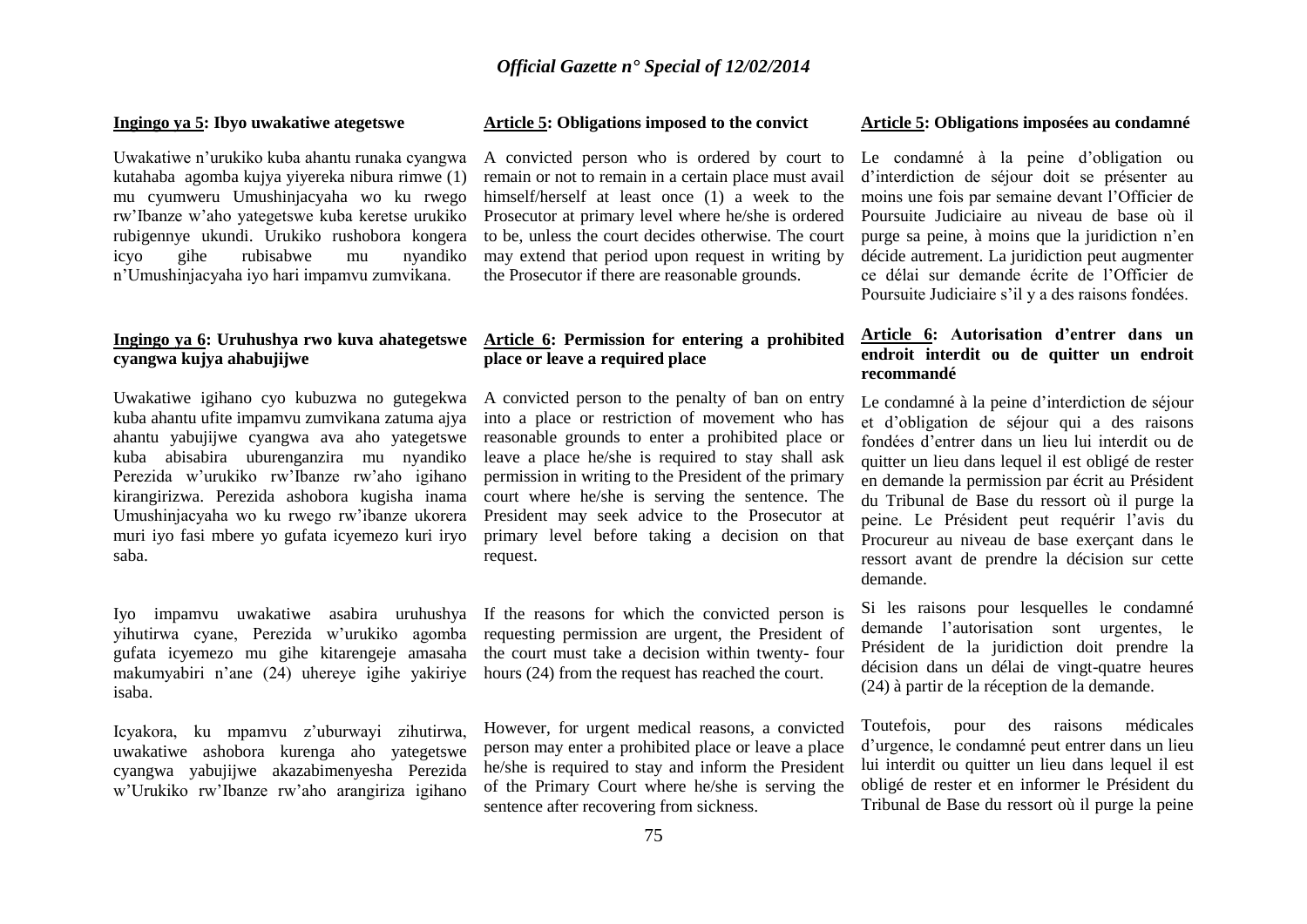mu gihe yorohewe.

## **Ingingo ya 7: Ukutubahiriza k'uwakatiwe ibyo yategetswe**

Iyo uwakatiwe kubuzwa cyangwa gutegekwa kuba ahantu arenze ku byo yategetswe, igihe yari asigaje kugira ngo arangize igihano ajya kukirangiriza muri Gereza bisabwe n'Umushinjacyaha uyobora Ubushinjacyaha ku rwego Rwisumbuye w'aho uwakatiwe ari kurangirizamo igihano bikemezwa n'urukiko rwaciye urubanza.

## **Ingingo ya 8: Ivanwaho ry'ingingo zinyuranyije n'iri teka**

Ingingo zose z'amateka abanziriza iri kandi zinyuranyije naryo zivanyweho.

**Ingingo ya 9: Igihe iri teka ritangirira gukurikizwa**

Iri teka ritangira gukurikizwa ku munsi ritangarijweho mu Igazeti ya Leta ya Repubulika y'u Rwanda.

Kigali ku wa **11/02/2014**

## **Article 7: Disrespect of orders by the convict**

**Article 8: Repealing provision**

**Article 9: Commencement**

hereby repealed.

of Rwanda.

Kigali on **11/02/2014**

If the convicted person to the ban on entry into a place or restriction of movement disrespects obligations imposed on him/her, he/she shall serve the remaining sentence in prison after the decision of the court which rendered the judgement upon request by the Chief Intermediate Prosecutor where the convicted person is serving the sentence.

All prior provisions contrary to this Order are

This Order shall come into force on the date of its publication in the Official Gazette of the Republic après sa guérison.

## **Article 7: Non respect des obligations par le condamné**

Lorsque le condamné à la peine d'obligation ou d'interdiction de séjour ne respecte pas les obligations lui imposées, le temps de la peine qui lui restait se convertit en un emprisonnement purgé dans la prison sur décision de la juridiction qui a rendu le jugement et sur demande du Procureur en Chef au niveau de Grande Instance où le condamné exécute sa peine.

## **Article 8: Disposition abrogatoire**

Toutes les dispositions antérieures contraires au présent arrêté sont abrogées.

## **Article 9: Entrée en vigueur**

La présente loi entre en vigueur le jour de sa publication au Journal Officiel de la République du Rwanda.

Kigali le **11/02/2014**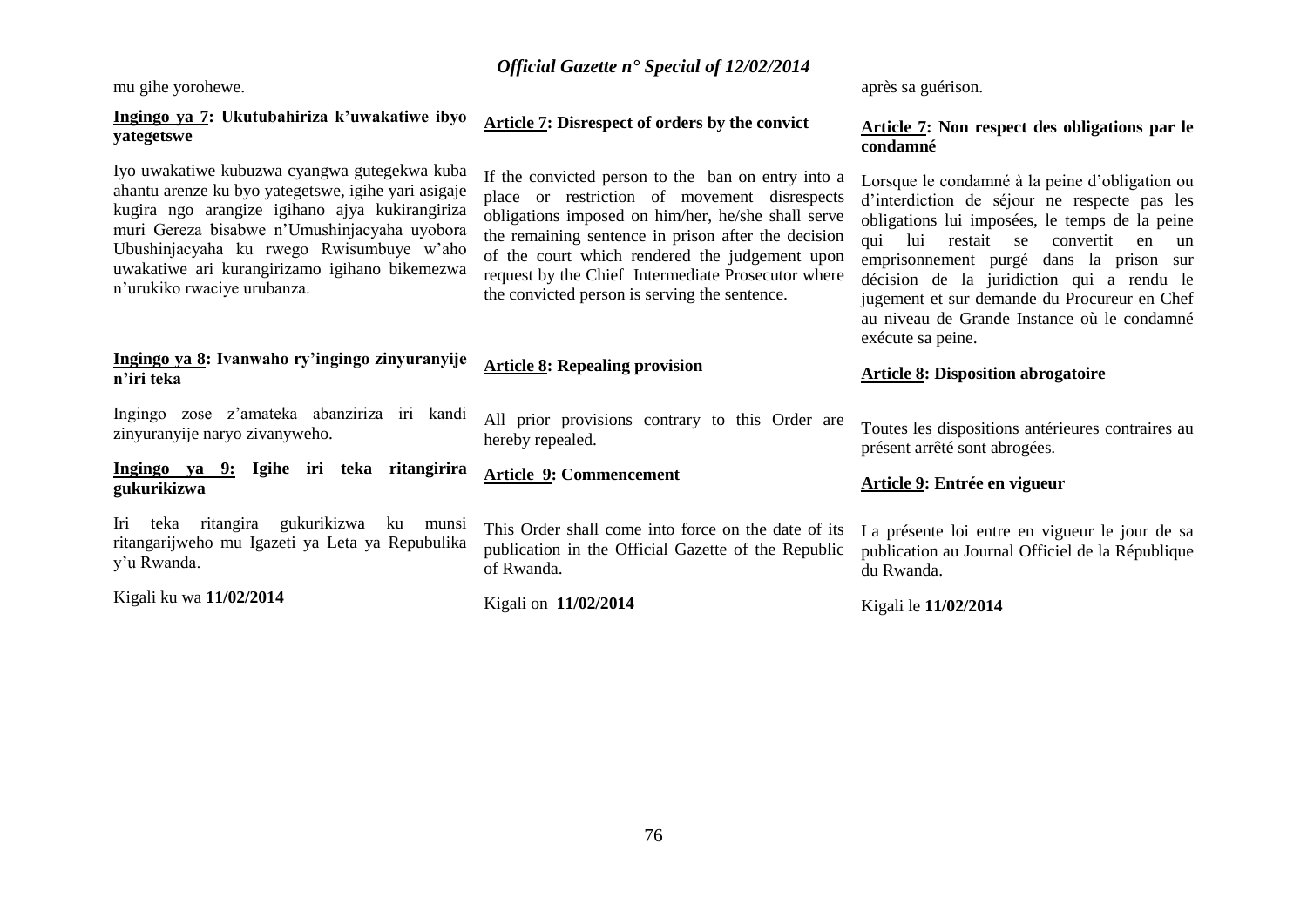**(sé)**

**(sé)**

# **(sé) BUSINGYE Johnston**

Ministre de la Justice/Garde des Sceaux

**BUSINGYE Johnston** Minisitiri w'Ubutabera/Intumwa Nkuru ya Leta

**Bibonywe kandi bishyizweho Ikirango cya Repubulika** 

**BUSINGYE Johnston** Minister of Justice/Attorney General

**Seen and sealed with the seal of the Republic:**

**Vu et scellé du Sceau de la République:**

**(sé)**

**BUSINGYE Johnston** Minisitiri w'Ubutabera/Intumwa Nkuru ya Leta **(sé)**

**BUSINGYE Johnston** Minister of Justice/Attorney General

**BUSINGYE Johnston** Ministre de la Justice/Garde des Sceaux

**(sé)**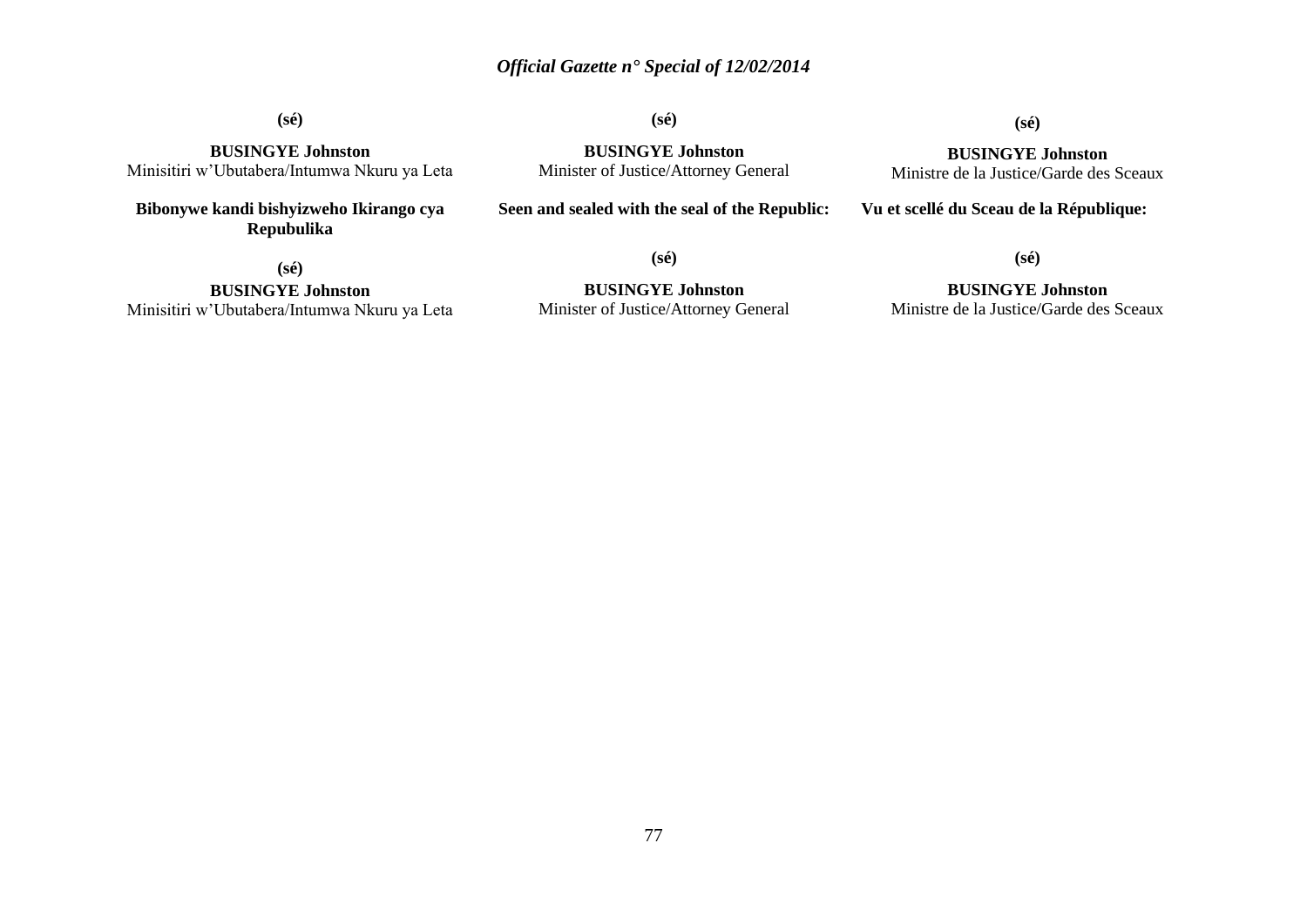### **ICYEMEZO** *N <sup>O</sup>RCA /0003/ 2014* **CYO KUWA 09/01/2014 GIHA UBUZIMAGATOZI «TWUBAKANE SHINGIRO»**

## **Umuyobozi w'Ikigo cy'Igihugu gishinzwe guteza imbere Amakoperative;**

Ashingiye ku Itegeko n<sup>o</sup> 50/2007 ryo kuwa 18 Nzeri 2007 rigena ishyirwaho, imiterere n'imikorere y'Amakoperative mu Rwanda, nk'uko ryahinduwe kandi ryujujwe kugeza ubu, cyane cyane mu ngingo yaryo ya 23, igika cya 3;

Ashingiye ku Itegeko n<sup>o</sup> 48/2013 ryo kuwa 28/06/2013 rishyiraho Ikigo cy'Igihugu gishinzwe guteza Imbere Amakoperative, cyane cyane mu ngingo yaryo ya 3, igika cya 2;

Abisabwe na Perezidante wa Koperative **«TWUBAKANE SHINGIRO»** ifite icyicaro i Kibuguzo, Umurenge wa Shingiro, Akarere ka Musanze, Intara y'Amajyaruguru;

## **YEMEJE:**

## **Ingingo ya mbere:**

Koperative **«TWUBAKANE SHINGIRO»** ifite icyicaro i Kibuguzo, Umurenge wa Shingiro, Akarere ka Musanze, Intara y'Amajyaruguru, ihawe ubuzimagatozi.

## **Ingingo ya 2:**

Koperative **«TWUBAKANE SHINGIRO»** igamije gutanga serivisi z'ubujyanama bw'ubuzima n'ubucuruzi bw'imyaka (ibishyimbo). Ntiyemerewe gukora indi mirimo inyuranye n'iyo iherewe ubuzimagatozi, keretse ibanje kubisaba ikanabiherwa uburenganzira.

# **Ingingo ya 3:**

Koperative **«TWUBAKANE SHINGIRO»** itegetswe gutangaza iki Cyemezo mu Igazeti ya Leta ya Repubulika y'u Rwanda mu gihe kitarenze iminsi mirongo itatu (30) ikimara kugihabwa.

# **Kigali, kuwa 09/01/2014**

## **(sé)**

# **MUGABO Damien**

**Umuyobozi w'Ikigo cy'Igihugu gishinzwe guteza imbere Amakoperative**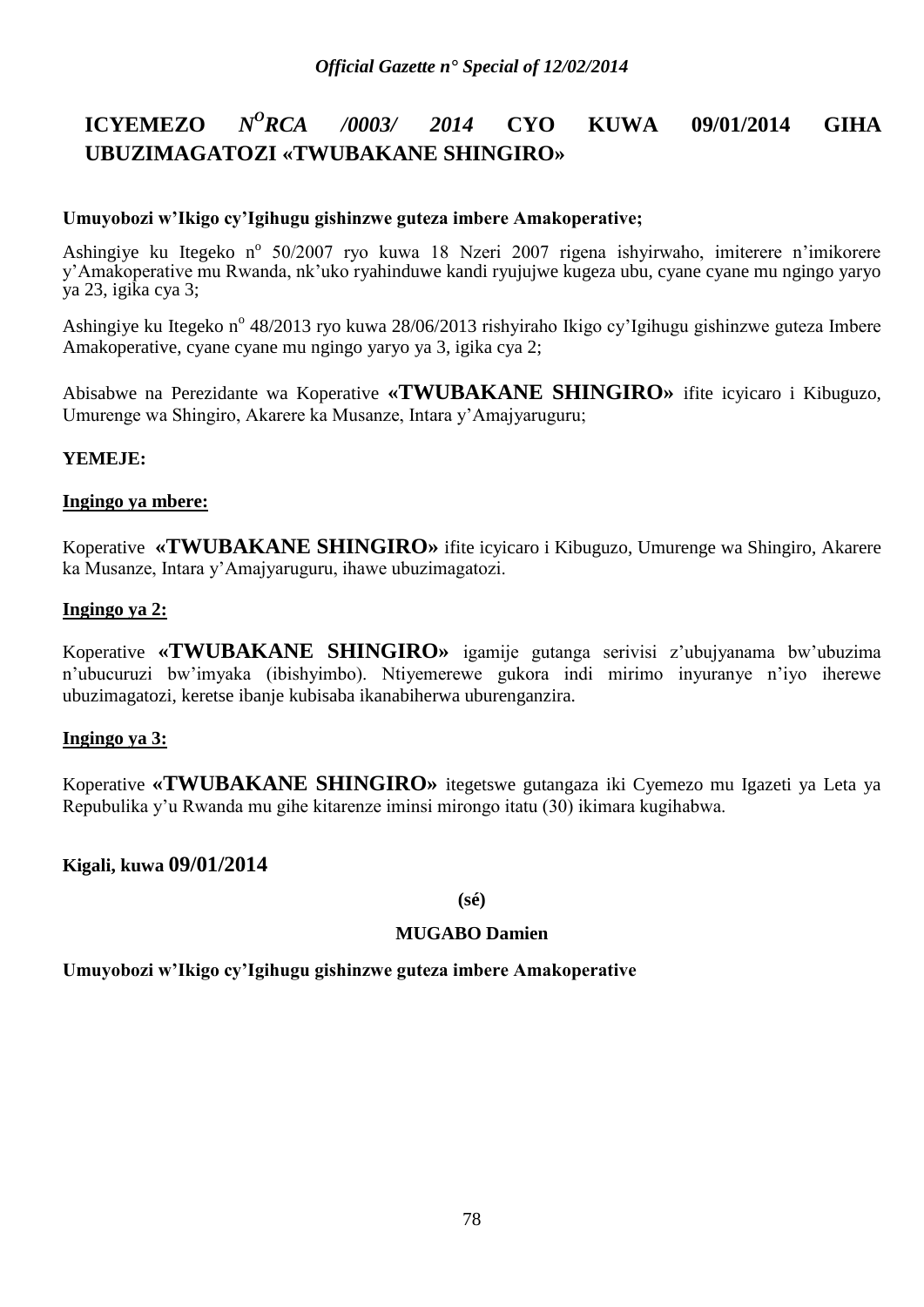# ICYEMEZO *N<sup>O</sup>RCA /909/ 2013* CYO KUWA 23/09/2013 GIHA UBUZIMAGATOZI **«KOPERATIVE EJO HEZA KARUKOKO» (KOPEHEKA)**

# **Umuyobozi w'Ikigo cy'Igihugu gishinzwe guteza imbere Amakoperative;**

Ashingiye ku Itegeko nº 50/2007 ryo kuwa 18 Nzeri 2007 rigena ishyirwaho, imiterere n'imikorere y'Amakoperative mu Rwanda, nk'uko ryahinduwe kandi ryujujwe kugeza ubu, cyane cyane mu ngingo yaryo ya 23, igika cya 3;

Ashingiye ku Itegeko n<sup>o</sup> 48/2013 ryo kuwa 28/06/2013 rishyiraho Ikigo cy'Igihugu gishinzwe guteza Imbere Amakoperative, cyane cyane mu ngingo yaryo ya 3, igika cya 2;

Abisabwe na Perezidante wa Koperative **«KOPEHEKA»** ifite icyicaro i Karukoko, akagari ka Rukoko, Umurenge wa Rubavu, Akarere ka Rubavu, Intara y'Iburengerazuba;

# **YEMEJE:**

# **Ingingo ya mbere:**

Koperative **«KOPEHEKA»** ifite icyicaro i Karukoko, akagari ka Rukoko, Umurenge wa Rubavu, Akarere ka Rubavu, Intara y'Iburengerazuba, ihawe ubuzimagatozi.

# **Ingingo ya 2:**

Koperative **«KOPEHEKA»** igamije guteza imbere ubworozi bw'inkoko bwa kijyambere. Ntiyemerewe gukora indi mirimo inyuranye n'iyo iherewe ubuzimagatozi, keretse ibanje kubisaba ikanabiherwa uburenganzira.

# **Ingingo ya 3:**

Koperative **«KOPEHEKA»** itegetswe gutangaza iki Cyemezo mu Igazeti ya Leta ya Repubulika y'u Rwanda mu gihe kitarenze iminsi mirongo itatu (30) ikimara kugihabwa.

# **Kigali, kuwa 23/09/2013**

**(sé)**

# **MUGABO Damien**

**Umuyobozi w'Ikigo cy'Igihugu gishinzwe guteza imbere Amakoperative**